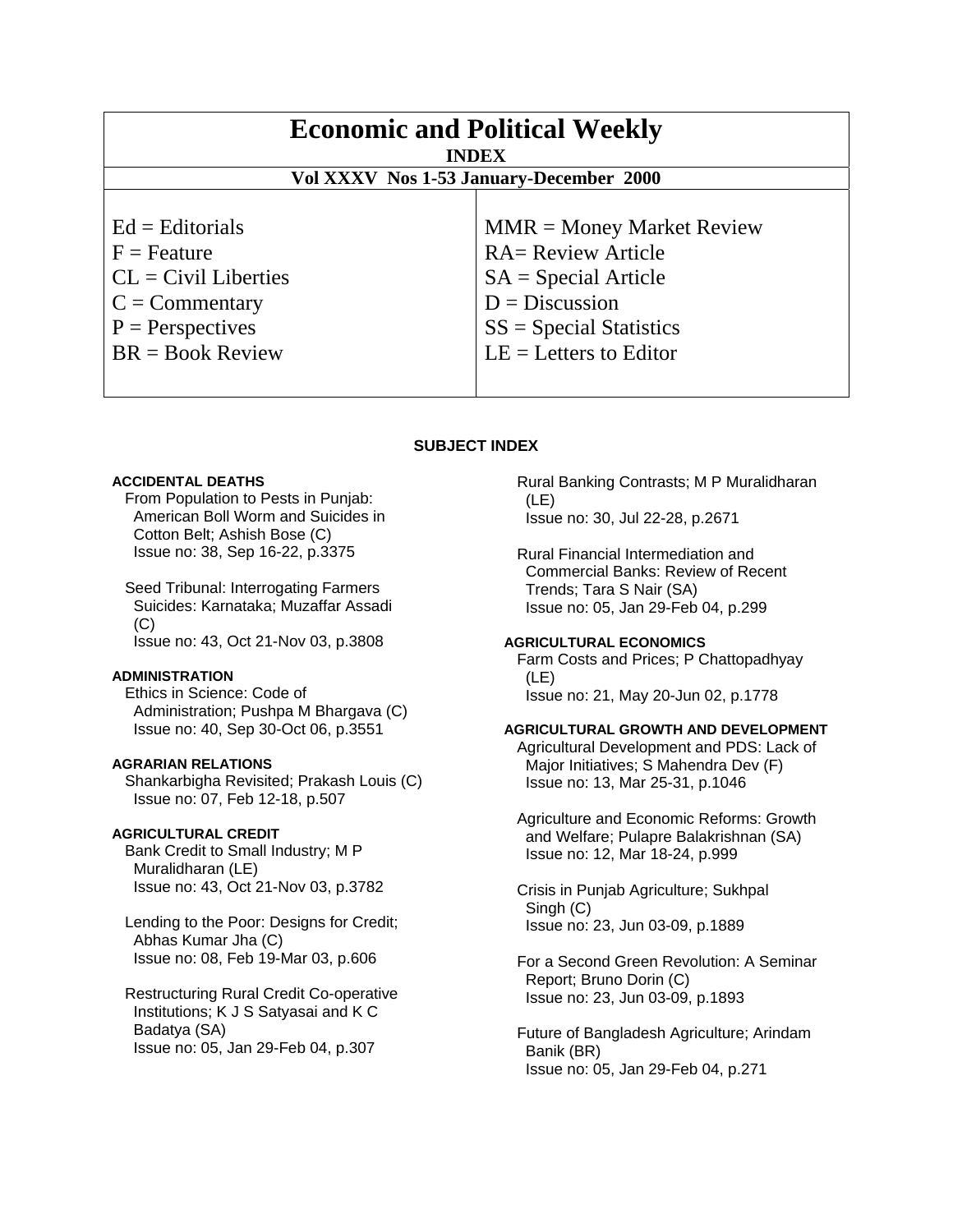# **AGRICULTURAL GROWTH AND DEVELOPMENT**

 Millennium Budget: Agriculture and Rural Development; Ashok Gulati (F) Issue no: 14, Apr 01-07, p.1143

# **AGRICULTURAL LABOUR**

 Agriculture, Patriarchy and Capitalism; Deepita Chakravarty (BR) Issue no: 13, Mar 25-31, p.1082

 Profiles in Poverty: Female Landless Agricultural Labour Households; A K Rajuladevi (SA) Issue no: 06, Feb 05-11, p.474

# **AGRICULTURAL LAND**

 Issues in Agricultural Reforms: Public Investment and Land Market Development; S Hirashima (SA) Issue no: 43, Oct 21-Nov 03, p.3879

# **AGRICULTURAL PLANNING AND POLICY**

 Agriculture and Economic Reforms: Growth and Welfare; Pulapre Balakrishnan (SA) Issue no: 12, Mar 18-24, p.999

 India's Agricultural Development Policy; A Vaidyanathan (SA) Issue no: 20, May 13-19, p.1735

 Millennium Budget: Agriculture and Rural Development; Ashok Gulati (F) Issue no: 14, Apr 01-07, p.1143

 National Agricultural Policy: Confusion on Ends and Means; R Thamarajakshi (P) Issue no: 35, Aug 26-Sep 08, p.3237

#### **AGRICULTURAL PRICES**

 Farm Costs and Prices; P Chattopadhyay (LE) Issue no: 21, May 20-Jun 02, p.1778

## **AGRICULTURAL PRODUCTION**

 Agriculture in Gujarat: Problems and Prospects; Niti Mathur and S P Kashyap (SA) Issue no: 35, Aug 26-Sep 08, p.3137

 Output and Employment in Rural China: Some Post-Reform Problems; Utsa Patnaik and Sriram Natrajan (SA) Issue no: 38, Sep 16-22, p.3420

 Should Developing Countries Invest More in Less-Favoured Areas?: An Empirical Analysis of Rural India; Shenggen Fan and Peter Hazell (SA) Issue no: 17, Apr 22-28, p.1455

#### **AGRICULTURAL REFORMS**

 Issues in Agricultural Reforms: Public Investment and Land Market Development; S Hirashima (SA) Issue no: 43, Oct 21-Nov 03, p.3879

## **AGRICULTURAL STATISTICS**

 Agriculture; EPW Research Foundation (S) Issue no: 51, Dec 16-22, p.4460

 Agriculture in Gujarat: Problems and Prospects; Niti Mathur and S P Kashyap (SA) Issue no: 35, Aug 26-Sep 08, p.3137

# **AGRICULTURAL SUBSIDY**

 Demystifying Fertiliser and Power Subsidies in India; Ashok Gulati and Sudha Narayanan (SA) Issue no: 10, Mar 04-10, p.784

 Using Statistics to Distort Facts: Case of Farm Subsidies; Sharad Joshi (C) Issue no: 23, Jun 03-09, p.1885

# **AGRICULTURAL TECHNOLOGY**

 Agriculture, Patriarchy and Capitalism; Deepita Chakravarty (BR) Issue no: 13, Mar 25-31, p.1082

 Income Distribution and Poverty in Irrigated and Rainfed Ecosystems: The Myanmar Case; Yolanda T Garcia, Arnulfo G Garcia, Marlar Oo and Mahabub Hossain (RA)

Issue no: 52, Dec 23-Jan 05, p.4670

 Intellectual Property Rights and Agricultural Technology: Interplay and Implications for India; A Ravishankar and Sunil Archak (SA) Issue no: 27, Jul 01-07, p.2446

 Modern Farm Technology and Infrastructure in Vietnam: Impact on Income Distribution and Poverty; Thi Ut Tran, Mahabub Hossain and Aldas Janaiah (RA) Issue no: 52, Dec 23-Jan 05, p.4638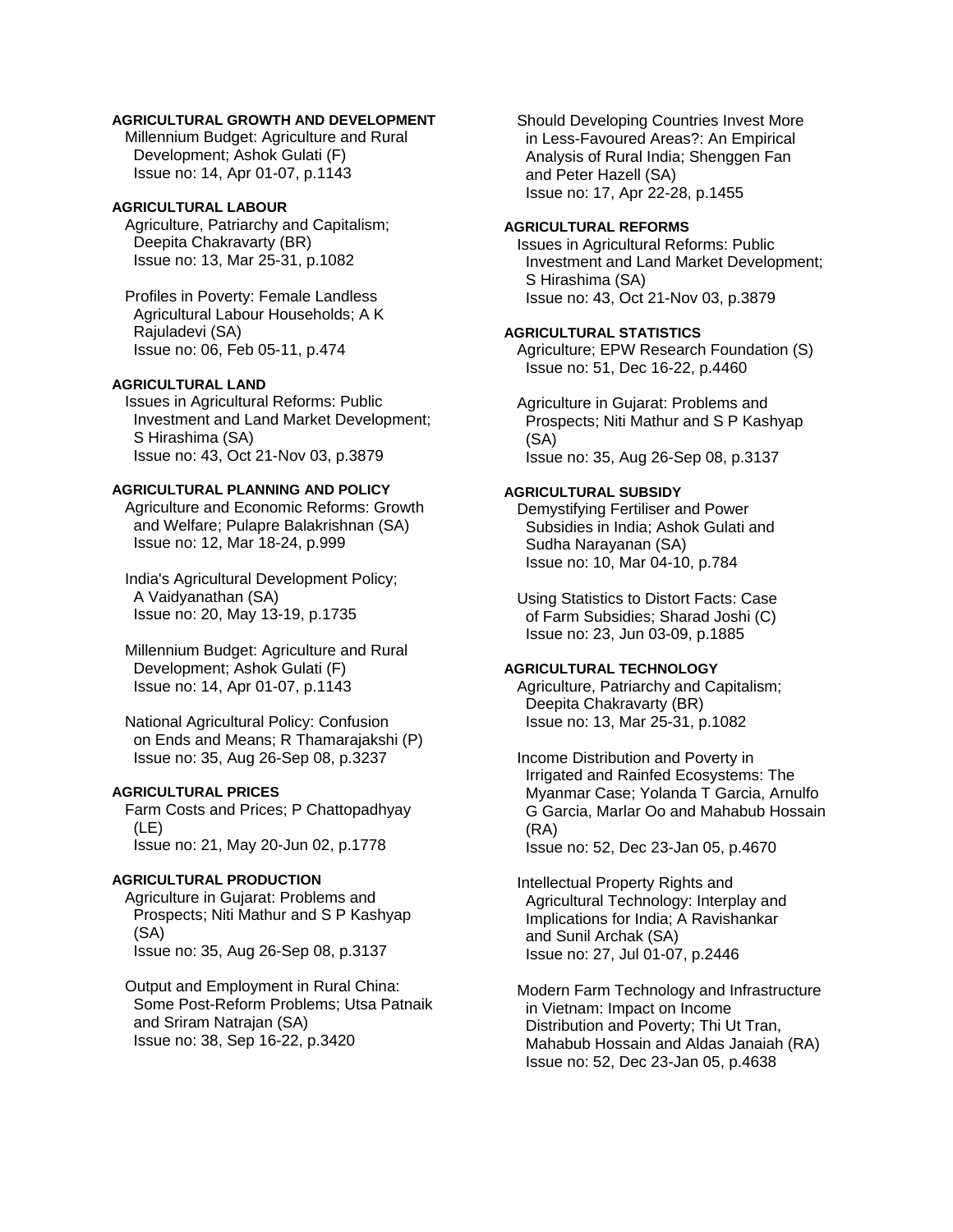# **AGRICULTURAL TECHNOLOGY**

 Research for Agriculture: Some Current Issues; A Vaidyanathan (P) Issue no: 33, Aug 12-18, p.2919

# **AHMEDABAD**

 Mismanaging Floods; C N Ray (C) Issue no: 46, Nov 11-17, p.3998

# **AIDMK**

 Parliamentary Secularism: Politics; M S S Pandian (Ed) Issue no: 03, Jan 15-21, p.76

## **AIR POLLUTION**

 Biofuels, Pollution and Health Linkages: A Survey of Rural Tamil Nadu; Jyoti Parikh and Vijay Laxmi (SA) Issue no: 47, Nov 18-24, p.4125

# **ANDAMAN AND NICOBAR ISLANDS**

 Peaceful Coexistence: Lessons from Andamans; Kailash (SA) Issue no: 32, Aug 05-11, p.2859

## **ANDHRA PRADESH**

 Dilemmas of Development: Andhra Pradesh; Rajen Harshe and C Srinivas (C) Issue no: 23, Jun 03-09, p.1886

 Of Canals, Tanks and Wells; K Sivasubramaniyam (BR) Issue no: 01, Jan 08-14, p.31

 Political Decentralisation and Development Models; V K Natraj (C) Issue no: 26, Jun 24-30, p.2215

 Resurgence of Communicable Diseases: Gastro-Enteritis Epidemics in Andhra Pradesh; Rama V Baru and G Sadhana (C) Issue no: 40, Sep 30-Oct 06, p.3554

 A Tangled Web: Subdivision of SC Reservations in AP; K Balagopal (P) Issue no: 13, Mar 25-31, p.1075

 Tribal Development: Some Issues; T Prabhakara Reddy (BR) Issue no: 46, Nov 11-17, p.4019

# **ANTHROPOLOGY**

 Indian Anthropology and Sociology: Towards a History; Nandini Sundar, Satish Deshpande and Patricia Uberoi (C) Issue no: 24, Jun 10-16, p.1998

## **ARMAMENTS**

 Russian Response to US Missiles; Ninan Koshy (C) Issue no: 32, Aug 05-11, p.2818

# **ART AND ARCHITECTURE**

 Art in the Time of Cholera; Sumanta Banerjee (C) Issue no: 39, Sep 23-29, p.3471

#### **ASIA**

 Asia: A Social History; Frederic F Clairmont (BR) Issue no: 37, Sep 09-15, p.3313

 Cloudy Skies: APEC (Ed) Issue no: 47, Nov 18-24, p.4070

#### **ASIA, EAST**

 Capital Flows: Another Look; C Rangarajan (SA) Issue no: 50, Dec 09-15, p.4421

## **ASIA, SOUTH**

 Building Democracies in South Asia; Anirudha Gupta (C) Issue no: 13, Mar 25-31, p.1071

 Economic Liberalisation and Employment in South Asia: I; S Mahendra Dev (SA) Issue no: 01, Jan 08-14, p.40

 Economic Liberalisation and Employment in South Asia: II; S Mahendra Dev (SA) Issue no: 03, Jan 15-21, p.135

 Japanese Perceptions of South Asia; A G Noorani (C) Issue no: 34, Aug 19-25, p.3012

#### **ASIA, WEST**

 Ground Realities: West Asia (Ed) Issue no: 42, Oct 14-20, p.3701

#### **ASIA-PACIFIC REGION**

 Open Regionalism and APEC: Rhetoric and Reality; Saman Kelegama (SA) Issue no: 51, Dec 16-22, p.4525

#### **ASSAM**

 Indian State and its Armed Opponents; Sumanta Banerjee (BR) Issue no: 40, Sep 30-Oct 06, p.3573

 Militancy and Identity Politics in Assam; H Srikanth (SA) Issue no: 47, Nov 18-24, p.4117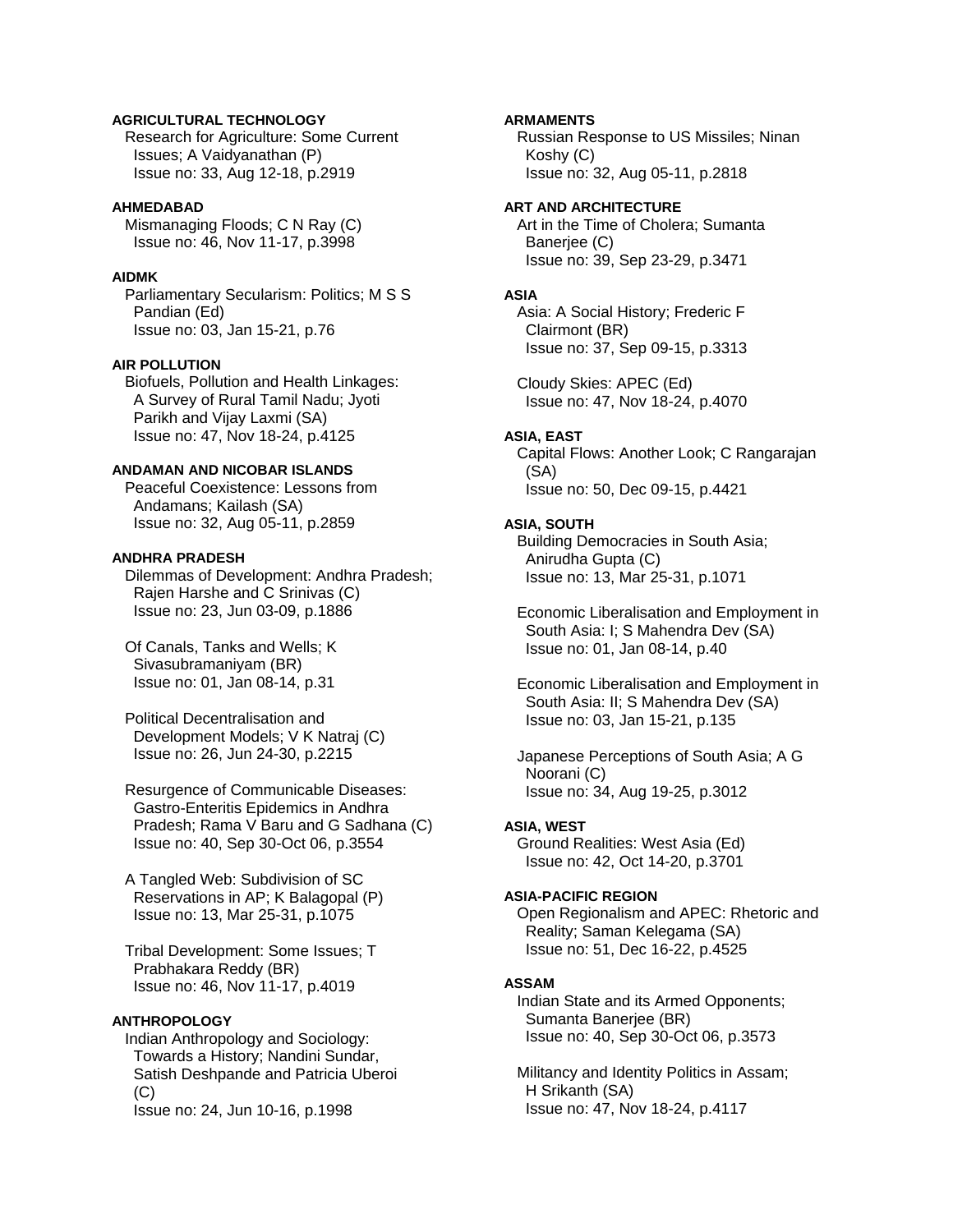# **ASSAM**

 Namrup Fertiliser Plant: Victim of Partisan Politics (C) Issue no: 51, Dec 16-22, p.4465

 Siege Within: Assam (Ed) Issue no: 49, Dec 02-08, p.4292

 State, Identity Movements and Internal Displacement in the North-East; Monirul Hussain (SA) Issue no: 51, Dec 16-22, p.4519

 Sub-National Challenges to Indian State: An Assamese Perspective; Udayon Misra (BR) Issue no: 20, May 13-19, p.1727

# **ASSEMBLY ELECTIONS**

 Assembly Election Lessons (Ed) Issue no: 08, Feb 19-Mar 03, p.587

 Electing Another People in Bihar; Arvind N Das (C) Issue no: 08, Feb 19-Mar 03, p.603

 Fractured Mandate for Social Change in Bihar; Prakash Louis (C) Issue no: 12, Mar 18-24, p.978

 Manipur Assembly Elections; Asish Gupta (C) Issue no: 11, Mar 11-17, p.883

 Picking the Leader: Politics (Ed) Issue no: 10, Mar 04-10, p.750

 Pre-Election Manoeuvres: Haryana (Ed) Issue no: 04, Jan 22-28, p.161

 Shifting Alliances: Bihar (Ed) Issue no: 04, Jan 22-28, p.161

# **ASSOCIATIONS**

 Wrong Priorities (Ed) Issue no: 27, Jul 01-07, p.2347

#### **ASTROLOGY**

 Vedic Astrology: An Open Letters to the Chairman, UGC (C) Issue no: 42, Oct 14-20, p.3719

# **AUDITING**

 Policing Public Expenditure: New Tasks and Possibilities; D Bandyopadhyay (P) Issue no: 51, Dec 16-22, p.4482

# **AUSTRALIA**

 Economic Globalisation Sparks Protests; S P Seth (C) Issue no: 38, Sep 16-22, p.3392

# **AUSTRIA**

 Populist Fascism in Austria; Gunther Lanier (C) Issue no: 11, Mar 11-17, p.888

 Swing to the Right: Austria (Ed) Issue no: 06, Feb 05-11, p.413

#### **AUTOMOBILE INDUSTRY**

 Automobile Industry- Production, Sales and Exports; EPW Research Foundation (S) Issue no: 48, Nov 25-Dec 01, p.4163

#### **AYODHYA DISPUTE**

 Last Resort?; Gautam Navlakha (LE) Issue no: 47, Nov 18-24, p.4066

# **BACKWARD CLASSES**

 Bahujans and Others; K Shanmuganathan (LE) Issue no: 52, Dec 23-Jan 05, p.4590

 Caste Enumeration in Census: Constitutional Imperative; Ravivarma Kumar (C) Issue no: 35, Aug 26-Sep 08, p.3100

 Identity Formation; Dipankar Gupta (BR) Issue no: 14, Apr 01-07, p.1164

 Indentifying Backwardness in Maharashtra; S M Dahiwale (C) Issue no: 37, Sep 09-15, p.3293

# **BALANCE OF PAYMENTS**

 An Invitation to a Quarrel: Case of the IT Bill; Shiv Visvanathan (C) Issue no: 21, May 20-Jun 02, p.1789

#### **BANGALORE**

 Bangalore and Rajkumar; Vinod Vyasulu (C) Issue no: 32, Aug 05-11, p.2811

 Singapore Is Not Bangalore's Destiny; Janaki Nair (C) Issue no: 18, Apr 29-May 05, p.1512

 Sustaining Software Teletrade in Bangalore; Jane Millar (SA) Issue no: 26, Jun 24-30, p.2253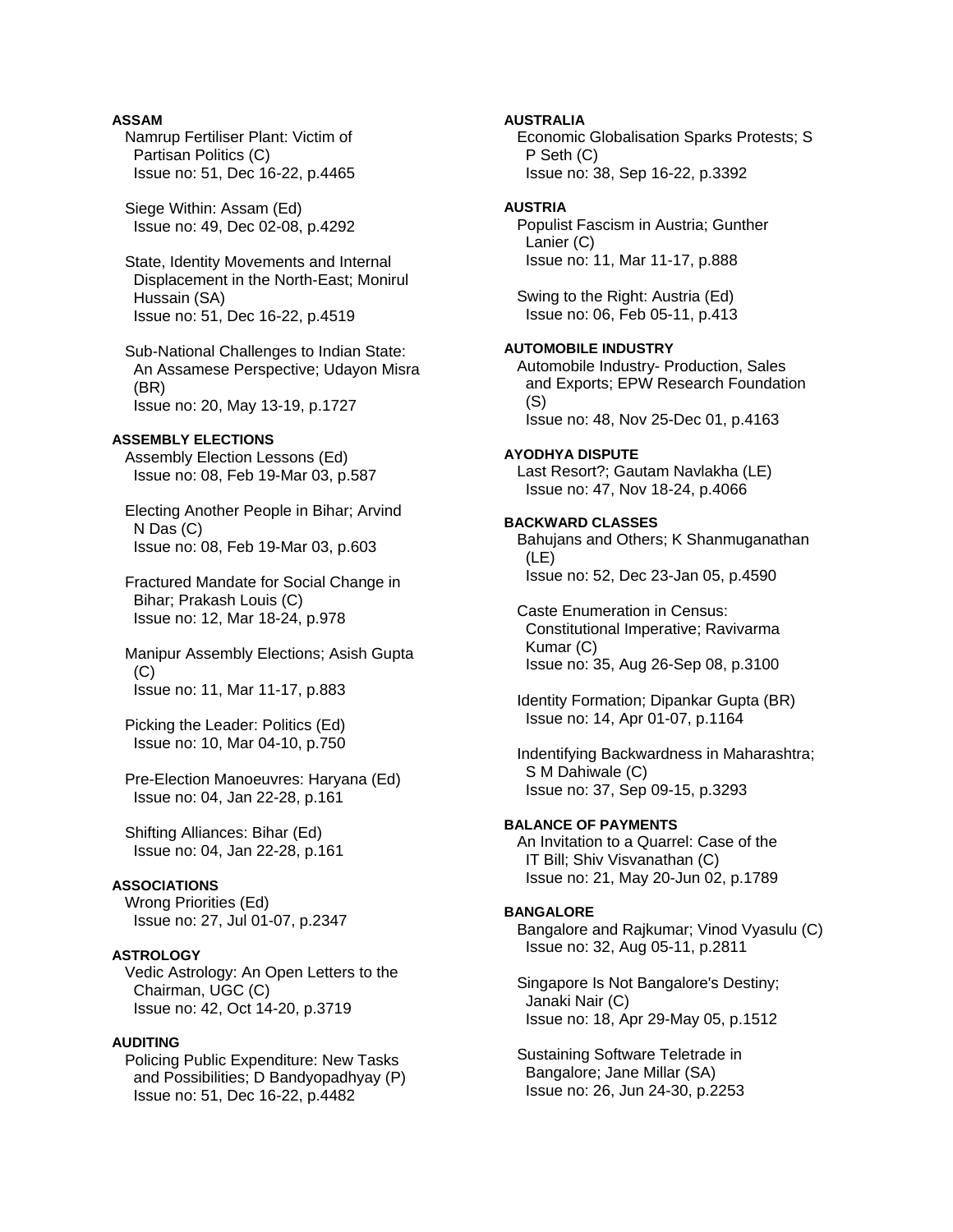# **BANGLADESH**

 Future of Bangladesh Agriculture; Arindam Banik (BR) Issue no: 05, Jan 29-Feb 04, p.271

 Growth and Distribution of Rural Income in Bangladesh: Analysis Based on Panel Survey Data; Mahabub Hossain, Binayak Sen and Hossain Zillur Rahman (RA) Issue no: 52, Dec 23-Jan 05, p.4630

 Isolated and Proximate Illiteracy: And Why these Concepts Matter in Measuring Literacy and Designing Education Programmes; Kaushik Basu, James E Foster and S Subramanian (SA) Issue no: 01, Jan 08-14, p.35

 Miracle Worker or Womanmachine? Tracking (Trans)national Realities in Bangladeshi Factories; Dina M Siddiqi (RA) Issue no: 21, May 20-Jun 02, p.L11

## **BANK MANAGEMENT**

 Predators in Dinner-jackets; D Bandyopadhyay (LE) Issue no: 10, Mar 04-10, p.746

 Weak Banks: A Strategy for Self-Renewal; D N Ghosh (F) Issue no: 05, Jan 29-Feb 04, p.243

## **BANKING REFORMS**

 Prudential Regulation in Indian Banking; Errol D'Souza (SA) Issue no: 05, Jan 29-Feb 04, p.287

# **BANKING REGULATIONS**

 Prudential Regulation in Indian Banking; Errol D'Souza (SA) Issue no: 05, Jan 29-Feb 04, p.287

# **BANKING STATISTICS**

 Money, Banking and Finance (MMR) Issue no: 05, Jan 29-Feb 04, p.387

# **BANKS AND BANKING**

 Domestic Financial Architecture; Romar Correa (SA) Issue no: 05, Jan 29-Feb 04, p.283

 Financial Assets of Banks and Financial Institutions; EPW Research Foundation (S) Issue no: 50, Dec 09-15, p.4367

 Money, Banking and Finance (MMR) Issue no: 05, Jan 29-Feb 04, p.387

 Rural Banking Contrasts; M P Muralidharan (LE) Issue no: 30, Jul 22-28, p.2671

# **BHOPAL GAS DISASTER**

 Counting Time, Slowly (Ed) Issue no: 49, Dec 02-08, p.4291

 Fixing Corporate Liability (Ed) Issue no: 35, Aug 26-Sep 08, p.3071

 A Second Tragedy?: Bhopal (Ed) Issue no: 17, Apr 22-28, p.1416

#### **BIHAR**

 Beyond Caste: Bihar (Ed) Issue no: 25, Jun 17-23, p.2084

 Bihar after Bifurcation: A Challenging Future; Dipankar Bhattacharya (C) Issue no: 43, Oct 21-Nov 03, p.3800

 Class War Spreads to New Areas: Bihar; Prakash Louis (C) Issue no: 26, Jun 24-30, p.2206

 Electing Another People in Bihar; Arvind N Das (C) Issue no: 08, Feb 19-Mar 03, p.603

 Fighting the Dhanbad Mafia: Life and Death of Gurudas Chatterjee; A K Roy (C) Issue no: 20, May 13-19, p.1701

 Fractured Mandate for Social Change in Bihar; Prakash Louis (C) Issue no: 12, Mar 18-24, p.978

 Picking the Leader: Politics (Ed) Issue no: 10, Mar 04-10, p.750

 Rural Income Distribution and Poverty in Bihar: Insights from Village Studies; Jawahar Thakur, Manik L Bose, Mahabub Hossain and A Janaiah (RA) Issue no: 52, Dec 23-Jan 05, p.4657

 Shankarbigha Revisited; Prakash Louis (C) Issue no: 07, Feb 12-18, p.507

 Shifting Alliances: Bihar (Ed) Issue no: 04, Jan 22-28, p.161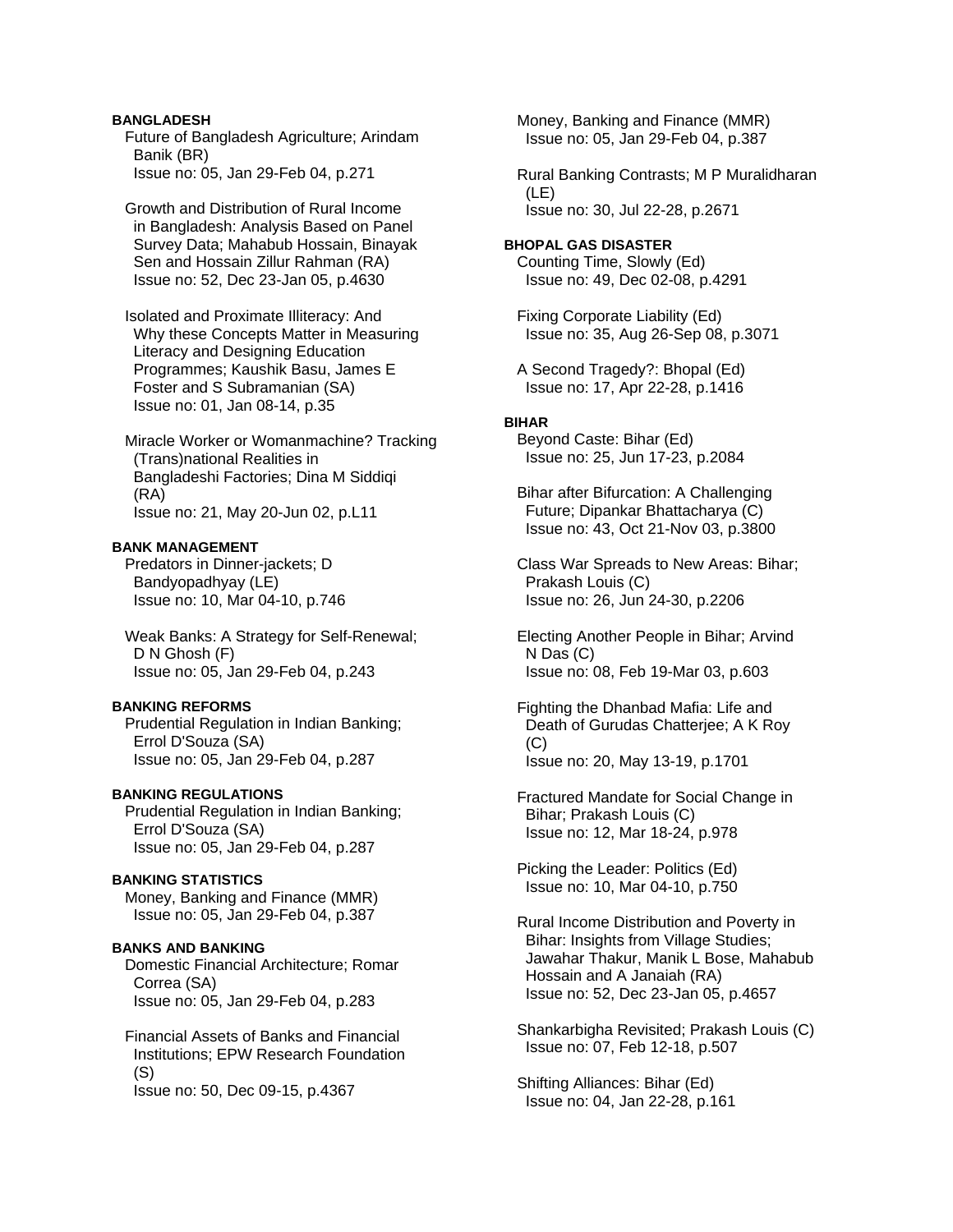# **BIHAR**

 Torn Red Flag: Bihar; Arvind N Das (C) Issue no: 07, Feb 12-18, p.506

 Wages of Vote-Bank Politics: Bihar; J V Deshpande (C) Issue no: 27, Jul 01-07, p.2365

#### **BIODIVERSITY**

 Biodiversity Bill: Nice Words, No Vision; K Ravi Srinivas (C) Issue no: 45, Nov 04-10, p.3916

#### **BIOGRAPHY AND AUTOBIOGRAPHY**

 M N Srinivas, November 16, 1916-November 30, 1999; Andre Beteille (C) Issue no: 01, Jan 08-14, p.18

 Remembering Arvind Das; Jan Breman (C) Issue no: 39, Sep 23-29, p.3476

# **BIOSAFETY**

 How Effective?: Biosafety Protocol (Ed) Issue no: 06, Feb 05-11, p.412

#### **BIOTECHNOLOGY**

 Patenting Biotech Products: Complex Issues; P K Vasudeva (C) Issue no: 42, Oct 14-20, p.3726

 R and D in Pharma Industry in Context of Biotech Commercialisation; S Visalakshi and G D Sandhya (RA) Issue no: 48, Nov 25-Dec 01, p.4223

# **BJP**

 Bitter Lesson for BJP: Gujarat (Ed) Issue no: 41, Oct 07-Oct 13, p.3620

 BJP and Muslim Factor; Asghar Ali Engineer (C) Issue no: 45, Nov 04-10, p.3922

 BJP and the Ethnic Constitution of Nation; Ashok Chousalkar (BR) Issue no: 07, Feb 12-18, p.534

 BJP in Tamil Nadu; S Subramanyan (LE) Issue no: 25, Jun 17-23, p.2082

 BJP's Caste Card: Uttar Pradesh (Ed) Issue no: 45, Nov 04-10, p.3905

 Breather for BJP: Uttar Pradesh (Ed) Issue no: 48, Nov 25-Dec 01, p.4160  Changes in BJP: Politics (Ed) Issue no: 38, Sep 16-22, p.3364

 Miles to Go: Politics (Ed) Issue no: 12, Mar 18-24, p.953

 Politics of Performance: BJP in Power; Shiv Vishvanathan (C) Issue no: 42, Oct 14-20, p.3720

#### **BOMBAY**

 Control and Resistance: The Working of the Contagious Diseases Acts in Bombay City; Mridula Ramanna (SA) Issue no: 17, Apr 22-28, p.1470

#### **BONDED LABOUR**

 Breaking the Shackles: Kol Tribal Labourers; Arindam Roy (C) Issue no: 06, Feb 05-11, p.425

#### **BOOKS REVIEWED**

 Agenor, Pierre-Richard; Marcus Miller and David and Weber, Axel Vines (eds): "The Asian Financial Crisis: Causes, Contagion and Consequences" Issue no : 27, Jul 01-07, p.2401

 Agnes, Flavia: "Law and Gender Inequality: The Politics of Women's Rights in India" Issue no : 15, Apr 08-14, p.1259

 Ahluwalia, Montek S: "Reforming the Global Financial Architecture" Issue no : 37, Sep 09-15, p.3309

 Athokorala, Premachandra and Sarath Rajapatiratna: "Liberalisation and Industrial Transformation: Sri Lanka in International Perspective" Issue no : 42, Oct 14-20, p.3743

 Bagchi, Amiya Kumar (ed): "Economy and Organisation: Indian Institutions under the Neoliberal Regime" Issue no : 25, Jun 17-23, p.2123

 Balasubramanian, N (ed): "Management Perspectives: Essays on Managerial Priorities and Management Education" Issue no : 06, Feb 05-11, p.447

 Baruah, Sanjib: "India Against Itself: Assam and the Politics of Nationality" Issue no : 20, May 13-19, p.1727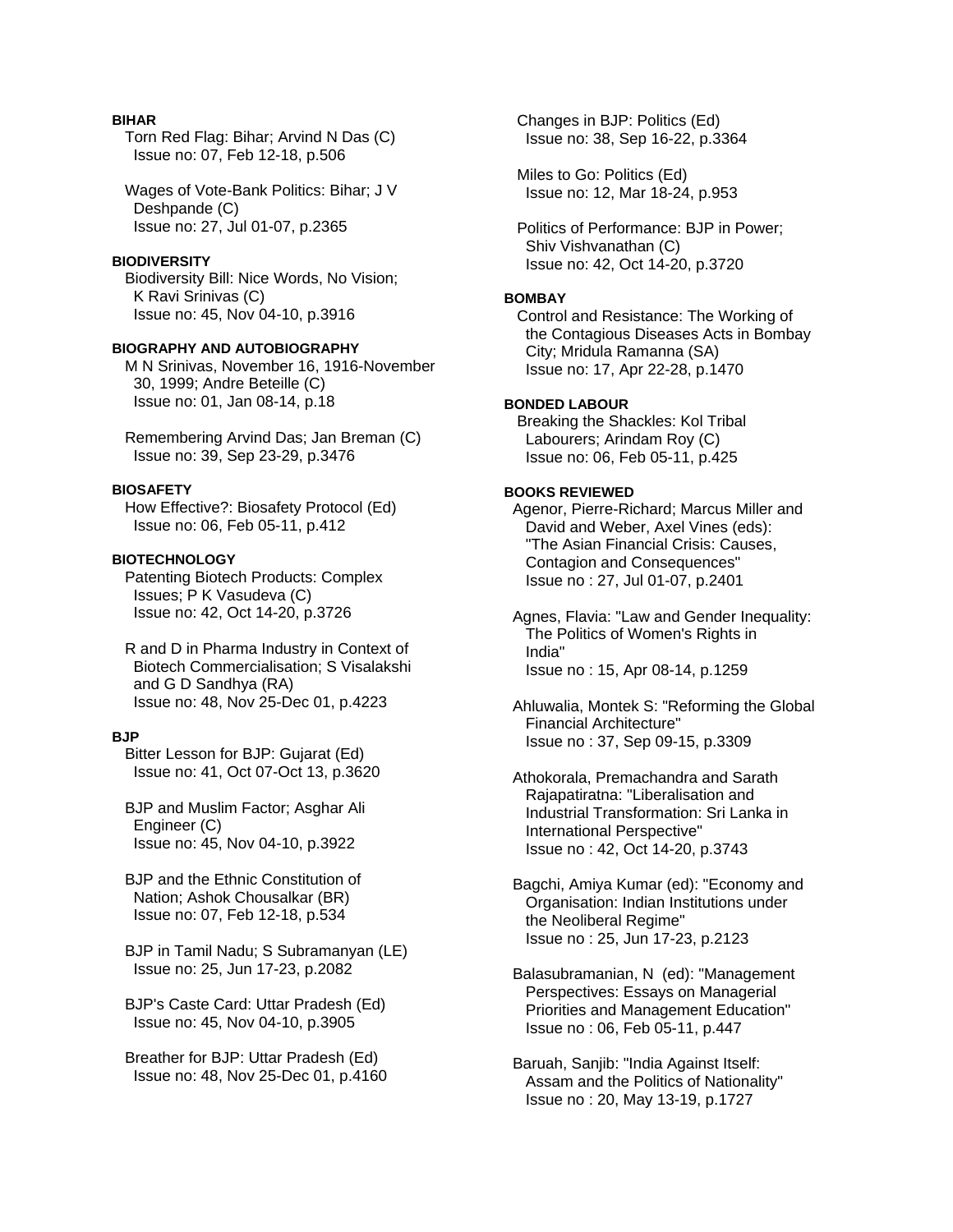- Bhagwati, Jagdish: "A Stream of Windows: Unsettling Reflections on Trade, Immigration and Democracy" Issue no : 26, Jun 24-30, p.2235
- Bidwai, Praful and Achin Vanaik: "South Asia on the Short Fuse" Issue no : 03, Jan 15-21, p.109

 Breman, Jan and Arvind N Das: "Down and Out: Labouring under Global Capitalism" Issue no : 40, Sep 30-Oct 06, p.3579

- Bruns, Bryan Randolph and Ruth S Meinzen-Dick (ed): "Negotiating Water Rights" Issue no : 43, Oct 21-Nov 03, p.3817
- Chakravarty, Uma: "Rewriting History: The Life and Times of Pandita Ramabai" Issue no : 04, Jan 22-28, p.187
- Chatterjee, Partha: "A Possible India: Essays in Political Criticism" Issue no : 01, Jan 08-14, p.28
- Chatterji, Basudev: "Towards Freedom: Documents on the Movement for Independence in India 1938" Issue no : 14, Apr 01-07, p.1165
- Clark, Ramsey and Sean Gervasi: "NATO in the Balkans- Voices of Opposition" Issue no : 27, Jul 01-07, p.2404
- Dandekar, Hemalata (ed): "City, Space and Globalization: An International Perspective" Issue no : 15, Apr 08-14, p.1255
- Dar, R K (ed): "Governance and the IAS: In Search of Resilience" Issue no : 39, Sep 23-29, p.3500
- Datta, Nonica: "Forming an Identity: A Social History of the Jats" Issue no : 14, Apr 01-07, p.1164
- De Silva, K M and G H Peiris (ed): "Pursuit of Peace in Sri Lanka: Past Failures and Future Prospects" Issue no : 26, Jun 24-30, p.2239

 Dhar, P N: "Indira Gandhi, the 'Emergency' and Indian Democracy" Issue no : 10, Mar 04-10, p.779

 Faruquee, Rashid (ed): "Bangladesh Agriculture in the 21st Century" Issue no : 05, Jan 29-Feb 04, p.271

 Freeman, Samuel (ed): "Collected Papers: John Rawls" Issue no : 17, Apr 22-28, p.1448

- Gaarder, Jostein: "Sophie's World. Translated by Moller, Paulette" Issue no : 52, Dec 23-Jan 05, p.4625
- Gaarder, Jostein: "Through A Glass, Darkly: Translated by Elizabeth Rokkan" Issue no : 52, Dec 23-Jan 05, p.4625
- Gaarder, Jostein: "The Solitaire Mystery: Translated by Sarah Jane Hails" Issue no : 52, Dec 23-Jan 05, p.4625
- Gaarder, Jostein: "Hello? Is Anybody There?: Translated by Anderson, James" Issue no : 52, Dec 23-Jan 05, p.4625

 Gadkari, Jayant: "Hindu-Muslim Communalism: A Panchanama" Issue no : 20, May 13-19, p.1733

- Gourevitch, Philip; Farrar Straus: "We Wish to Inform you That Tomorrow We Will be Killed with Our Families: Stories from Rwanda" Issue no : 47, Nov 18-24, p.4104
- Goyal, Arun (ed): "WTO in the new millennium: Commentary, case law and legal text" Issue no : 13, Mar 25-31, p.1084
- Grewal, J S: "The Sikhs of the Punjab" Issue no : 20, May 13-19, p.1731
- Guha, Ramachandra and Jonathan P Parry (eds): "Institutions and Inequalities: Essaya in Honour of Andre Beteille" Issue no : 34, Aug 19-25, p.3020
- Hans, Staffner S J: "Baba Amte: A Vision of New India" Issue no : 23, Jun 03-09, p.1914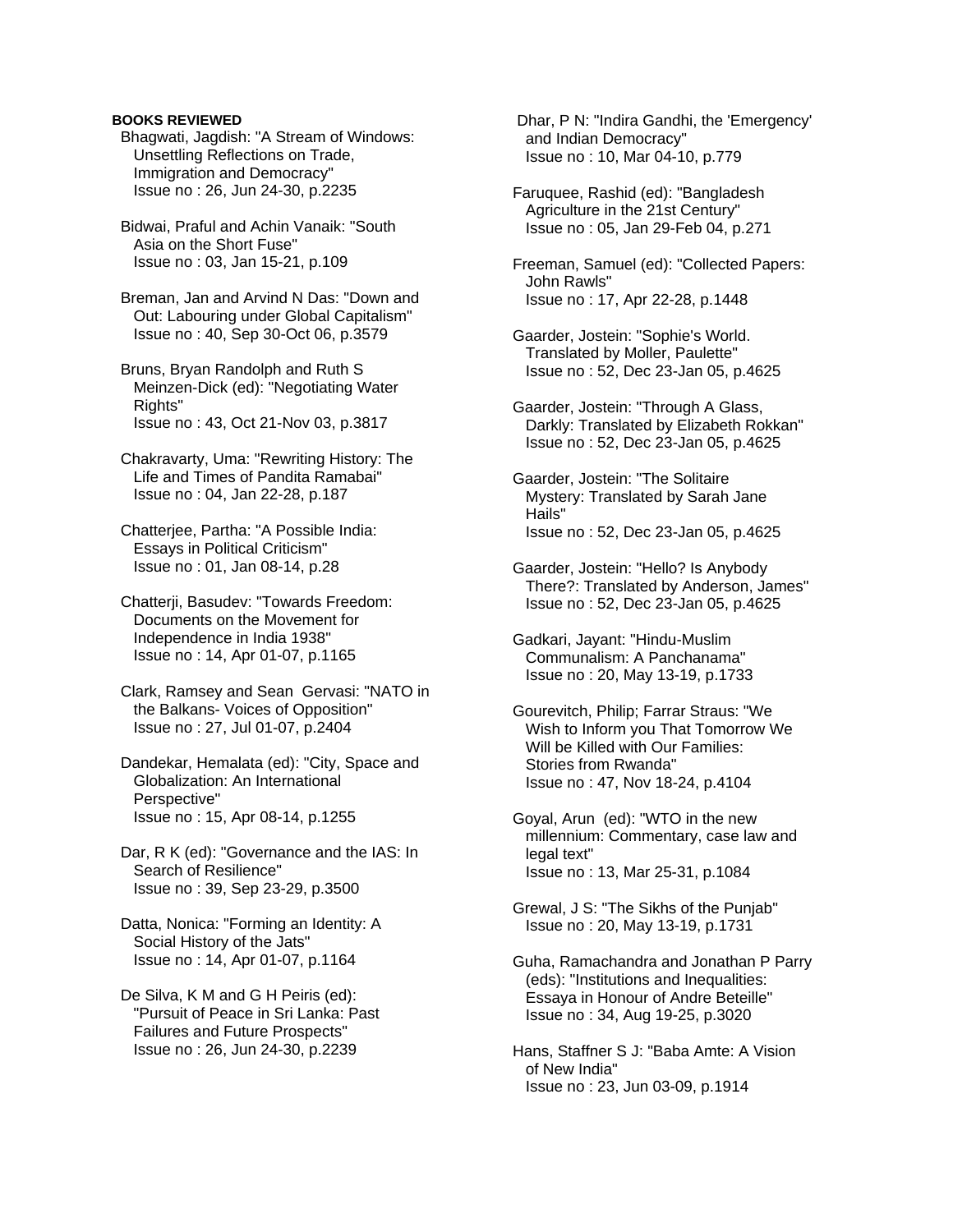- Hansen, Thomas Blom: "The Saffron Wave: Democracy and Hindu Nationalism in Modern India" Issue no : 07, Feb 12-18, p.534
- Harman, Chris: "A People's History of the World" Issue no : 23, Jun 03-09, p.1911
- Hockings, Paul: "Bibliographie des Nilgiri/Bibliography for the Nilgiri 1603-1996" Issue no : 24, Jun 10-16, p.2019
- International Centre for Ethnic Studies: "Sri Lanka: The Devolution Debate" Issue no : 26, Jun 24-30, p.2239
- Jeffery, R and N Sundar (ed): "A New Moral Economy for India's Forests? Discourses of Community and Participation" Issue no : 32, Aug 05-11, p.2827
- Johnson, Kirk: "Television and Social Change in Rural India" Issue no : 45, Nov 04-10, p.3940
- Kerala Sastra Sahitya Parishad: "Report on Kerala Education Commission" Issue no : 15, Apr 08-14, p.1261
- Kothari, Rajni: "Communalism in Indian Politics" Issue no : 41, Oct 07-13, p.3656
- Krishnamurti, J (ed): "Women in Colonial India: Essays on Survival, Work and the State" Issue no : 42, Oct 14-20, p.3745
- Kulkarni, A R and N K Wagle (eds): "Region, Nationality and Religion" Issue no : 08, Feb 19-Mar 03, p.623
- Kurien, Verghese: "An Unfinished Dream" Issue no : 24, Jun 10-16, p.2018
- Mahajan, Sucheta: "Independence and Partition- The Erosion of Colonial Power in India" Issue no : 31, Jul 29-Aug 04, p.2732

 Mani, Lata: "Contentious Traditions: The Debate on Sati in Colonial India" Issue no : 49, Dec 02-08, p.4324

- Manimala, Mathew J: "Entrepreneurial Policies and Strategies: The Innovator's Choice" Issue no : 48, Nov 25-Dec 01, p.4254
- Marcuse, Peter and Ronald Van Kempen (ed): "Globalizing Cities: A New Spatial Order?" Issue no : 15, Apr 08-14, p.1255
- Mehta, Abhay: "Power Play: A Study of the Enron Project" Issue no : 18, Apr 29-May 05, p.1529
- Mendelsohn, Oliver and Marika Vicziany: "The Untouchables: Subordination, Poverty and the State in Modern India" Issue no : 48, Nov 25-Dec 01, p.4251
- Menski, Werner (ed): "South Asian and the Dowry Problem" Issue no : 52, Dec 23-Jan 05, p.4624
- Misra, Udayon: "The Periphery Strikes Back: Challenges to the Nation State in Assam and Nagaland" Issue no : 40, Sep 30-Oct 06, p.3573
- Mukund, Kanakalatha: "The Trading World of the Tamil Merchant: Evolution of Merchant Capitalism in the Coromandel" Issue no : 06, Feb 05-11, p.443
- Obeysekere, Ranjini: "Sri Lankan Theatre in a Time of Terror: Political Satire in a Permitted Space" Issue no : 43, Oct 21-Nov 03, p.3819
- Paranjape, H K: "Socialist India versus Big Business: A Phoney war. A History of India's Anti-Monopoly Policy" Issue no : 25, Jun 17-23, p.2127
- Parry, Jonathan P; Jan Breman and Karin Kapadia (eds): "The Worlds of Indian Industrial Labour" Issue no : 11, Mar 11-17, p.898
- Patnaik, Prabhat: "Accumulation and Stability Under Capitalism" Issue no : 12, Mar 18-24, p.992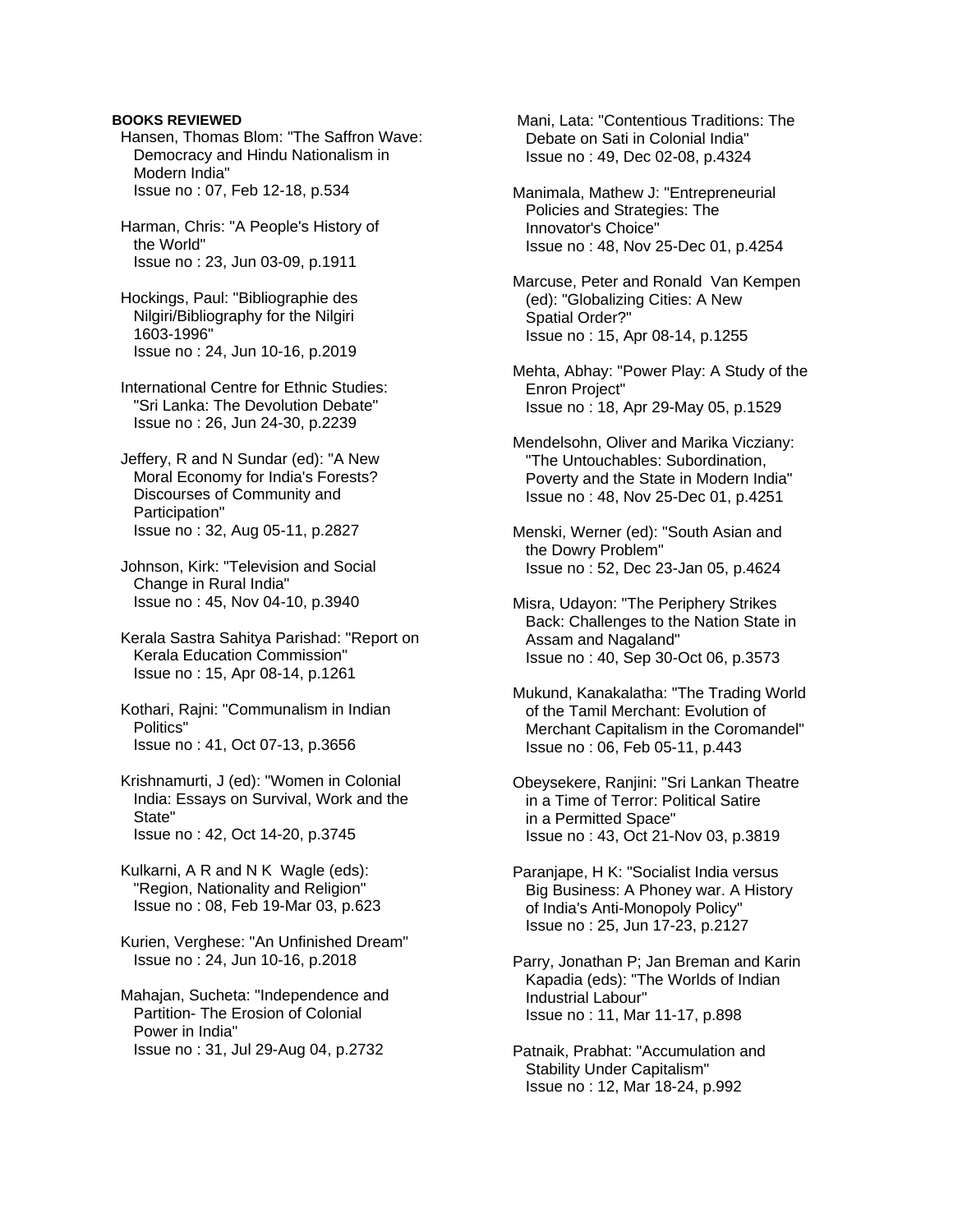Perera, Amrith Rohan: "International Law: Changing Horizons" Issue no : 04, Jan 22-28, p.191

 Perkovich, George: "India's Nuclear Bomb: The Impact on Global Proliferation" Issue no : 11, Mar 11-17, p.896

 Pinney, Christopher: "Camera Indica: The Social Life of Indian Photographs" Issue no : 14, Apr 01-07, p.1167

 Pinto, Marina R: "Metropolitan City Governance in India" Issue no : 40, Sep 30-Oct 06, p.3578

 Pradeep Kumar: "The Uttarakhand Movement: Construction of a Regional Identity" Issue no : 47, Nov 18-24, p.4103

 Prasad, Bimal: "Pathway to India's Partition: The Foundations of Muslim Nationalism" Issue no : 34, Aug 19-25, p.3023

 Prashad, Vijay: "Untouchable Freedom: A Social History of a Dalit Community" Issue no : 41, Oct 07-13, p.3655

 Rahman, Tariq: "Language, Education and Culture" Issue no : 35, Aug 26-Sep 08, p.3241

 Ramaswamy, Vijaya: "Walking Naked: Women, Society, Spirituality in South India" Issue no : 07, Feb 12-18, p.536

 Rangarajan, C: "Perspectives on Indian Economy: A Collection of Essays" Issue no : 30, Jul 22-28, p.2633

 Rao, K Mohan: "Tribal Development in Andhra Pradesh: Problems, Performance and Prospects" Issue no : 46, Nov 11-17, p.4019

 Rao, Mohan (ed): "Disinvesting in Health: The World Bank's Prescriptions for Health" Issue no : 30, Jul 22-28, p.2635

 Ray, Bharati and Aparna Basu (eds): "From independence towards freedom: Indian women since 1947" Issue no : 03, Jan 15-21, p.113

 Ray, Raka: "Fields of Protest: Women's Movements in India" Issue no : 33, Aug 12-18, p.2922

 Reddy, Sanjeeva: "Different Sources of Irrigation: A Case Study of the Telangana Region" Issue no : 01, Jan 08-14, p.31

 Revathi, E: "Women Work and Technology" Issue no : 13, Mar 25-31, p.1082

 Rosen, Stephen Peter: "Societies and Military Power: India and its Armies" Issue no : 16, Apr 15-21, p.1371

 Roy, Ramashray and Paul Wallace (eds): "Indian Politics and the 1998 Election: Regionalism, Hindutva and State Politics" Issue no : 05, Jan 29-Feb 04, p.267

 Roy, Tirthankar: "Traditional Industry in the Economy of Colonial India" Issue no : 45, Nov 04-10, p.3939

 Rubinoff, Arthur G: "The Construction of a Political Community-Integration and Identity in Goa" Issue no : 21, May 20-Jun 02, p.1821

 Rural Litigation and Entitlement Kendra: "Community Forest Management in Protected Areas: Van Gujjars Proposal for the Rajaji Area" Issue no : 08, Feb 19-Mar 03, p.621

 Russell, Ralph: "How Not to Write the History of Urdu Literature and Other Essays" Issue no : 21, May 20-Jun 02, p.1823

 Ryan, James R: "Picturing Empire: Photography and the Visualization of the British Empire" Issue no : 14, Apr 01-07, p.1167

 Sachs, Ignacy: "Understanding Development: People, Markets and the State in Mixed Economies" Issue no : 35, Aug 26-Sep 08, p.3243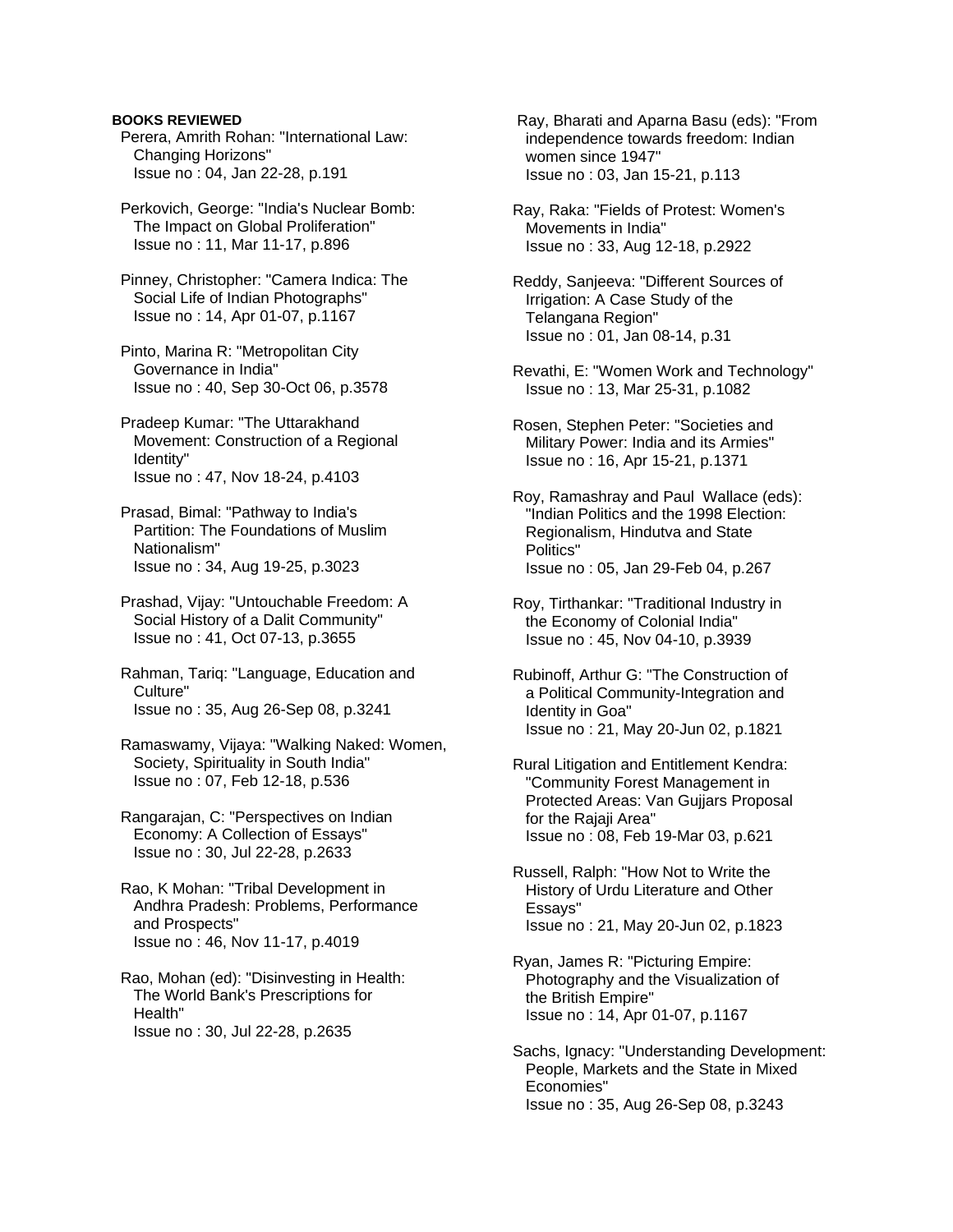Sangari, Kumkum and Uma Chakravarty (ed): "From Myth to Markets: Essays on Gender" Issue no : 18, Apr 29-May 05, p.1526

 Saxena, Sadhana: "Shiksha Aur Jan Andolan" Issue no : 38, Sep 16-22, p.3405

 Schiller, Dan: "Digital Capitalism: Networking the Global Market System" Issue no : 16, Apr 15-21, p.1369

 Sennett, Richard: "The Corrosion of Character: The Personal Consequences of Work in the New Capitalism" Issue no : 31, Jul 29-Aug 04, p.2730

 Sennett, Richard: "The Corrosion of Character: The Personal Consequences of Work in the New Capitalism" Issue no : 41, Oct 07-13, p.3653

 Seshadri, Kandadai: "Sri Vaishnavism and Social Change" Issue no : 32, Aug 05-11, p.2829

 Shariff, Abusaleh: "India: Human Development Report" Issue no : 26, Jun 24-30, p.2237

 Short, John R and Yeong-Hyun Kim: "Globalization and the City" Issue no : 15, Apr 08-14, p.1255

 Singh, Birinder Pal: "Problem of Violence: Themes in Literature" Issue no : 16, Apr 15-21, p.1367

 Sinha, Aditya: "Death of Dreams: A Terrorist's Tale" Issue no : 28, Jul 08-21, p.2523

 Sivaramakrishnan, K: "Modern Forests: Statemaking and Environment Change in Colonial Eastern India" Issue no : 38, Sep 16-22, p.3403

 Skaria, Ajay: "Hybrid Histories: Forests, Frontiers and Wildness in Western India" Issue no : 28, Jul 08-21, p.2520

 Taylor, Christopher C: "Sacrifice as Terror: The Rwandan Genocide of 1994" Issue no : 47, Nov 18-24, p.4104

 Thapar, Romila (ed): "India: Another Millennium?" Issue no : 39, Sep 23-29, p.3501

 Theckedath, Kishore Kumar: "Dialectics, Relativity and Quantum" Issue no : 11, Mar 11-17, p.900

 Thomas, T M; Richard W Franke: "Local Democracy and Development People's Campaign for Decentralised Planning in Kerala" Issue no : 49, Dec 02-08, p.4323

 UNCTAD: "Trade and Development Report 2000: Global Economic Growth and Imbalances" Issue no : 46, Nov 11-17, p.4015

 United Nations Development Programme: "Human Development Report 2000" Issue no : 39, Sep 23-29, p.3498

 Verhulst, Stefaan and Monroe Price (ed): "Broadcasting Reform in India: Media Law from a Global Perspective" Issue no : 21, May 20-Jun 02, p.1817

 Viramma; Josiane Racine and Jean Luc Racine: "Viramma: Life of a Dalit" Issue no : 24, Jun 10-16, p.2014

 Wertheim, Wim F: "Third World Whence and Whither? Protective State Versus Aggressive Market" Issue no : 37, Sep 09-15, p.3313

 Yunus, Muhamad and Alan Jolis: "Banker to the Poor: The Autobiography of Muhamad Yunus,Founder of Grameen Bank" Issue no : 28, Jul 08-21, p.2524

 Zaidi, S Akbar: "Issues in Pakistan's Economy" Issue no : 13, Mar 25-31, p.1086

 Zaidi, S Akbar: "The New Development Paradigm: Papers on Institutions, NGO's Gender and Development" Issue no : 33, Aug 12-18, p.2924

 Zerah, Marie-Helene: "Water: Unreliable Supply in Delhi" Issue no : 17, Apr 22-28, p.1452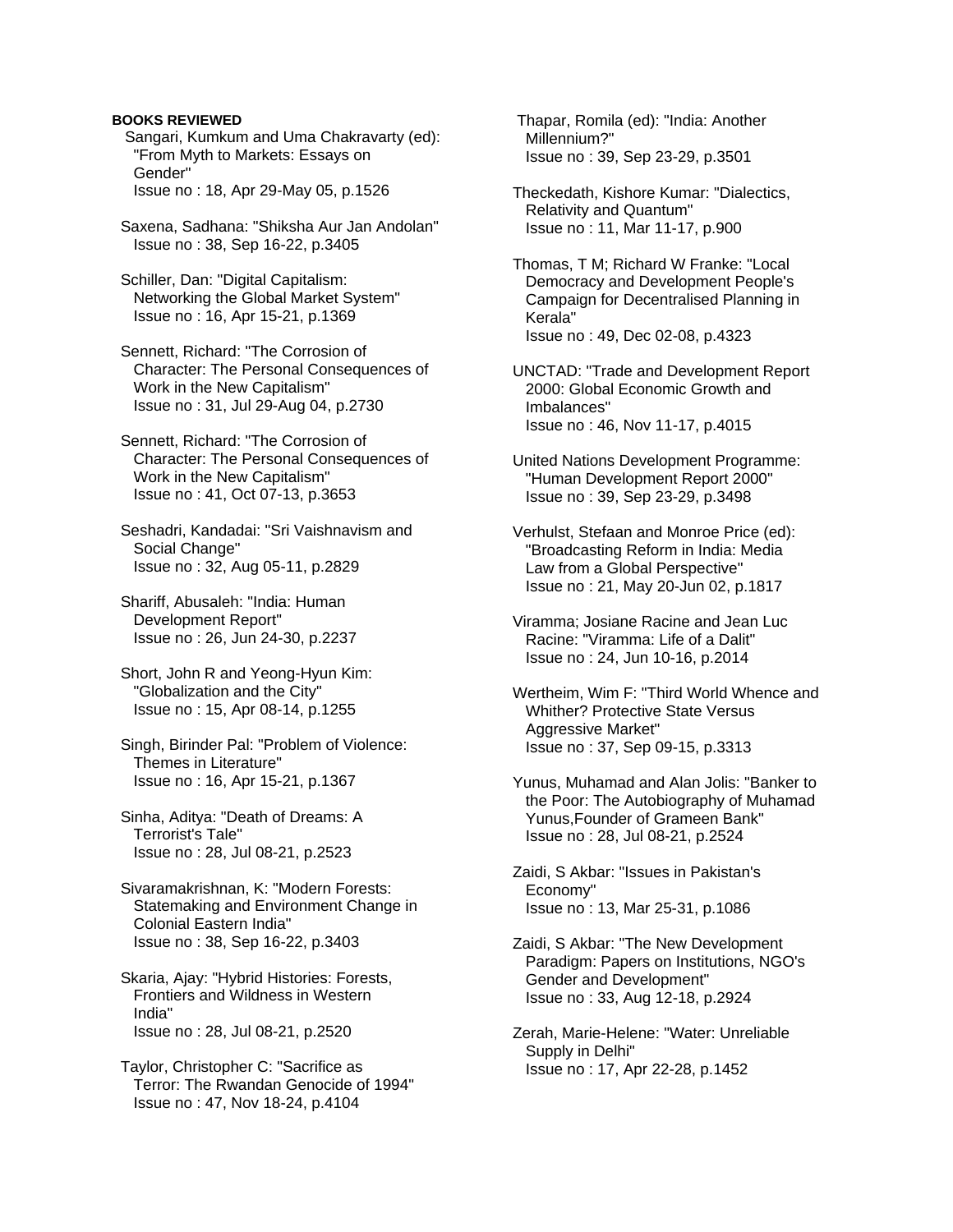# **BOTTLED WATER**

 Water War: Medical Ethics (Ed) Issue no: 41, Oct 07-Oct 13, p.3620

# **BRAHMINS AND BRAHMINISM**

 Towards a Theory of a Brahmanic Patriarchy; Gail Omvedt (BR) Issue no: 04, Jan 22-28, p.187

# **BRITISH RULE**

 Alternate Modernities?: Reservations and Women's Movement in 20th Century India; Mary E John (RA) Issue no: 43, Oct 21-Nov 03, p.WS22

 Colonialism and Traditional Crafts; Claude Markovits (BR) Issue no: 45, Nov 04-10, p.3939

 Contextualising Sati: The Colonial Debate; Shilpa Phadke (BR) Issue no: 49, Dec 02-08, p.4324

 Culture and Politics in Western Colonial India; Veena Naregal (BR) Issue no: 08, Feb 19-Mar 03, p.623

 Freedom Movement in 1938; A G Noorani (BR) Issue no: 14, Apr 01-07, p.1165

 London's Rejection of Lytton's 1878 Gold Standard Proposal: Revealed for the First Time, and Examined; Arun Banerji (SA) Issue no: 07, Feb 12-18, p.551

 A New Perspectives on Gender; Anuradha Kumar (BR) Issue no: 42, Oct 14-20, p.3745

 Partition, Congress Secularism and Hindu Communalism; Anuradha Kumar (BR) Issue no: 31, Jul 29-Aug 04, p.2732

 Reading Between the Frames: Burden (and freedom) of Photography; Vinay Lal (BR) Issue no: 14, Apr 01-07, p.1167

 Traditional Industry in Colonial India; Tirthankar Roy (D) Issue no: 48, Nov 25-Dec 01, p.4287

# **BROADCASTING**

 The Fourth Estate: The Wayward Press; Nireekshak (C) Issue no: 34, Aug 19-25, p.3001

 Media Autonomy; Sumit Bandopadhyay (LE) Issue no: 14, Apr 01-07, p.1212

 Two Cheers for DTH: Broadcasting (Ed) Issue no: 45, Nov 04-10, p.3904

 Who's Afraid of Radio in India?; Frederick Noronha (C) Issue no: 38, Sep 16-22, p.3385

# **BUDGET**

 New Directions in Economic Policy: South Africa; Vishnu Padayachee, Terence Smith and Imraan Valodia (C) Issue no: 16, Apr 15-21, p.1357

# **BUDGET, STATES-2000-2001**

 Gujarat Finances: Reform of Budgetary Management; Atul Sarma (SA) Issue no: 35, Aug 26-Sep 08, p.3125

 Maharashtra Budget, 2000-01: Populism Defeats Reform; Madhav Godbole (C) Issue no: 15, Apr 08-14, p.1226

 UP Budget 2000-2001: Fiscal Crises Deepens; Ajit Kumar Singh (C) Issue no: 18, Apr 29-May 05, p.1514

# **BUDGET, UNION-2000-2001**

 A 20/20 View of Budget 2000; Raghbendra Jha (F) Issue no: 12, Mar 18-24, p.958

 Agricultural Development and PDS: Lack of Major Initiatives; S Mahendra Dev (F) Issue no: 13, Mar 25-31, p.1046

 Beyond Budgetary Sums (Ed) Issue no: 10, Mar 04-10, p.747

 Budget Deficits Are Forever; K P Joseph  $(C)$ Issue no: 34, Aug 19-25, p.2998

 Budget Proposals on Public Sector Banks; D N Ghosh (F) Issue no: 13, Mar 25-31, p.1055

 Budget Thunder-for Real? (Ed) Issue no: 07, Feb 12-18, p.499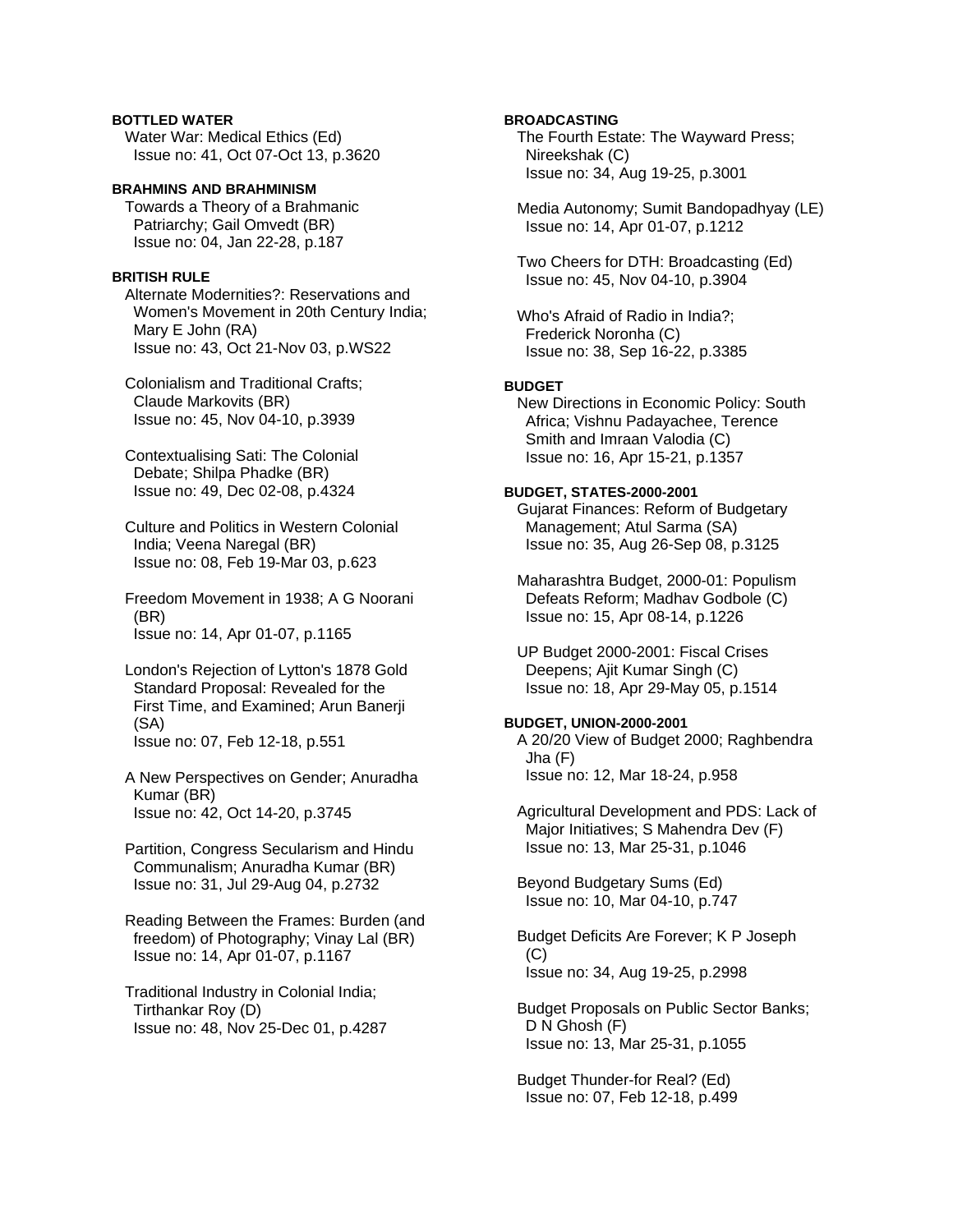#### **BUDGET, UNION-2000-2001**

 Declining Investment Rate and Union Budget; N S Siddharthan (F) Issue no: 13, Mar 25-31, p.1050

 Does the Government Budget Constraint Matter?; Romar Correa (F) Issue no: 12, Mar 18-24, p.964

 Economic Reform and the Budget; C P Chandrasekhar (F) Issue no: 14, Apr 01-07, p.1140

 Embarrassment of Riches: Defence (Ed) Issue no: 12, Mar 18-24, p.952

 Hard-on Whom?: The Economy (Ed) Issue no: 08, Feb 19-Mar 03, p.588

 Indirect Taxes: Proclaimed Reform not Carried Out; Sukumar Mukhopadhyay (F) Issue no: 11, Mar 11-17, p.864

 Interventionist and Distortionist; Parthasarathi Shome (F) Issue no: 10, Mar 04-10, p.759

 Millennium Budget: Agriculture and Rural Development; Ashok Gulati (F) Issue no: 14, Apr 01-07, p.1143

 Millennium Budget: Behind its Time?; Arvind Panagariya (F) Issue no: 10, Mar 04-10, p.755

 On Some Common Macroeconomic Fallacies; Prabhat Patnaik (F) Issue no: 15, Apr 08-14, p.1220

 Receding Goals in Health (Ed) Issue no: 12, Mar 18-24, p.951

 Taxing Returns on Capital: The Lost Frontier; Rajendra Chitale (F) Issue no: 15, Apr 08-14, p.1223

 Vision and Illusion in Fiscal Correction; Pulapre Balakrishnan and Bharat Ramaswami (F) Issue no: 14, Apr 01-07, p.1137

 Why an Act?: Fiscal Responsibility (Ed) Issue no: 15, Apr 08-14, p.1216

**BUDGET-2000-2001** 

 Playing with Numbers: Pakistan's Budget 2000-01; S Akbar Zaidi (C) Issue no: 26, Jun 24-30, p.2223

# **BUREAUCRACY**

 Any Best?: Downsizing Government (Ed) Issue no: 11, Mar 11-17, p.857

 IAS Talks Shop; Alok Sinha (BR) Issue no: 39, Sep 23-29, p.3500

 President Putin: Good Czar or Bad Czar?; Rama Sampath Kumar (C) Issue no: 23, Jun 03-09, p.1904

 The Putin Visit: The Fourth Estate; Nireekshak (C) Issue no: 42, Oct 14-20, p.3724

 Putin's Visit: Need to Focus on Economics Ties; R G Gidadhubli (C) Issue no: 42, Oct 14-20, p.3736

#### **BURMA**

 Courting the Burmese Junta; Rajeshwar (C) Issue no: 38, Sep 16-22, p.3393

 Income Distribution and Poverty in Irrigated and Rainfed Ecosystems: The Myanmar Case; Yolanda T Garcia, Arnulfo G Garcia, Marlar Oo and Mahabub Hossain (RA)

Issue no: 52, Dec 23-Jan 05, p.4670

# **BUSINESS AND POLITICS**

 Business-Labour-State Relation in New Chilean Democracy; Patrick S Barrett (RA) Issue no: 21, May 20-Jun 02, p.L2

#### **BUSINESS ETHICS**

 Competition, Ethics and Governance; S L Rao (P) Issue no: 34, Aug 19-25, p.3015

# **BUSINESS HISTORY**

 Merchant and Portfolio Capitalists in Coromandel; Garikipati Niranjan Rao (BR) Issue no: 06, Feb 05-11, p.443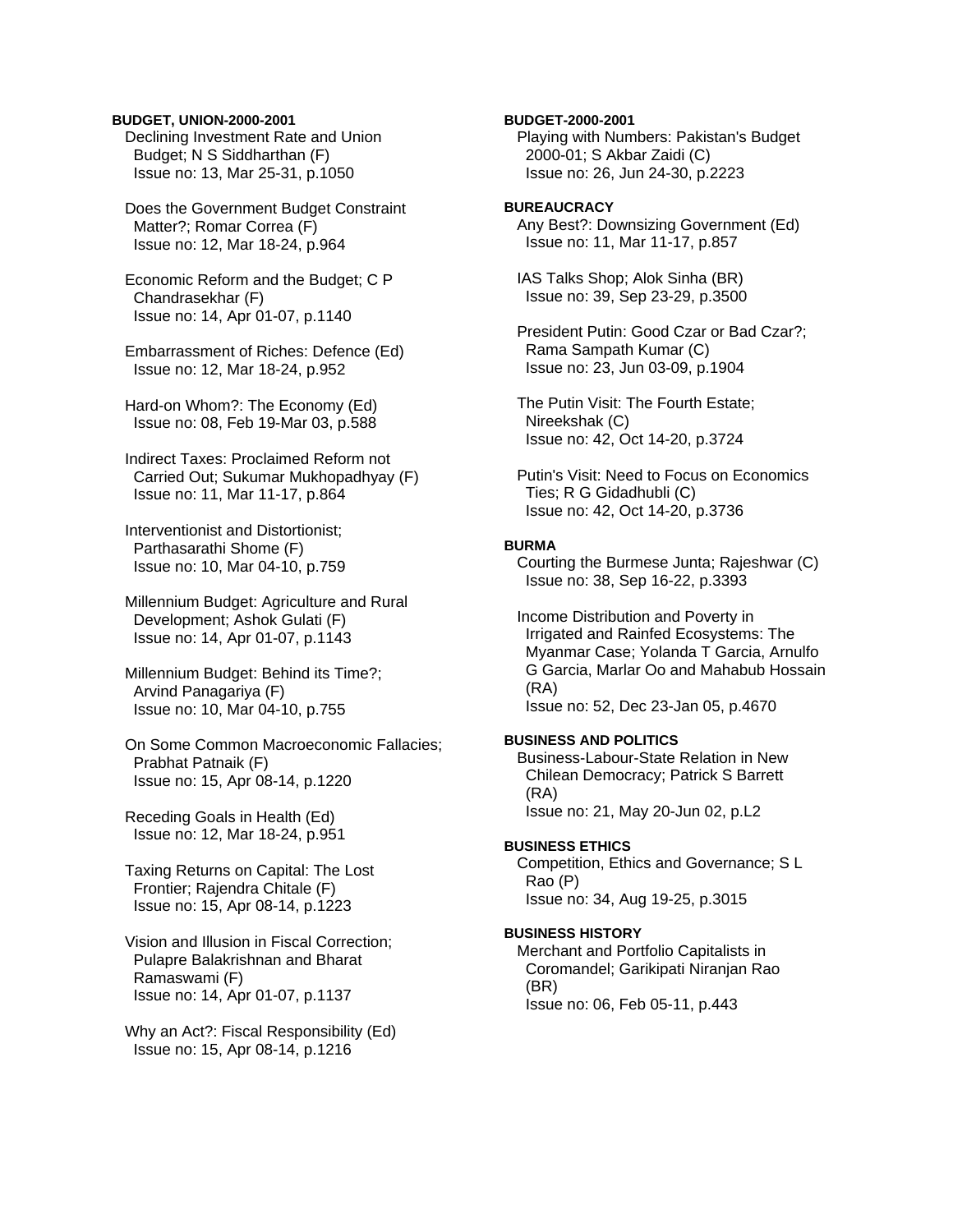# **CALCUTTA**

 Can Calcutta Become Another Bangalore?: Looking for Windows of Opportunity in International Telework; Swasti Mitter and Ashish Sen (SA) Issue no: 26, Jun 24-30, p.2263

 Creating New Myths: Post-Puja Reflections; Swati Ghosh (C) Issue no: 03, Jan 15-21, p.94

 Normalcy and Crisis in Time of Cholera: An Ethnography of Cholera in Calcutta; Ishita Ghosh and Lester Coutinho (SA) Issue no: 08, Feb 19-Mar 03, p.684

# **CAMBODIA**

 Piecing the Peace in Cambodia: Return of Politics; Nalini Vittal (SA) Issue no: 15, Apr 08-14, p.1283

#### **CANADA**

 EU-Canada Patents Row: How Does it Affect India?; P K Vasudeva (C) Issue no: 19, May 06-12, p.1616

#### **CAPITALISM**

 Capitalism and the Information Society; K Ravi Srinivas (BR) Issue no: 16, Apr 15-21, p.1369

 Capitalist Stability and Pre-capitalist Surroundings; Dev Nathan (BR) Issue no: 12, Mar 18-24, p.992

 Choice 2000- Socialism or Barbarism; Samir Amin (P) Issue no: 28, Jul 08-21, p.2515

 Freedom and Development as End of Alienation?; Amiya Kumar Bagchi (RA) Issue no: 50, Dec 09-15, p.4408

 New Regimes of Work; Janaki Nair (BR) Issue no: 41, Oct 07-13, p.3653

 Work and Life at the Bottom; Ghanshyam Shah (BR) Issue no: 40, Sep 30-Oct 06, p.3579

 Work: Then and Now; Rahul Varman (BR) Issue no: 31, Jul 29-Aug 04, p.2730

# **CARBON EMISSION**

 Clean Energy Trap: Global Warming (LE) Issue no: 13, Mar 25-31, p.1041

 Climate of Concern (Ed) Issue no: 46, Nov 11-17, p.3983

 Insufficient Concern: Environment (Ed) Issue no: 13, Mar 25-31, p.1040

## **CARIBBEAN ISLANDS**

 Women's Autonomy and Politics of Gender in Guyana; Maitreyi Das (SA) Issue no: 23, Jun 03-09, p.1944

# **CASTE CONFLICTS**

 Beyond Caste: Bihar (Ed) Issue no: 25, Jun 17-23, p.2084

 Changing Shape of Caste Conflict: Karnataka; Muzaffar Assadi and S Rajendran (C) Issue no: 19, May 06-12, p.1610

 Class War Spreads to New Areas: Bihar; Prakash Louis (C) Issue no: 26, Jun 24-30, p.2206

 Dalit and Shudra Politics and Anti-Brahmin Movement; Narender Kumar (D) Issue no: 45, Nov 04-10, p.3977

 Shankarbigha Revisited; Prakash Louis (C) Issue no: 07, Feb 12-18, p.507

 Wages of Vote-Bank Politics: Bihar; J V Deshpande (C) Issue no: 27, Jul 01-07, p.2365

# **CASTES AND CASTE SYSTEM**

 Caste Enumeration in Census: Constitutional Imperative; Ravivarma Kumar (C) Issue no: 35, Aug 26-Sep 08, p.3100

 Dalit and Shudra Politics and Anti-Brahmin Movement; Narender Kumar (D) Issue no: 45, Nov 04-10, p.3977

 Hinduisation of Balmikis; Nonica Datta (BR) Issue no: 41, Oct 07-13, p.3655

 Identity Formation; Dipankar Gupta (BR) Issue no: 14, Apr 01-07, p.1164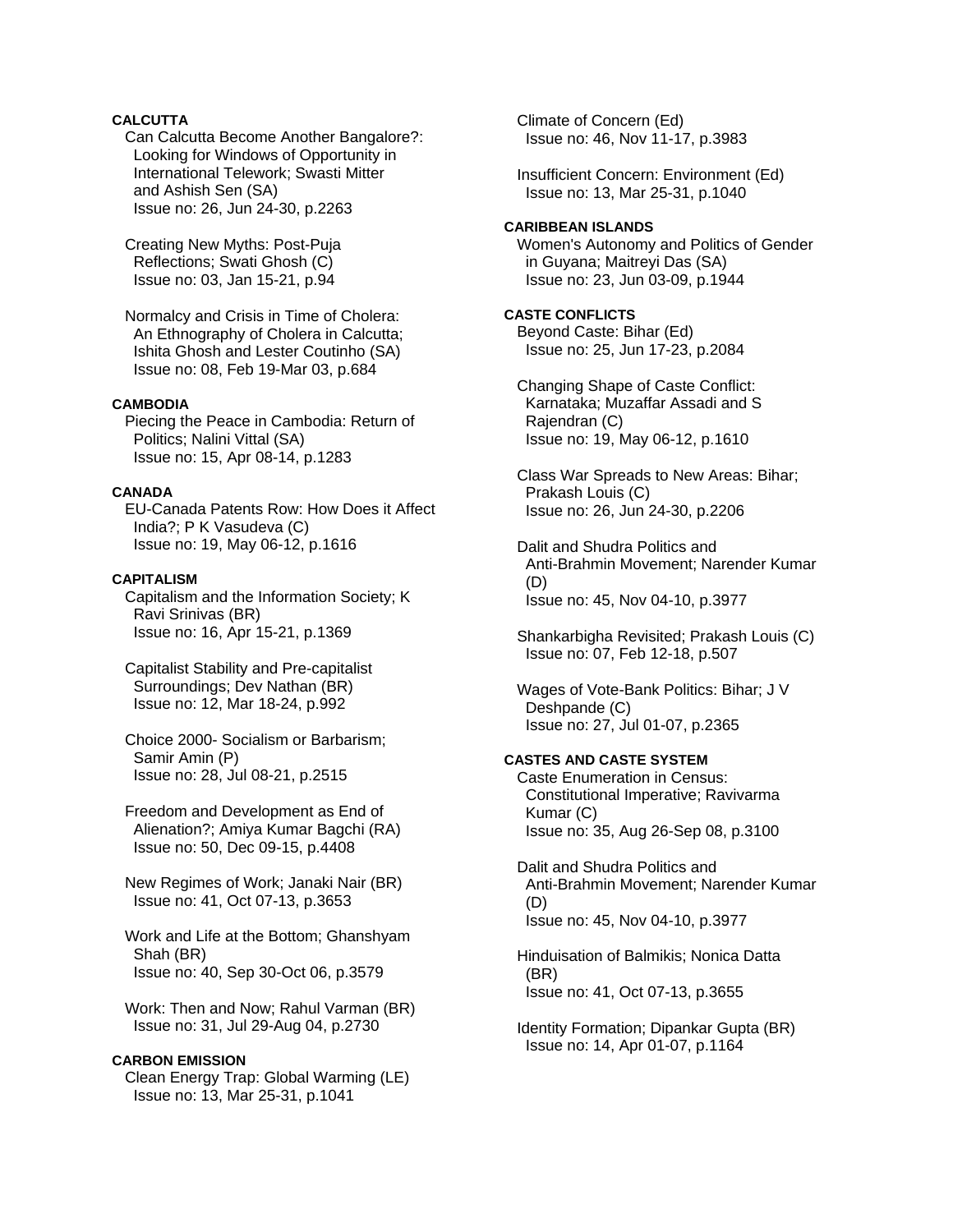# **CASTES AND CASTE SYSTEM**

 Negotiating Gender and Caste: A Struggle in Hyderabad Central University; Joint Action Committee (RA) Issue no: 43, Oct 21-Nov 03, p.WS45

 Society, State and Power; Surinder S Jodhka (BR) Issue no: 34, Aug 19-25, p.3020

#### **CEMENT INDUSTRY**

 Cement Shows the Way (Ed) Issue no: 24, Jun 10-16, p.1975

## **CENSORSHIP**

 Censorship and Silence; Vasanth Kannabiran (RA) Issue no: 18, Apr 29-May 05, p.WS2

 Censorship and Silence: Perspective on Freedom of Expression; Pushpa Bhave (RA) Issue no: 18, Apr 29-May 05, p.WS10

 State, Market and Freedom of Expression: Women and Electronic Media; Uma Chakravarti (RA) Issue no: 18, Apr 29-May 05, p.WS12

 Structured Silences of Women; Ritu Menon (RA) Issue no: 18, Apr 29-May 05, p.WS3

 To Censor or Not to Censor: Film and Public Policy; Volga (RA) Issue no: 18, Apr 29-May 05, p.WS18

 Word as Censor; Mridula Garg (RA) Issue no: 18, Apr 29-May 05, p.WS7

# **CENSUS**

 Beyond a Headcount: Preparing for Census of 2001; Ashish Bose (C) Issue no: 17, Apr 22-28, p.1433

 Caste Enumeration in Census: Constitutional Imperative; Ravivarma Kumar (C) Issue no: 35, Aug 26-Sep 08, p.3100

## **CENTRAL BANKS**

 Central Bank and Government: An Untold Story From RBI's Early History; Anand Chandavarkar (SA) Issue no: 34, Aug 19-25, p.3048

#### **CENTRE-STATE FINANCIAL RELATIONS**

 Central Intrusion: Federal Finance (Ed) Issue no: 19, May 06-12, p.1588

 Higher Plan Allocation Not Enough: State Finances (Ed) Issue no: 01, Jan 08-14, p.4

 Inter-State Shares: Finance Commission (Ed) Issue no: 31, Jul 29-Aug 04, p.2688

 Linking Central Grants to Revenue Deficit Reduction by States; M Govinda Rao (C) Issue no: 23, Jun 03-09, p.1883

 A Step Back: Centre-State Transfer (Ed) Issue no: 11, Mar 11-17, p.856

 Transforming Panchayats: 11th Finance Commission; Mahi Pal (C) Issue no: 50, Dec 09-15, p.4379

 Wrong Link: Fiscal Transfers (Ed) Issue no: 34, Aug 19-25, p.2988

# **CENTRE-STATE RELATIONS**

 Autonomy Ploy: Kashmir (Ed) Issue no: 28, Jul 08-21, p.2485

 The Farooq Doctrine: Kashmir's Relations with New Delhi; Balraj Puri  $(C)$ Issue no: 26, Jun 24-30, p.2218

 Objectionable Move: Centre-States Relations (Ed) Issue no: 27, Jul 01-07, p.2348

 Talking Shop: Centre-State Relations (Ed) Issue no: 21, May 20-Jun 02, p.1780

#### **CHECHNYA**

 Chechnya: War Has no End; P L Dash (C) Issue no: 18, Apr 29-May 05, p.1517

# **CHHATTISGARH**

 Poverty and Income Distribution in Rainfed and Irrigated Ecosystems: Village Studies in Chhattisgarh; A Janaiah, Manik L Bose and A G Agarwal (RA) Issue no: 52, Dec 23-Jan 05, p.4664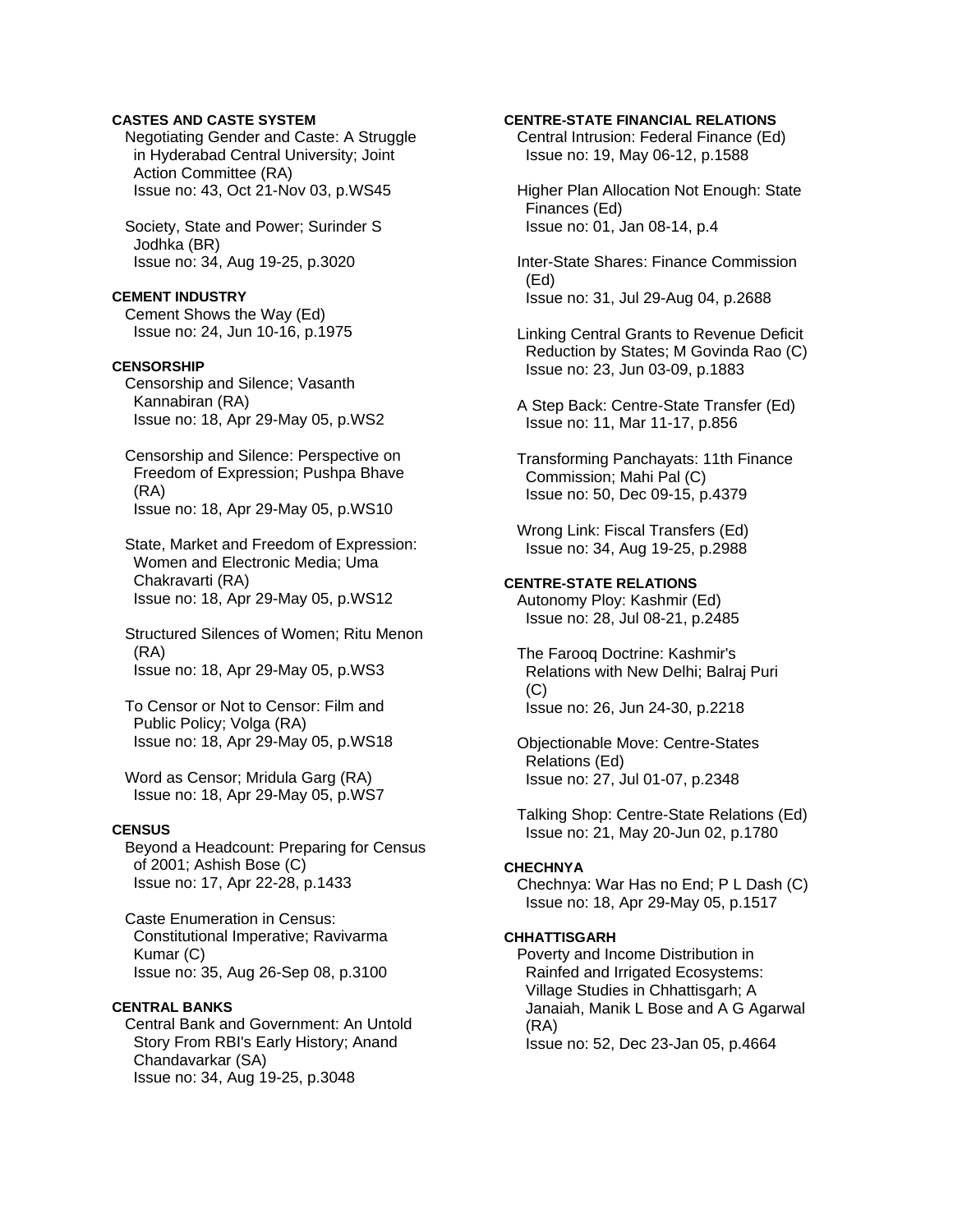## **CHILD AND INFANT MORTALITY**

 Identifying Gender Backward Districts Using Selected Indicators; Preet Rustagi (SA) Issue no: 48, Nov 25-Dec 01, p.4276

#### **CHILD LABOUR**

 Child Labour in Aligarh Lock Industry; Baharul Islam Laskar (C) Issue no: 07, Feb 12-18, p.510

 Children, Work and Education-I General Parameters; G K Lieten (SA) Issue no: 24, Jun 10-16, p.2037

 Children, Work and Education-II: Field Work in Two UP Villages; G K Lieten (SA) Issue no: 25, Jun 17-23, p.2171

 Politics of Childhood: Perspectives from the South; Vasanthi Raman (SA) Issue no: 46, Nov 11-17, p.4055

#### **CHILDREN**

 Politics of Childhood: Perspectives from the South; Vasanthi Raman (SA) Issue no: 46, Nov 11-17, p.4055

 Poverty, Household Size and Child Welfare in India; Rajan Ray (SA) Issue no: 39, Sep 23-29, p.3511

 Sanctions Kill Children in Iraq; Mohan Rao (C) Issue no: 18, Apr 29-May 05, p.1520

#### **CHILE**

 Business-Labour-State Relation in New Chilean Democracy; Patrick S Barrett (RA) Issue no: 21, May 20-Jun 02, p.L2

## **CHINA**

 A China Diary; Alka Acharya (C) Issue no: 48, Nov 25-Dec 01, p.4185

 Danger from Falun Gong; S P Seth (C) Issue no: 45, Nov 04-10, p.3932

 Emerging MNCs from China: A Case Study; Biswatosh Saha (RA) Issue no: 48, Nov 25-Dec 01, p.4234

 Output and Employment in Rural China: Some Post-Reform Problems; Utsa Patnaik and Sriram Natrajan (SA) Issue no: 38, Sep 16-22, p.3420

 Post-Reform China and the International Economy: Economic Change and Liberalisation under Sovereign Control; Gautam Sen (SA) Issue no: 11, Mar 11-17, p.929

 Psychology of Economic Reform in China; Amita Sathe (C) Issue no: 17, Apr 22-28, p.1439

# **CHINA-TAIWAN RELATIONS**

 China's Dangerous Brinkmanship; S P Seth  $(C)$ Issue no: 12, Mar 18-24, p.984

 China's Dangerous Crisis; S P Seth (C) Issue no: 01, Jan 08-14, p.23

# **CHOLERA**

 Normalcy and Crisis in Time of Cholera: An Ethnography of Cholera in Calcutta; Ishita Ghosh and Lester Coutinho (SA) Issue no: 08, Feb 19-Mar 03, p.684

 Scientific and Political Representations: Cholera Vaccine in India; Veena Das and Abhijit Dasgupta (SA) Issue no: 08, Feb 19-Mar 03, p.633

## **CHRISTIANS**

 Church, State and Secular Spaces; Flavia Agnes (C) Issue no: 33, Aug 12-18, p.2901

 Taboo or Veiled Consent? Goan Inquisitorial Edict of 1736; Rowena Robinson (SA) Issue no: 27, Jul 01-07, p.2423

# **CIVIL LIBERTIES**

 Civil Rights and Local Sensitivities; Harsh Sethi (C) Issue no: 20, May 13-19, p.1703

 From Imperatives of Justice to Those of Peace; Nalini Rajan (BR) Issue no: 17, Apr 22-28, p.1448

 Hashimpura Killings: Is There Any Hope of Justice?; Iqbal Ansari (C) Issue no: 52, Dec 23-Jan 05, p.4601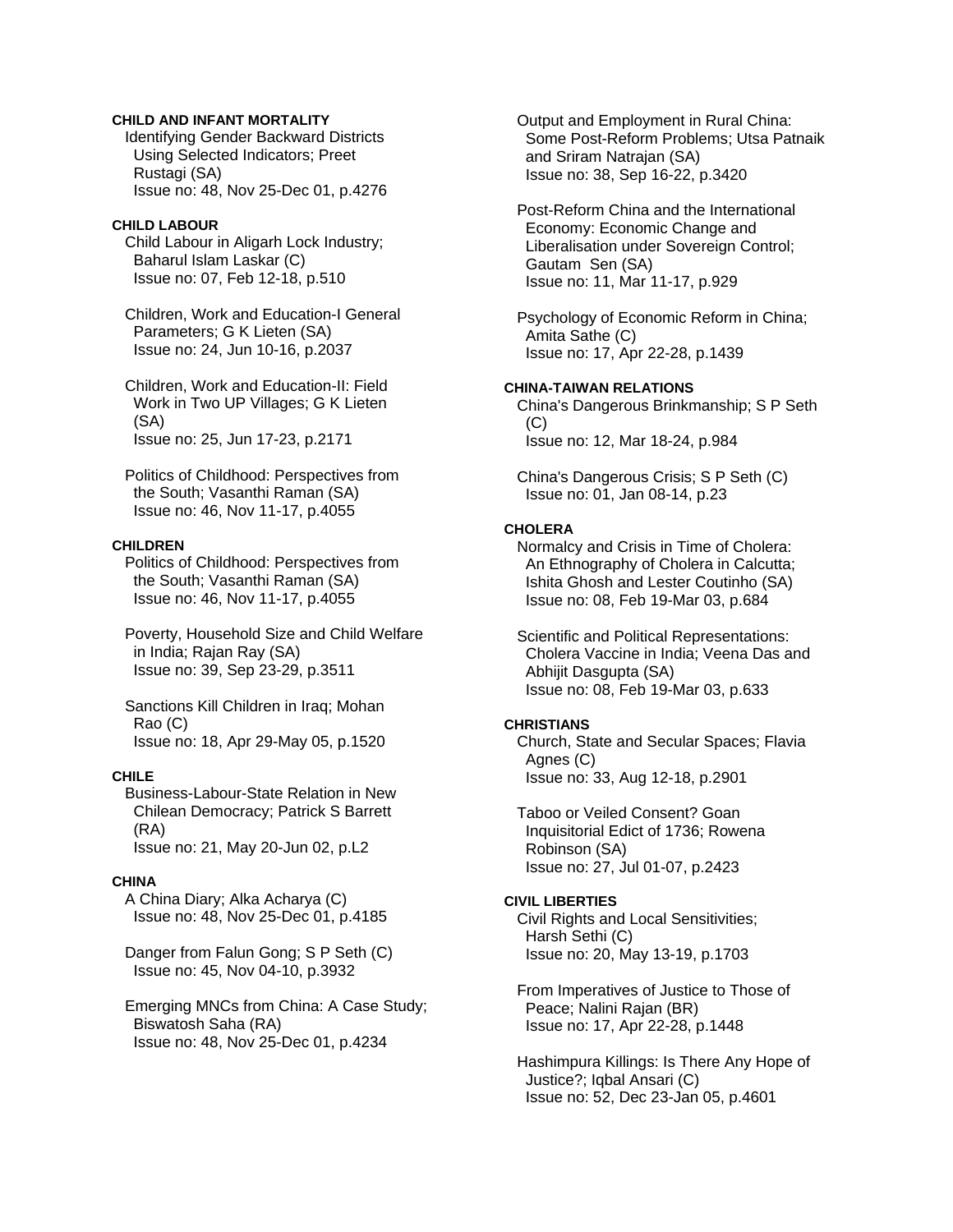# **CIVIL LIBERTIES**

 Right to Information: Write the Law Right; Godbole Madhav (C) Issue no: 17, Apr 22-28, p.1423

# **CIVIL SOCIETY**

 Civil Society; V Arivudai Nambi and B Krishnamoorthy (LE) Issue no: 28, Jul 08-21, p.2588

 Civil Society and the Realm of Freedom; Susanne Hoeber Rudolph (SA) Issue no: 20, May 13-19, p.1762

 Civil Society in Society; Sanjay Kumar (D) Issue no: 31, Jul 29-Aug 04, p.2776

 Civil Society through Clear Eyes; Susmita Dasgupta (D) Issue no: 40, Sep 30-Oct 06, p.3614

 Civil Society, State and Social Movements; G Ajay and G Vijay (D) Issue no: 12, Mar 18-24, p.1035

 Copenhagen Plus Five; D Bandyopadhyay (C) Issue no: 26, Jun 24-30, p.2219

# **CIVIL WAR**

 Rwandan Summer of 1994; Vinay Lal (BR) Issue no: 47, Nov 18-24, p.4104

 Rwandan Summer of 1994; Vinay Lal (BR) Issue no: 47, Nov 18-24, p.4104

# **CLIMATE CHANGE**

 Climate of Concern (Ed) Issue no: 46, Nov 11-17, p.3983

#### **COAL INDUSTRY**

 Fighting the Dhanbad Mafia: Life and Death of Gurudas Chatterjee; A K Roy (C) Issue no: 20, May 13-19, p.1701

# **COALITION POLITICS**

 Shifting Alliances: Bihar (Ed) Issue no: 04, Jan 22-28, p.161

# **COCONUTS**

 Coconut Woes: Agriculture (Ed) Issue no: 51, Dec 16-22, p.4457

# **COLOMBIA**

 Geopolitics of Plan Colombia; James Petras (P) Issue no: 52, Dec 23-Jan 05, p.4617

#### **COMMITTEES AND COMMISSIONS**

 Second NLC: Labour in an Economy in Transition; C S Venkata Ratnam (C) Issue no: 32, Aug 05-11, p.2812

 Weak Banks: A Strategy for Self-Renewal; D N Ghosh (F) Issue no: 05, Jan 29-Feb 04, p.243

# **COMMON PROPERTY RESOURCES**

 Common Property Resources and the Poor: Findings from West Bengal; Tony Beck and Madan G Ghosh (SA) Issue no: 03, Jan 15-21, p.147

 Common Property Resources: Two Case Studies; Emmanuel Bon (SA) Issue no: 28, Jul 08-21, p.2569

 Institutions and Incentives in a Garhwal Village-I: Common Property Regimes in Traditional Societies; Jishnu Das (SA) Issue no: 49, Dec 02-08, p.4337

 Institutions and Incentives in a Garhwal Village-II: Changing State-Village Interactions; Jishnu Das (SA) Issue no: 50, Dec 09-15, p.4445

 Waste Lands Management in India: Myths, Motives and Mechanisms; N S Jodha (SA) Issue no: 06, Feb 05-11, p.466

# **COMMUNAL RELATIONS**

 Reformist Besieged; Sukla Sen (LE) Issue no: 08, Feb 19-Mar 03, p.586

# **COMMUNAL VIOLENCE**

 Communalism and Communal Violence 1999; Asghar Ali Engineer (C) Issue no: 05, Jan 29-Feb 04, p.245

 A Different Tack (Ed) Issue no: 28, Jul 08-21, p.2483

### **COMMUNALISM**

 Communalism and Communal Violence 1999; Asghar Ali Engineer (C) Issue no: 05, Jan 29-Feb 04, p.245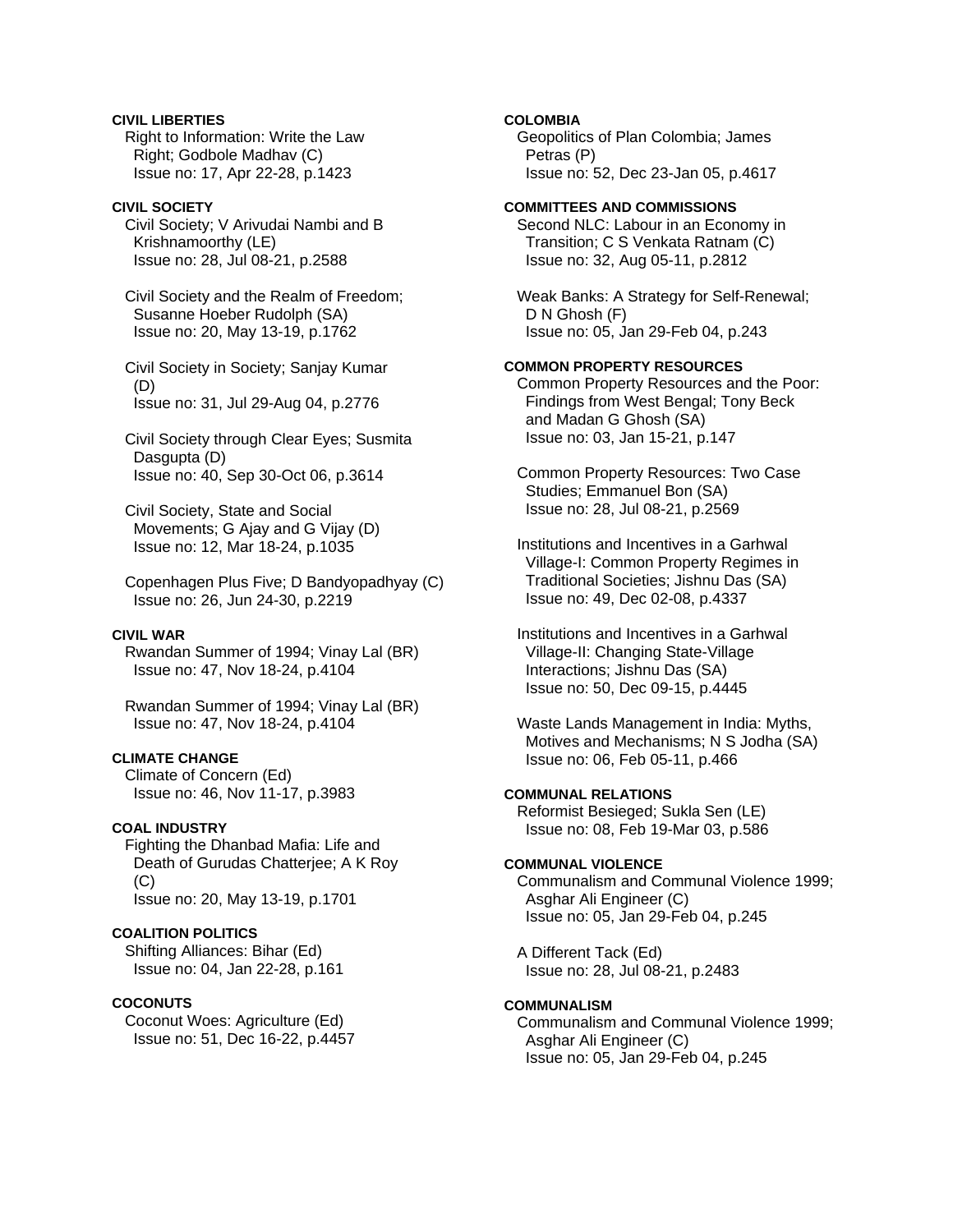# **COMMUNALISM**

 Politics of Elite and Communalism; Ram Puniyani (BR) Issue no: 41, Oct 07-13, p.3656

 Taking Evidence on Communalism; Ram Puniyani (BR) Issue no: 20, May 13-19, p.1733

# **COMMUNICATION MEDIA**

 Unnecessary Controversy: Media Watch; Nireekshak (C) Issue no: 48, Nov 25-Dec 01, p.4166

# **COMMUNISM**

 Choice 2000- Socialism or Barbarism; Samir Amin (P) Issue no: 28, Jul 08-21, p.2515

# **COMMUNIST PARTIES**

 CPI[M] and Warner Bros; Vijay Prashad (LE) Issue no: 14, Apr 01-07, p.1212

 Failed Revolution; Aditya Nigam (LE) Issue no: 17, Apr 22-28, p.1414

 Logic of Failed Revolution: Federalisation of CPI(M); Aditya Nigam (P) Issue no: 05, Jan 29-Feb 04, p.263

 Torn Red Flag: Bihar; Arvind N Das (C) Issue no: 07, Feb 12-18, p.506

# **COMMUNISTS**

 Globalisation and the Communist Manifesto; Jacques Hersh and Ellen Brun (P) Issue no: 03, Jan 15-21, p.105

## **COMPANIES**

 ACC: Regional Imbalance Issue no: 19, May 06-12, p.1592

 ACC: Structural Changes Issue no: 38, Sep 16-22, p.3368

 Andhra Valley Power: Higher Return Issue no: 12, Mar 18-24, p.956

 Apollo Tyres: For a Higher Market Share Issue no: 37, Sep 09-15, p.3280

 Asea Brown Boveri: Shifting Focus Issue no: 26, Jun 24-30, p.2200

 Ashok Leyland: Emphasis on Efficiency Issue no: 40, Sep 30-Oct 06, p.3544

 Ashok Leyland: Vertical Integration Issue no: 17, Apr 22-28, p.1421

 Asian Paints: Market Leader Issue no: 40, Sep 30-Oct 06, p.3544

 Atlas Cycles: Capacity Growth Issue no: 20, May 13-19, p.1690

 Bajaj Tempo: Widening Product Base Issue no: 01, Jan 08-14, p.8

 BASF: Faith in Indian Market Issue no: 01, Jan 08-14, p.8

 BASF: Focus on Research Issue no: 34, Aug 19-25, p.2994

 Bata India: Stress on Market Penetration Issue no: 30, Jul 22-28, p.2596

 Berger Paints: Growth through Tie-Ups Issue no: 20, May 13-19, p.1689

 Bharat Forge: Focused Expansion Issue no: 46, Nov 11-17, p.3988

 Birla Corporation: Cement Market Revival Issue no: 01, Jan 08-14, p.8

 Birla Corporation: Focus on Cement Issue no: 51, Dec 16-22, p.4461

 Blue Star: Financial Re-engineering Issue no: 21, May 20-Jun 02, p.1787

 Bombay Dyeing: Back to Core Competence Issue no: 21, May 20-Jun 02, p.1787

 Bombay Dyeing: Undecided Core **Competence** Issue no: 34, Aug 19-25, p.2993

 BPL: Meeting the Challenge Issue no: 19, May 06-12, p.1592

 Britannia Industries: Expanding Product Range Issue no: 20, May 13-19, p.1689

 Britannia: Growth Area Issue no: 34, Aug 19-25, p.2993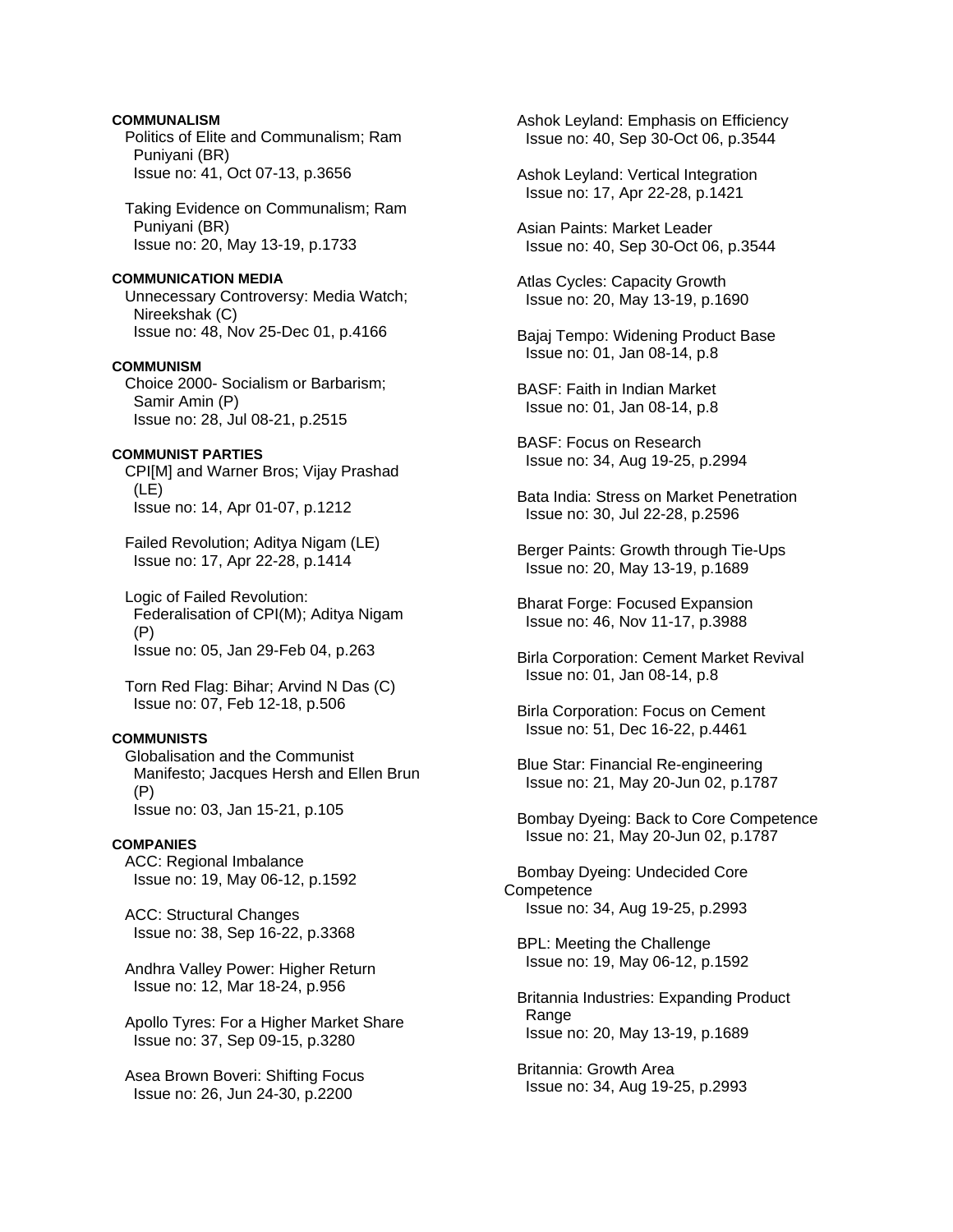# **COMPANIES**

- BSES: New Projects Issue no: 51, Dec 16-22, p.4461
- Castrol(India): Growing Competition Issue no: 28, Jul 08-21, p.2488
- CEAT Tyres: Expanding Market Issue no: 16, Apr 15-21, p.1334
- CEAT: Growing Competition Issue no: 41, Oct 07-Oct 13, p.3624
- Century Textiles: Too Many Pies Issue no: 33, Aug 12-18, p.2889
- CIPLA: Gearing Up for Growth Issue no: 24, Jun 10-16, p.1981
- Cochin Refineries: Preparing for **Deregulation** Issue no: 08, Feb 19-Mar 03, p.592
- Colgate-Palmolive: Bouncing Back Issue no: 51, Dec 16-22, p.4461
- Colour-Chem: Accent on Innovation Issue no: 45, Nov 04-10, p.3908
- Coromandel Fertilizers: Fear of Decontrol Issue no: 23, Jun 03-09, p.1880
- Cummins India: Good Show Despite Recession Issue no: 11, Mar 11-17, p.860
- Cummins India: Growth as the Key Issue no: 32, Aug 05-11, p.2801
- DCL Polyesters: Waiting for Turn of Tide Issue no: 24, Jun 10-16, p.1981
- Deepak Fertilisers: Integrated Growth Issue no: 38, Sep 16-22, p.3369
- Dr Reddy's Laboratories: Accent on R and  $\mathsf{D}$ Issue no: 07, Feb 12-18, p.504
- E Merck (India): Getting Out of DPCO Loop Issue no: 28, Jul 08-21, p.2489
- Escorts: Divestment Works Issue no: 45, Nov 04-10, p.3908

 Exide Industries: Still the Leader Issue no: 37, Sep 09-15, p.3280

- Glaxo India: Growing Competition Issue no: 30, Jul 22-28, p.2596
- Global Tele-Systems: Going Global Issue no: 07, Feb 12-18, p.504
- GNFC: Effective Cost-Cutting Issue no: 12, Mar 18-24, p.956
- Godfrey Phillips: Capacity Expansion Issue no: 05, Jan 29-Feb 04, p.241
- Godrej Soaps: Back in Black Issue no: 39, Sep 23-29, p.3456
- Goodlass Nerolac: Focus on Industrial Paints Issue no: 24, Jun 10-16, p.1982
- Grasim: Restructuring Pays Issue no: 32, Aug 05-11, p.2800
- Great Eastern Shipping: Global Focus Issue no: 45, Nov 04-10, p.3908
- Gujarat Alkalies: Demand Packing Up Issue no: 15, Apr 08-14, p.1224
- Gujarat Ambuja: Expansion by Acquisition Issue no: 05, Jan 29-Feb 04, p.241
- Gujarat Fertilizers: Rise in Costs Issue no: 41, Oct 07-Oct 13, p.3624
- Hero Honda: Market Leaders Issue no: 46, Nov 11-17, p.3988
- Hindalco: New Applications Issue no: 33, Aug 12-18, p.2888
- Indian Rayon: Focus on Brands Issue no: 41, Oct 07-Oct 13, p.3624
- Indo-Gulf Corporation: Focusing on Copper Issue no: 37, Sep 09-15, p.3280
- Infosys Technologies: On World Stage Issue no: 11, Mar 11-17, p.860
- IPCL: Bouncing Black Issue no: 06, Feb 05-11, p.416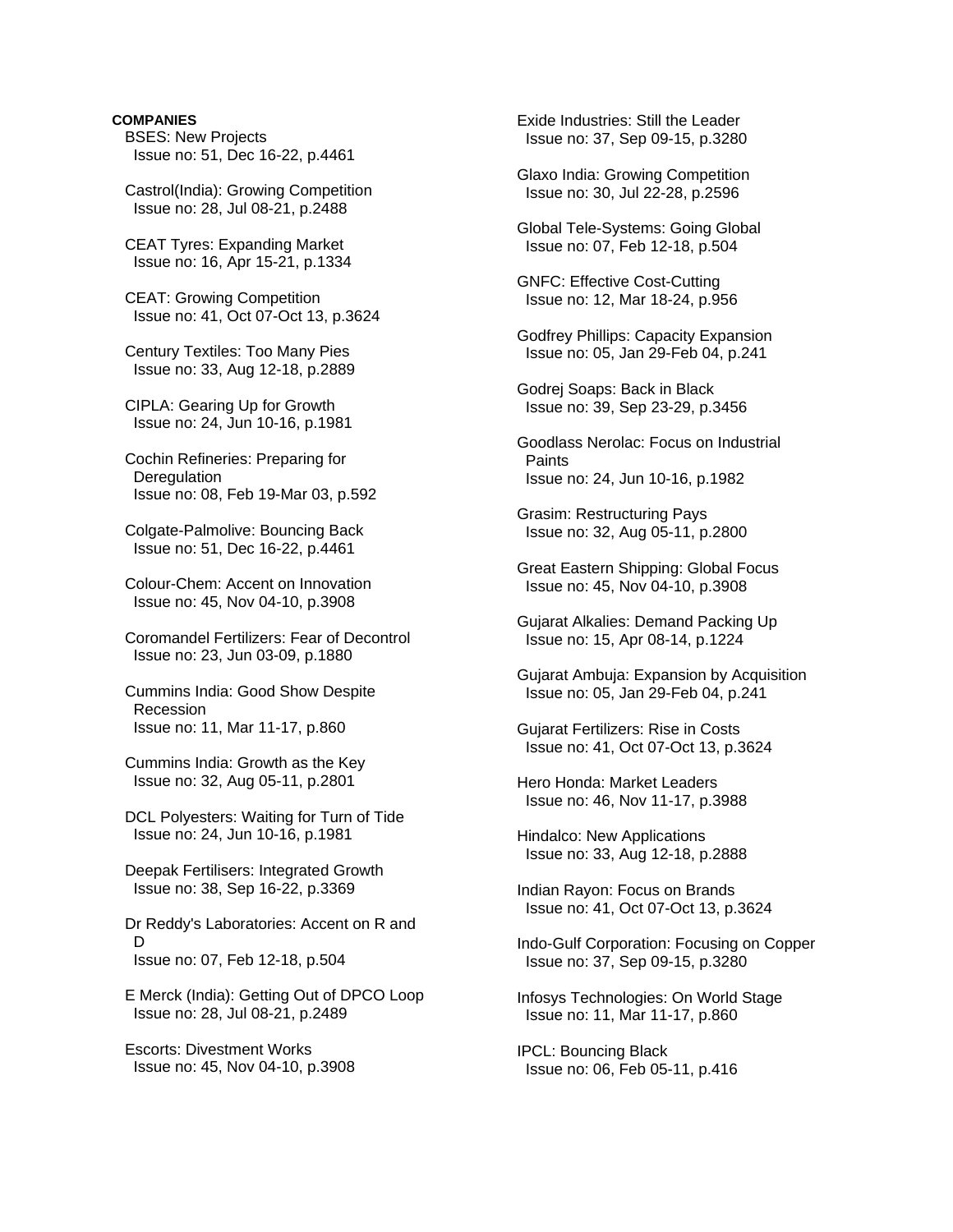# **COMPANIES**

 Ispat Industries: Revival in Steel Issue no: 11, Mar 11-17, p.860

 ITC: Where the Money Is Issue no: 39, Sep 23-29, p.3456

 Jindal Iron and Steel: Hit by Law Prices Issue no: 08, Feb 19-Mar 03, p.592

 Jindal Iron: Thrust on Exports Issue no: 46, Nov 11-17, p.3988

 Kalyani Steels: Costs Need Watching Issue no: 12, Mar 18-24, p.956

 Kinetic Engineering: Ambitious Targets Issue no: 08, Feb 19-Mar 03, p.592

 Larsen and Toubro: Wise Move Issue no: 50, Dec 09-15, p.4368

 Mahavir Spinning: Attention to Exports Issue no: 23, Jun 03-09, p.1880

 Mahindra and Mahindra: Transition Time Issue no: 50, Dec 09-15, p.4368

 MRF: Product Innovation Issue no: 26, Jun 24-30, p.2201

 NOCIL: Surviving Competition Issue no: 05, Jan 29-Feb 04, p.241

 Novartis (India): New Products Issue no: 07, Feb 12-18, p.504

 OCL India: Hit by Recession Issue no: 17, Apr 22-28, p.1421

 Pidilite Industries: Glued to Good Times Issue no: 15, Apr 08-14, p.1224

 Pidilite Industries: Market Leader Issue no: 39, Sep 23-29, p.3456

 Procter and Gamble: Better Distribution Issue no: 16, Apr 15-21, p.1334

 Punjab Tractors: Growing Competition Issue no: 16, Apr 15-21, p.1335

 Ranbaxy Laboratories: Global Focus Issue no: 30, Jul 22-28, p.2596

 Reliance: Shift to M and A Route Issue no: 32, Aug 05-11, p.2800

 Revamped Strategy: Philips India Issue no: 31, Jul 29-Aug 04, p.2692

 Revival Package: Raymond Synthetics Issue no: 31, Jul 29-Aug 04, p.2693

 Setting the Pace: Hindustan Lever Issue no: 31, Jul 29-Aug 04, p.2692

 Shipping Corporation: Restructuring Plan Issue no: 19, May 06-12, p.1592

 Siemens: Caution Optimism Issue no: 26, Jun 24-30, p.2200

 Smith Kline Beecham: Strategic Brand **Acquisition** Issue no: 28, Jul 08-21, p.2488

 SPIC: Late Restructuring Issue no: 06, Feb 05-11, p.416

 Sterlite Industries: Good Year Issue no: 06, Feb 05-11, p.416

 Tata Engineering: Tough Ride Issue no: 38, Sep 16-22, p.3368

 Tata Steel: Cost Reduction Issue no: 33, Aug 12-18, p.2888

 Thermax Industries: Demand Slump Issue no: 23, Jun 03-09, p.1880

 Titan Industries: Keen Competition Issue no: 15, Apr 08-14, p.1224

 United Phosphorus: New Direction Issue no: 21, May 20-Jun 02, p.1787

 Usha International: Shrinking Market Issue no: 40, Sep 30-Oct 06, p.3544

 Zenith: Lower Output Issue no: 17, Apr 22-28, p.1422

 Zuari Industries: In the Red Issue no: 50, Dec 09-15, p.4369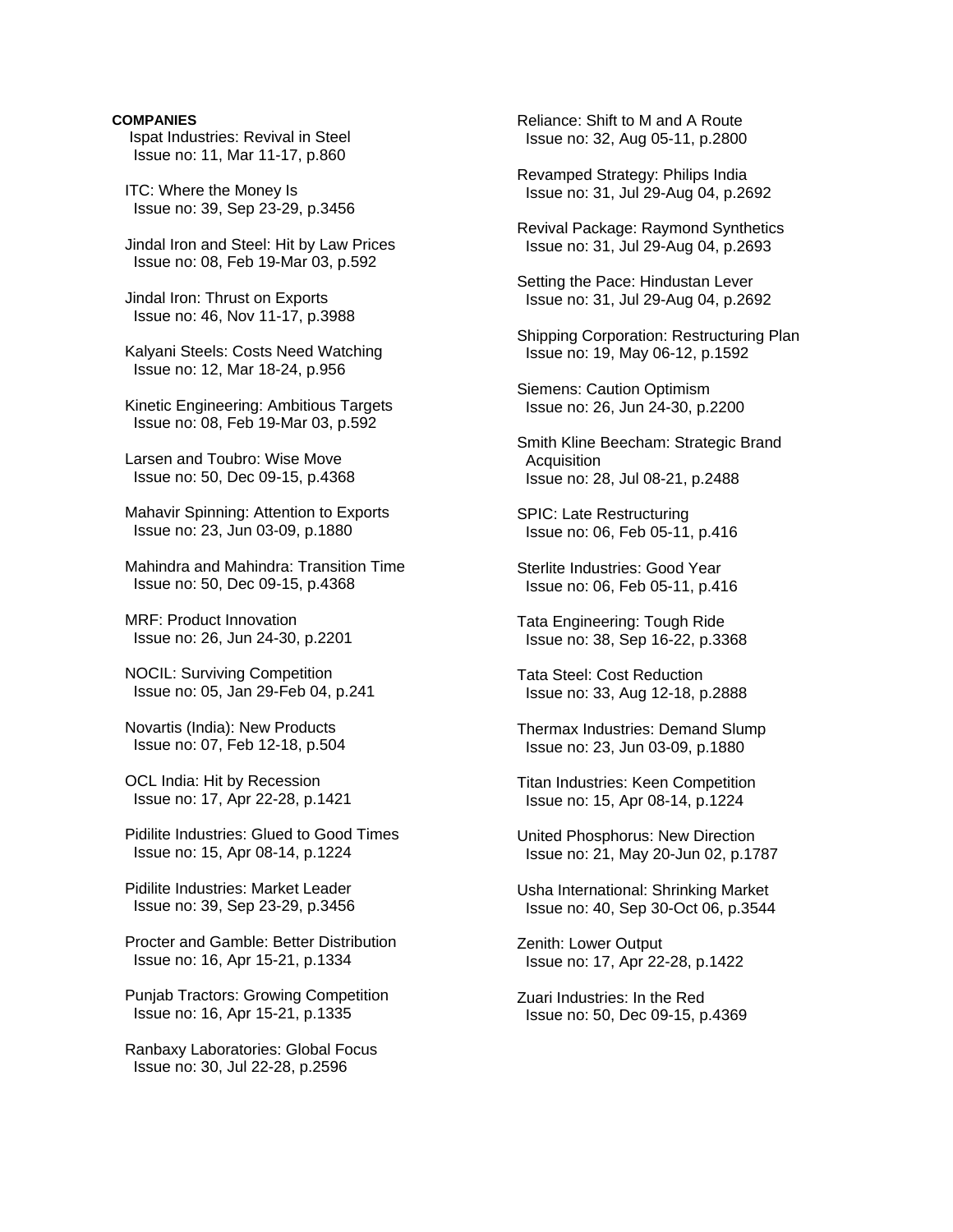# **COMPETITIVENESS**

 Competition and Competitiveness: Cumulative Causation Imagined?; M Suresh Babu (D) Issue no: 04, Jan 22-28, p.230

 Raising Global Competitiveness of Tamil Nadu's IT Industry; Nirupam Bajpai and Navi Radjou (SA) Issue no: 06, Feb 05-11, p.449

#### **CONGRESS PARTY**

 The Last Nehru: A Retrospective. A Decade After Rajiv's Fall; M D Nalapat  $(C)$ Issue no: 06, Feb 05-11, p.427

# **CONSTITUTION OF INDIA**

 Constitutional Ideas and Political Practices: Report on a Conference; Satish Saberwal (C) Issue no: 11, Mar 11-17, p.885

 Constitutional Reform: Agenda for Review Committee; Aswini K Ray (C) Issue no: 12, Mar 18-24, p.974

 Kar Seva of the Indian Constitution?: Reflections on Proposals for Review of the Constitution; Upendra Baxi (P) Issue no: 11, Mar 11-17, p.891

 Review of the Constitution: Need to Keep an Open Mind; S P Sathe (P) Issue no: 38, Sep 16-22, p.3395

 Why We Must Oppose Review of Constitution?; Suhas Palshikar (D) Issue no: 18, Apr 29-May 05, p.1576

# **CONSTITUTIONAL LAW**

 Constitution Eighty-Seven Amendment Bill, 1999: A Sinister Move; D Bandyopadhyay  $(C)$ Issue no: 18, Apr 29-May 05, p.1502

## **CONSUMER EXPENDITURE**

 Estimates of Consumer Expenditure and Its Distribution: Statistical Priorities after NSS 55th Round; Abhijit Sen (SA) Issue no: 51, Dec 16-22, p.4499

#### **CONSUMER GOODS**

 Defining Goods for Indirect Taxes; Sukumar Mukhopadhyay (C) Issue no: 30, Jul 22-28, p.2613

 India's Rapidly Changing Consumer Markets; S L Rao (P) Issue no: 40, Sep 30-Oct 06, p.3570

# **COOPERATIVES**

 Co-operative Sugar Factories in Maharashtra: Case for a Fresh Look; Madhav Godbole (C) Issue no: 06, Feb 05-11, p.420

 Decline of Co-operative Medical Services in Kerala; K R Nayar (C) Issue no: 07, Feb 12-18, p.519

 Zoning for Sugar Co-operatives: Note of Dissent; D C Wadhwa (SA) Issue no: 25, Jun 17-23, p.2155

# **CORPORATE GOVERNANCE**

 Competition, Ethics and Governance; S L Rao (P) Issue no: 34, Aug 19-25, p.3015

 Corporate Aggrandisement; Frederic F Clairmont (C) Issue no: 20, May 13-19, p.1721

 Corporate Governance and Boardroom Politics; D N Ghosh (P) Issue no: 46, Nov 11-17, p.4010

 Structure of Corporate Finance and Corporate Governance in India; Errol D'Souza (RA) Issue no: 48, Nov 25-Dec 01, p.4196

# **CORPORATE SECTOR**

 Case Unproven; T T Ram Mohan (BR) Issue no: 25, Jun 17-23, p.2123

 Corporate Response to Economic Reforms; Rakesh Basant (SA) Issue no: 10, Mar 04-10, p.813

 Market for Corporate Control (Ed) Issue no: 42, Oct 14-20, p.3699

 On Hostile Takeovers; P Chattopadhyay (LE) Issue no: 49, Dec 02-08, p.4290

 Structure of Corporate Finance and Corporate Governance in India; Errol D'Souza (RA) Issue no: 48, Nov 25-Dec 01, p.4196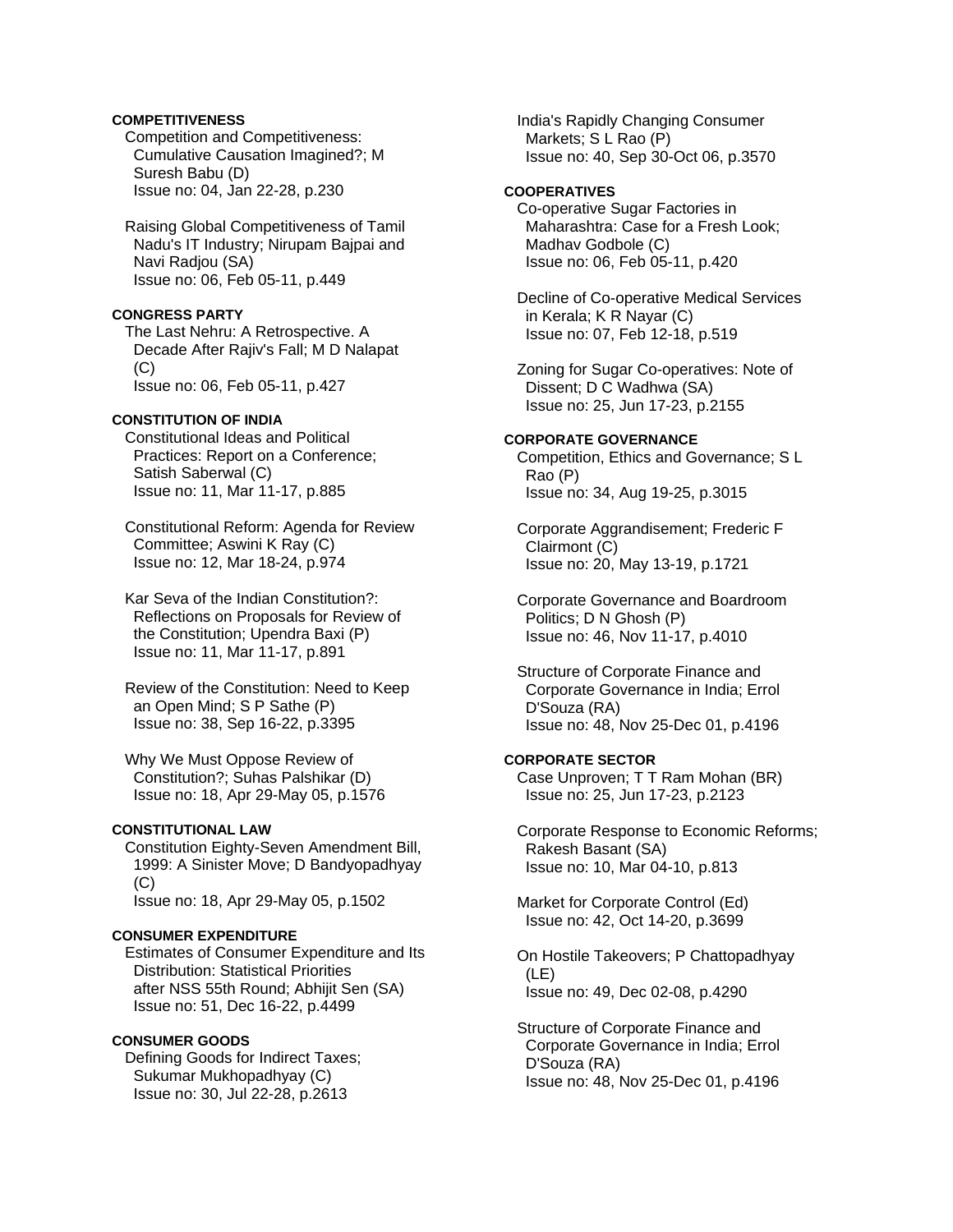# **CORPORATE TAX**

 Voice from the Past: Corporate Taxation (Ed) Issue no: 06, Feb 05-11, p.412

# **CORRUPTION**

 Bitter Medicine (Ed) Issue no: 03, Jan 15-21, p.75

 Corruption, Safety and Environmental Hazard in Asian Societies; Darryl D'Monte (SA) Issue no: 33, Aug 12-18, p.2959

## **COST BENEFIT ANALYSIS**

 Drip Irrigation: Evaluating Returns; D Dhawan (SA) Issue no: 42, Oct 14-20, p.3775

## **COTTON**

 From Population to Pests in Punjab: American Boll Worm and Suicides in Cotton Belt; Ashish Bose (C) Issue no: 38, Sep 16-22, p.3375

# **CREDIT COOPERATIVES**

 Restructuring Rural Credit Co-operative Institutions; K J S Satyasai and K C Badatya (SA) Issue no: 05, Jan 29-Feb 04, p.307

# **CREDIT POLICY**

 Eroding Priority: Bank Credit (Ed) Issue no: 47, Nov 18-24, p.4068

 Priority Sector Bank Lending: Some Important Issues; J K Khundrakpam (D) Issue no: 14, Apr 01-07, p.1209

 Towards a Full-Fledged Liquidity Adjustment Facility; EPW Research Foundation (MMR) Issue no: 20, May 13-19, p.1691

 Who Are the Non-Performers?: Bank Credit (Ed) Issue no: 49, Dec 02-08, p.4292

# **CRIMES AND CRIMINALS**

 Veerappan Mythology; S Rohini (D) Issue no: 11, Mar 11-17, p.947

## **CROP INSURANCE**

 Liberalisation and Rural Insurance; S Subramanyan (LE) Issue no: 14, Apr 01-07, p.1126

# **CULTURAL HISTORY**

 Case for Multiculturalism in India; Amir Ali (C) Issue no: 28, Jul 08-21, p.2503

 Cultural Context of Development; Vidyut Joshi (SA) Issue no: 35, Aug 26-Sep 08, p.3165

 Cultural Shenanigans; Suneet Chopra (LE) Issue no: 25, Jun 17-23, p.2179

 Culture and Politics in Western Colonial India; Veena Naregal (BR) Issue no: 08, Feb 19-Mar 03, p.623

 Enigmas of Time: Reflections on Culture, History and Politics; Rustom Bharucha (SA) Issue no: 13, Mar 25-31, p.1094

 Parliamentary Secularism: Politics; M S S Pandian (Ed) Issue no: 03, Jan 15-21, p.76

# **CULTURAL IDENTITY**

 Identity Formation; Dipankar Gupta (BR) Issue no: 14, Apr 01-07, p.1164

# **CULTURAL STUDIES**

 Neighbour's Language; Krishna Kumar (BR) Issue no: 35, Aug 26-Sep 08, p.3241

 UP Cultural Scene; K N Kacher (C) Issue no: 19, May 06-12, p.1601

#### **CURRICULUM**

 Noise and Design: Education; Krishna Kumar (C) Issue no: 13, Mar 25-31, p.1057

# **CUSTOMS DUTY**

 Implementation of WTO Agreement on Customs Valuation; C Satapathy (C) Issue no: 25, Jun 17-23, p.2098

# **CYCLONES**

 Cyclone and After-Managing Public Health: Orissa; Meena Gupta (C) Issue no: 20, May 13-19, p.1705

# **DABHOL PROJECT**

 Enron Saga; Madhav Godbole (BR) Issue no: 18, Apr 29-May 05, p.1529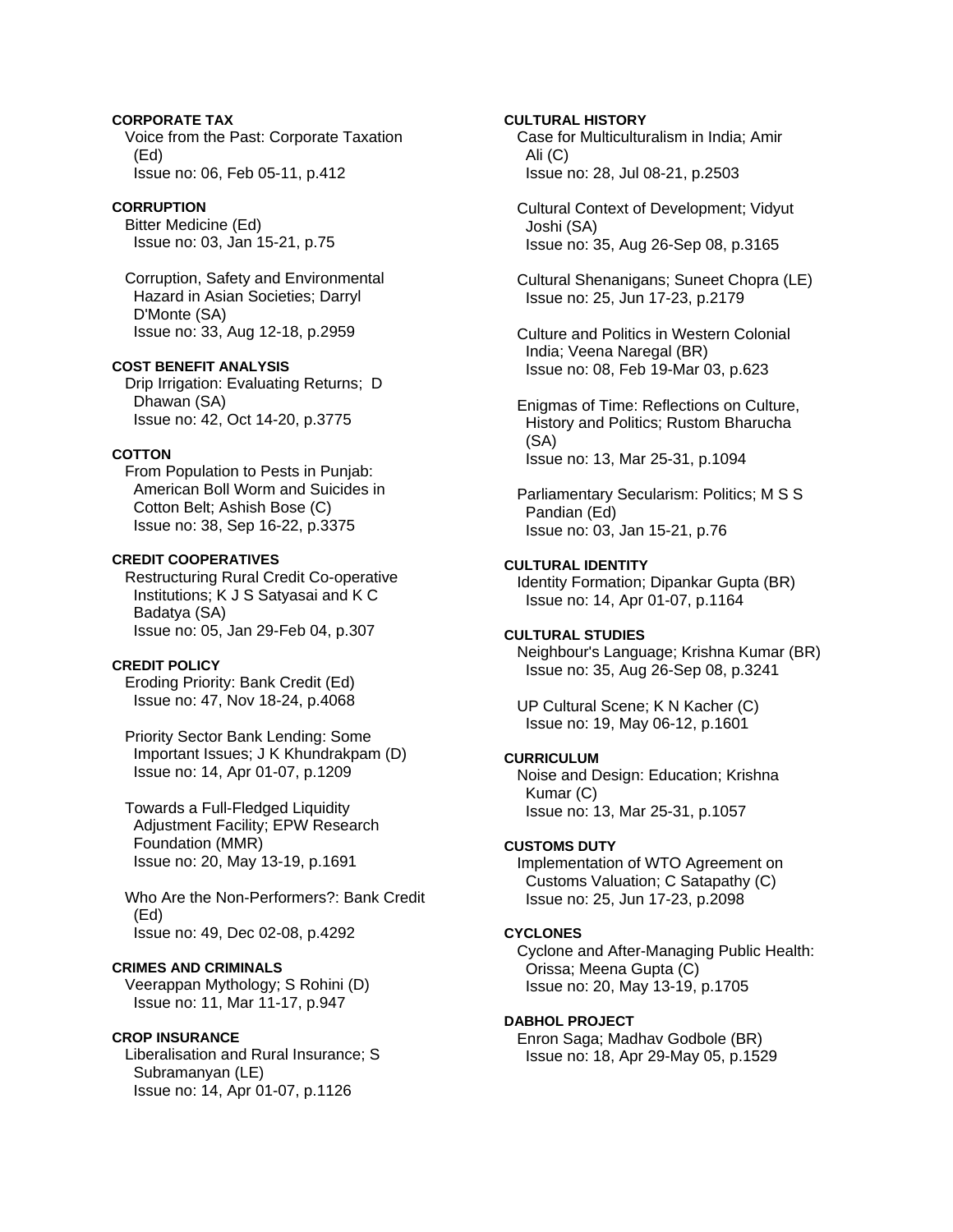**DAIRY INDUSTRY**  Amul: Story of a Growth Model; Deepak Shah (BR) Issue no: 24, Jun 10-16, p.2018

# **DALITS**

 Another Song of the Road; Susmita Dasgupta (BR) Issue no: 24, Jun 10-16, p.2014

 Dalit and Shudra Politics and Anti-Brahmin Movement; Narender Kumar (D) Issue no: 45, Nov 04-10, p.3977

 Dalits and Dravidian Ideology; K Shanmuganathan (LE) Issue no: 34, Aug 19-25, p.3068

 Hinduisation of Balmikis; Nonica Datta (BR) Issue no: 41, Oct 07-13, p.3655

 New Phase of Dalit-Bahujan Intellectual Activity; Gopal Guru and V Geetha (SA) Issue no: 03, Jan 15-21, p.130

 No Shortcuts to Dalit Liberation; H Srikanth (D) Issue no: 13, Mar 25-31, p.1121

 Real Feminism and Dalit Women: Scripts of Denial and Accusation; Sharmila Rege (D) Issue no: 06, Feb 05-11, p.492

 Sanskrit, English and Dalits; Probal Dasgupta (D) Issue no: 16, Apr 15-21, p.1407

 Secularism, Modernity, Nation: Epistemology of the Dalit Critique; Aditya Nigam (SA) Issue no: 48, Nov 25-Dec 01, p.4256

 Shankarbigha Revisited; Prakash Louis (C) Issue no: 07, Feb 12-18, p.507

## **DAMS**

 Dams and People: Adivasi Land Rights; Gabriele Dietrich (C) Issue no: 38, Sep 16-22, p.3379

 Large Dams: Can We do Without Them?; Pradip Baijal and P K Singh (SA) Issue no: 19, May 06-12, p.1659

 Missed Opportunity (Ed) Issue no: 43, Oct 21-Nov 03, p.3783 Supreme Court Constructs a Dam; Shiv Vishvanathan (C) Issue no: 48, Nov 25-Dec 01, p.4176 **DEBT CRISIS**  In a Debt Trap: Uttar Pradesh; Kripa Shankar (C) Issue no: 30, Jul 22-28, p.2618 **DEFENCE EXPENDITURE**  Downsizing National Security; Gautam Navlakha (C) Issue no: 20, May 13-19, p.1710 Embarrassment of Riches: Defence (Ed) Issue no: 12, Mar 18-24, p.952 Militarism, Development and Democracy; Jean Dreze (SA) Issue no: 14, Apr 01-07, p.1171 Playing with Numbers: Pakistan's Budget 2000-01; S Akbar Zaidi (C) Issue no: 26, Jun 24-30, p.2223 **DEFENCE POLICY**  India's Bizarre Arms Procurement Policy; Rahul Bedi (C) Issue no: 42, Oct 14-20, p.3716 **DELHI**  Clearing the Air: Delhi (Ed) Issue no: 47, Nov 18-24, p.4068 Forestalling Transport Chaos in Delhi; Sanjay Mishra (SA) Issue no: 24, Jun 10-16, p.2061 Limited Prescription: Pharmaceuticals (Ed) Issue no: 38, Sep 16-22, p.3364 Organising for Safe Livelihoods: Feasible Options: Delhi; Dunu Roy (C) Issue no: 52, Dec 23-Jan 05, p.4603

 Poverty and Primary Schooling: Field Studies from Mumbai and Delhi; Rukmani Banerji (SA) Issue no: 10, Mar 04-10, p.795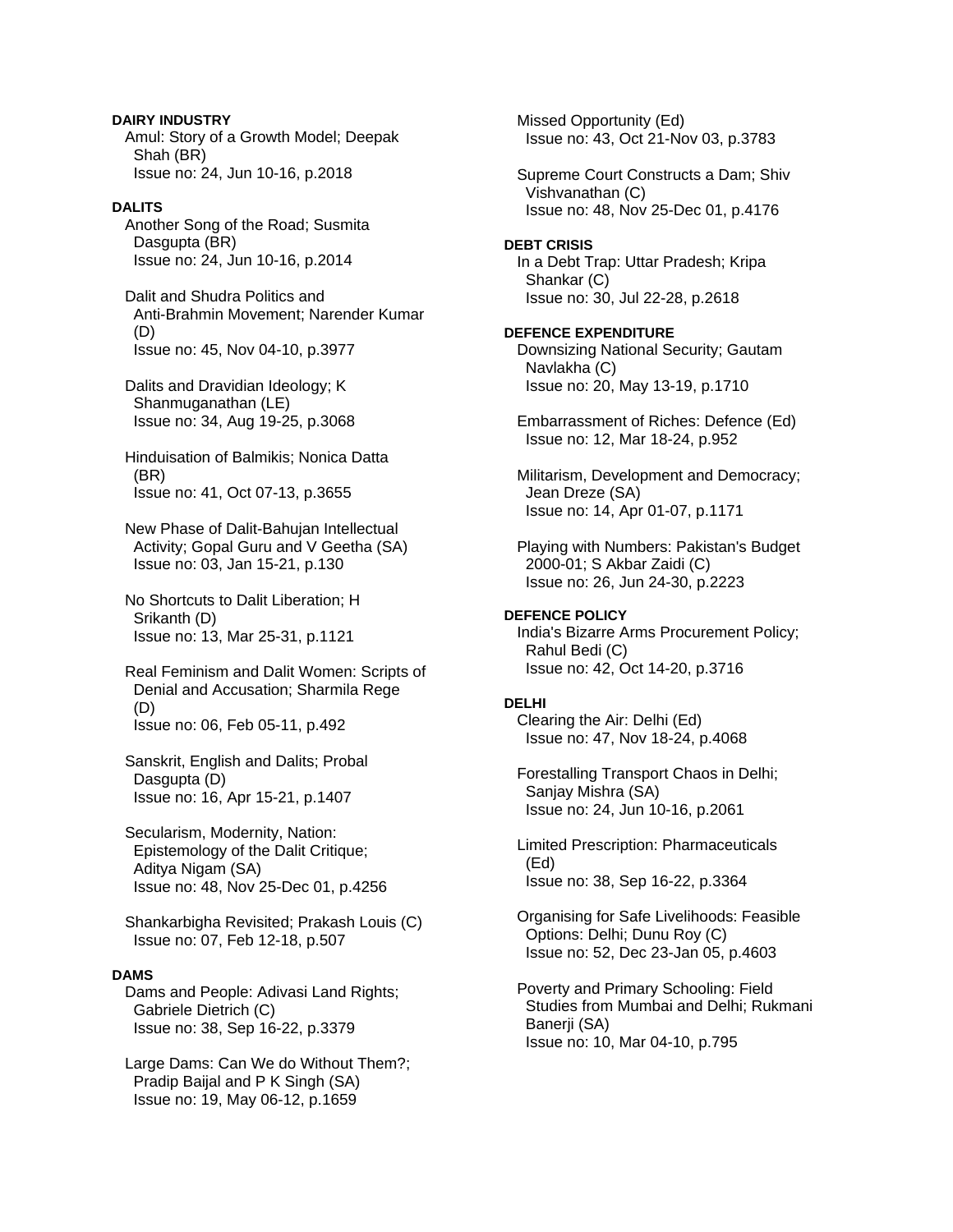# **DELHI**

 Urban Pollution: Driving Workers to Desperation; Gautam Navlakha (C) Issue no: 51, Dec 16-22, p.4469

 Urban Water Supply: Case of Delhi; B N Navalawala (BR) Issue no: 17, Apr 22-28, p.1452

 User Configuration and Perspective: Hepatitis B Introductory Trial in East Delhi; Renu Addlakha and Aruna Grover (SA) Issue no: 08, Feb 19-Mar 03, p.736

## **DEMOCRACY**

 Anarchy and Abuse of Power; Andre Beteille (BR) Issue no: 10, Mar 04-10, p.779

 Building Democracies in South Asia; Anirudha Gupta (C) Issue no: 13, Mar 25-31, p.1071

 Civil Society and the Realm of Freedom; Susanne Hoeber Rudolph (SA) Issue no: 20, May 13-19, p.1762

 Deepening Divides: Ethnic Conflict in Fiii: Anuradha Kumar (C) Issue no: 27, Jul 01-07, p.2386

 Democracy as a Site for Class-Struggle; Prabhat Patnaik (SA) Issue no: 12, Mar 18-24, p.1005

 Democracy, Plurality and Indian University; Shiv Visvanathan (SA) Issue no: 40, Sep 30-Oct 06, p.3597

 Dynamics of Indonesian Democratisation; Olle Tornquist (SA) Issue no: 18, Apr 29-May 05, p.1559

 Freedom and Development as End of Alienation?; Amiya Kumar Bagchi (RA) Issue no: 50, Dec 09-15, p.4408

 Independents' Rise: Kerala (Ed) Issue no: 40, Sep 30-Oct 06, p.3540

 Kerala Experience: Democratic Decentralisation (Ed) Issue no: 23, Jun 03-09, p.1876  Militarism and Democracy; Arup Kumar Sen (LE) Issue no: 23, Jun 03-09, p.1951

#### **DEMOGRAPHY**

 Ageing and Women: A Note; Swapan Seth (D) Issue no: 30, Jul 22-28, p.2670

 India's Demographic and Food Prospects: State-Level Analysis; Tim Dyson and Amresh Hanchate (SA) Issue no: 46, Nov 11-17, p.4021

 Jharkhand Tribals: Are They Really a Minority?; Alexius Ekka (C) Issue no: 52, Dec 23-Jan 05, p.4610

 North-South Divide in India's Demographic Scene; Ashish Bose (C) Issue no: 20, May 13-19, p.1698

 Tribal Fertility in India: Socio-Cultural Influences on Demographic Behaviour; Arup Maharatna (SA) Issue no: 34, Aug 19-25, p.3037

#### **DEVALUATION**

 Devaluation and Exports; Reyaz Uddin Sheikh (LE) Issue no: 30, Jul 22-28, p.2671

#### **DIRECT TAXES**

 Taxing Returns on Capital: The Lost Frontier; Rajendra Chitale (F) Issue no: 15, Apr 08-14, p.1223

#### **DISARMAMENT**

 Mushroom Cloud of Unreason; Praful Bidwai (F) Issue no: 14, Apr 01-07, p.1134

 Nuclear Disarmament and India; N D Jayaprakash (P) Issue no: 07, Feb 12-18, p.525

 Nuclear Disarmament and Peace: Report on National Convention; Praful Bidwai (F) Issue no: 50, Dec 09-15, p.4377

#### **DISASTER MANAGEMENT**

 Mostly Non-Existent: Disaster Management (Ed) Issue no: 37, Sep 09-15, p.3276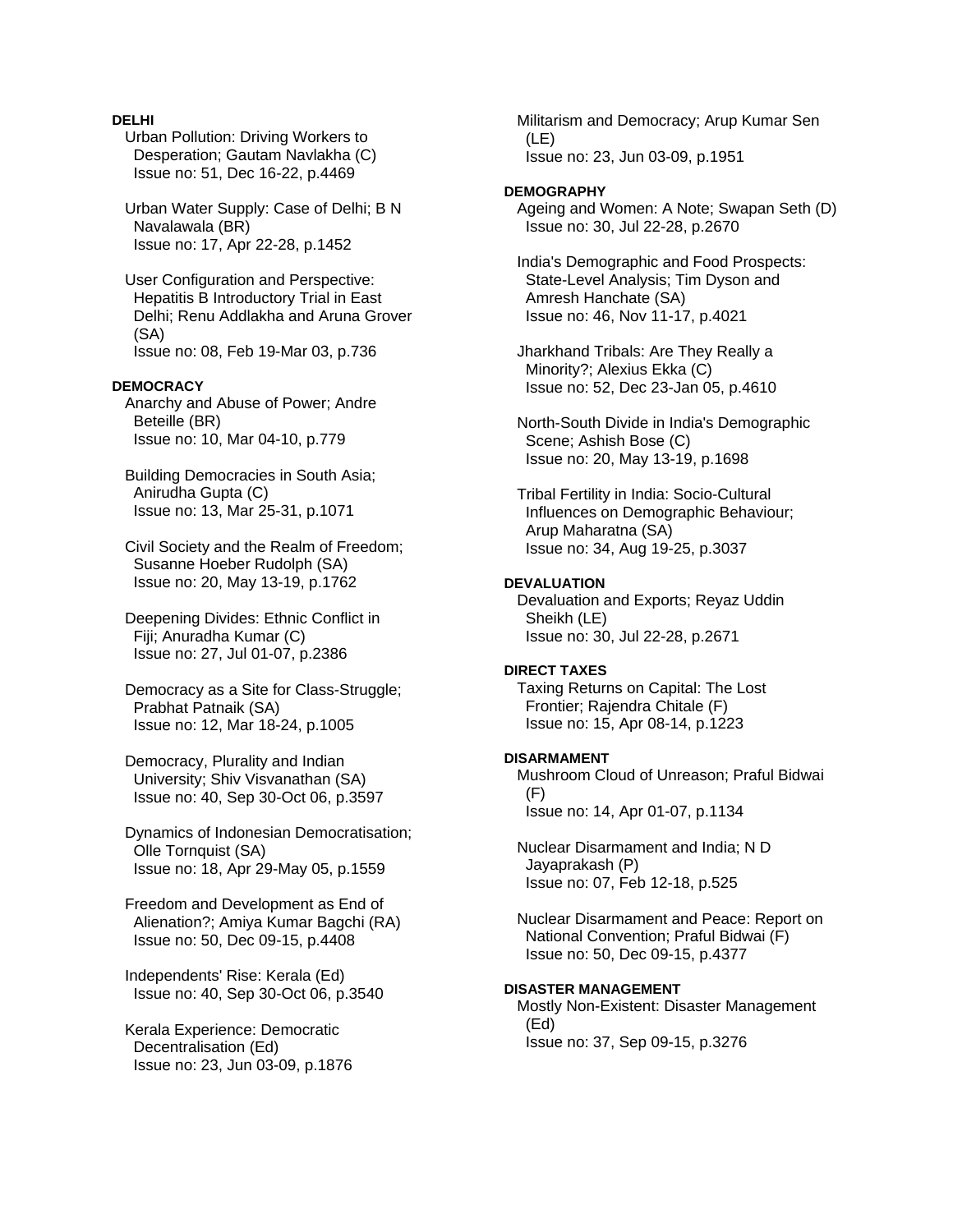# **DISASTERS, NATURAL**

 Drought and Rainfall Pattern, 1877-1999; K S Sivasami (C) Issue no: 24, Jun 10-16, p.1993

# **DISINVESTMENT**

 Roadblocks to Disinvestment (Ed) Issue no: 21, May 20-Jun 02, p.1779

# **DISPLACEMENT**

 Narmada Valley: Planting Trees, Uprooting People; Tracey Brieger and Ali Sauer (C) Issue no: 43, Oct 21-Nov 03, p.3795

 Rights to Oustees; Antony et al Dias (LE) Issue no: 47, Nov 18-24, p.4066

 Risks, Safeguards and Reconstruction: A Model for Population Displacement and Resettlement; Michael M Cernea (SA) Issue no: 41, Oct 07-13, p.3659

 State, Identity Movements and Internal Displacement in the North-East; Monirul Hussain (SA) Issue no: 51, Dec 16-22, p.4519

# **DISTRICT PLANNING**

 Planning from Below: Is Planning Commission Performing Its Role?; D Bandyopadhyay (C) Issue no: 12, Mar 18-24, p.982

# **DOMESTIC VIOLENCE**

 Responses to Domestic Violence: Government and Non-government Action in Karnataka and Gujarat; Veena Poonacha and Divya Pandey (SA) Issue no: 07, Feb 12-18, p.566

#### **DOWRY**

 Dowry Revisited: Refocus on a Vexed Problem; Geetanjali Gangoli (BR) Issue no: 52, Dec 23-Jan 05, p.4624

# **DRAVIDIAN MOVEMENT**

 Dalits and Dravidian Ideology; K Shanmuganathan (LE) Issue no: 34, Aug 19-25, p.3068

# **DRINKING WATER**

 Reaching the Unreached in Uttarakhand: Demography, Drinking Water and Technology; Ashish Bose (C) Issue no: 25, Jun 17-23, p.2090

 Reforms in Rural Drinking Water Supply; Veerashekharappa (D) Issue no: 07, Feb 12-18, p.583

 Urban Water Supply: Case of Delhi; B N Navalawala (BR) Issue no: 17, Apr 22-28, p.1452

#### **DROUGHT**

 Drought and Rainfall Pattern, 1877-1999; K S Sivasami (C) Issue no: 24, Jun 10-16, p.1993

 Drought Diagnosis: Dryland Blindness of Planners; Lyla Mehta (SA) Issue no: 27, Jul 01-07, p.2439

 Drought in Rajasthan: In Search of a Perspective; Milind Bokil (C) Issue no: 48, Nov 25-Dec 01, p.4171

 Drought, Debt and Poverty: Rajasthan; Rajesh (C) Issue no: 25, Jun 17-23, p.2101

 Godmother: Contesting Communal Politics in Drought Land; Svati Joshi (C) Issue no: 49, Dec 02-08, p.4304

 Outcome of Long Neglect: Drought (Ed) Issue no: 18, Apr 29-May 05, p.1496

#### **E-COMMERCE**

 Can Calcutta Become Another Bangalore?: Looking for Windows of Opportunity in International Telework; Swasti Mitter and Ashish Sen (SA) Issue no: 26, Jun 24-30, p.2263

 Electronic Commerce: Opportunities for Indian Exports; Kalyan Raipuria (SA) Issue no: 35, Aug 26-Sep 08, p.3260

 IT Enabled Services: Growing Form of Telework; S Ramani (SA) Issue no: 26, Jun 24-30, p.2305

 Role of the State in the E-World; C Satapathy (P) Issue no: 39, Sep 23-29, p.3493

# **EARTHQUAKES**

 Mostly Non-Existent: Disaster Management (Ed) Issue no: 37, Sep 09-15, p.3276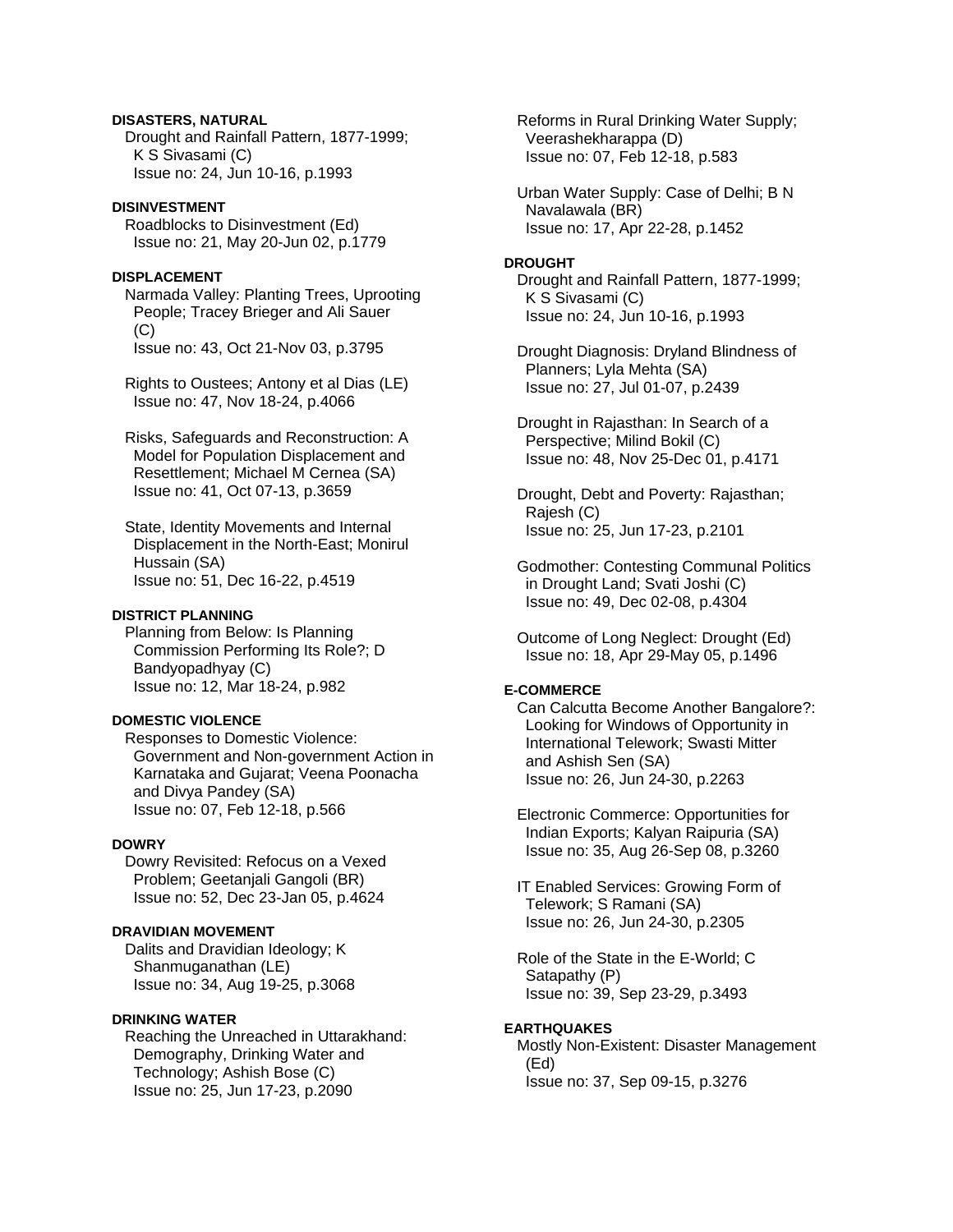# **EAST ASIAN CRISIS**

 Analytics of the Asian Crisis; C Rangarajan (BR) Issue no: 27, Jul 01-07, p.2401

# **ECOLOGY**

 Ecology, Economy and Society in Himalayan Villages; Ashish Bose (C) Issue no: 31, Jul 29-Aug 04, p.2707

 On Development and Ecology (C) Issue no: 14, Apr 01-07, p.1153

## **ECONOMIC CRIMES**

 Crude Drama: Crime (Ed) Issue no: 33, Aug 12-18, p.2885

# **ECONOMIC GROWTH AND DEVELOPMENT**

 Assessing Reassessment of Kerala Model; K T Rammohan (C) Issue no: 15, Apr 08-14, p.1234

 Business of Giving Advice: Pakistan Economy and Society; S Akbar Zaidi (RA) Issue no: 19, May 06-12, p.1625

 Business of Giving Advice: Pakistan Economy and Society; S Akbar Zaidi (RA) Issue no: 19, May 06-12, p.1625

 Business of Giving Advice: Pakistan Economy and Society; S Akbar Zaidi (RA) Issue no: 19, May 06-12, p.1625

 Business of Giving Advice: Pakistan Economy and Society; S Akbar Zaidi (RA) Issue no: 19, May 06-12, p.1625

 Business of Giving Advice: Pakistan Economy and Society; S Akbar Zaidi (RA) Issue no: 19, May 06-12, p.1625

 Business of Giving Advice: Pakistan Economy and Society; S Akbar Zaidi (RA) Issue no: 19, May 06-12, p.1625

 Change in Changthang: To Stay of to Leave?; Ajit Chaudhuri (SA) Issue no: 01, Jan 08-14, p.52

 A China Diary; Alka Acharya (C) Issue no: 48, Nov 25-Dec 01, p.4185

 Cloudy Skies: APEC (Ed) Issue no: 47, Nov 18-24, p.4070  Corporate Response to Economic Reforms; Rakesh Basant (SA) Issue no: 10, Mar 04-10, p.813

 Dilemmas of Development: Andhra Pradesh; Rajen Harshe and C Srinivas (C) Issue no: 23, Jun 03-09, p.1886

 Dismantling the Health Sector; Padmini Swaminathan (BR) Issue no: 30, Jul 22-28, p.2635

 Dynamics of Development in Gujarat: Some Issues; Indira Hirway (SA) Issue no: 35, Aug 26-Sep 08, p.3106

 Economic Performance of States in Post-Reforms Period; Montek S Ahluwalia (SA) Issue no: 19, May 06-12, p.1637

 Economic Reforms and their Macro-economic Impact; Nagesh Kumar (SA) Issue no: 10, Mar 04-10, p.803

 Entrepreneurship by Regions and Castes: A Survey; V Nath (RA) Issue no: 48, Nov 25-Dec 01, p.4217

 Facing New Challenges: Uttaranchal; Mahi Pal (C) Issue no: 51, Dec 16-22, p.4467

 Fiscal Correction for Economic Growth: Data Analysis and Suggestions; Rakesh Mohan (SA) Issue no: 24, Jun 10-16, p.2027

 Global Growth and Recovery: Fragility and Inequity; Sunanda Sen (BR) Issue no: 46, Nov 11-17, p.4015

 Growth and Interstate Disparities in India; Dipankar Dasgupta, Pradip Maiti, Robin Mukherjee, Subrata Sarkar and Subhendu Chakrabarti (SA) Issue no: 27, Jul 01-07, p.2413

 Growth, Inequality and Poverty in India: Spatial and Temporal Characteristics; Raghbendra Jha (SA) Issue no: 11, Mar 11-17, p.921

 How Have the Poor Done?: Mid-Term Review of Ninth Plan; N C Saxena (C) Issue no: 41, Oct 07-Oct 13, p.3627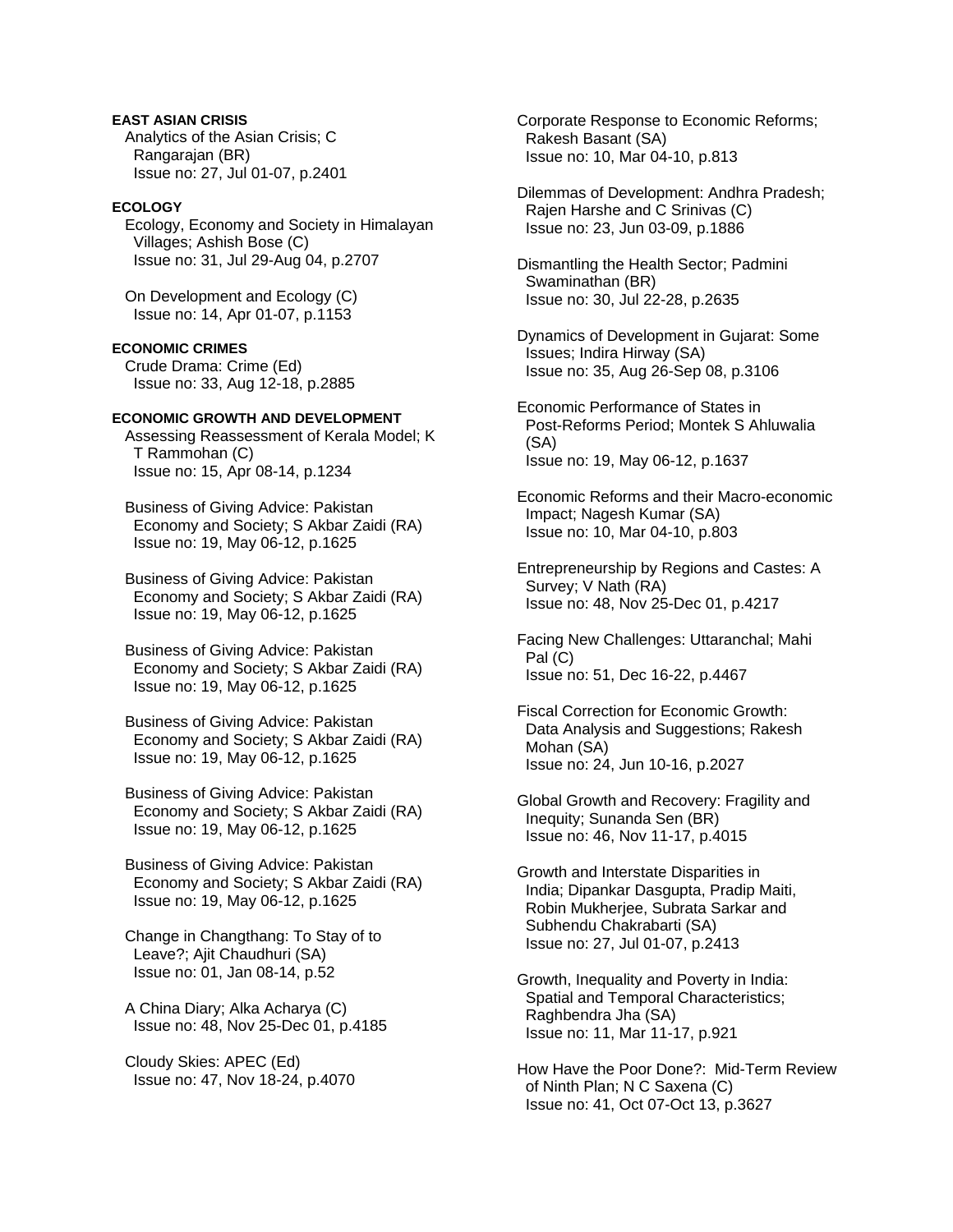## **ECONOMIC GROWTH AND DEVELOPMENT**

 India's Decade of Development; Nirupam Bajpai and Jeffrey D Sachs (P) Issue no: 16, Apr 15-21, p.1362

 Indian Economy Since 1980: Virtuous Growth or Polarisation?; R Nagaraj (SA) Issue no: 32, Aug 05-11, p.2831

 Japan's Economic Puzzle; S P Seth (C) Issue no: 20, May 13-19, p.1720

 Japan: From the Other Side of the Hill; Nigel Harris (P) Issue no: 37, Sep 09-15, p.3305

 Making the Economic Transition Smooth: Better Late Than...; Nilakantha Rath (P) Issue no: 20, May 13-19, p.1723

 Old Words, New Tunes (Ed) Issue no: 37, Sep 09-15, p.3275

 Pakistan: Demise of an Economy; G K Lieten (BR) Issue no: 13, Mar 25-31, p.1086

 Post-Reform China and the International Economy: Economic Change and Liberalisation under Sovereign Control; Gautam Sen (SA) Issue no: 11, Mar 11-17, p.929

 Poverty, Environment, Development: A Many-Patterned Nexus; M V Nadkarni (SA) Issue no: 14, Apr 01-07, p.1184

 Sources of Economic Growth: Regional Dimensions of Reforms; Ric Shand and S Bhinde (SA) Issue no: 42, Oct 14-20, p.3747

 State, Market and the Economy: The Shifting Frontiers; C Rangarajan (SA) Issue no: 16, Apr 15-21, p.1386

 Vision of All-Round Development; S Ambirajan (BR) Issue no: 35, Aug 26-Sep 08, p.3243

 What Works Best; S Ambirajan (BR) Issue no: 30, Jul 22-28, p.2633

## **ECONOMIC HISTORY**

 Colonialism and Traditional Crafts; Claude Markovits (BR) Issue no: 45, Nov 04-10, p.3939

 Development in Independent Sri Lanka: What Went Wrong?; Saman Kelegama (SA) Issue no: 17, Apr 22-28, p.1477

 London's Rejection of Lytton's 1878 Gold Standard Proposal: Revealed for the First Time, and Examined; Arun Banerji (SA) Issue no: 07, Feb 12-18, p.551

 Merchant and Portfolio Capitalists in Coromandel; Garikipati Niranjan Rao (BR) Issue no: 06, Feb 05-11, p.443

 Wealth and Poverty: Lessons from Economic History; A V Rajwade (C) Issue no: 04, Jan 22-28, p.168

# **ECONOMIC INEQUALITY**

 Growth, Inequality and Poverty in India: Spatial and Temporal Characteristics; Raghbendra Jha (SA) Issue no: 11, Mar 11-17, p.921

 Increasing Inequality in United States: Trends, Problems and Prospects; Leslie McCall (RA) Issue no: 21, May 20-Jun 02, p.L18

## **ECONOMIC POLICY**

 Business of Giving Advice: Pakistan Economy and Society; S Akbar Zaidi (RA) Issue no: 19, May 06-12, p.1625

 Competition Policy in India: Issues for a Globalising Economy; Rakesh Basant and Sebastian Morris (SA) Issue no: 31, Jul 29-Aug 04, p.2735

 Economic Regulation of Utility Industries; Devendra G Kodwani (SA) Issue no: 30, Jul 22-28, p.2657

 New Directions in Economic Policy: South Africa; Vishnu Padayachee, Terence Smith and Imraan Valodia (C) Issue no: 16, Apr 15-21, p.1357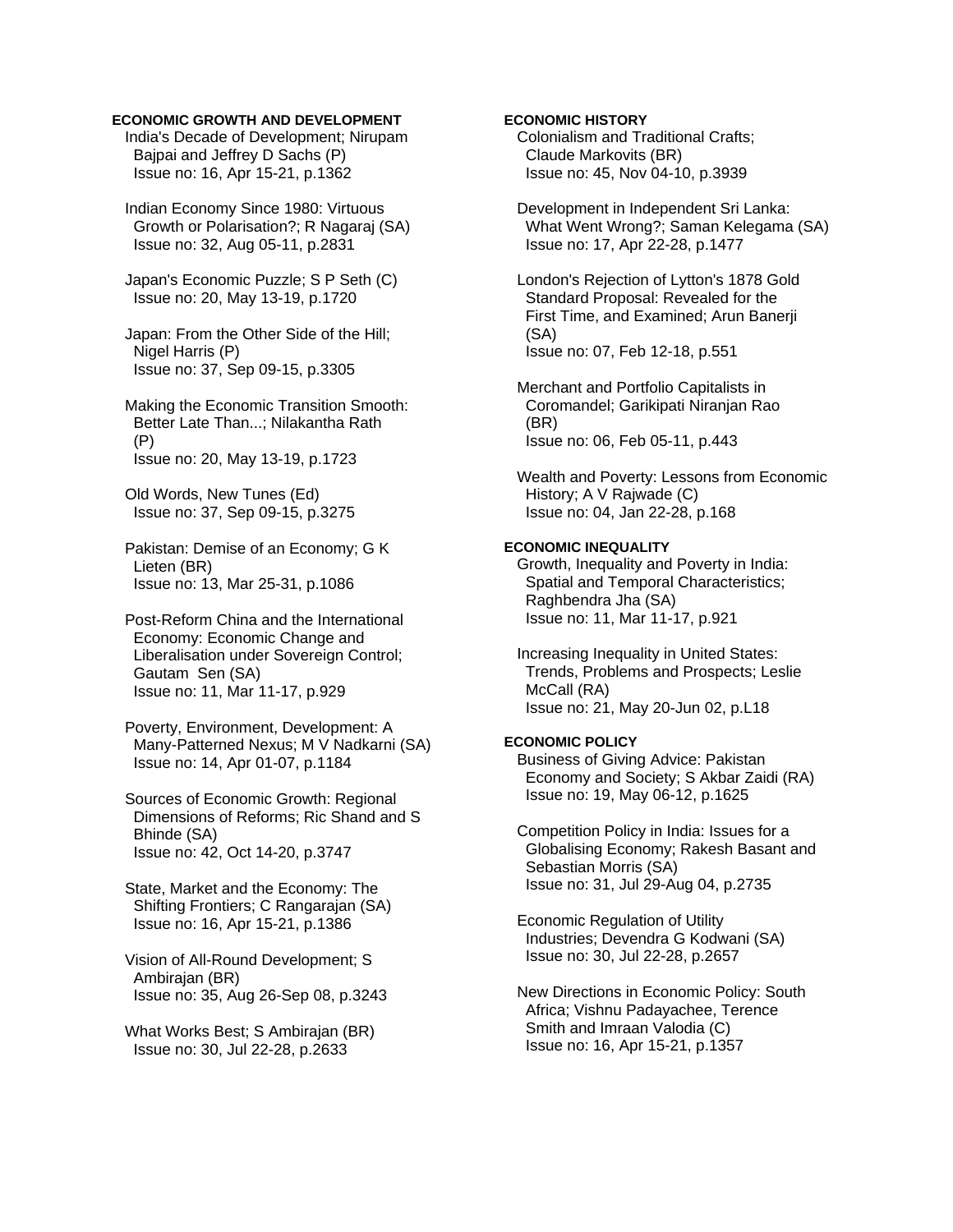# **ECONOMIC REFORMS**

 Agriculture and Economic Reforms: Growth and Welfare; Pulapre Balakrishnan (SA) Issue no: 12, Mar 18-24, p.999

 Case Unproven; T T Ram Mohan (BR) Issue no: 25, Jun 17-23, p.2123

 Corporate Response to Economic Reforms; Rakesh Basant (SA) Issue no: 10, Mar 04-10, p.813

 Economic Liberalisation and Employment in South Asia: I; S Mahendra Dev (SA) Issue no: 01, Jan 08-14, p.40

 Economic Liberalisation and Employment in South Asia: II; S Mahendra Dev (SA) Issue no: 03, Jan 15-21, p.135

 Economic Performance of States in Post-Reforms Period; Montek S Ahluwalia (SA) Issue no: 19, May 06-12, p.1637

 Economic Reform and the Budget; C P Chandrasekhar (F) Issue no: 14, Apr 01-07, p.1140

 Economic Reforms and their Macro-economic Impact; Nagesh Kumar (SA) Issue no: 10, Mar 04-10, p.803

 Economic Reforms, Poverty, Income Distribution and Employment; S Mahendra Dev (SA) Issue no: 10, Mar 04-10, p.823

 India's Economic Reforms and the Art of the Feasible; Arjun Sengupta (RA) Issue no: 51, Dec 16-22, p.4485

 Japan's Economic Puzzle; S P Seth (C) Issue no: 20, May 13-19, p.1720

 Liberalisation and Rural Insurance; S Subramanyan (LE) Issue no: 14, Apr 01-07, p.1126

 Liberalisation in Gujarat: Review of Recent Experience; Ravindra H Dholakia (SA) Issue no: 35, Aug 26-Sep 08, p.3121

 Long Overdue Step: National Statistical System (Ed) Issue no: 05, Jan 29-Feb 04, p.237

 Making the Economic Transition Smooth: Better Late Than...; Nilakantha Rath (P) Issue no: 20, May 13-19, p.1723

 Post-Reform China and the International Economy: Economic Change and Liberalisation under Sovereign Control; Gautam Sen (SA) Issue no: 11, Mar 11-17, p.929

 Private Investment and Policy Developments in Transport Sector; Kaushik Deb (SA) Issue no: 15, Apr 08-14, p.1277

 Psychology of Economic Reform in China; Amita Sathe (C) Issue no: 17, Apr 22-28, p.1439

 Putin's Confrontation with Oligarchs: Russia; R G Gidadhubli and Rama Sampatkumar (C) Issue no: 28, Jul 08-21, p.2512

 Social Impact of Economic Reforms in India: A Critical Appraisal; P R Panchamukhi (SA) Issue no: 10, Mar 04-10, p.836

 Trade Liberalisation and Productivity Growth in Manufacturing: Evidence from Firm-Level Panel Data; Pulapre Balakrishnan, K Pushpangadan and M Suresh Babu (SA) Issue no: 41, Oct 07-13, p.3679

 What Is Needed for a More Pro-Poor Growth Process in India?; Martin Ravallion (SA) Issue no: 13, Mar 25-31, p.1089

# **ECONOMIC THEORY**  Globalisation and the Communist

 Manifesto; Jacques Hersh and Ellen Brun (P) Issue no: 03, Jan 15-21, p.105

# **ECONOMICS**

 Decentralisation and Optimality; Mukul Majumdar (SA) Issue no: 33, Aug 12-18, p.2933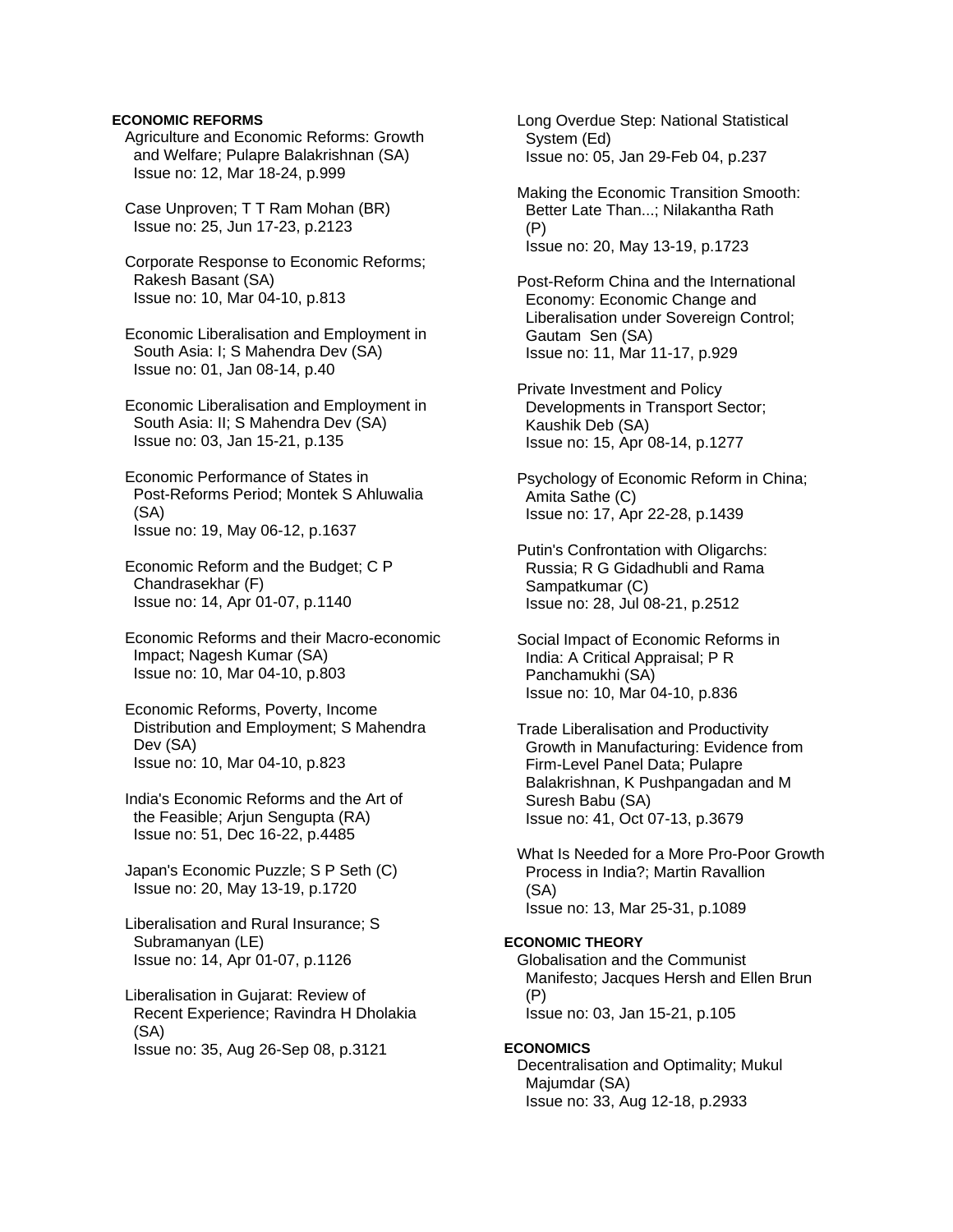# **ECONOMICS**

 Economics and Sociology: An Essay on Approach and Method; Andre Beteille (SA)

Issue no: 18, Apr 29-May 05, p.1531

# **ECONOMISTS**

 Banker's Tale; Arindam Banik (BR) Issue no: 28, Jul 08-21, p.2524

 Conference of Economists: A Report; Raipuria Kalyan (C) Issue no: 19, May 06-12, p.1612

 Dharma Kumar; Andre Beteille (LE) Issue no: 14, Apr 01-07, p.1126

 Dharma Kumar; Vivek Sagar Minocha and Vinod Chowdhury (LE) Issue no: 14, Apr 01-07, p.1126

 Dharma Kumar; K L Krishna and Suresh D Tendulkar (LE) Issue no: 15, Apr 08-14, p.1214

 Dharma Kumar; P D Khera and Aneeta A Minocha (LE) Issue no: 16, Apr 15-21, p.1326

 Dharma Kumar; P K Lele (LE) Issue no: 16, Apr 15-21, p.1326

 Dharma Kumar; Padma Prakash (LE) Issue no: 16, Apr 15-21, p.1412

 Dharma Kumar; Ramachandra Guha (LE) Issue no: 20, May 13-19, p.1682

 Dharma Kumar; Leela Gulati (LE) Issue no: 23, Jun 03-09, p.1874

 A Gendered Diary: Subject, Dharma Kumar; Gurpreet Mahajan (C) Issue no: 23, Jun 03-09, p.1899

 Remembering Dharma Vira; Manu N Kulkarni (LE) Issue no: 40, Sep 30-Oct 06, p.3616

 V K R V Rao; A K Dasgupta (LE) Issue no: 03, Jan 15-21, p.156

# **EDUCATION**

 Education for Human Development in South Asia; Anita Rampal (P) Issue no: 30, Jul 22-28, p.2623

 Education: Finding a Ray of Hope: Nepal; Pratyoush Onta (C) Issue no: 47, Nov 18-24, p.4093

 Neighbour's Language; Krishna Kumar (BR) Issue no: 35, Aug 26-Sep 08, p.3241

 Quality with Quantity: Education; Nitya Rao (C) Issue no: 48, Nov 25-Dec 01, p.4181

 Social Impact of Economic Reforms in India: A Critical Appraisal; P R Panchamukhi (SA) Issue no: 10, Mar 04-10, p.836

 Towards People's Education System; A R Vasavi (BR) Issue no: 15, Apr 08-14, p.1261

# **EDUCATION AND RELIGION**

 Psychology of Education: Madrasas of UP; Wasim Ahmad (C) Issue no: 13, Mar 25-31, p.1061

#### **EDUCATIONAL POLICY AND REFORMS**

 Alternative Perspectives on Educating the Poor; Manisha Priyam (BR) Issue no: 38, Sep 16-22, p.3405

 Decentralisation, Professionalism and the School System in India; Rashmi Sharma (SA) Issue no: 42, Oct 14-20, p.3765

 Education: Teaching is the Last Priority; J V Deshpande (C) Issue no: 37, Sep 09-15, p.3291

 Educational Expenditure of Large States: A Normative View; Allen Roy, B Kamaiah and M Govinda Rao (SA) Issue no: 17, Apr 22-28, p.1465

 Indian Education Scene and the Public Gap; Abusaleh Shariff and K Ghosh (SA) Issue no: 16, Apr 15-21, p.1396

 Poverty and Primary Schooling: Field Studies from Mumbai and Delhi; Rukmani Banerii (SA) Issue no: 10, Mar 04-10, p.795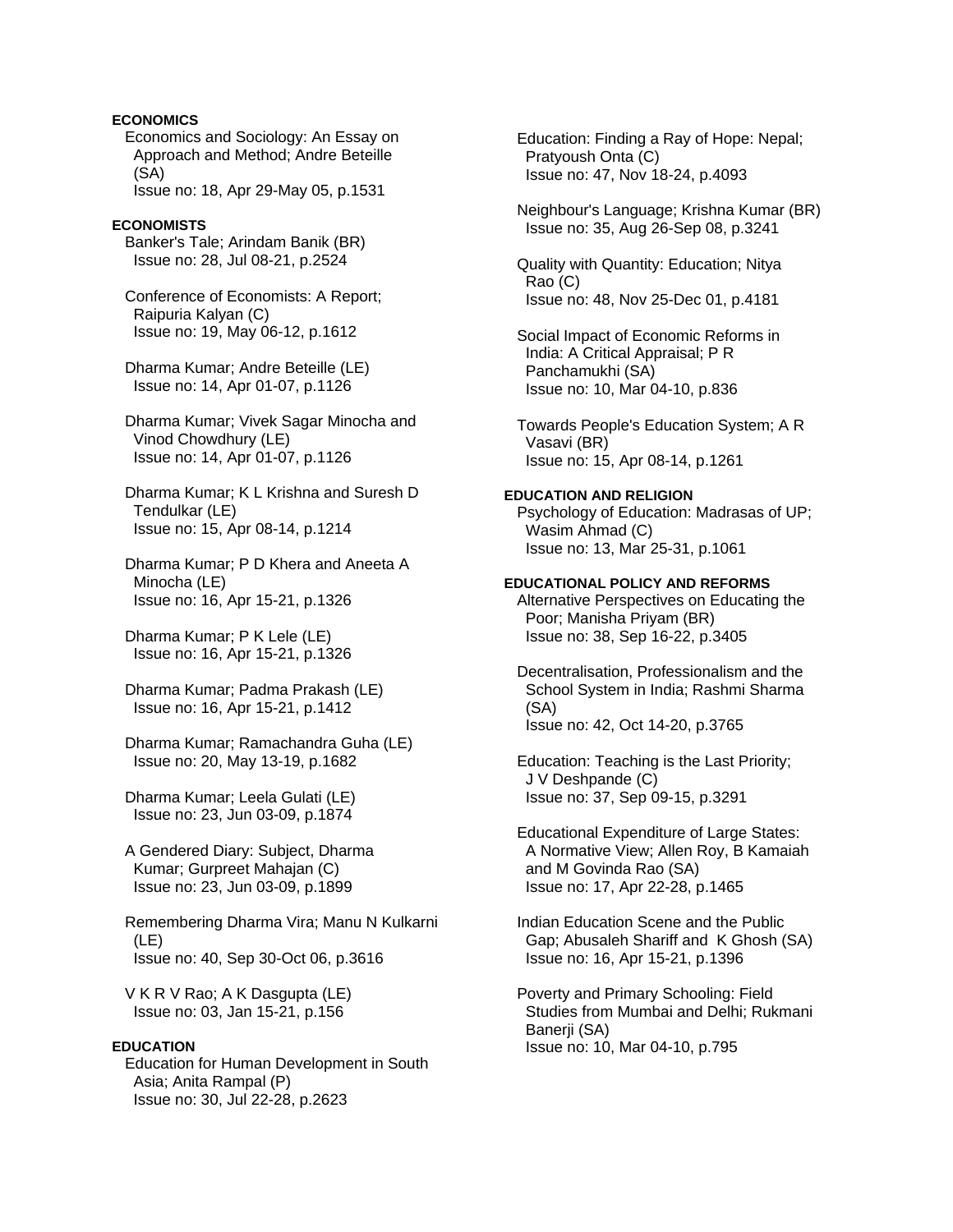# **EDUCATIONAL POLICY AND REFORMS**

 Towards People's Education System; A R Vasavi (BR) Issue no: 15, Apr 08-14, p.1261

### **EDUCATIONAL RESEARCH**

 Controlling Education; Harsh Sethi (C) Issue no: 26, Jun 24-30, p.2216

 Moral Education in the Contemporary Moment; Meenakshi Thapan (C) Issue no: 42, Oct 14-20, p.3715

#### **ELECTION COMMISSION**

 Power to Allot Symbols; B Venkatesh Kumar (C) Issue no: 38, Sep 16-22, p.3387

# **ELECTIONS**

 Bitter Lesson for BJP: Gujarat (Ed) Issue no: 41, Oct 07-Oct 13, p.3620

 Caste and Electoral Politics; Anirudh Deshpande (BR) Issue no: 05, Jan 29-Feb 04, p.267

 CPI(M)'s Record in Tripura; K S Subramanian (LE) Issue no: 41, Oct 07-Oct 13 , p.3618

- Delimitation, Democracy and End of Constitutional Freeze; Alistair McMillan (SA) Issue no: 15, Apr 08-14, p.1271
- Election and Casteist Politics: Sikkim; Jyotirmoy Chakraborty (C) Issue no: 43, Oct 21-Nov 03, p.3805

 Jharkhand Movement and Parliamentary Elections; Alexius Ekka (C) Issue no: 05, Jan 29-Feb 04, p.257

 Malaysian Elections 1999- Unfinished Journey; Vidhu Verma (C) Issue no: 31, Jul 29-Aug 04, p.2717

 Mandate for Reform in Iran; Ninan Koshy  $(C)$ Issue no: 12, Mar 18-24, p.985

 Panchayat Elections: From Politics to Tactics: Uttar Pradesh; Mahi Pal (C) Issue no: 37, Sep 09-15, p.3289

 Piecing the Peace in Cambodia: Return of Politics; Nalini Vittal (SA) Issue no: 15, Apr 08-14, p.1283

 Politics in Post-Cyclone Orissa: Assembly Elections,2000; Bishnu N Mohapatra (C) Issue no: 16, Apr 15-21, p.1353

 Regionalisation of Indian Politics; Nagindas Sanghavi and Usha Thakkar (C) Issue no: 07, Feb 12-18, p.514

 Serial Elections: Tragi-Comedy in Goa; Arthur G Rubinoff (SA) Issue no: 16, Apr 15-21, p.1391

 State Funding of Elections: Some Posers; Dolly Arora (C) Issue no: 37, Sep 09-15, p.3283

 Swing to the Right: Austria (Ed) Issue no: 06, Feb 05-11, p.413

 Torn Red Flag: Bihar; Arvind N Das (C) Issue no: 07, Feb 12-18, p.506

 Unstable Dispensation: Sri Lanka (Ed) Issue no: 43, Oct 21-Nov 03, p.3786

 US Election, 2000: Issues Without Candidates; James Petras (C) Issue no: 15, Apr 08-14, p.1242

 The Verdict: Pakistan (Ed) Issue no: 15, Apr 08-14, p.1217

## **ELECTORAL REFORMS**

 Delimitation, Democracy and End of Constitutional Freeze; Alistair McMillan (SA) Issue no: 15, Apr 08-14, p.1271

 North-South Divide and Delimitation Blues; K C Sivaramakrishnan (C) Issue no: 35, Aug 26-Sep 08, p.3093

## **ELECTRONICS INDUSTRY**

 Economic Consequences of Microelectronic and Telecom Revolution; Brishti Guha (P) Issue no: 31, Jul 29-Aug 04, p.2725

#### **EMERGENCY**

 Afterthoughts on the Emergency Debate; Balraj Puri (C) Issue no: 33, Aug 12-18, p.2913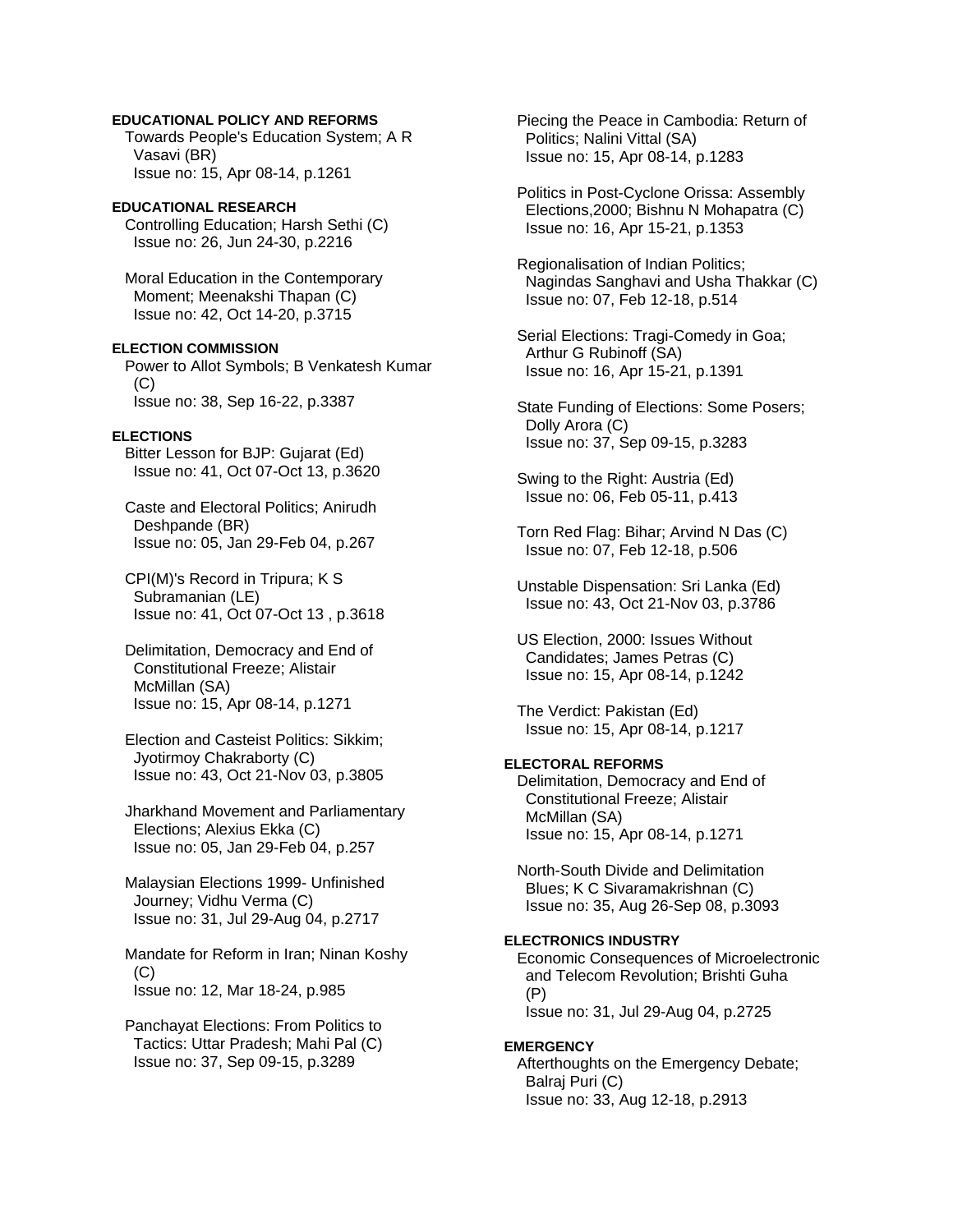# **EMERGENCY**

 Anarchy and Abuse of Power; Andre Beteille (BR) Issue no: 10, Mar 04-10, p.779

 More Afterthoughts on Emergency; S S Narula (LE) Issue no: 39, Sep 23-29, p.3450

 Serenading the Emergency; Sumanta Banerjee (C) Issue no: 26, Jun 24-30, p.2205

# **EMPLOYMENT**

 Amusement Parks Versus People's Livelihood; Arundhuti Roy Choudhury (C) Issue no: 37, Sep 09-15, p.3286

 Economic Liberalisation and Employment in South Asia: I; S Mahendra Dev (SA) Issue no: 01, Jan 08-14, p.40

 Economic Liberalisation and Employment in South Asia: II; S Mahendra Dev (SA) Issue no: 03, Jan 15-21, p.135

 Economic Reforms, Poverty, Income Distribution and Employment; S Mahendra Dev (SA) Issue no: 10, Mar 04-10, p.823

 Employment Growth in Organised Manufacturing in India; Bishwanath Goldar (SA) Issue no: 14, Apr 01-07, p.1191

 France Shortens Work-Week: Sharing Scarce Jobs; Arvind Ashta (SA) Issue no: 39, Sep 23-29, p.3527

 Income Distribution and Poverty in Irrigated and Rainfed Ecosystems: The Myanmar Case; Yolanda T Garcia, Arnulfo G Garcia, Marlar Oo and Mahabub Hossain (RA) Issue no: 52, Dec 23-Jan 05, p.4670

 Occupation and Employment Status; G Visakha Varma (LE) Issue no: 35, Aug 26-Sep 08, p.3070

 Organised Manufacturing Employment; R Nagaraj (D) Issue no: 38, Sep 16-22, p.3445

 Organising for Safe Livelihoods: Feasible Options: Delhi; Dunu Roy (C) Issue no: 52, Dec 23-Jan 05, p.4603

 Potential and Prevalence of Teleworking in Mumbai; Alka Irani, Sujata Gothoskar and J C Sharma (SA) Issue no: 26, Jun 24-30, p.2269

# **ENGLISH LANGUAGE**

 Hindustani in India; Anirudh Deshpande  $(C)$ Issue no: 15, Apr 08-14, p.1240

# **ENTREPRENEURSHIP**

 Entrepreneurship by Regions and Castes: A Survey; V Nath (RA) Issue no: 48, Nov 25-Dec 01, p.4217

 Institutional Change and Entrepreneurial Development: SSI Sector; Takashi Shinoda (SA) Issue no: 35, Aug 26-Sep 08, p.3205

 Models of Entrepreneurship; Himank Priyadarshi (BR) Issue no: 48, Nov 25-Dec 01, p.4254

# **ENVIRONMENT**

 Amusement Parks Versus People's Livelihood; Arundhuti Roy Choudhury (C) Issue no: 37, Sep 09-15, p.3286

 On Development and Ecology (C) Issue no: 14, Apr 01-07, p.1153

 Poverty, Environment, Development: A Many-Patterned Nexus; M V Nadkarni (SA) Issue no: 14, Apr 01-07, p.1184

 State of the Environment in Kerala: What Price the Development Model?; Ramakrishnan Korakandy (C) Issue no: 21, May 20-Jun 02, p.1801

 State, Development and Discontent: People's Protest in Umbergaon; Satyakam Joshi (C) Issue no: 32, Aug 05-11, p.2816

## **ENVIRONMENTAL DEGRADATION**

 Insufficient Concern: Environment (Ed) Issue no: 13, Mar 25-31, p.1040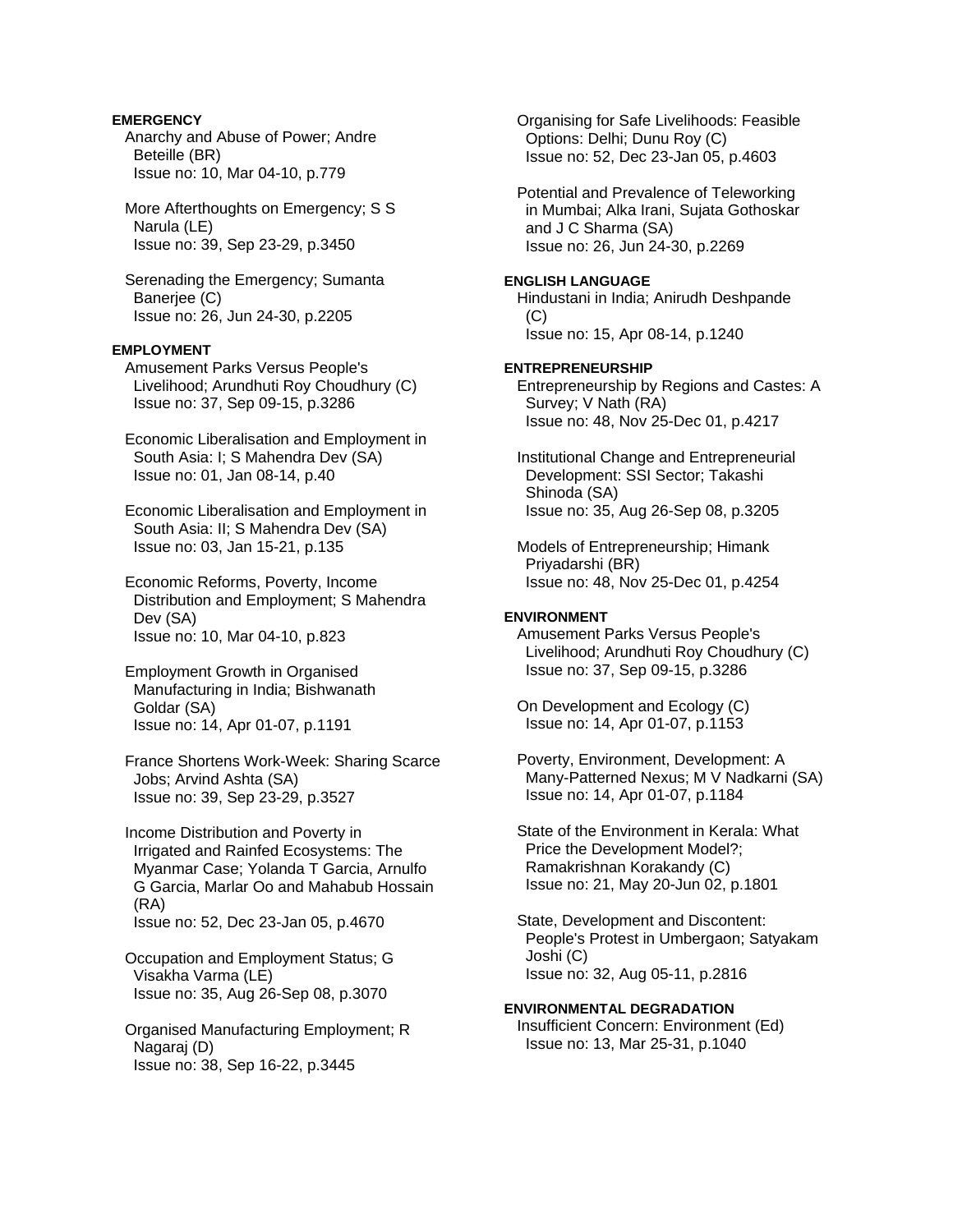# **ENVIRONMENTAL LAW**

 Changing Judicial Power: Courts on Infrastructure Projects and Environment; Videh Upadhyay (C) Issue no: 43, Oct 21-Nov 03, p.3789

#### **ENVIRONMENTAL PLANNING AND POLICY**

 Clean Energy Trap: Global Warming (LE) Issue no: 13, Mar 25-31, p.1041

 Insufficient Concern: Environment (Ed) Issue no: 13, Mar 25-31, p.1040

## **ENVIRONMENTAL PROTECTION**

 Of Saviours and Feet of Clay; Birendra Nayak (D) Issue no: 10, Mar 04-10, p.851

# **ENVIRONMENTALISTS**

 Patrick Geddes: Sociologist, Environmentalist and Town Planner; Indra Munshi (SA) Issue no: 06, Feb 05-11, p.485

#### **EPIDEMICS**

 Defining Priorities (Ed) Issue no: 31, Jul 29-Aug 04, p.2687

 Productivity of Crises: Disease, Scientific Knowledge and State in India; Kavita Mishra (SA) Issue no: 43, Oct 21-Nov 03, p.3885

 Resurgence of Communicable Diseases: Gastro-Enteritis Epidemics in Andhra Pradesh; Rama V Baru and G Sadhana (C) Issue no: 40, Sep 30-Oct 06, p.3554

# **EQUITY MARKET**

 Growth, Poverty and Equity: Red Faces in the World Bank; T T Ram Mohan (C) Issue no: 26, Jun 24-30, p.2213

 Return on Indian Equities, 1980-99: The Sensex Portfolio; L C Gupta and Utpal K Choudhury (SA) Issue no: 05, Jan 29-Feb 04, p.357

# **ETHNIC CONFLICTS**

 Deepening Divides: Ethnic Conflict in Fiji; Anuradha Kumar (C) Issue no: 27, Jul 01-07, p.2386

 Rwandan Summer of 1994; Vinay Lal (BR) Issue no: 47, Nov 18-24, p.4104

 Rwandan Summer of 1994; Vinay Lal (BR) Issue no: 47, Nov 18-24, p.4104

 Sri Lanka's Contitutional Problem; A G Noorani (BR) Issue no: 26, Jun 24-30, p.2239

 Sri Lanka's Contitutional Problems; A G Noorani (BR) Issue no: 26, Jun 24-30, p.2239

# **ETHNOGRAPHY**

 Self Constructing Culture: Ethnography of the Amar Singh Diary; Lloyd I Rudolph  $(C)$ Issue no: 40, Sep 30-Oct 06, p.3557

#### **EURO MONEY**

 The Euro Crash; Frederic F Clairmont (C) Issue no: 41, Oct 07-Oct 13, p.3644

 Federalism in a Bind: Europe (Ed) Issue no: 43, Oct 21-Nov 03, p.3785

# **EUROPEAN UNION**

 EU-Canada Patents Row: How Does it Affect India?; P K Vasudeva (C) Issue no: 19, May 06-12, p.1616

 Federalism in a Bind: Europe (Ed) Issue no: 43, Oct 21-Nov 03, p.3785

 Nice Compromise: Europe (Ed) Issue no: 50, Dec 09-15, p.4365

## **EXCHANGE RATES**

 Aspects of Exchange Rate Behaviour and Management in India, 1993-98; Renu Kohli (SA) Issue no: 05, Jan 29-Feb 04, p.365

 Currency Devaluation and Exports: Separating Actual from Statistical; Sugata Marjit, Byasdeb Dasgupta and Sandip Mitra (SA) Issue no: 18, Apr 29-May 05, p.1553

 Exchange Rate and RBI; Deena Khatkhate (LE) Issue no: 28, Jul 08-21, p.2482

 Exchange Rate Management: Falling Between Two Stools; EPW Research Foundation (MMR) Issue no: 33, Aug 12-18, p.2891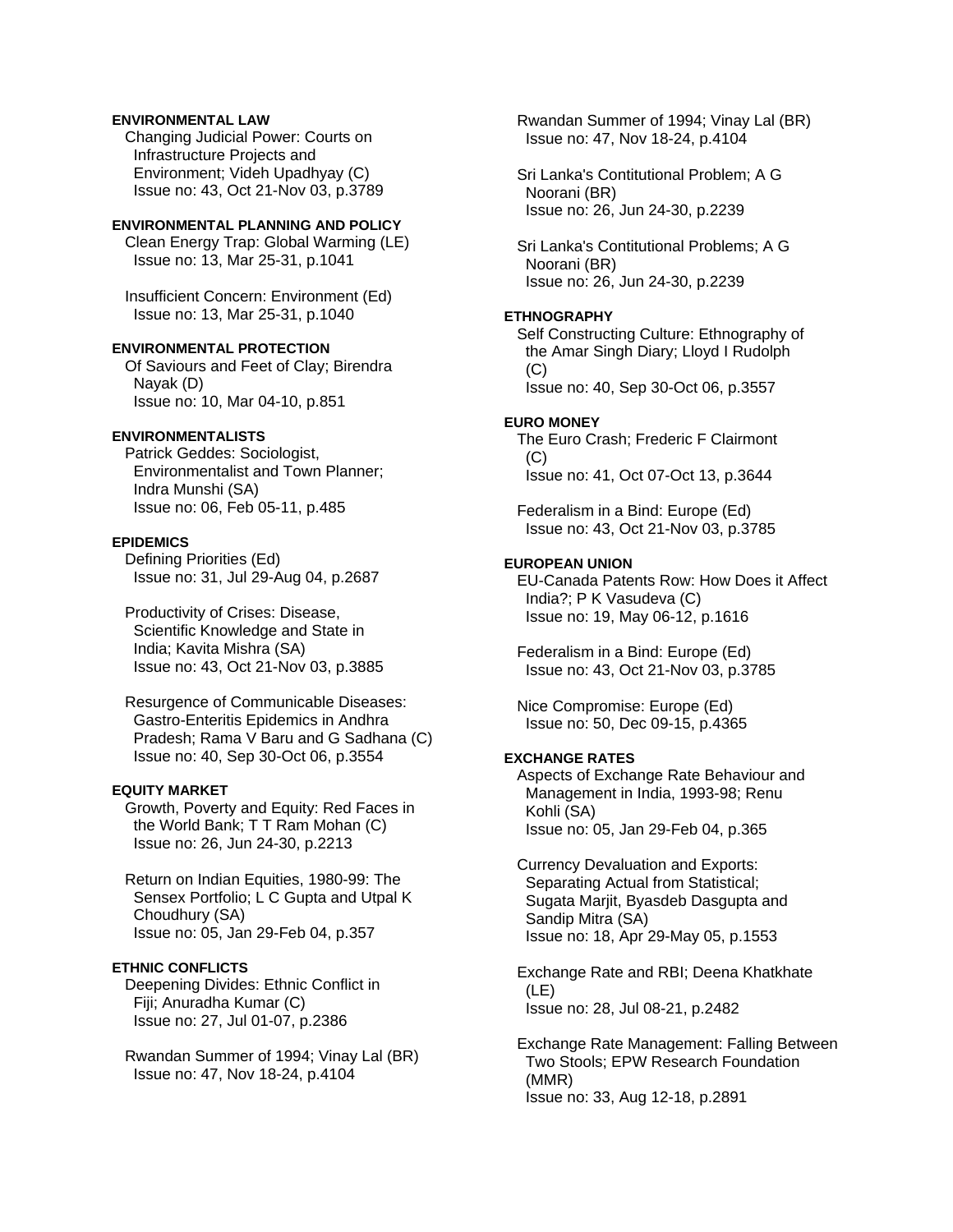# **EXCHANGE RATES**

 Exchange Rate Pass-Through and Volatility: Impact on Indian Foreign Trade; Ravindra H Dholakia and Raveendra Saradhi V (SA) Issue no: 47, Nov 18-24, p.4109

 On Predicting Exchange Rates; M J Manohar Rao (SA) Issue no: 05, Jan 29-Feb 04, p.377

#### **EXCISE DUTIES**

 Excisability of Plant and Machinery: Judicial Vacillation; Sukumar Mukhopadhyay (C) Issue no: 41, Oct 07-Oct 13, p.3643

 Reform of Central Excise; Sukumar Mukhopadhyay (SA) Issue no: 21, May 20-Jun 02, p.1851

 Regulating Tobacco Use: Role of Taxes; Atul Sarma (C) Issue no: 52, Dec 23-Jan 05, p.4613

 What Works in Alcohol Policy?: Evidence from Rural India; Ajay Mahal (SA) Issue no: 45, Nov 04-10, p.3959

# **EXIM POLICY**

 Exim Policy Changes; Rajesh Chada (C) Issue no: 16, Apr 15-21, p.1343

 Import Substitution with Free trade: Case of India's Software Industry; Murali Patibandla, Deepak Kapur and Bent Petersen (SA) Issue no: 15, Apr 08-14, p.1263

 More of the Same (Ed) Issue no: 14, Apr 01-07, p.1127

# **EXPORTS**

 Currency Devaluation and Exports: Separating Actual from Statistical; Sugata Marjit, Byasdeb Dasgupta and Sandip Mitra (SA) Issue no: 18, Apr 29-May 05, p.1553

 Devaluation and Exports; Reyaz Uddin Sheikh (LE) Issue no: 30, Jul 22-28, p.2671

 Electronic Commerce: Opportunities for Indian Exports; Kalyan Raipuria (SA) Issue no: 35, Aug 26-Sep 08, p.3260

 Invisible Earners: Exports (Ed) Issue no: 18, Apr 29-May 05, p.1496

## **EXTERNAL DEBT**

 Making of the Crash: USA; Frederic F Clairmont (C) Issue no: 51, Dec 16-22, p.4478

#### **FAMILY**

 Towards a Theory of a Brahmanic Patriarchy; Gail Omvedt (BR) Issue no: 04, Jan 22-28, p.187

#### **FAMILY PLANNING**

 Another Opportunity: Population (Ed) Issue no: 30, Jul 22-28, p.2592

 Children, Work and Education-II: Field Work in Two UP Villages; G K Lieten (SA) Issue no: 25, Jun 17-23, p.2171

 Family Planning Programme: Paradigm Shift in Strategy; Mohan Rao (P) Issue no: 49, Dec 02-08, p.4317

 Focus on Family: Population (Ed) Issue no: 37, Sep 09-15, p.3277

 Genealogy of a Controversy: Development of an Anti-fertility Vaccine; Kalpana Viswanath and Preeti Kirbat (SA) Issue no: 08, Feb 19-Mar 03, p.718

 Injectable Contraceptive: Recognising Potential Risk; Vineeta Bal, Laxmi Murthy and Vani Subramanian (C) Issue no: 50, Dec 09-15, p.4385

 One-Billion Milestone; Michael Vlassoff (LE) Issue no: 23, Jun 03-09, p.1874

 Punishing the Poor (Ed) Issue no: 38, Sep 16-22, p.3363

 Wrong Priorities (Ed) Issue no: 27, Jul 01-07, p.2347

# **FAMINE**

 Drought, Debt and Poverty: Rajasthan; Rajesh (C) Issue no: 25, Jun 17-23, p.2101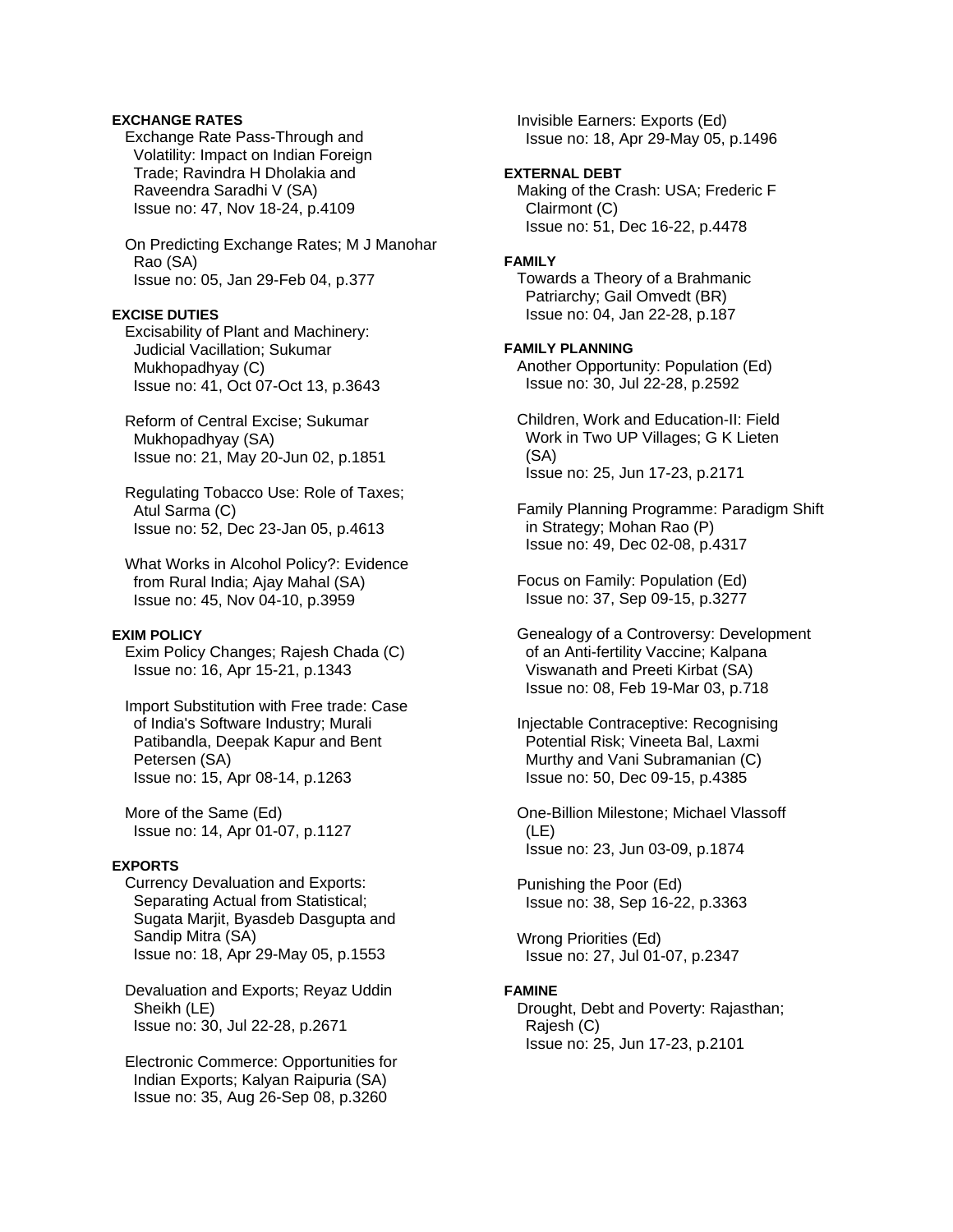# **FARIDABAD**

 Self-Reliance Denied, Hope Belied; Arun Ghosh (C) Issue no: 12, Mar 18-24, p.994

# **FASCISM**

 Populist Fascism in Austria; Gunther Lanier (C) Issue no: 11, Mar 11-17, p.888

## **FEMINISM**

 Indian Feminist Criticism: In Search of New Paradigms; Roshan G Shahani and Shoba V Ghosh (P) Issue no: 43, Oct 21-Nov 03, p.3813

 Real Feminism and Dalit Women: Scripts of Denial and Accusation; Sharmila Rege (D) Issue no: 06, Feb 05-11, p.492

## **FERTILITY**

 Religion and Fertility in India; Roger Jeffery and Patricia Jeffery (SA) Issue no: 35, Aug 26-Sep 08, p.3253

 Religion and Fertility in India; J V Deshpande (LE) Issue no: 40, Sep 30-Oct 06, p.3538

## **FERTILIZER INDUSTRY**

 Namrup Fertiliser Plant: Victim of Partisan Politics (C) Issue no: 51, Dec 16-22, p.4465

# **FERTILIZER SUBSIDY**

 Demystifying Fertiliser and Power Subsidies in India; Ashok Gulati and Sudha Narayanan (SA) Issue no: 10, Mar 04-10, p.784

## **FESTIVALS**

 Creating New Myths: Post-Puja Reflections; Swati Ghosh (C) Issue no: 03, Jan 15-21, p.94

# **FIJI**

 Deepening Divides: Ethnic Conflict in Fiji; Anuradha Kumar (C) Issue no: 27, Jul 01-07, p.2386

 Unlikely Villains: Fiji; S Nanjundan (Ed) Issue no: 24, Jun 10-16, p.1977

# **FILM INDUSTRY**

 Bangalore and Rajkumar; Vinod Vyasulu (C) Issue no: 32, Aug 05-11, p.2811

 Unmaking of Film Institute; Gurvinder Singh, Rajula Shah and Anupam Srinivasan (C) Issue no: 47, Nov 18-24, p.4092

#### **FINANCE COMMISSION**

 Central Intrusion: Federal Finance (Ed) Issue no: 19, May 06-12, p.1588

 Don't Shoot the Commission (Ed) Issue no: 39, Sep 23-29, p.3451

 EFC's Award; Venkatesh Athreya (LE) Issue no: 43, Oct 21-Nov 03, p.3782

 Gujarat State Finance Commission: Implications of Recommendations; Mahesh P Bhatt and Ramesh M Shah (C) Issue no: 24, Jun 10-16, p.2003

 Inter-State Shares: Finance Commission (Ed) Issue no: 31, Jul 29-Aug 04, p.2688

 Linking Central Grants to Revenue Deficit Reduction by States; M Govinda Rao (C) Issue no: 23, Jun 03-09, p.1883

 Tight Cap: Federal Finances (Ed) Issue no: 33, Aug 12-18, p.2884

 Wrong Link: Fiscal Transfers (Ed) Issue no: 34, Aug 19-25, p.2988

# **FINANCE COMMISSION-2000-2005**

 Blinkered View: EFC Award (Ed) Issue no: 35, Aug 26-Sep 08, p.3073

 How Realistic?: EFC's Restructuring Plan (Ed) Issue no: 32, Aug 05-11, p.2796

 A Step Back: Centre-State Transfer (Ed) Issue no: 11, Mar 11-17, p.856

 Tasks Before Eleventh Finance Commission; Madhav Godbole (C) Issue no: 12, Mar 18-24, p.970

 Transforming Panchayats: 11th Finance Commission; Mahi Pal (C) Issue no: 50, Dec 09-15, p.4379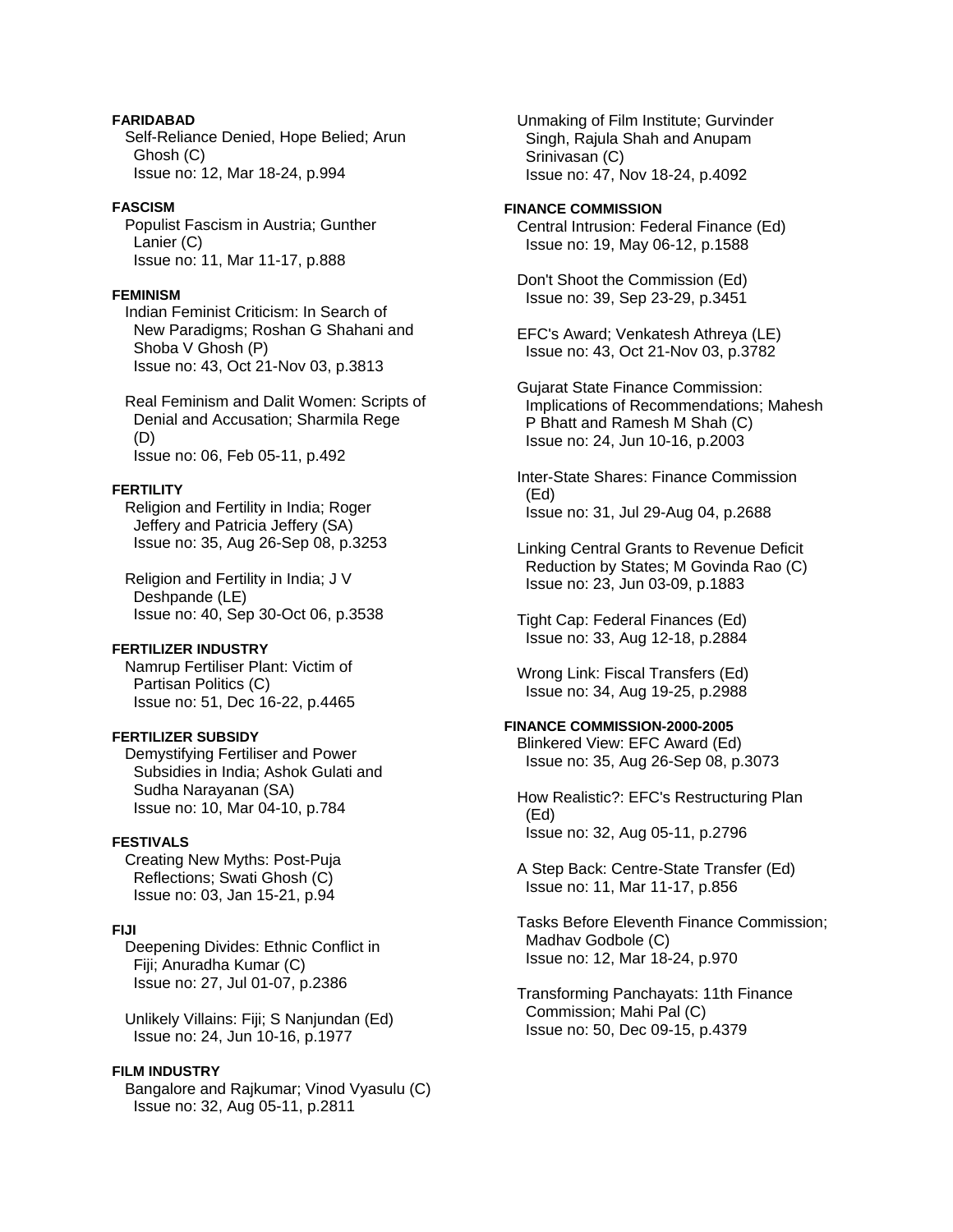# **FINANCES, STATES**

 Fiscal Crisis and Non-Governance: Punjab; sucha Singh Gill (C) Issue no: 21, May 20-Jun 02, p.1798

 Fiscal Imbalance in Gujarat: Non-Tax Revenue and Subsidies; Archana R Dholakia (SA) Issue no: 35, Aug 26-Sep 08, p.3217

 Higher Plan Allocation Not Enough: State Finances (Ed) Issue no: 01, Jan 08-14, p.4

 Parlous State of Government Finances: West Bengal; Kripa Shankar (C) Issue no: 52, Dec 23-Jan 05, p.4607

 Unhealthy Precedent: State Finances (Ed) Issue no: 26, Jun 24-30, p.2196

## **FINANCIAL CRISIS**

 Capital Flows: Another Look; C Rangarajan (SA) Issue no: 50, Dec 09-15, p.4421

# **FINANCIAL INSTITUTIONS**

 Financial Assets of Banks and Financial Institutions; EPW Research Foundation (S)

Issue no: 50, Dec 09-15, p.4367

 Financing Takeovers; K M Shajahan (LE) Issue no: 28, Jul 08-21, p.2588

 MNCs and Domestic Finance; K M Shajahan (LE) Issue no: 46, Nov 11-17, p.3982

## **FINANCIAL MARKET**

 The Capital Market in 21st Century; R H Patil (P) Issue no: 47, Nov 18-24, p.4097

 Living Dangerously; D N Ghosh (F) Issue no: 12, Mar 18-24, p.967

 Nature of Teleworking in Key Sectors; Advait Audhkar, Nalini Vaz, Geetha A Pillai, D L N Murthy and S S Thakar (SA) Issue no: 26, Jun 24-30, p.2277

 Outlook for the Indian Financial Sector; Urjit R Patel (P) Issue no: 45, Nov 04-10, p.3933

 Portents of a Difficult Situation; EPW Research Foundation (MMR) Issue no: 24, Jun 10-16, p.1983

 Taxation and Capital Market Development; M K Datar (C) Issue no: 31, Jul 29-Aug 04, p.2701

 Towards a Full-Fledged Liquidity Adjustment Facility; EPW Research Foundation (MMR) Issue no: 20, May 13-19, p.1691

# **FINANCIAL MARKET REGULATIONS**

 Regulatory Proliferation: The Economy (Ed) Issue no: 13, Mar 25-31, p.1040

 Regulatory Structure; S Subramanyan (LE) Issue no: 16, Apr 15-21, p.1412

# **FINANCIAL SECTOR REFORMS**

 Budget Deficits and Reforms; Ashok K Lahiri (SA) Issue no: 46, Nov 11-17, p.4048

 Capital Flows: Another Look; C Rangarajan (SA) Issue no: 50, Dec 09-15, p.4421

 Insurance Reform; V K Srinivasan (LE) Issue no: 15, Apr 08-14, p.1214

 Malaise of Indian Financial System: Need for Reforms; S S Tarapore (P) Issue no: 32, Aug 05-11, p.2821

# **FISCAL DEFICIT**

 Budget Deficits and Reforms; Ashok K Lahiri (SA) Issue no: 46, Nov 11-17, p.4048

 Budget Deficits Are Forever; K P Joseph (C) Issue no: 34, Aug 19-25, p.2998

 Does the Government Budget Constraint Matter?; Romar Correa (F) Issue no: 12, Mar 18-24, p.964

 Economic Reform and the Budget; C P Chandrasekhar (F) Issue no: 14, Apr 01-07, p.1140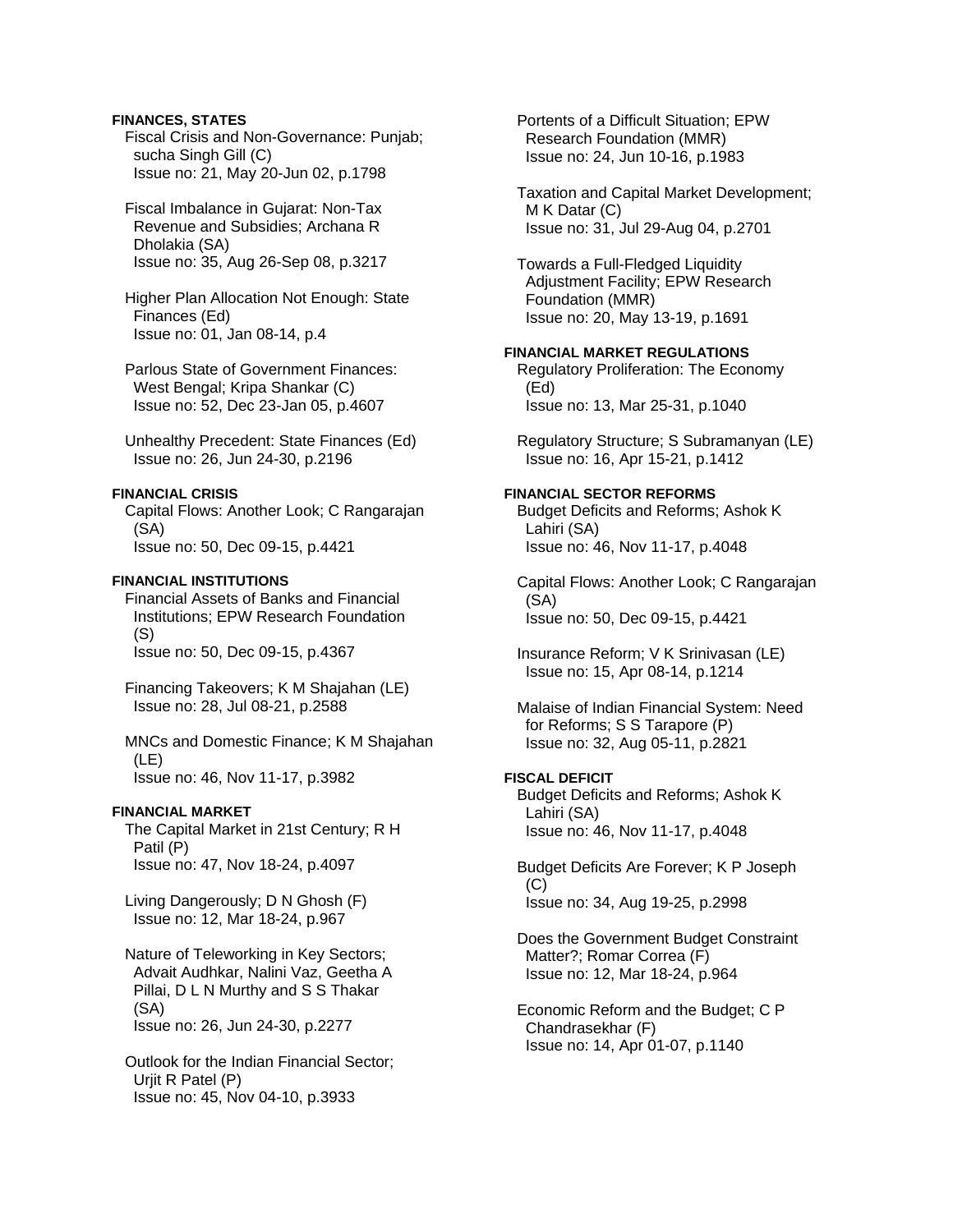## **FISCAL DEFICIT**

 Fiscal Correction: Illusion and Reality; M Govinda Rao and H K Amarnath (C) Issue no: 32, Aug 05-11, p.2806

 Fiscal Crisis and Non-Governance: Punjab; sucha Singh Gill (C) Issue no: 21, May 20-Jun 02, p.1798

 Fiscal Deficit, RBI Autonomy and Monetary Management; M Ramachandran (SA) Issue no: 35, Aug 26-Sep 08, p.3266

 Fiscal Deficits, Interest Rates and Inflation: Assessment of Monetisation Strategy; M J Manohar Rao (SA) Issue no: 30, Jul 22-28, p.2637

 Fiscal Imbalance in Gujarat: Non-Tax Revenue and Subsidies; Archana R Dholakia (SA) Issue no: 35, Aug 26-Sep 08, p.3217

 A Fiscalist Approach to Inflation; Errol D'souza (SA) Issue no: 32, Aug 05-11, p.2840

 Gujarat Finances: Reform of Budgetary Management; Atul Sarma (SA) Issue no: 35, Aug 26-Sep 08, p.3125

- Has the Unravelling Begun?: Pakistan; S Akbar Zaidi (C) Issue no: 24, Jun 10-16, p.2009
- Macroeconomic Fallacies; A V Rajwade (C) Issue no: 25, Jun 17-23, p.2097
- On Some Common Macroeconomic Fallacies; Prabhat Patnaik (F) Issue no: 15, Apr 08-14, p.1220

 UP Budget 2000-2001: Fiscal Crises Deepens; Ajit Kumar Singh (C) Issue no: 18, Apr 29-May 05, p.1514

 Why an Act?: Fiscal Responsibility (Ed) Issue no: 15, Apr 08-14, p.1216

# **FISCAL FEDERALISM**

 Kerala's Democratic Decentralisation: History in the Making; hobha Raghuram  $(C)$ Issue no: 25, Jun 17-23, p.2105

 Rethinking Federalism: Overview of Current Debates With Some Reflections in Indian Context; Amaresh Bagchi (SA) Issue no: 34, Aug 19-25, p.3025

 Sub-National Public Finance in India; Ashok K Lahiri (SA) Issue no: 18, Apr 29-May 05, p.1539

# **FISCAL POLICY**

 Fiscal Correction for Economic Growth: Data Analysis and Suggestions; Rakesh Mohan (SA) Issue no: 24, Jun 10-16, p.2027

 On Some Common Macroeconomic Fallacies; Prabhat Patnaik (F) Issue no: 15, Apr 08-14, p.1220

 Why an Act?: Fiscal Responsibility (Ed) Issue no: 15, Apr 08-14, p.1216

# **FISHERIES AND MARINE PRODUCTS**

 Icelandic Fisheries Governance: A Third World Understanding; John Kurien (SA) Issue no: 34, Aug 19-25, p.3061

# **FIVE YEAR PLANS**

 Planning from Below: Is Planning Commission Performing Its Role?; D Bandyopadhyay (C) Issue no: 12, Mar 18-24, p.982

## **FLOODS**

 Apathetic State, Angry Waters; S Nilanjan (LE) Issue no: 32, Aug 05-11, p.2880

 Drought and Rainfall Pattern, 1877-1999; K S Sivasami (C) Issue no: 24, Jun 10-16, p.1993

 Mismanaging Floods; C N Ray (C) Issue no: 46, Nov 11-17, p.3998

 Water Wheels: Floods (Ed) Issue no: 40, Sep 30-Oct 06, p.3540

## **FOOD CONSUMPTION**

 Declining Demand for Foodgrains in Rural India: Causes and Implications; C H Hanumantha Rao (SA) Issue no: 04, Jan 22-28, p.201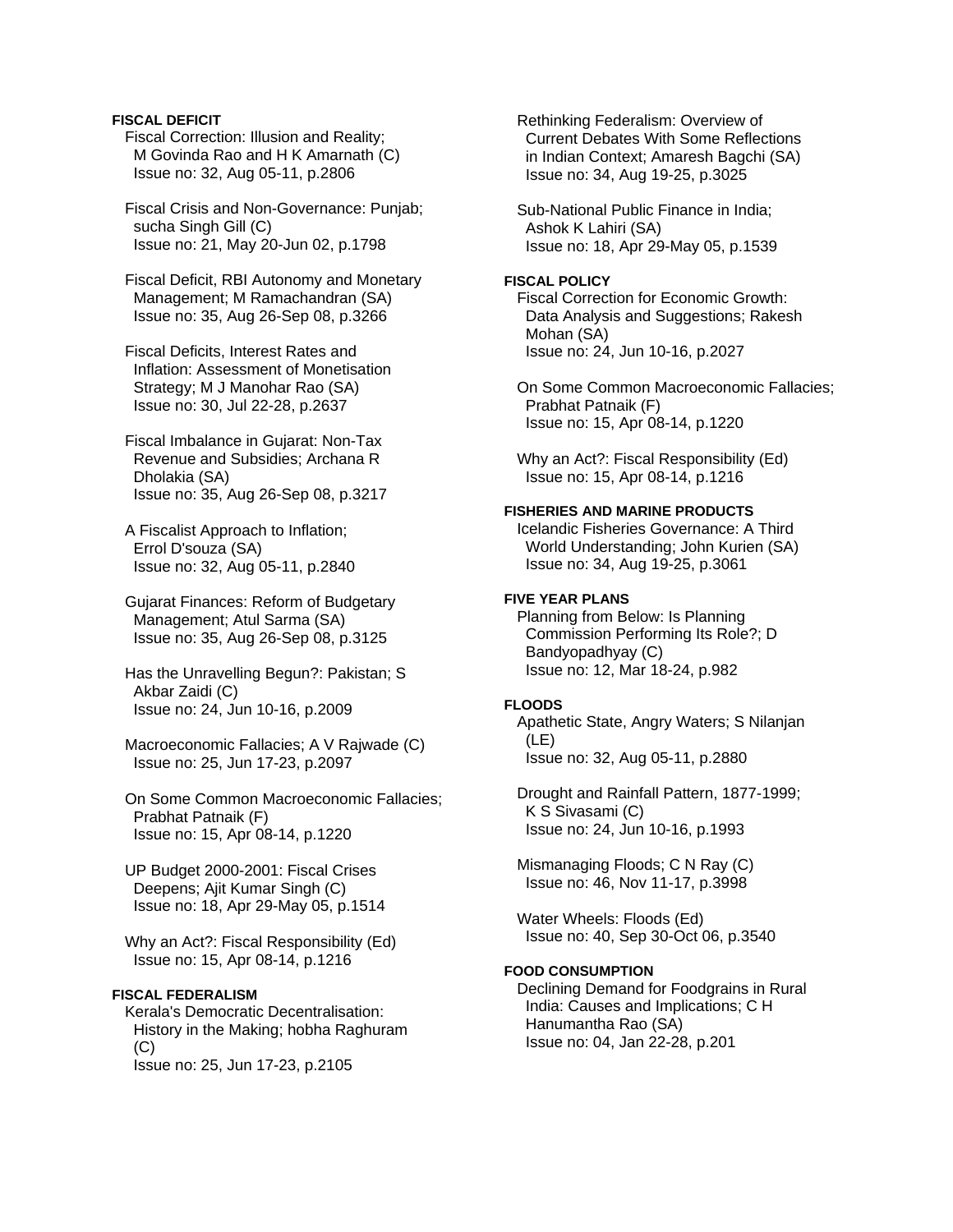## **FOOD CONSUMPTION**

 India's Demographic and Food Prospects: State-Level Analysis; Tim Dyson and Amresh Hanchate (SA) Issue no: 46, Nov 11-17, p.4021

 Puzzle of Declining Rural Foodgrains Consumption; Anamitra Saha (D) Issue no: 27, Jul 01-07, p.2453

#### **FOOD PROCESSING**

 UAE Health Standards: Indian Meat Banned; P K Vasudeva (C) Issue no: 32, Aug 05-11, p.2819

# **FOOD SECURITY**

 Concerns on Food Security; K P Kannan, S Mahendra Dev and Alakh Narain Sharma (C) Issue no: 45, Nov 04-10, p.3919

 Dealing with the Excess: Food (Ed) Issue no: 52, Dec 23-Jan 05, p.4592

 Ensuring Food Security: The State, Market and Civil Society; V S Vyas (P) Issue no: 50, Dec 09-15, p.4402

 Farmer's Rights and Food Security; Suman Sahai (C) Issue no: 11, Mar 11-17, p.878

 Food Corporation: New Role; P V Rajeev (LE) Issue no: 05, Jan 29-Feb 04, p.234

 Food Security; Sanjay Kumar (LE) Issue no: 18, Apr 29-May 05, p.1494

 How Have the Poor Done?: Mid-Term Review of Ninth Plan; N C Saxena (C) Issue no: 41, Oct 07-Oct 13, p.3627

 On Verge of Collapse: Food Security (Ed) Issue no: 10, Mar 04-10, p.748

## **FOOD SUBSIDIES**

 On Verge of Collapse: Food Security (Ed) Issue no: 10, Mar 04-10, p.748

 Vision and Illusion in Fiscal Correction; Pulapre Balakrishnan and Bharat Ramaswami (F) Issue no: 14, Apr 01-07, p.1137

## **FOOD SUPPLY**

 Dealing with the Excess: Food (Ed) Issue no: 52, Dec 23-Jan 05, p.4592

 India's Demographic and Food Prospects: State-Level Analysis; Tim Dyson and Amresh Hanchate (SA) Issue no: 46, Nov 11-17, p.4021

 Vision and Illusion in Fiscal Correction; Pulapre Balakrishnan and Bharat Ramaswami (F) Issue no: 14, Apr 01-07, p.1137

#### **FOODGRAINS PROCUREMENT**

 Dealing with the Excess: Food (Ed) Issue no: 52, Dec 23-Jan 05, p.4592

## **FOREIGN DIRECT INVESTMENT**

 Capital Flows: Another Look; C Rangarajan (SA) Issue no: 50, Dec 09-15, p.4421

 Declining Investment Rate and Union Budget; N S Siddharthan (F) Issue no: 13, Mar 25-31, p.1050

 FDI Blues (Ed) Issue no: 19, May 06-12, p.1587

 Global Growth and Recovery: Fragility and Inequity; Sunanda Sen (BR) Issue no: 46, Nov 11-17, p.4015

 Largely Symbolic: FDI Policy (Ed) Issue no: 25, Jun 17-23, p.2084

 Mergers and Acquisitions by MNEs: Patterns and Implications; Nagesh Kumar (SA) Issue no: 32, Aug 05-11, p.2851

 Miracle Tale; Aditya Bhattacharjea (BR) Issue no: 42, Oct 14-20, p.3743

# **FOREIGN EXCHANGE REGULATIONS**

 Exchange Rates, Markets and the RBI; Veena Mishra (C) Issue no: 25, Jun 17-23, p.2089

 RBI's Intervention in Foreign Exchange Market: An Econometric Analysis; Sumon Kumar Bhaumik and Hiranya Mukhopadhyay (SA) Issue no: 05, Jan 29-Feb 04, p.373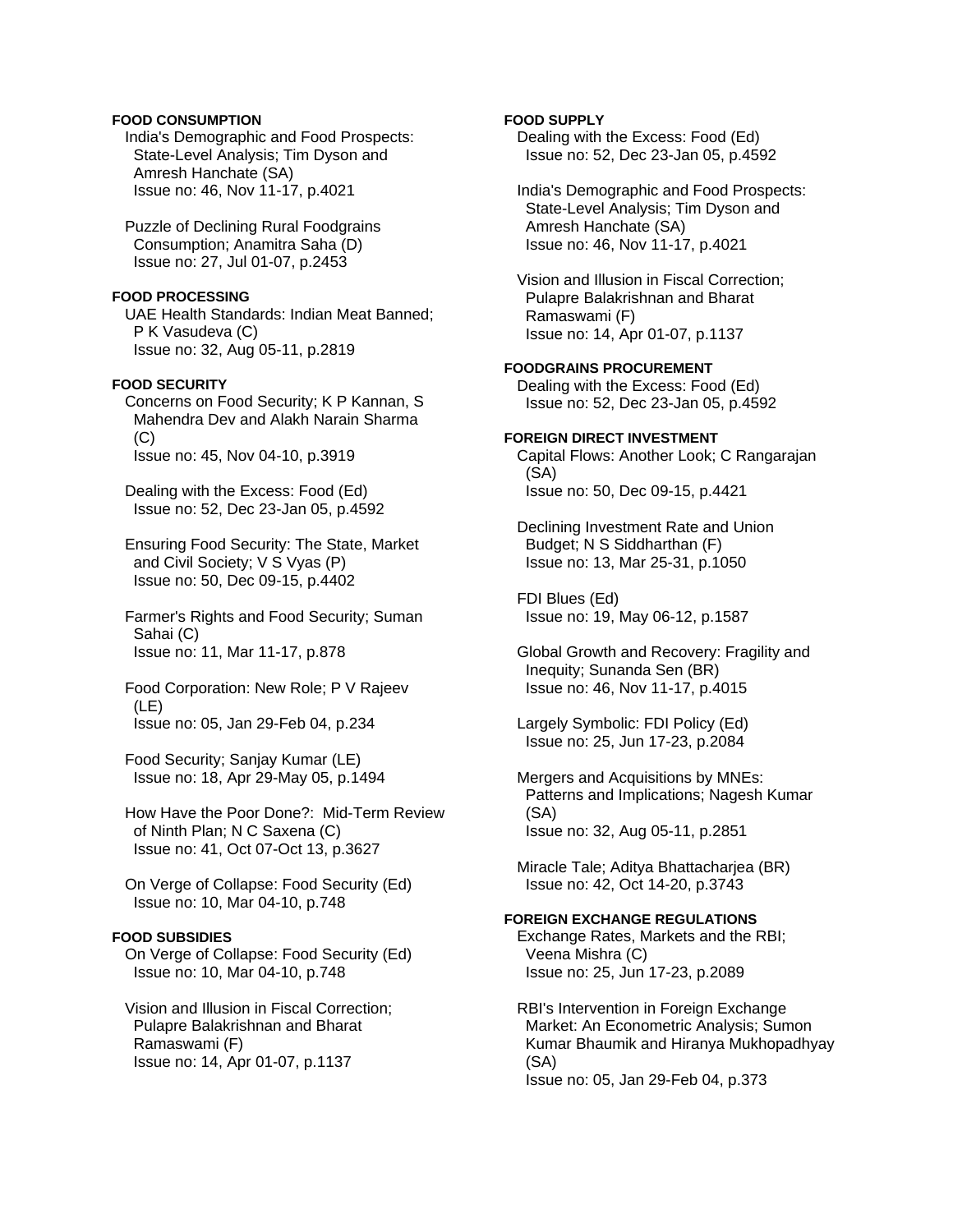## **FOREIGN POLICY**

 Changed Times: Foreign Policy (Ed) Issue no: 14, Apr 01-07, p.1128

 Derecognition of Western Sahara: Foreign Policy Volte-Face; Punyapriya Dasgupta (C) Issue no: 33, Aug 12-18, p.2914

 Japanese Perceptions of South Asia; A G Noorani (C) Issue no: 34, Aug 19-25, p.3012

 Looking East: Foreign Policy (Ed) Issue no: 47, Nov 18-24, p.4069

 Mandate for Reform in Iran; Ninan Koshy  $(C)$ Issue no: 12, Mar 18-24, p.985

# **FOREIGN SCHOLARS**

 Foreign Scholars and the Government; A G Noorani (CL) Issue no: 39, Sep 23-29, p.3466

 Out of Bounds; Biswanath Debnath (LE) Issue no: 45, Nov 04-10, p.3900

## **FOREIGN TRADE**

 Exchange Rate Pass-Through and Volatility: Impact on Indian Foreign Trade; Ravindra H Dholakia and Raveendra Saradhi V (SA) Issue no: 47, Nov 18-24, p.4109

 For Open Economics and Democratic Politics; Manmohan Agarwal (BR) Issue no: 26, Jun 24-30, p.2235

 Indo-Sri Lanka Free Trade: Hype and Reality; Muttukrishna Sarvananthan (C) Issue no: 14, Apr 01-07, p.1157

 Negative Impressions Mask Positive Developments in Seattle; Miloon Kothari and Peter Prove (C) Issue no: 01, Jan 08-14, p.16

 Removal of QRs and Impact on India's Import on India's Import; Rajesh Mehta (SA) Issue no: 19, May 06-12, p.1667

 When Other Giant Awakens: Trade and Human Resources in India; Adrian Wood and Michele Calandrino (SA) Issue no: 52, Dec 23-Jan 05, p.4677

### **FOREST POLICY**

 Towards Humane Forest Conservation; D Bandyopadhyay (BR) Issue no: 08, Feb 19-Mar 03, p.621

## **FORESTS AND FORESTRY**

 Adivasis, on Their Own Terms; David Hardiman (BR) Issue no: 28, Jul 08-21, p.2520

 Can Sundarbans Be Saved?; D Bandyopadhyay (C) Issue no: 45, Nov 04-10, p.3925

 Development Dilemma: Resettlement of Gir Maldharis; Kameshwar Choudhary (SA) Issue no: 30, Jul 22-28, p.2662

 Forests and the State; Tirthankar Roy (BR) Issue no: 38, Sep 16-22, p.3403

 Institutions and Incentives in a Garhwal Village-II: Changing State-Village Interactions; Jishnu Das (SA) Issue no: 50, Dec 09-15, p.4445

 Joint Forest Management in UP: People, Panchayats and Women; D N Dhanagare (SA) Issue no: 37, Sep 09-15, p.3315

 Joint Management of Forests: Small Gains; N S Jodha (C) Issue no: 50, Dec 09-15, p.4396

 Moral Issues in Forest Management; Bansuri Taneja (BR) Issue no: 32, Aug 05-11, p.2827

 Of Saviours and Feet of Clay; Birendra Nayak (D) Issue no: 10, Mar 04-10, p.851

 Timber in Meghalaya; Nathan Dev (P) Issue no: 04, Jan 22-28, p.182

 Towards Humane Forest Conservation; D Bandyopadhyay (BR) Issue no: 08, Feb 19-Mar 03, p.621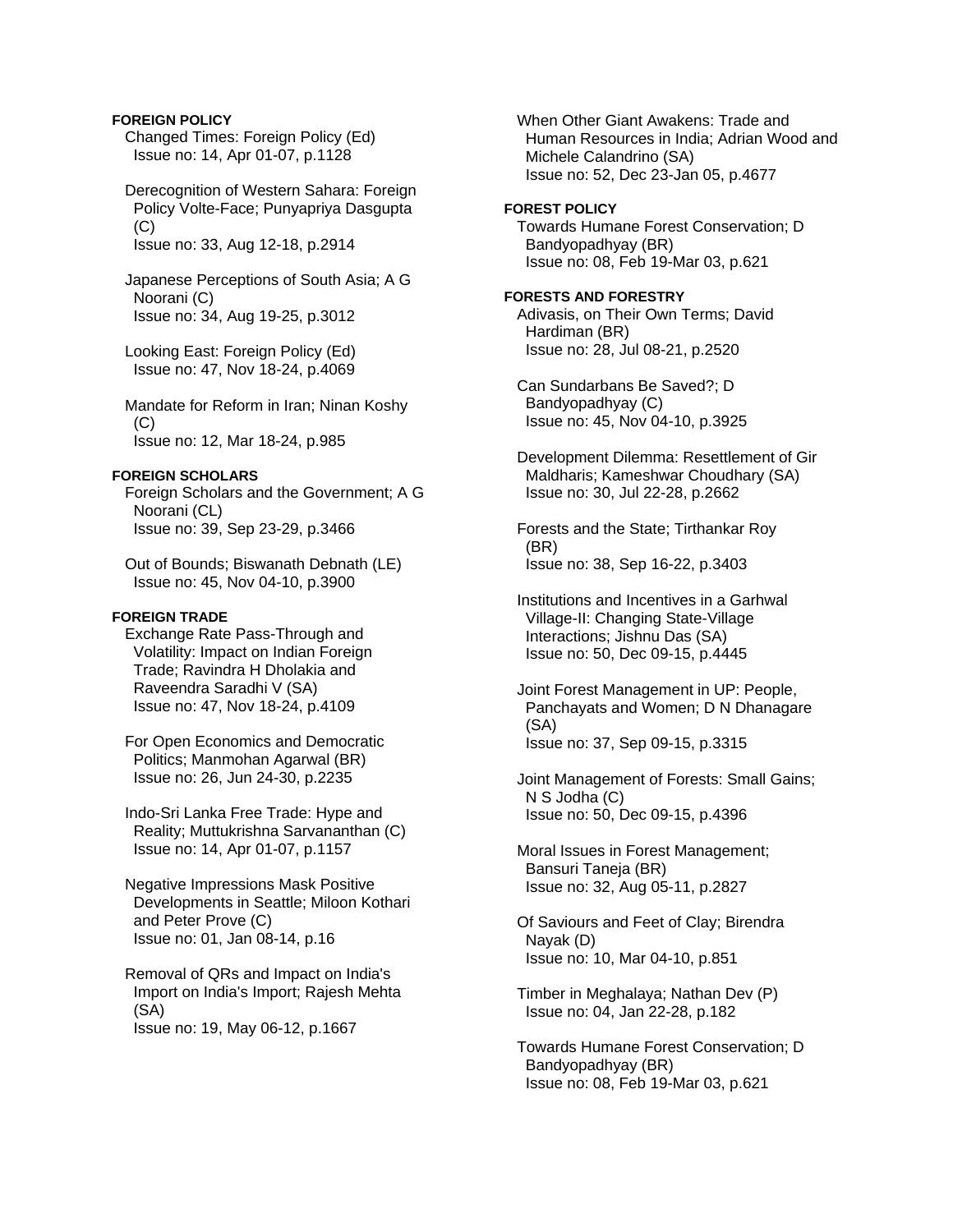# **FRANCE**

 France Shortens Work-Week: Sharing Scarce Jobs; Arvind Ashta (SA) Issue no: 39, Sep 23-29, p.3527

 Movement for Parity in France; Danielle Haase-Dubosc (RA) Issue no: 43, Oct 21-Nov 03, p.WS55

 Universal Medical Coverage: Do People Want It?: France; Arvind Ashta (C) Issue no: 06, Feb 05-11, p.433

# **FREE TRADE**

 Indo-Sri Lanka Free Trade: Hype and Reality; Muttukrishna Sarvananthan (C) Issue no: 14, Apr 01-07, p.1157

## **FREEDOM FIGHTERS**

 Danial Latifi, 1917-2000 (C) Issue no: 27, Jul 01-07, p.2368

 Remembering Usha Mehta: Obituary; P R Brahmananda (C) Issue no: 33, Aug 12-18, p.2905

### **FREEDOM OF SPEECH**

 Censorship and Silence; Vasanth Kannabiran (RA) Issue no: 18, Apr 29-May 05, p.WS2

 Structured Silences of Women; Ritu Menon (RA) Issue no: 18, Apr 29-May 05, p.WS3

# **FUNDAMENTAL RIGHTS**

 The 'Reformasi' in My Java Village: Indonesia; Jan Breman (C) Issue no: 45, Nov 04-10, p.3929

 Civil Rights and Local Sensitivities; Harsh Sethi (C) Issue no: 20, May 13-19, p.1703

 Constituent Assembly Debates and Minority Rights; Rochana Bajpai (SA) Issue no: 21, May 20-Jun 02, p.1837

 Right to Propagate Religion: Constitutional Provisions; Nirmalendu Bikash Rakshit (C) Issue no: 40, Sep 30-Oct 06, p.3564

 Students' Rights; A G Noorani (CL) Issue no: 52, Dec 23-Jan 05, p.4598

## **FUTUROLOGY**

 Speculations Across Millennia; Badri Raina (BR) Issue no: 39, Sep 23-29, p.3501

# **GANDHISM**

 Gandhi and Hindu-Muslim Marriages; Ranjit Sau (LE) Issue no: 03, Jan 15-21, p.74

 Gandhi on Hindu-Muslim Marriage; A K Dasgupta (LE) Issue no: 11, Mar 11-17, p.854

 Interpreting Gandhi; Manmohan Choudhuri (D) Issue no: 04, Jan 22-28, p.229

## **GARHWAL**

 Institutions and Incentives in a Garhwal Village-II: Changing State-Village Interactions; Jishnu Das (SA) Issue no: 50, Dec 09-15, p.4445

## **GARMENT AND KNITTING INDUSTRY**

 Miracle Worker or Womanmachine? Tracking (Trans)national Realities in Bangladeshi Factories; Dina M Siddiqi (RA) Issue no: 21, May 20-Jun 02, p.L11

## **GATT**

 World Trade and Labour; Sumitra Chishti (D) Issue no: 30, Jul 22-28, p.2669

 WTO Panel Ruling on Anti-dumping: I; C Satapathy (C) Issue no: 48, Nov 25-Dec 01, p.4164

 WTO Panel Rulings on Anti-dumping- II; C Satapathy (C) Issue no: 49, Dec 02-08, p.4298

# **GENDER DISCRIMINATION**

 Bengali Widows of Varanasi; Swati Ghosh  $(C)$ Issue no: 14, Apr 01-07, p.1151

 Gender and Governance in India; D Bandyopadhyay (C) Issue no: 31, Jul 29-Aug 04, p.2696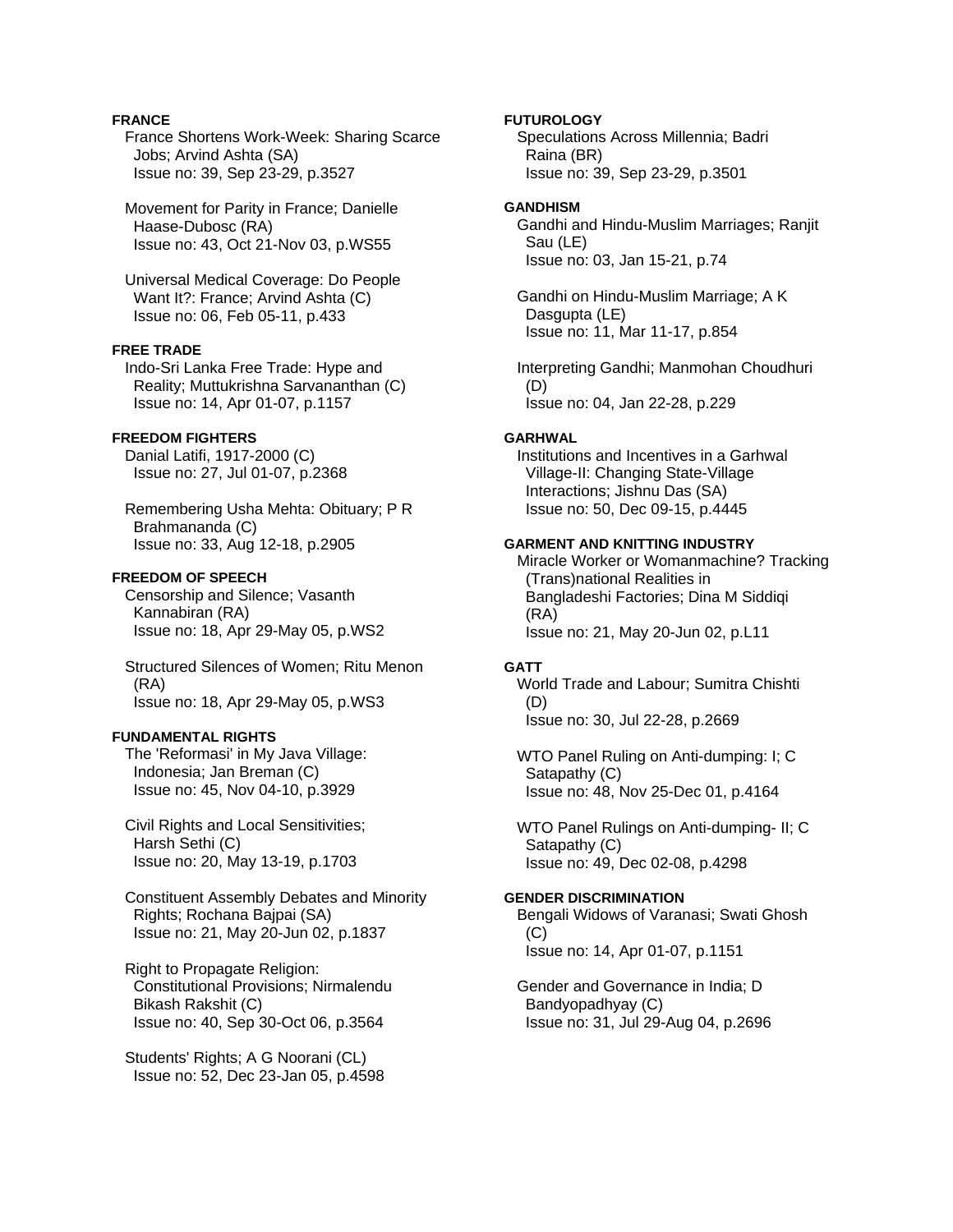### **GENDER DISCRIMINATION**

 Gender Gap in Literacy in Uttar Pradesh: Questions for Decentralised Educational Planning; Lori McDougall (SA) Issue no: 19, May 06-12, p.1649

 Gender Hurdles: Sports (Ed) Issue no: 23, Jun 03-09, p.1877

 Gender, Myth and Reality; Gail Omvedt (BR) Issue no: 18, Apr 29-May 05, p.1526

 Identifying Gender Backward Districts Using Selected Indicators; Preet Rustagi (SA) Issue no: 48, Nov 25-Dec 01, p.4276

 Negotiating Gender and Caste: A Struggle in Hyderabad Central University; Joint Action Committee (RA) Issue no: 43, Oct 21-Nov 03, p.WS45

 Tribal Fertility in India: Socio-Cultural Influences on Demographic Behaviour; Arup Maharatna (SA) Issue no: 34, Aug 19-25, p.3037

 Women, Personal Laws and the Changing Juridical Practice; Amrita Shodhan (BR) Issue no: 15, Apr 08-14, p.1259

## **GENDER ROLES**

 Teleworking and Gender; Sujata Gothoskar (SA) Issue no: 26, Jun 24-30, p.2293

## **GENDER STUDIES**

 Gender, Myth and Reality; Gail Omvedt (BR) Issue no: 18, Apr 29-May 05, p.1526

 Kinship Studies and Gender; H R Trivedi (LE) Issue no: 52, Dec 23-Jan 05, p.4590

 Understanding Masculinity; Radhika Chopra, Chaitala Dasgupta and Mandeep K Janeja (C) Issue no: 19, May 06-12, p.1607

 Women and Spirituality; Kanakalatha Mukund (BR) Issue no: 07, Feb 12-18, p.536

## **GEOPOLITICS**

 Geopolitics of Plan Colombia; James Petras (P) Issue no: 52, Dec 23-Jan 05, p.4617

## **GLOBALIZATION**

 Beyond Economist's Framework; Ravi Kuchimanchi and Aravinda Pillalamarri (LE) Issue no: 45, Nov 04-10, p.3980

 Competition Policy in India: Issues for a Globalising Economy; Rakesh Basant and Sebastian Morris (SA) Issue no: 31, Jul 29-Aug 04, p.2735

 Creating Telecom Midgets (Ed) Issue no: 06, Feb 05-11, p.411

 Deepening Schisms: Pakistan; S Akbar Zaidi (C) Issue no: 50, Dec 09-15, p.4400

 Economic Globalisation Sparks Protests; S P Seth (C) Issue no: 38, Sep 16-22, p.3392

 Financial Management of Globalisation: IMF and Developing Countries; Arjun Sengupta (SA) Issue no: 03, Jan 15-21, p.115

 Globalisation; Manu Shroff (LE) Issue no: 07, Feb 12-18, p.498

 Globalisation and Inequality: An Analytical Perspective; Rajat Acharyya and Sugata Marjit (SA) Issue no: 39, Sep 23-29, p.3503

 Globalisation and Narmada People's Struggle; L S Aravinda (C) Issue no: 46, Nov 11-17, p.4002

 Globalisation and the Communist Manifesto; Jacques Hersh and Ellen Brun (P) Issue no: 03, Jan 15-21, p.105

 Globalisation of Steel Industry; Anthony P D'Costa (D) Issue no: 01, Jan 08-14, p.69

 Globalisation, Media and Culture; S Ambirajan (SA) Issue no: 25, Jun 17-23, p.2141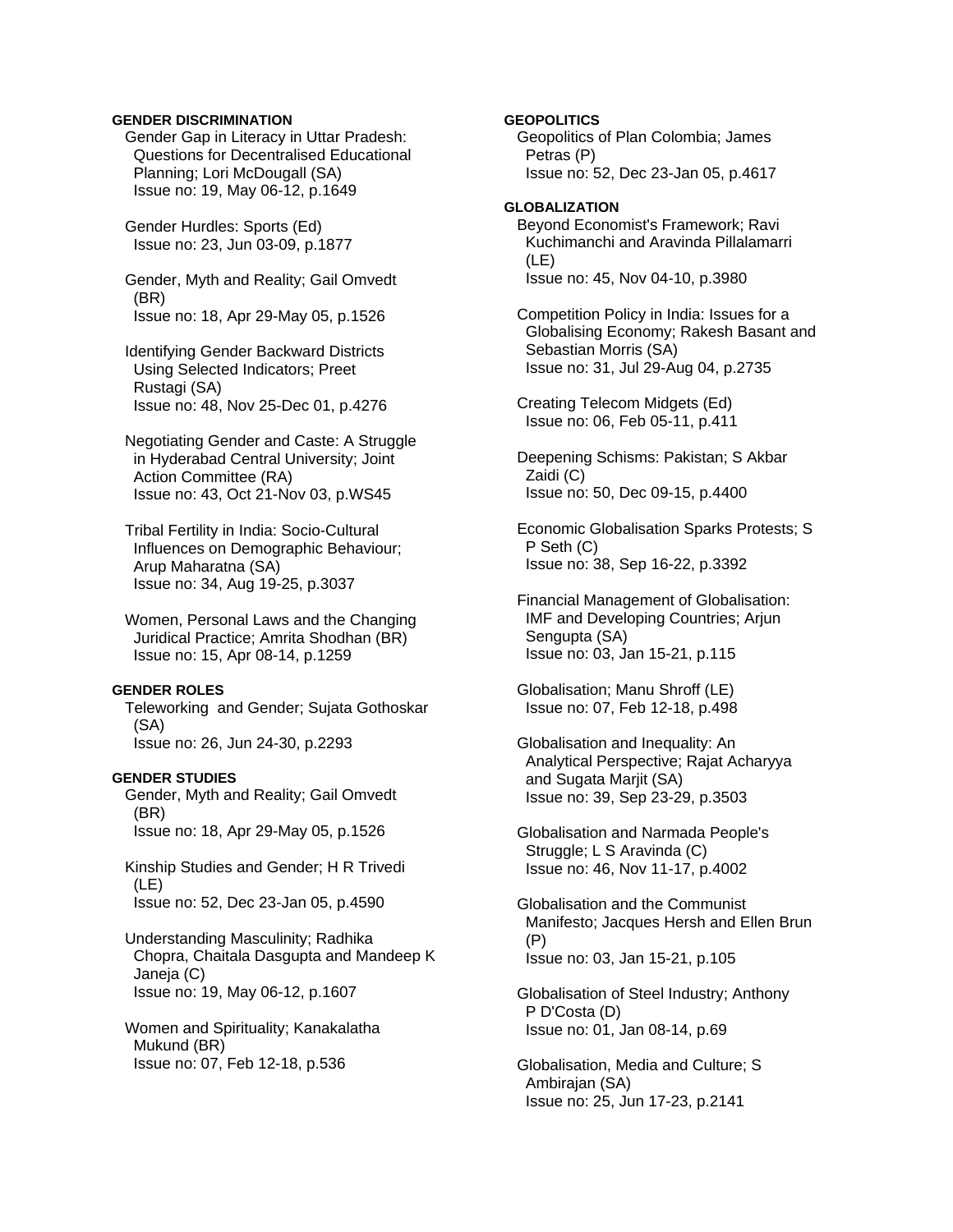## **GLOBALIZATION**

 India's Economic Reforms and the Art of the Feasible; Arjun Sengupta (RA) Issue no: 51, Dec 16-22, p.4485

 Living Dangerously; D N Ghosh (F) Issue no: 12, Mar 18-24, p.967

### Making the Economic Transition Smooth: Better Late Than...; Nilakantha Rath (P) Issue no: 20, May 13-19, p.1723

 Protectionist Ill-Winds (Ed) Issue no: 50, Dec 09-15, p.4363

 Seattle and Beyond: Disarming New World Order; Michel Chossudovsky (C) Issue no: 03, Jan 15-21, p.100

 World Cities and Grand Theories; Jan Nijman (BR) Issue no: 15, Apr 08-14, p.1255

 World Cities and Grand Theories; Jan Nijman (BR) Issue no: 15, Apr 08-14, p.1255

 World Cities and Grand Theories; Jan Nijman (BR) Issue no: 15, Apr 08-14, p.1255

### **GM CROPS**

 How Effective?: Biosafety Protocol (Ed) Issue no: 06, Feb 05-11, p.412

## **GOA**

 Conceptualising Transitional Societies; Aureliano Fernandes (BR) Issue no: 21, May 20-Jun 02, p.1821

 Consuming Goa: Tourist Site as Dispensable Space; Paul Routledge (SA) Issue no: 30, Jul 22-28, p.2647

 New Lamps for Old: Goa (Ed) Issue no: 43, Oct 21-Nov 03, p.3784

 Serial Elections: Tragi-Comedy in Goa; Arthur G Rubinoff (SA) Issue no: 16, Apr 15-21, p.1391

 Taboo or Veiled Consent? Goan Inquisitorial Edict of 1736; Rowena Robinson (SA) Issue no: 27, Jul 01-07, p.2423

## **GOLD EXCHANGE STANDARD**

 London's Rejection of Lytton's 1878 Gold Standard Proposal: Revealed for the First Time, and Examined; Arun Banerji (SA) Issue no: 07, Feb 12-18, p.551

#### **GOVERNMENT SECURITIES**

 Government Securities Dominate Market (MMR) Issue no: 11, Mar 11-17, p.869

 Yield Curve Analysis for Government Securities in India; Ashok K Nag and Sudip K Ghose (SA) Issue no: 05, Jan 29-Feb 04, p.339

# **GROUNDWATER**

 Ecologically and Socially Embedded Exchange: Gujarat Model of Water Markets; Navroz K Dubash (SA) Issue no: 16, Apr 15-21, p.1376

#### **GUJARAT**

 Adivasis, on Their Own Terms; David Hardiman (BR) Issue no: 28, Jul 08-21, p.2520

 Agriculture in Gujarat: Problems and Prospects; Niti Mathur and S P Kashyap (SA) Issue no: 35, Aug 26-Sep 08, p.3137

 Amul: Story of a Growth Model; Deepak Shah (BR) Issue no: 24, Jun 10-16, p.2018

 Bitter Lesson for BJP: Gujarat (Ed) Issue no: 41, Oct 07-Oct 13, p.3620

 Cultural Context of Development; Vidyut Joshi (SA) Issue no: 35, Aug 26-Sep 08, p.3165

 Development Dilemma: Resettlement of Gir Maldharis; Kameshwar Choudhary (SA) Issue no: 30, Jul 22-28, p.2662

 Drought Diagnosis: Dryland Blindness of Planners; Lyla Mehta (SA) Issue no: 27, Jul 01-07, p.2439

 Dynamics of Development in Gujarat: Some Issues; Indira Hirway (SA) Issue no: 35, Aug 26-Sep 08, p.3106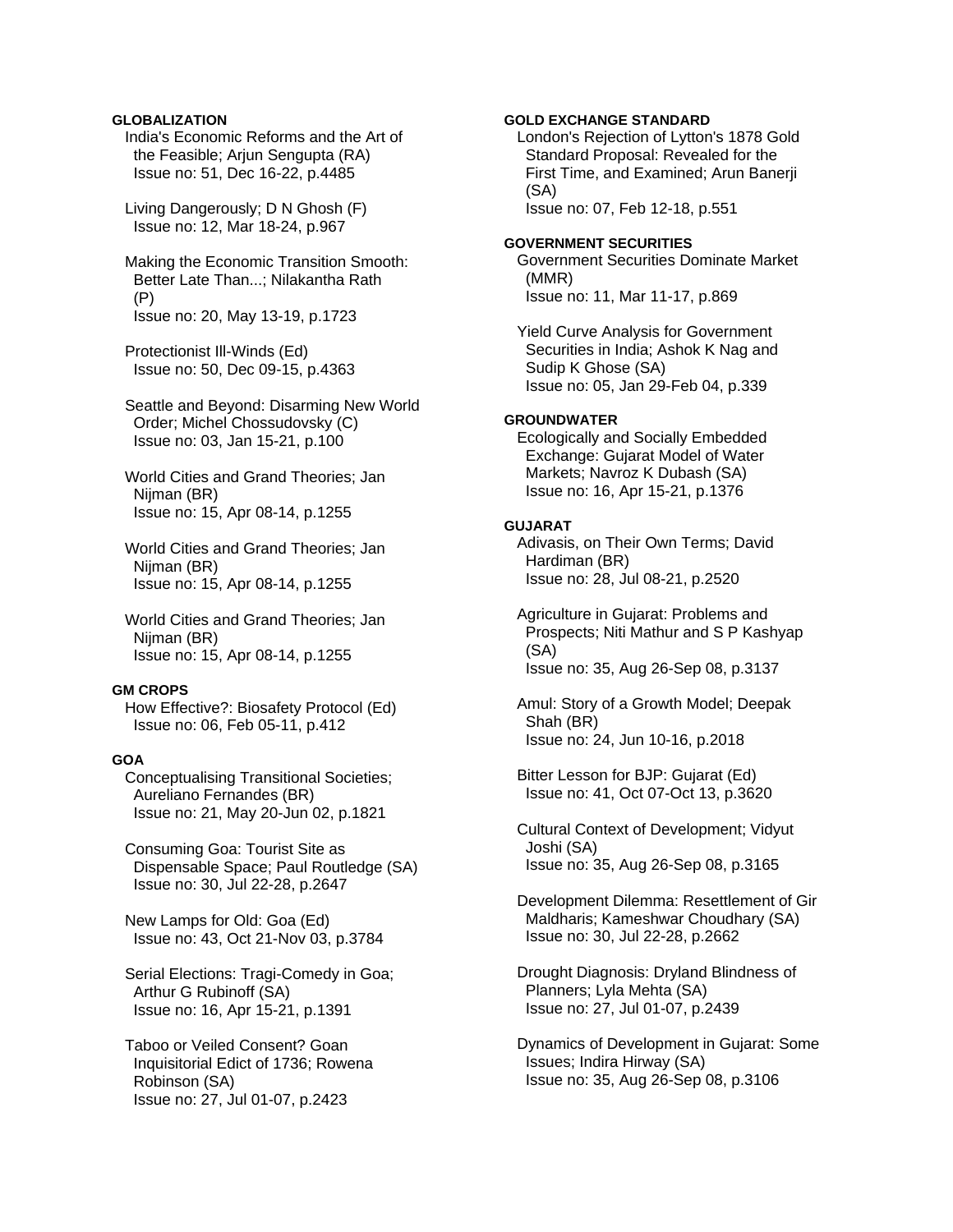## **GUJARAT**

- Ecologically and Socially Embedded Exchange: Gujarat Model of Water Markets; Navroz K Dubash (SA) Issue no: 16, Apr 15-21, p.1376
- Fiscal Imbalance in Gujarat: Non-Tax Revenue and Subsidies; Archana R Dholakia (SA) Issue no: 35, Aug 26-Sep 08, p.3217

 Globalising Gujarat: Urbanisation, Employment and Poverty; Amitabh Kundu (SA) Issue no: 35, Aug 26-Sep 08, p.3172

 Godmother: Contesting Communal Politics in Drought Land; Svati Joshi (C) Issue no: 49, Dec 02-08, p.4304

 Gujarat Finances: Reform of Budgetary Management; Atul Sarma (SA) Issue no: 35, Aug 26-Sep 08, p.3125

 Gujarat State Finance Commission: Implications of Recommendations; Mahesh P Bhatt and Ramesh M Shah (C) Issue no: 24, Jun 10-16, p.2003

 Health Care Access and Marginalised Social Spaces: Leptospirosis in South Gujarat; Purendra Prasad (SA) Issue no: 41, Oct 07-13, p.3688

 Health for all in Gujarat: Is it Achievable?; Darshini Mahadevia (SA) Issue no: 35, Aug 26-Sep 08, p.3193

 Health Insurance for Informal Sector: Case Study of Gujarat; Anil Gumber and Veena Kulkarni (SA) Issue no: 40, Sep 30-Oct 06, p.3607

 Institutional Change and Entrepreneurial Development: SSI Sector; Takashi Shinoda (SA) Issue no: 35, Aug 26-Sep 08, p.3205

 Liberalisation in Gujarat: Review of Recent Experience; Ravindra H Dholakia (SA) Issue no: 35, Aug 26-Sep 08, p.3121

 Participatory Irrigation Management Programme in Gujarat: Institutional and Financial Issues; R Parthasarathy (SA) Issue no: 35, Aug 26-Sep 08, p.3147

 Recent Changes in Gujarat Industry: Issues and Evidence; Dinesh N Awasthi (SA) Issue no: 35, Aug 26-Sep 08, p.3183

 Regulatory Strategy and Restructuring: Model for Gujarat Power Sector; Sebastian Morris (SA) Issue no: 23, Jun 03-09, p.1915

 Responses to Domestic Violence: Government and Non-government Action in Karnataka and Gujarat; Veena Poonacha and Divya Pandey (SA) Issue no: 07, Feb 12-18, p.566

 Role of Non-Governmental Organisations in Development of Gujarat; Sudarshan Iyengar (SA) Issue no: 35, Aug 26-Sep 08, p.3229

 State, Development and Discontent: People's Protest in Umbergaon; Satyakam Joshi (C) Issue no: 32, Aug 05-11, p.2816

 Watershed Programmes: A Long Way to go; Amita Shah (SA) Issue no: 35, Aug 26-Sep 08, p.3155

## **HARYANA**

 Elected City Governments: Survival at Stake: Haryana; Soumen Bagchi (C) Issue no: 37, Sep 09-15, p.3299

 Haryana's Rising Critical Insider(S); Bhupendra Yadav (C) Issue no: 50, Dec 09-15, p.4383

 Pre-Election Manoeuvres: Haryana (Ed) Issue no: 04, Jan 22-28, p.161

## **HEALTH**

 Social Impact of Economic Reforms in India: A Critical Appraisal; P R Panchamukhi (SA) Issue no: 10, Mar 04-10, p.836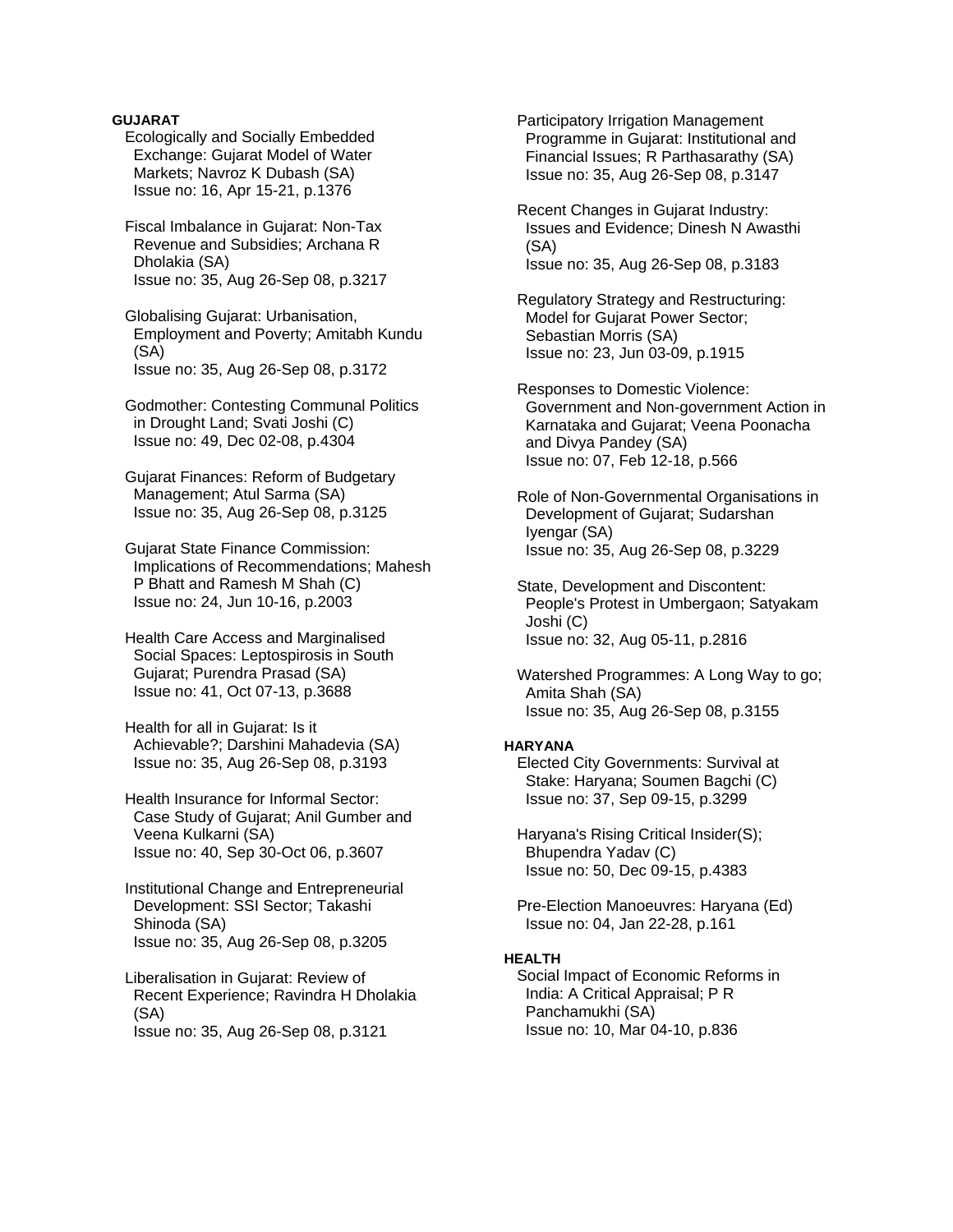## **HEALTH AND ENVIRONMENT**

 Biofuels, Pollution and Health Linkages: A Survey of Rural Tamil Nadu; Jyoti Parikh and Vijay Laxmi (SA) Issue no: 47, Nov 18-24, p.4125

 Pesticides and Health Risks; Dinabandhu Bag (C) Issue no: 38, Sep 16-22, p.3381

 Unwrapping Nuclear Power (Ed) Issue no: 15, Apr 08-14, p.1215

## **HEALTH EXPENDITURE**

 Receding Goals in Health (Ed) Issue no: 12, Mar 18-24, p.951

## **HEALTH INSURANCE**

 Health Insurance for Informal Sector: Case Study of Gujarat; Anil Gumber and Veena Kulkarni (SA) Issue no: 40, Sep 30-Oct 06, p.3607

 Health Insurance in India: Prognosis and Prospectus; Randall P Ellis, Moneer Alam and Indrani Gupta (SA) Issue no: 04, Jan 22-28, p.207

### **HEALTH POLICY**

 Distorted Development: Health (Ed) Issue no: 14, Apr 01-07, p.1129

 Normalcy and Crisis in Time of Cholera: An Ethnography of Cholera in Calcutta; Ishita Ghosh and Lester Coutinho (SA) Issue no: 08, Feb 19-Mar 03, p.684

 Primary Neglect (Ed) Issue no: 26, Jun 24-30, p.2195

 Putting Health on People's Agenda; Abhay Shukla and Anant Phadke (C) Issue no: 33, Aug 12-18, p.2911

 Reviving an Old Idea: Health (Ed) Issue no: 05, Jan 29-Feb 04, p.236

 Universal Medical Coverage: Do People Want It?: France; Arvind Ashta (C) Issue no: 06, Feb 05-11, p.433

### **HEALTH STATISTICS**

 Health for all in Gujarat: Is it Achievable?; Darshini Mahadevia (SA) Issue no: 35, Aug 26-Sep 08, p.3193

 Population Data Mela: Dissemination before Assimilation; Ashish Bose (C) Issue no: 48, Nov 25-Dec 01, p.4168

## **HEALTHCARE SERVICES**

 Decline of Co-operative Medical Services in Kerala; K R Nayar (C) Issue no: 07, Feb 12-18, p.519

 Disease Control and Immunisation: A Sociological Enquiry; Veena Das, R K Das and Lester Coutinho (SA) Issue no: 08, Feb 19-Mar 03, p.625

 Dismantling the Health Sector; Padmini Swaminathan (BR) Issue no: 30, Jul 22-28, p.2635

 Health Care Access and Marginalised Social Spaces: Leptospirosis in South Gujarat; Purendra Prasad (SA) Issue no: 41, Oct 07-13, p.3688

 Health for all in Gujarat: Is it Achievable?; Darshini Mahadevia (SA) Issue no: 35, Aug 26-Sep 08, p.3193

 Injectable Contraceptive: Recognising Potential Risk; Vineeta Bal, Laxmi Murthy and Vani Subramanian (C) Issue no: 50, Dec 09-15, p.4385

 Issues in Health: Public-Private Partnership; Ramesh Bhat (SA) Issue no: 52, Dec 23-Jan 05, p.4706

 Medical Industry: Illusion of Quality at What Cost?; Rama V Baru, Imrana Qadeer and Priya Ritu (C) Issue no: 28, Jul 08-21, p.2509

 New Public Management and Health Care in Third World; Sara Bennett and V R Muraleedharan (SA) Issue no: 01, Jan 08-14, p.59

 Numerical Narratives and Documentary Practices: Vaccines, Targets and Reports of Immunisation Programme; Lester Coutinho, Suman Bisht and Gauri Raje (SA) Issue no: 08, Feb 19-Mar 03, p.656

 Primary Neglect (Ed) Issue no: 26, Jun 24-30, p.2195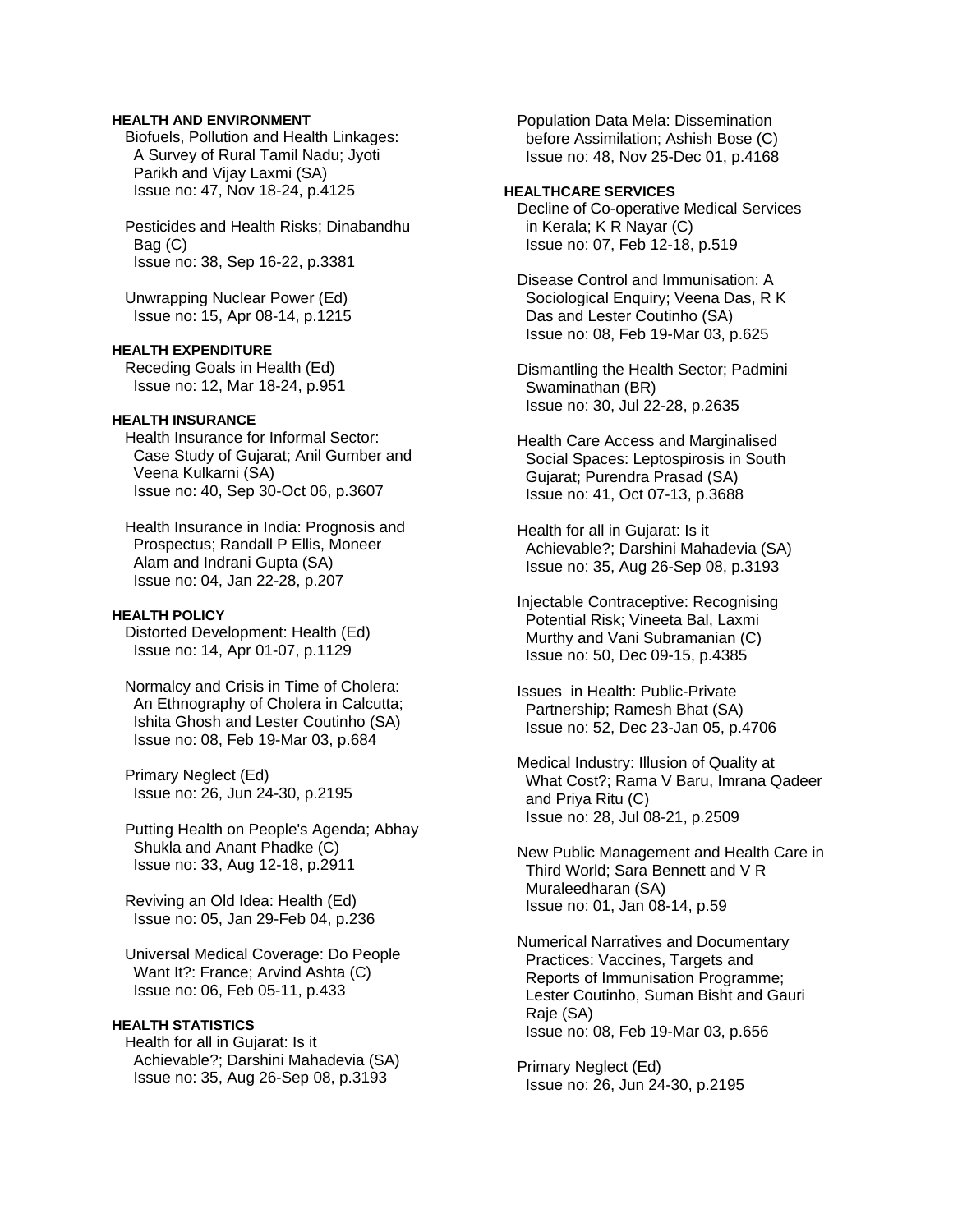## **HEALTHCARE SERVICES**

 Public Medicare: Unhealthy Trends; K R Nayar (C) Issue no: 31, Jul 29-Aug 04, p.2699

 Putting Health on People's Agenda; Abhay Shukla and Anant Phadke (C) Issue no: 33, Aug 12-18, p.2911

 Resurgence of Communicable Diseases: Gastro-Enteritis Epidemics in Andhra Pradesh; Rama V Baru and G Sadhana (C) Issue no: 40, Sep 30-Oct 06, p.3554

 Rural Health: Proactive Role for the State: Punjab; Sucha Singh Gill and Ranjit Singh Ghuman (C) Issue no: 51, Dec 16-22, p.4474

 Symptoms of Decline: Health (Ed) Issue no: 03, Jan 15-21, p.76

 Towards Regulation: Medicare (Ed) Issue no: 37, Sep 09-15, p.3276

 UAE Health Standards: Indian Meat Banned; P K Vasudeva (C) Issue no: 32, Aug 05-11, p.2819

 Universal Medical Coverage: Do People Want It?: France; Arvind Ashta (C) Issue no: 06, Feb 05-11, p.433

 Unnecessary Medical Interventions: Caesarean Sections as a Case Study; Madhukar Pai (SA) Issue no: 31, Jul 29-Aug 04, p.2755

## **HEPATITIS**

 User Configuration and Perspective: Hepatitis B Introductory Trial in East Delhi; Renu Addlakha and Aruna Grover (SA) Issue no: 08, Feb 19-Mar 03, p.736

#### **HIGHER EDUCATION**

 Treading the Hallowed Halls: Women in Higher Education in India; Karuna Chanana (SA) Issue no: 12, Mar 18-24, p.1012

### **HIMACHAL PRADESH**

 Common Property Resources: Two Case Studies; Emmanuel Bon (SA) Issue no: 28, Jul 08-21, p.2569

## **HIMALAYAS**

 Ecology, Economy and Society in Himalayan Villages; Ashish Bose (C) Issue no: 31, Jul 29-Aug 04, p.2707

 Work Patterns of Rural Women in Central Himalayas; Ravi Chopra and Deepa Ghosh (SA) Issue no: 52, Dec 23-Jan 05, p.4701

#### **HINDI**

 The Farce That Is Hindi; Sushil Srivastava (D) Issue no: 43, Oct 21-Nov 03, p.3898

 Hindi's Decimation; Anirudh Deshpande (D) Issue no: 34, Aug 19-25, p.3067

 Hindustani in India; Anirudh Deshpande (C) Issue no: 15, Apr 08-14, p.1240

#### **HINDU-MUSLIM RELATIONS**

 Gandhi and Hindu-Muslim Marriages; Ranjit Sau (LE) Issue no: 03, Jan 15-21, p.74

 Gandhi on Hindu-Muslim Marriage; A K Dasgupta (LE) Issue no: 11, Mar 11-17, p.854

 History, Nation and Community: Reflections on Nationalist Historiography of India and Pakistan; Rajeev Bhargava (SA) Issue no: 04, Jan 22-28, p.193

 Kashmir: Battle for Hearts and Minds; Ranjit Say (LE) Issue no: 12, Mar 18-24, p.950

 Taking Evidence on Communalism; Ram Puniyani (BR) Issue no: 20, May 13-19, p.1733

#### **HINDUISM**

 Hindu Nationalism; Sujata Menon (LE) Issue no: 27, Jul 01-07, p.2455

 Hindutva's Foreign Tie-up in the 1930s: Archival Evidence; Marzia Casolari (SA) Issue no: 04, Jan 22-28, p.218

 Partition, Congress Secularism and Hindu Communalism; Anuradha Kumar (BR) Issue no: 31, Jul 29-Aug 04, p.2732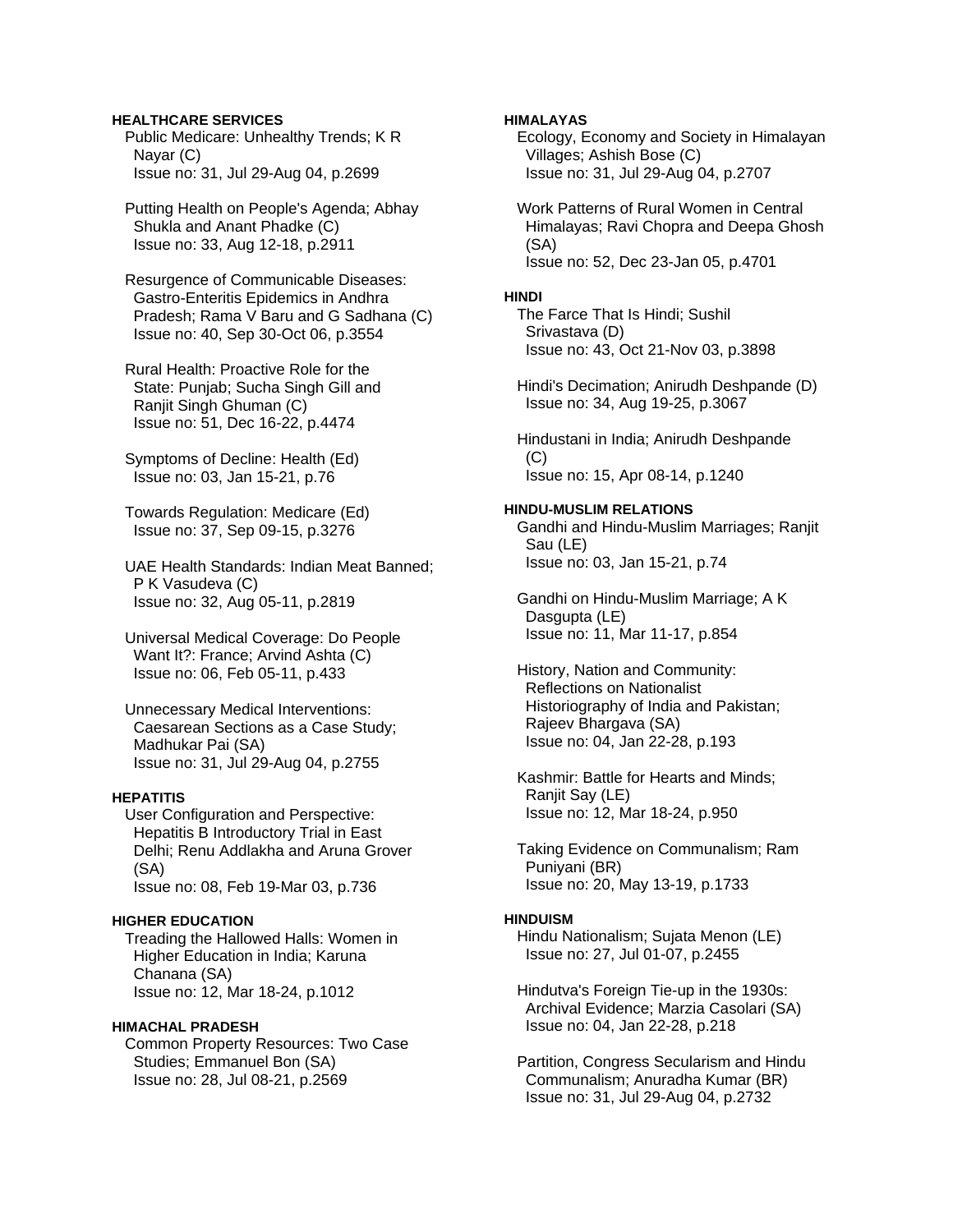## **HINDUTVA**

- BJP and the Ethnic Constitution of Nation; Ashok Chousalkar (BR) Issue no: 07, Feb 12-18, p.534
- Caste and Electoral Politics; Anirudh Deshpande (BR) Issue no: 05, Jan 29-Feb 04, p.267

 Hindutva in Tamil Nadu; Venkatesh Chakravarthy (LE) Issue no: 30, Jul 22-28, p.2590

- Hindutva Vs Ambedkarism: Views on Conversions; Ambrose Pinto (C) Issue no: 41, Oct 07-Oct 13, p.3633
- Hindutva's Foreign Tie-up in the 1930s: Archival Evidence; Marzia Casolari (SA) Issue no: 04, Jan 22-28, p.218

# **HISTORICAL RESEARCH**

 Debating History; Harsh Sethi (C) Issue no: 11, Mar 11-17, p.877

## **HISTORY**

 Consolations from the Past; Nigel Harris (BR) Issue no: 23, Jun 03-09, p.1911

 Debating History; Harsh Sethi (C) Issue no: 11, Mar 11-17, p.877

 History, Nation and Community: Reflections on Nationalist Historiography of India and Pakistan; Rajeev Bhargava (SA) Issue no: 04, Jan 22-28, p.193

# **HONG KONG**

 Hong Kong 1999: Judicial Provocation and Rule of Law; Neville Maxwell (C) Issue no: 21, May 20-Jun 02, p.1807

# **HOUSEHOLD CONSUMPTION**

 Growth and Distribution of Rural Income in Bangladesh: Analysis Based on Panel Survey Data; Mahabub Hossain, Binayak Sen and Hossain Zillur Rahman (RA) Issue no: 52, Dec 23-Jan 05, p.4630

### **HOUSEHOLD DEBT**

 Making of the Crash: USA; Frederic F Clairmont (C) Issue no: 51, Dec 16-22, p.4478

## **HOUSEHOLD INCOME**

 Growth and Distribution of Rural Income in Bangladesh: Analysis Based on Panel Survey Data; Mahabub Hossain, Binayak Sen and Hossain Zillur Rahman (RA) Issue no: 52, Dec 23-Jan 05, p.4630

 Modern Farm Technology and Infrastructure in Vietnam: Impact on Income Distribution and Poverty; Thi Ut Tran, Mahabub Hossain and Aldas Janaiah (RA) Issue no: 52, Dec 23-Jan 05, p.4638

 Rural Income Distribution and Poverty in Bihar: Insights from Village Studies; Jawahar Thakur, Manik L Bose, Mahabub Hossain and A Janaiah (RA) Issue no: 52, Dec 23-Jan 05, p.4657

 Rural-Urban Disparities: Income Distribution, Expenditure Pattern and Social Sector; Basanta K Pradhan, P K Roy, M R Saluja and Shanta Venkatram (SA) Issue no: 28, Jul 08-21, p.2527

# **HUMAN DEVELOPMENT**

 Education for Human Development in South Asia; Anita Rampal (P) Issue no: 30, Jul 22-28, p.2623

 Human Rights and Human Development; Achin Chakraborty (BR) Issue no: 39, Sep 23-29, p.3498

 Isolated and Proximate Illiteracy: And Why these Concepts Matter in Measuring Literacy and Designing Education Programmes; Kaushik Basu, James E Foster and S Subramanian (SA) Issue no: 01, Jan 08-14, p.35

 Missing the Bus: Development in India; J B D'Souza (BR) Issue no: 26, Jun 24-30, p.2237

 Not Without Growth: Human Development (Ed) Issue no: 27, Jul 01-07, p.2349

 Understanding HDI; Kokming Lee (LE) Issue no: 50, Dec 09-15, p.4362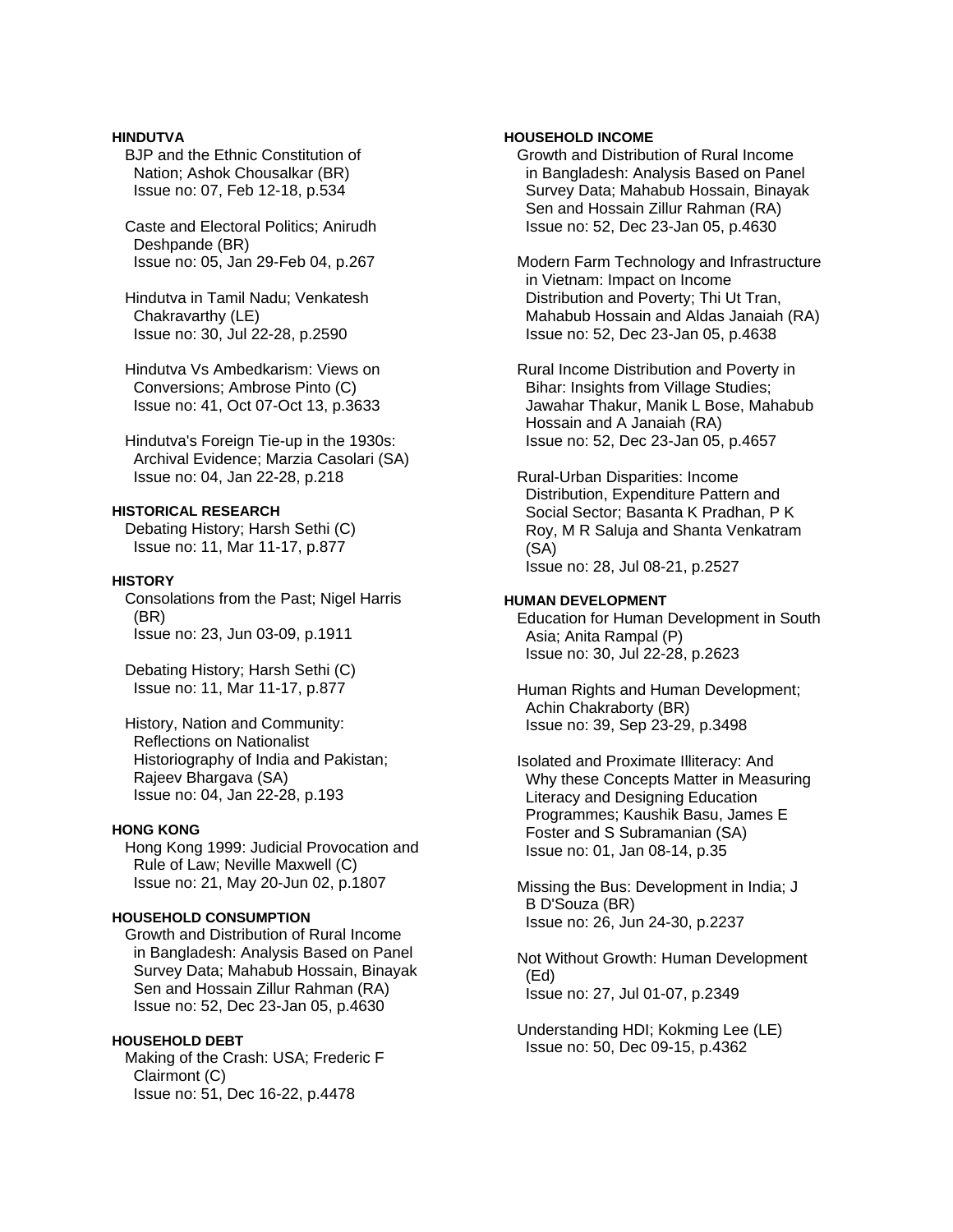### **HUMAN RESOURCE DEVELOPMENT**

 Controlling Education; Harsh Sethi (C) Issue no: 26, Jun 24-30, p.2216

 When Other Giant Awakens: Trade and Human Resources in India; Adrian Wood and Michele Calandrino (SA) Issue no: 52, Dec 23-Jan 05, p.4677

### **HUMAN RIGHTS**

 Farce of Transparency and Media's Lapses; A G Noorani (CL) Issue no: 32, Aug 05-11, p.2803

 Human Rights and Human Development; Achin Chakraborty (BR) Issue no: 39, Sep 23-29, p.3498

 Kashmir and National Human Rights Commission; A G Noorani (CL) Issue no: 21, May 20-Jun 02, p.1785

 Police Harassment and Rights Body; S Nilanjan (C) Issue no: 32, Aug 05-11, p.2815

 Protecting Minority Rights; A G Noorani  $(CL)$ Issue no: 12, Mar 18-24, p.969

 Reformist Besieged; Sukla Sen (LE) Issue no: 08, Feb 19-Mar 03, p.586

 Sri Lankan Insights on Liberty; A G Noorani (BR) Issue no: 04, Jan 22-28, p.191

# **HUNGER AND STARVATION**

 By Any Name: Hunger (Ed) Issue no: 07, Feb 12-18, p.501

#### **HYDERABAD CENTRAL UNIVERSITY**

 Negotiating Gender and Caste: A Struggle in Hyderabad Central University; Joint Action Committee (RA) Issue no: 43, Oct 21-Nov 03, p.WS45

### **IADP**

 For a Second Green Revolution: A Seminar Report; Bruno Dorin (C) Issue no: 23, Jun 03-09, p.1893

#### **IMF**

 Changing the IMF (Ed) Issue no: 05, Jan 29-Feb 04, p.235  Controversial Exits: IMF and World Bank (Ed) Issue no: 03, Jan 15-21, p.77

 Financial Management of Globalisation: IMF and Developing Countries; Arjun Sengupta (SA) Issue no: 03, Jan 15-21, p.115

 Fund-Bank Meetings: Missed Opportunity (C) Issue no: 17, Apr 22-28, p.1436

 Global Growth and Recovery: Fragility and Inequity; Sunanda Sen (BR) Issue no: 46, Nov 11-17, p.4015

 It is Broke, But This Is Not How You Fix It; Deena Khatkhate (BR) Issue no: 37, Sep 09-15, p.3309

 Reshaping IMF and World Bank: Meltzer Commission Report (C) Issue no: 15, Apr 08-14, p.1232

### **IMMIGRATION**

 Exodus of Gulf Emigrants: Return Emigrants of Varkala Town in Kerala; B A Prakash (SA) Issue no: 51, Dec 16-22, p.4534

 For Open Economics and Democratic Politics; Manmohan Agarwal (BR) Issue no: 26, Jun 24-30, p.2235

 Peaceful Coexistence: Lessons from Andamans; Kailash (SA) Issue no: 32, Aug 05-11, p.2859

## **IMMUNIZATION PROGRAMME**

 Child Health and Immunisation: A Macro-Perspective; R K Das and Purnamitta Dasgupta (SA) Issue no: 08, Feb 19-Mar 03, p.645

 Communicating Immunisation: The Mass Media Strategies; Mani Shekhar Singh and Aditya Bhardawaj (SA) Issue no: 08, Feb 19-Mar 03, p.667

 Disease Control and Immunisation: A Sociological Enquiry; Veena Das, R K Das and Lester Coutinho (SA) Issue no: 08, Feb 19-Mar 03, p.625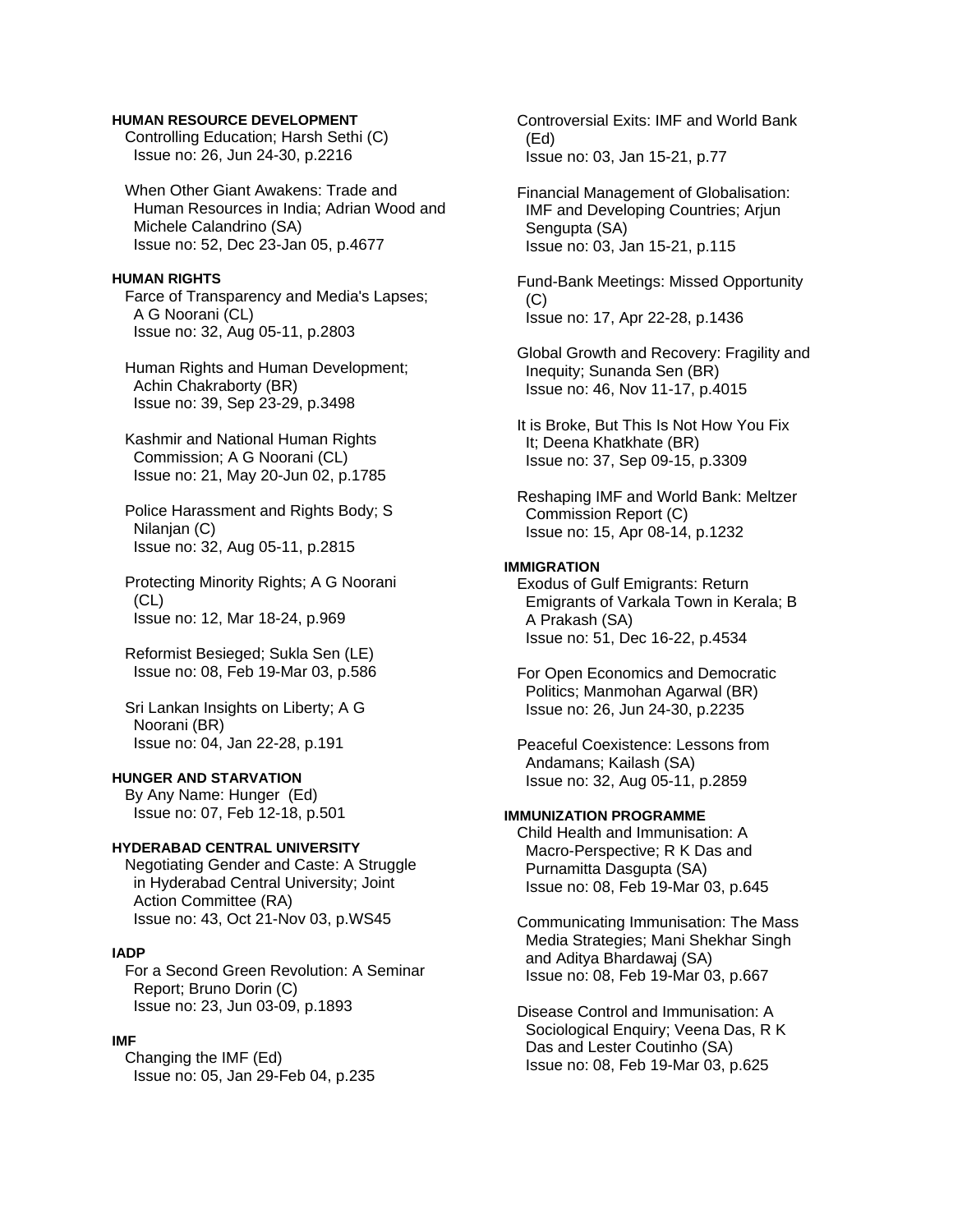## **IMMUNIZATION PROGRAMME**

 Global-Local Dialectic in Medico-Administrative Practice: Case Study of Poliomyelitis; Renu Addlakha (SA)

Issue no: 08, Feb 19-Mar 03, p.676

 Numerical Narratives and Documentary Practices: Vaccines, Targets and Reports of Immunisation Programme; Lester Coutinho, Suman Bisht and Gauri Raje (SA) Issue no: 08, Feb 19-Mar 03, p.656

 Process of a Vaccine Trial: Case of Anti-Leprosy Vaccine; Surabhi Tandon and Mukul Kumar (SA) Issue no: 08, Feb 19-Mar 03, p.726

 Productivity of Crises: Disease, Scientific Knowledge and State in India; Kavita Mishra (SA) Issue no: 43, Oct 21-Nov 03, p.3885

 Scientific and Political Representations: Cholera Vaccine in India; Veena Das and Abhijit Dasgupta (SA) Issue no: 08, Feb 19-Mar 03, p.633

 Social Production of Blame: Case Study of OPV-related Deaths in West Bengal; Lester Coutinho and Niharika Banerjea (SA) Issue no: 08, Feb 19-Mar 03, p.709

 Sociology of Immunisation; T Jacob John (LE) Issue no: 13, Mar 25-31, p.1124

 User Configuration and Perspective: Hepatitis B Introductory Trial in East Delhi; Renu Addlakha and Aruna Grover (SA) Issue no: 08, Feb 19-Mar 03, p.736

 When Cure is Better than Prevention: Immunity and Preventive Care of Measles; Suman Bisht and Lester Coutinho (SA) Issue no: 08, Feb 19-Mar 03, p.697

### **IMPERIALISM**

 Bullying the UN (Ed) Issue no: 04, Jan 22-28, p.159  Whatever happened to Imperialism?; Krishnendu Ray (P) Issue no: 21, May 20-Jun 02, p.1815

## **IMPORTS**

 Removal of QRs and Impact on India's Import on India's Import; Rajesh Mehta (SA) Issue no: 19, May 06-12, p.1667

### **INCOME DISTRIBUTION**

 Economic Reforms, Poverty, Income Distribution and Employment; S Mahendra Dev (SA) Issue no: 10, Mar 04-10, p.823

 Income Distribution and Poverty in Irrigated and Rainfed Ecosystems: The Myanmar Case; Yolanda T Garcia, Arnulfo G Garcia, Marlar Oo and Mahabub Hossain (RA) Issue no: 52, Dec 23-Jan 05, p.4670

 Income Distribution and Poverty in Rural Philippines: Insights from Repeat Village Study; Mahabub Hossain, Fe Gascon and Esther B Marciano (RA) Issue no: 52, Dec 23-Jan 05, p.4650

 Modern Farm Technology and Infrastructure in Vietnam: Impact on Income Distribution and Poverty; Thi Ut Tran, Mahabub Hossain and Aldas Janaiah (RA) Issue no: 52, Dec 23-Jan 05, p.4638

 Poverty and Income Distribution in Rainfed and Irrigated Ecosystems: Village Studies in Chhattisgarh; A Janaiah, Manik L Bose and A G Agarwal (RA) Issue no: 52, Dec 23-Jan 05, p.4664

 Recent Changes in Thailand's Rural Economy: Evidence from Six Villages; Somporn Isvilanonda, Ali Ahmad and Mahabub Hossain (RA) Issue no: 52, Dec 23-Jan 05, p.4644

 Rural Income Distribution and Poverty in Bihar: Insights from Village Studies; Jawahar Thakur, Manik L Bose, Mahabub Hossain and A Janaiah (RA) Issue no: 52, Dec 23-Jan 05, p.4657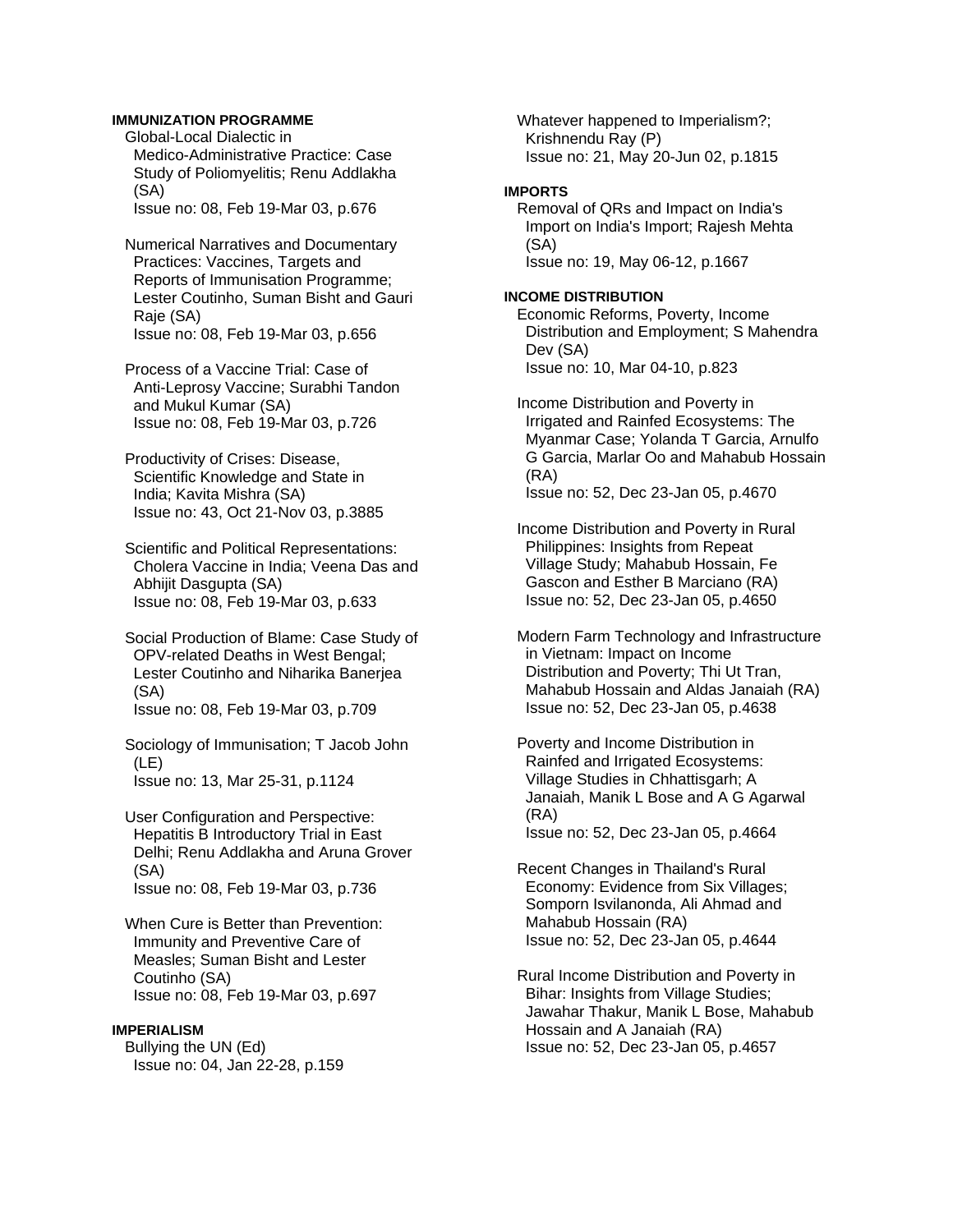## **INCOME DISTRIBUTION**

 Rural-Urban Disparities: Income Distribution, Expenditure Pattern and Social Sector; Basanta K Pradhan, P K Roy, M R Saluja and Shanta Venkatram (SA)

Issue no: 28, Jul 08-21, p.2527

# **INDEPENDENCE MOVEMENT**

 Freedom Movement in 1938; A G Noorani (BR) Issue no: 14, Apr 01-07, p.1165

#### **INDIA**

 A Communications Policy for the 21st Century; Arvind Virmani (P) Issue no: 23, Jun 03-09, p.1907

 India's Agricultural Development Policy; A Vaidyanathan (SA) Issue no: 20, May 13-19, p.1735

# **INDIA-CHINA RELATIONS**

 Irresistible Attraction and Implacable Reality: The President's China Visit; Alka Acharya (C) Issue no: 25, Jun 17-23, p.2093

### **INDIA-PAKISTAN RELATIONS**

 History, Nation and Community: Reflections on Nationalist Historiography of India and Pakistan; Rajeev Bhargava (SA) Issue no: 04, Jan 22-28, p.193

 India's Security and Pakistan: Politics; J V Deshpande (Ed) Issue no: 04, Jan 22-28, p.160

 Kashmir: An Idea Which can not be Suppressed; Gautam Navlakha (C) Issue no: 05, Jan 29-Feb 04, p.253

 Lahore Notes, March 2000; Satish Saberwal  $(C)$ Issue no: 16, Apr 15-21, p.1349

 Regional Security through Constructive Bilateralism: Prospects for South Asian Stability; Suranjan Das (SA) Issue no: 49, Dec 02-08, p.4349

 Some Lives are More Precious; Vrijendra (LE) Issue no: 03, Jan 15-21, p.74

 Time for Alternatives to Violence in Kashmir; Balraj Puri (C) Issue no: 20, May 13-19, p.1700

 A Window on Pakistan; Sumanta Banerjee (C) Issue no: 17, Apr 22-28, p.1434

### **INDIA-RUSSIA RELATIONS**  The Putin Visit: The Fourth Estate; Nireekshak (C) Issue no: 42, Oct 14-20, p.3724

 Putin's Visit: Need to Focus on Economics Ties; R G Gidadhubli (C) Issue no: 42, Oct 14-20, p.3736

## **INDIA-SRI LANKA RELATIONS**

 Battle for Jaffna: The Indian Dilemma; Partha S Ghosh (C) Issue no: 20, May 13-19, p.1719

 The Imperatives: Sri Lanka and India (Ed) Issue no: 19, May 06-12, p.1589

 Indo-Sri Lanka Free Trade: Hype and Reality; Muttukrishna Sarvananthan (C) Issue no: 14, Apr 01-07, p.1157

#### **INDIA-UNITED STATES RELATIONS**

 From Bragging to Begging; Sumanta Banerjee (C) Issue no: 15, Apr 08-14, p.1229

 Processes, Not Outcome (Ed) Issue no: 13, Mar 25-31, p.1039

 Sidelining the United Nations; Ninan Koshy (C) Issue no: 15, Apr 08-14, p.1243

## **INDIRECT TAXES**

 Defining Goods for Indirect Taxes; Sukumar Mukhopadhyay (C) Issue no: 30, Jul 22-28, p.2613

 Indirect Taxes: Proclaimed Reform not Carried Out; Sukumar Mukhopadhyay (F) Issue no: 11, Mar 11-17, p.864

### **INDONESIA**

 The 'Reformasi' in My Java Village: Indonesia; Jan Breman (C) Issue no: 45, Nov 04-10, p.3929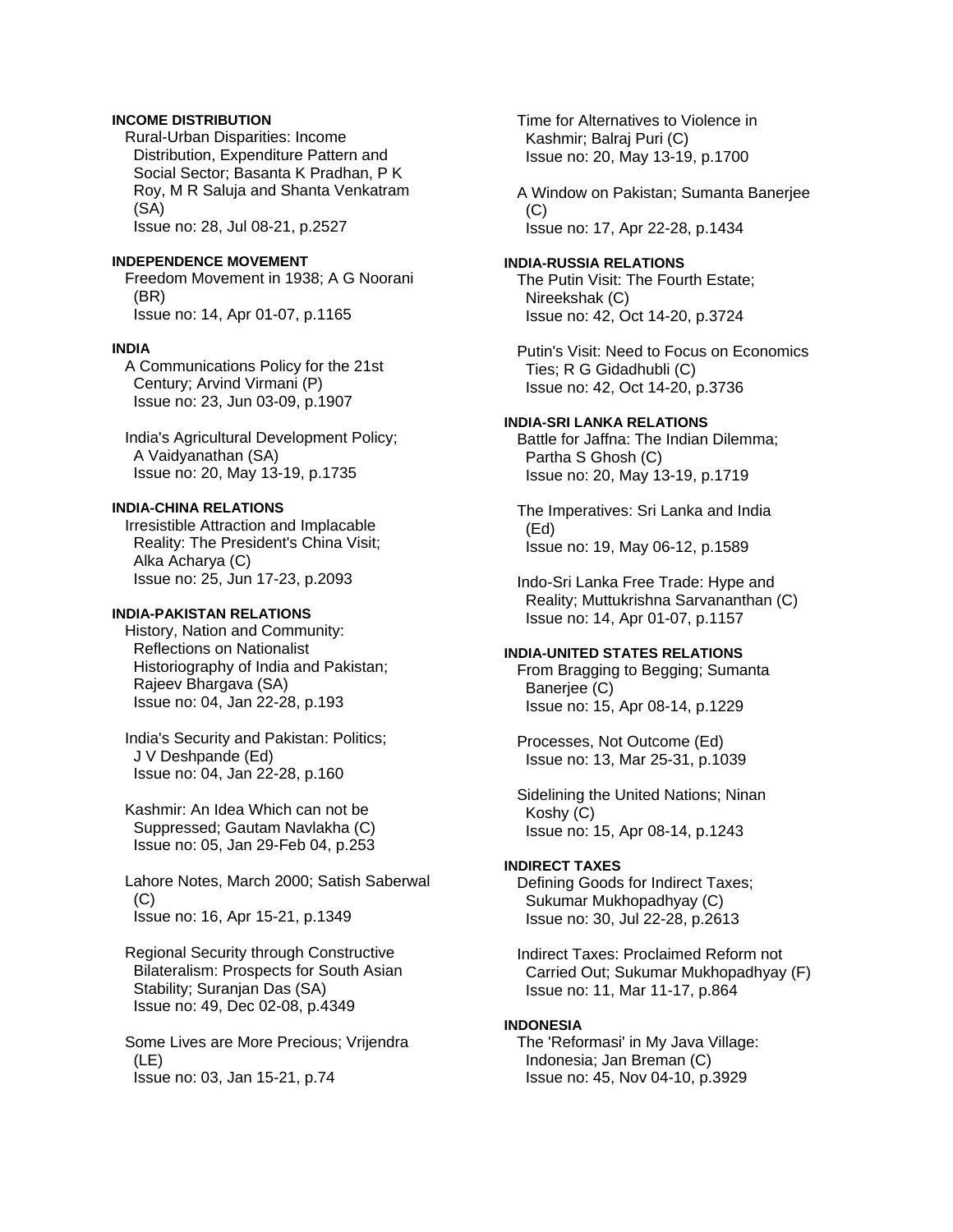# **INDONESIA**

 The Day After: Indonesia; Olle Tornquist (Ed) Issue no: 01, Jan 08-14, p.5

 Dynamics of Indonesian Democratisation; Olle Tornquist (SA) Issue no: 18, Apr 29-May 05, p.1559

### **INDUSTRIAL GROWTH AND DEVELOPMENT**

 Competition and Competitiveness: Cumulative Causation Imagined?; M Suresh Babu (D) Issue no: 04, Jan 22-28, p.230

 Congress Consolidation: Karnataka (Ed) Issue no: 24, Jun 10-16, p.1976

 De-industrialisation: Alternative View; Tirthankar Roy (P) Issue no: 17, Apr 22-28, p.1442

 Development of Small-Scale Industries: A Collaborative Approach; Sheela Bhinde  $(C)$ Issue no: 50, Dec 09-15, p.4389

 Do States Have an Enabling Environment for Industrial Growth?: Some Evidence from Karnataka; Samuel Paul (SA) Issue no: 43, Oct 21-Nov 03, p.3861

 Excisability of Plant and Machinery: Judicial Vacillation; Sukumar Mukhopadhyay (C) Issue no: 41, Oct 07-Oct 13, p.3643

 Miracle Tale; Aditya Bhattacharjea (BR) Issue no: 42, Oct 14-20, p.3743

 Recent Changes in Gujarat Industry: Issues and Evidence; Dinesh N Awasthi (SA) Issue no: 35, Aug 26-Sep 08, p.3183

 Trade Liberalisation and Productivity Growth in Manufacturing: Evidence from Firm-Level Panel Data; Pulapre Balakrishnan, K Pushpangadan and M Suresh Babu (SA) Issue no: 41, Oct 07-13, p.3679

 Traditional Industry in Colonial India; Tirthankar Roy (D) Issue no: 48, Nov 25-Dec 01, p.4287

## **INDUSTRIAL LABOUR**

 Employment Growth in Organised Manufacturing in India; Bishwanath Goldar (SA) Issue no: 14, Apr 01-07, p.1191

 Organised Manufacturing Employment; R Nagaraj (D) Issue no: 38, Sep 16-22, p.3445

 Sociology of Indian Labour; Anuradha Kumar (BR) Issue no: 11, Mar 11-17, p.898

# **INDUSTRIAL LOCATION**

 Industrial Clusters under Duress: Coimbatore Pump Manufacturers and Liberalisation; P Mohanan Pillai (RA) Issue no: 48, Nov 25-Dec 01, p.4207

 Organising for Safe Livelihoods: Feasible Options: Delhi; Dunu Roy (C) Issue no: 52, Dec 23-Jan 05, p.4603

# **INDUSTRIAL POLICY**

 Competition and Competitiveness: Cumulative Causation Imagined?; M Suresh Babu (D) Issue no: 04, Jan 22-28, p.230

 Congress Consolidation: Karnataka (Ed) Issue no: 24, Jun 10-16, p.1976

 Do States Have an Enabling Environment for Industrial Growth?: Some Evidence from Karnataka; Samuel Paul (SA) Issue no: 43, Oct 21-Nov 03, p.3861

## **INDUSTRIAL POLLUTION**

 Clean Energy Trap: Global Warming (LE) Issue no: 13, Mar 25-31, p.1041

 Cleaning Chaliyar River: Pollution Control or Jobs?; K M Seethi (C) Issue no: 03, Jan 15-21, p.97

 Clearing the Air: Delhi (Ed) Issue no: 47, Nov 18-24, p.4068

 Industrial Pollution Control: Choosing the Right Option; Vinish Kathuria and G S Haripriya (SA) Issue no: 43, Oct 21-Nov 03, p.3870

 Insufficient Concern: Environment (Ed) Issue no: 13, Mar 25-31, p.1040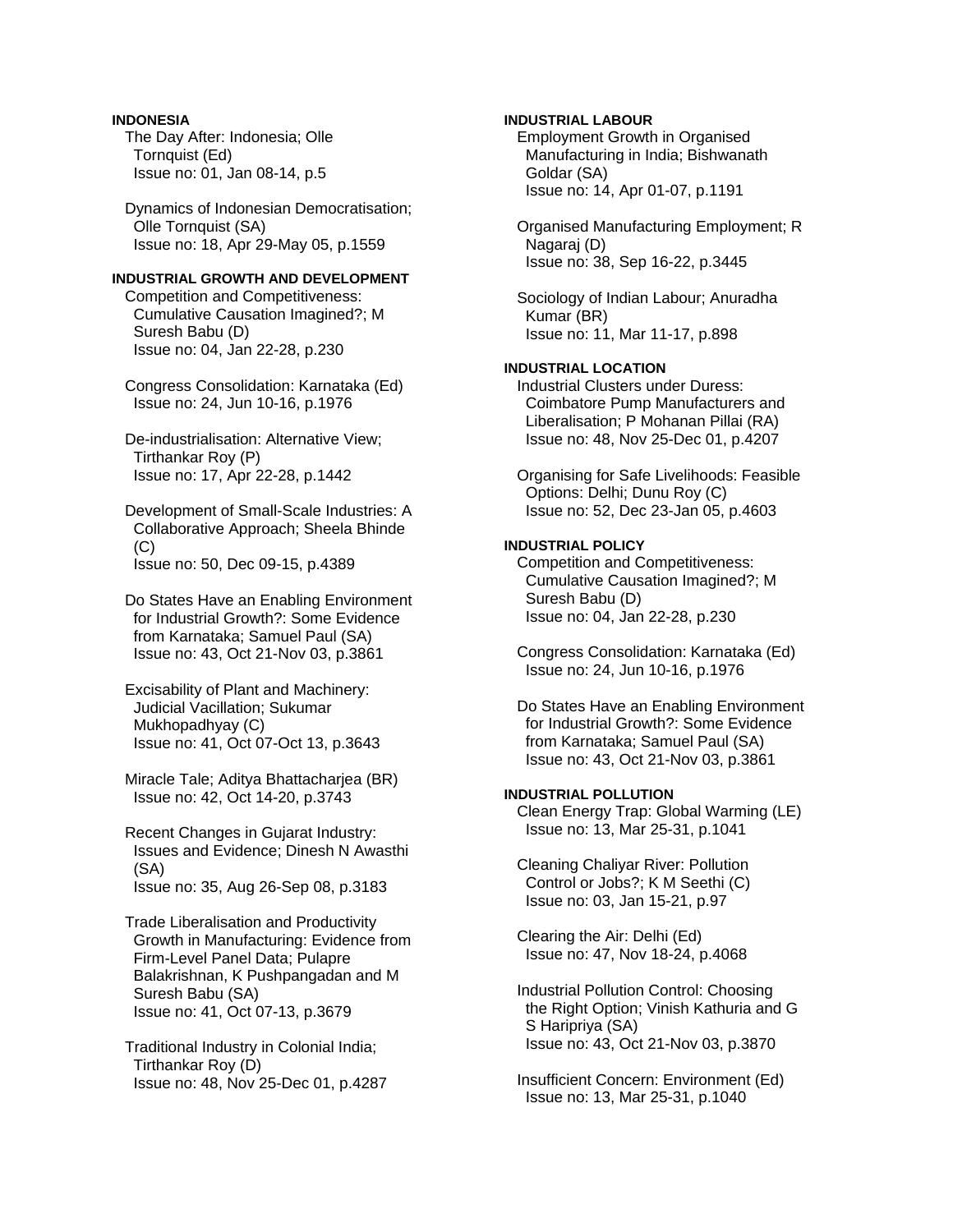# **INDUSTRIAL POLLUTION**

 Urban Pollution: Driving Workers to Desperation; Gautam Navlakha (C) Issue no: 51, Dec 16-22, p.4469

## **INDUSTRIAL PRODUCTION**

 Organised Manufacturing Employment; R Nagaraj (D) Issue no: 38, Sep 16-22, p.3445

 Trade Liberalisation and Productivity Growth in Manufacturing: Evidence from Firm-Level Panel Data; Pulapre Balakrishnan, K Pushpangadan and M Suresh Babu (SA) Issue no: 41, Oct 07-13, p.3679

# **INDUSTRIAL RELATIONS**

 Business-Labour-State Relation in New Chilean Democracy; Patrick S Barrett (RA) Issue no: 21, May 20-Jun 02, p.L2

 New Regimes of Work; Janaki Nair (BR) Issue no: 41, Oct 07-13, p.3653

### **INDUSTRIAL SAFETY**

 Fixing Corporate Liability (Ed) Issue no: 35, Aug 26-Sep 08, p.3071

## **INFANT AND CHILD MORTALITY**

 Infant and Child Mortality Estimates, 1991 Census- By Religion, Occupation and Level of Education; S Irudaya Rajan and P Mohanachandran (SS) Issue no: 51, Dec 16-22, p.4541

### **INFANTICIDE**

 Tackling Female Infanticide: Social Mobilisation in Dharmapuri, 1997-99; Venkatesh Athreya and Sheela Rani Chunkath (SA) Issue no: 49, Dec 02-08, p.4345

### **INFLATION**

 Does the Government Budget Constraint Matter?; Romar Correa (F) Issue no: 12, Mar 18-24, p.964

 Fiscal Deficits, Interest Rates and Inflation: Assessment of Monetisation Strategy; M J Manohar Rao (SA) Issue no: 30, Jul 22-28, p.2637

 A Fiscalist Approach to Inflation; Errol D'souza (SA) Issue no: 32, Aug 05-11, p.2840  Measures of Core Inflation for India; Deepak Mohanty, Deba Prasad Rath and M Ramaiah (SA) Issue no: 05, Jan 29-Feb 04, p.273

 Price and Non-Price Determinants of Rural Poverty: A Critique; V N Misra (D) Issue no: 10, Mar 04-10, p.848

 Stability of Demand for Money; N R Bhanumurthy (D) Issue no: 13, Mar 25-31, p.1123

# **INFORMAL SECTOR**

 Child Labour in Aligarh Lock Industry; Baharul Islam Laskar (C) Issue no: 07, Feb 12-18, p.510

 Formalising Livelihood: Case of Wastepickers in Pune; Poornima Chikarmane and Lakshmi Narayan (C) Issue no: 41, Oct 07-Oct 13, p.3639

 Scavengers: Mumbai's Neglected Workers; P S Vivek (C) Issue no: 42, Oct 14-20, p.3722

### **INFORMATION AND COMMUNICATION TECHNOLOGY**

 Belling the Cat: Internet (Ed) Issue no: 32, Aug 05-11, p.2797

 The Capital Market in 21st Century; R H Patil (P) Issue no: 47, Nov 18-24, p.4097

 Capitalism and the Information Society; K Ravi Srinivas (BR) Issue no: 16, Apr 15-21, p.1369

 A Communications Policy for the 21st Century; Arvind Virmani (P) Issue no: 23, Jun 03-09, p.1907

 Creative Collaboration (Ed) Issue no: 25, Jun 17-23, p.2083

 Economic Consequences of Microelectronic and Telecom Revolution; Brishti Guha (P) Issue no: 31, Jul 29-Aug 04, p.2725

 Info-Age and Indian Intellectuals: An Unfashionable Poser; Dipankar Sinha (P) Issue no: 48, Nov 25-Dec 01, p.4188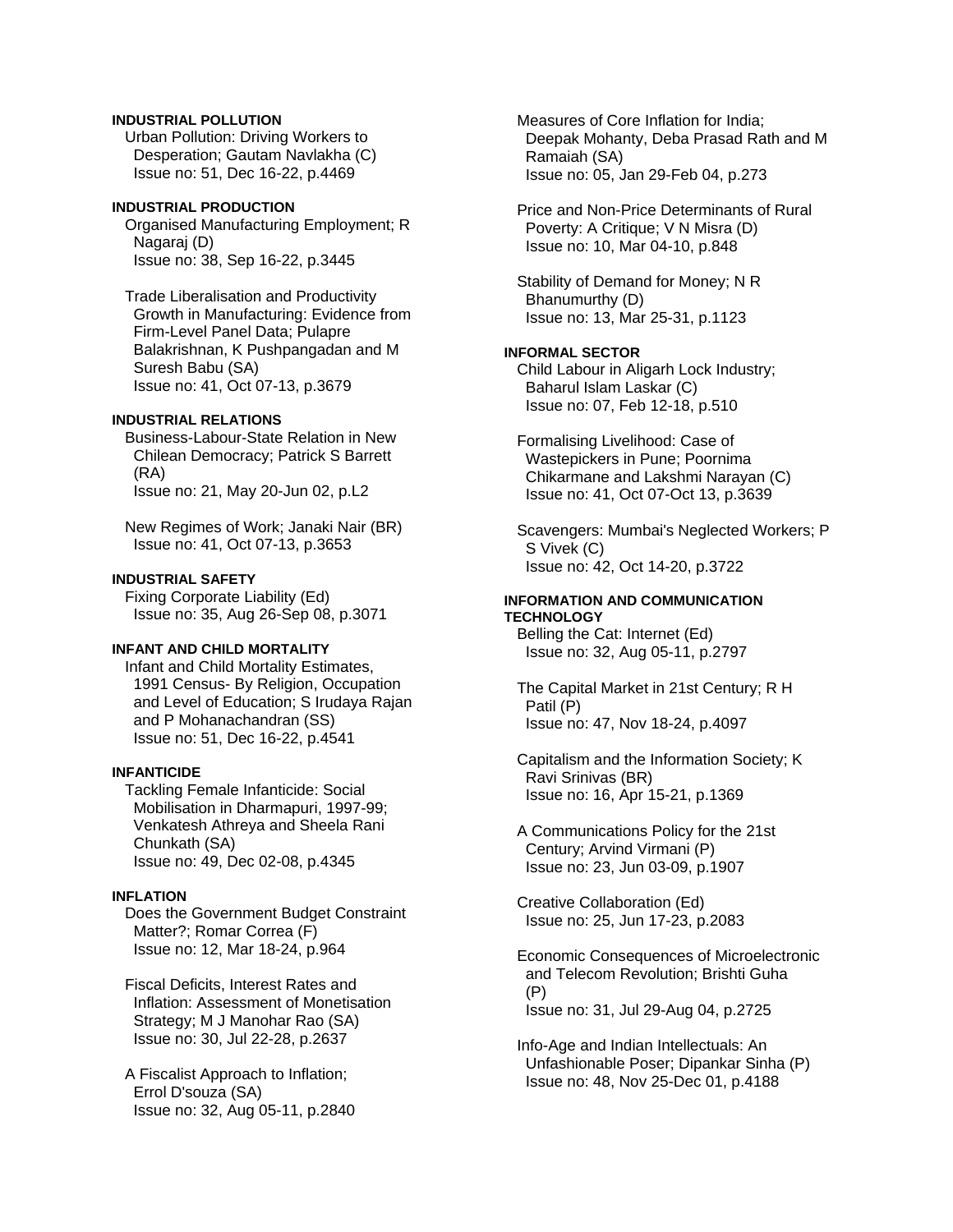### **INFORMATION AND COMMUNICATION TECHNOLOGY**

 An Invitation to a Quarrel: Case of the IT Bill; Shiv Visvanathan (C) Issue no: 21, May 20-Jun 02, p.1789

 IT Boom and the Economy (Ed) Issue no: 11, Mar 11-17, p.855

 IT Enabled Services: Growing Form of Telework; S Ramani (SA) Issue no: 26, Jun 24-30, p.2305

 Nature of Teleworking in Key Sectors; Advait Audhkar, Nalini Vaz, Geetha A Pillai, D L N Murthy and S S Thakar (SA) Issue no: 26, Jun 24-30, p.2277

 Raising Global Competitiveness of Tamil Nadu's IT Industry; Nirupam Bajpai and Navi Radjou (SA) Issue no: 06, Feb 05-11, p.449

 Regulating the Net (Ed) Issue no: 20, May 13-19, p.1683

 Teleworking and Gender; Sujata Gothoskar (SA) Issue no: 26, Jun 24-30, p.2293

 Teleworking and Teletrade in India: Combining Diverse Perspectives and Visions; Swasti Mitter (SA) Issue no: 26, Jun 24-30, p.2241

 Teleworking in Malaysia: Issues and Prospects; Cecilia Ng and Khoo Khay Jin (SA) Issue no: 26, Jun 24-30, p.2308

 Teleworking: Training and Educational Needs; Parvati Rajan (SA) Issue no: 26, Jun 24-30, p.2299

#### **INFRASTRUCTURE FINANCE**

 Economic Regulation of Utility Industries; Devendra G Kodwani (SA) Issue no: 30, Jul 22-28, p.2657

## **INSURANCE**

 Development Agenda for Insurance Regulation; Niranjan Pant (C) Issue no: 10, Mar 04-10, p.762

 Fallen Angel; ayati Ghosh, C P Chandrasekhar and Abhijit Sen (LE) Issue no: 01, Jan 08-14, p.2

 Issues in Regulation of Insurance; Ajit Ranade and Rajeev Ahuja (SA) Issue no: 05, Jan 29-Feb 04, p.331

 To Those That Don't Have: Worker's Welfare (Ed) Issue no: 34, Aug 19-25, p.2988

### **INSURGENCY**

 Kashmir: An Idea Which can not be Suppressed; Gautam Navlakha (C) Issue no: 05, Jan 29-Feb 04, p.253

 Militancy and Identity Politics in Assam; H Srikanth (SA) Issue no: 47, Nov 18-24, p.4117

 State, Identity Movements and Internal Displacement in the North-East; Monirul Hussain (SA) Issue no: 51, Dec 16-22, p.4519

 Tribal Insurgency and Rural Development in Tripura; K S Subramanian (C) Issue no: 08, Feb 19-Mar 03, p.601

## **INTEREST RATES**

 Fiscal Deficits, Interest Rates and Inflation: Assessment of Monetisation Strategy; M J Manohar Rao (SA) Issue no: 30, Jul 22-28, p.2637

 Interest Rate Disjunctions (MMR) Issue no: 16, Apr 15-21, p.1336

 Money Market Rates of Interest; EPW Research Foundation (S) Issue no: 46, Nov 11-17, p.3987

 Money Market Rates of Interest; EPW Research Foundation (S) Issue no: 49, Dec 02-08, p.4295

 Success on Interest Rates Front (MMR) Issue no: 03, Jan 15-21, p.82

## **INTERNAL DEBT**

 Making of the Crash: USA; Frederic F Clairmont (C) Issue no: 51, Dec 16-22, p.4478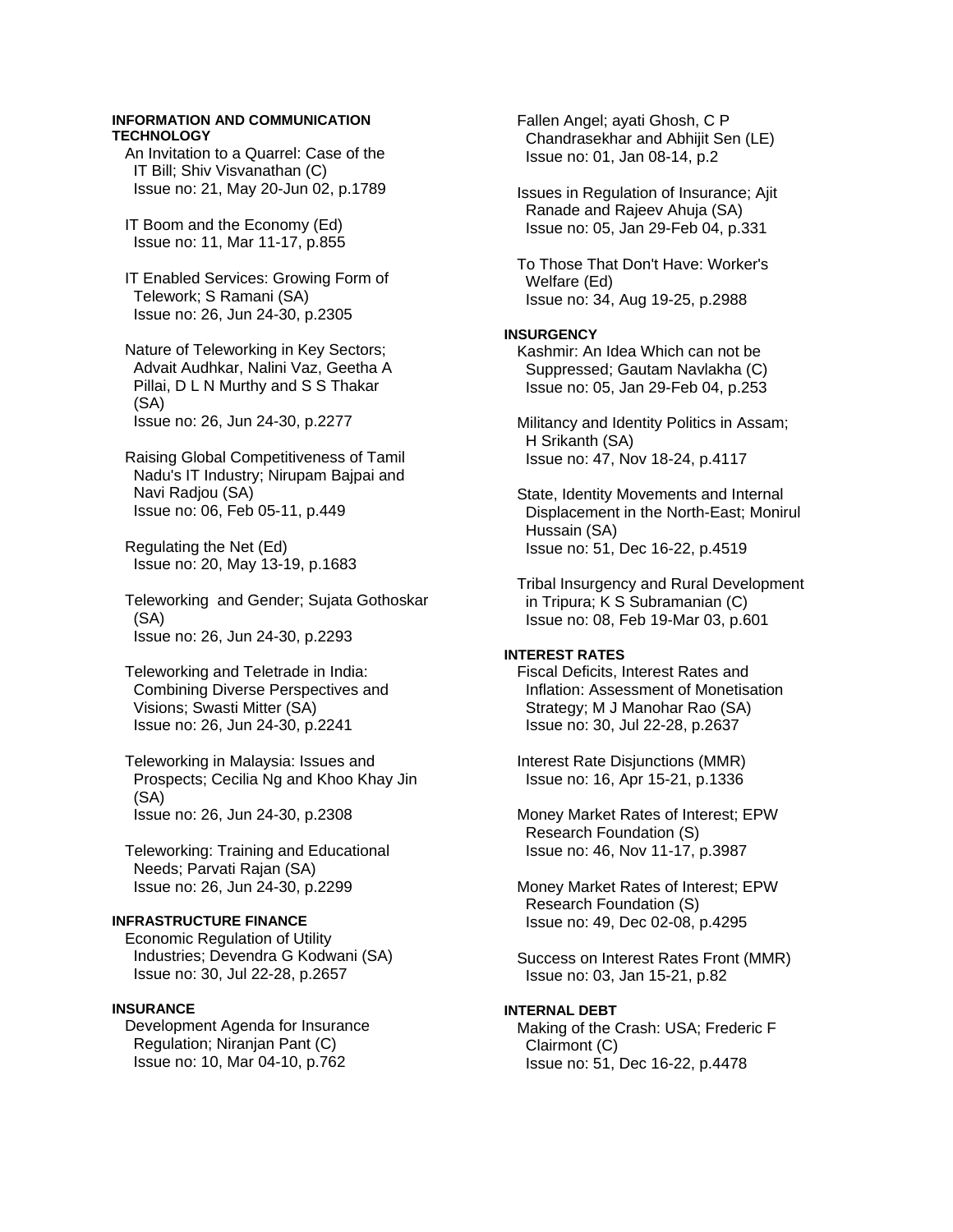## **INTERNATIONAL ECONOMIC RELATIONS**

 Economic Globalisation Sparks Protests; S P Seth (C) Issue no: 38, Sep 16-22, p.3392

- Financial Management of Globalisation: IMF and Developing Countries; Arjun Sengupta (SA) Issue no: 03, Jan 15-21, p.115
- Havana and Davos: An Unfinished War; Frederic F Clairmont (C) Issue no: 10, Mar 04-10, p.770
- A Letter to the 21st Century; Shiv Visvanathan (C) Issue no: 01, Jan 08-14, p.12
- Post-Reform China and the International Economy: Economic Change and Liberalisation under Sovereign Control; Gautam Sen (SA) Issue no: 11, Mar 11-17, p.929
- Seattle and Beyond: Disarming New World Order; Michel Chossudovsky (C) Issue no: 03, Jan 15-21, p.100

# **INTERNATIONAL FINANCE**

 Wall Street Entrepreneurs: Warts and all; D N Ghosh (F) Issue no: 38, Sep 16-22, p.3371

### **INTERNATIONAL FINANCIAL SYSTEM**

 It is Broke, But This Is Not How You Fix It; Deena Khatkhate (BR) Issue no: 37, Sep 09-15, p.3309

 Living Dangerously; D N Ghosh (F) Issue no: 12, Mar 18-24, p.967

## **INTERNATIONAL LAW**

 Sri Lankan Insights on Liberty; A G Noorani (BR) Issue no: 04, Jan 22-28, p.191

## **INTERNATIONAL POLITICS**

 A Letter to the 21st Century; Shiv Visvanathan (C) Issue no: 01, Jan 08-14, p.12

### **INTERNATIONAL RELATIONS**

 China's Dangerous Brinkmanship; S P Seth (C) Issue no: 12, Mar 18-24, p.984

 Decline of Omnipotence?: International Relations (Ed) Issue no: 46, Nov 11-17, p.3985

 Need for Innovation: United Nations (Ed) Issue no: 15, Apr 08-14, p.1217

 Russian Response to US Missiles; Ninan Koshy (C) Issue no: 32, Aug 05-11, p.2818

 Sidelining the United Nations; Ninan Koshy (C) Issue no: 15, Apr 08-14, p.1243

 Under the Nuclear Shadow; Prabir Purkayastha (BR) Issue no: 03, Jan 15-21, p.109

#### **INTERNATIONAL TRADE**

 Indo-Sri Lanka Free Trade: Hype and Reality; Muttukrishna Sarvananthan (C) Issue no: 14, Apr 01-07, p.1157

## **INTERNET**

 Impact of Cyber Vandalism on the Internet; C Satapathy (C) Issue no: 13, Mar 25-31, p.1059

## **INTUC**

 Globalising Economy, Localising Labour; Debashish Bhattacharjee (SA) Issue no: 42, Oct 14-20, p.3758

### **INVESTMENT**

 Domestic Financial Architecture; Romar Correa (SA) Issue no: 05, Jan 29-Feb 04, p.283

#### **IRAN**

 Mandate for Reform in Iran; Ninan Koshy  $(C)$ Issue no: 12, Mar 18-24, p.985

# **IRAQ**

 Sanctions Kill Children in Iraq; Mohan Rao (C) Issue no: 18, Apr 29-May 05, p.1520

#### **IRON AND STEEL INDUSTRY**

 Globalisation of Steel Industry; Anthony P D'Costa (D) Issue no: 01, Jan 08-14, p.69

 Setting SAIL on Difficult Passage to Recovery; Saumitra Chaudhuri (C) Issue no: 14, Apr 01-07, p.1147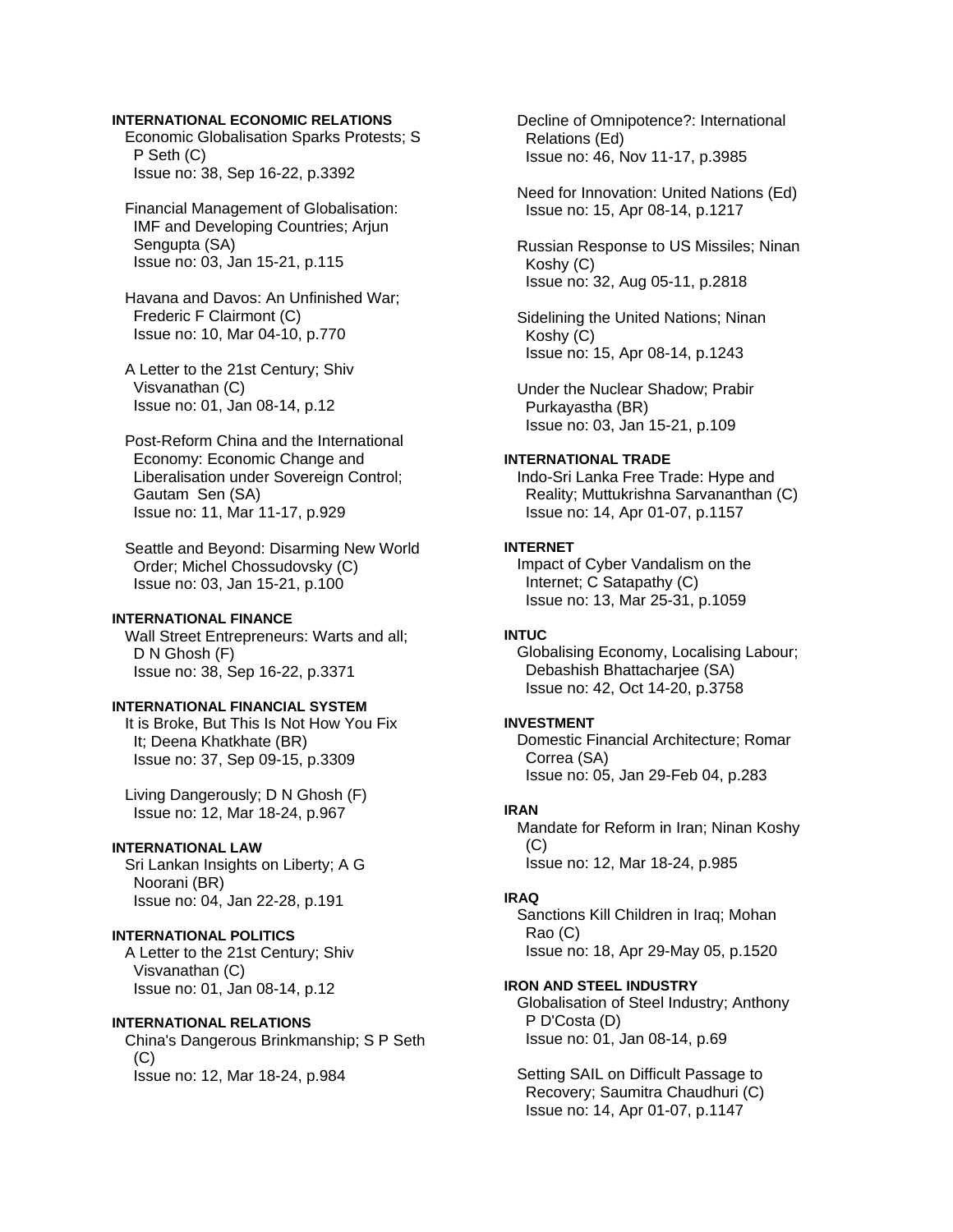## **IRRIGATION**

 Political Economy of Irrigation: Tanks in Orissa, 1850-1996; Sohini Sengupta (SA) Issue no: 52, Dec 23-Jan 05, p.4695

# **IRRIGATION POLICY AND MANAGEMENT**

 Dam-Oustees' Movement in South Maharashtra: Innovative Struggle; Anant Phadke (C) Issue no: 47, Nov 18-24, p.4084

 Drip Irrigation: Evaluating Returns; D Dhawan (SA) Issue no: 42, Oct 14-20, p.3775

 Of Canals, Tanks and Wells; K Sivasubramaniyam (BR) Issue no: 01, Jan 08-14, p.31

 Participatory Irrigation Management Programme in Gujarat: Institutional and Financial Issues; R Parthasarathy (SA) Issue no: 35, Aug 26-Sep 08, p.3147

 Poverty and Income Distribution in Rainfed and Irrigated Ecosystems: Village Studies in Chhattisgarh; A Janaiah, Manik L Bose and A G Agarwal (RA) Issue no: 52, Dec 23-Jan 05, p.4664

 Revitalisation of Irrigation Tanks in Rajasthan; K V Raju and Tushaar Shah (SA) Issue no: 23, Jun 03-09, p.1930

 Water: Conflicts and Accommodation; Ramaswamy R Iyer (BR) Issue no: 43, Oct 21-Nov 03, p.3817

### **ISRAEL**

 Palestinian-Israeli Conflict and South Lebanon; T P Najem (C) Issue no: 46, Nov 11-17, p.4006

 The Torch Is Lit: Israel; Frederic F Clairmont (C) Issue no: 43, Oct 21-Nov 03, p.3810

# **ITALY**

 The Italian Puzzle: From Nationalisation to Privatisation; Pradip Baijal (RA) Issue no: 48, Nov 25-Dec 01, p.4246

### **JAMMU AND KASHMIR**

 Autonomy Demand: Kashmir at Crossroads; Rekha Chowdhary (C) Issue no: 30, Jul 22-28, p.2599

 Autonomy Ploy: Kashmir (Ed) Issue no: 28, Jul 08-21, p.2485

 Beyond the Autonomy Debate; Sumanta Banerjee (C) Issue no: 30, Jul 22-28, p.2605

 Can Autonomy Be a Solution?: Kashmir; Asghar Ali Engineer (C) Issue no: 27, Jul 01-07, p.2359

 The Farooq Doctrine: Kashmir's Relations with New Delhi; Balraj Puri (C) Issue no: 26, Jun 24-30, p.2218

 How Not to Debate Issue of Autonomy: Kashmir; Balraj Puri (C) Issue no: 34, Aug 19-25, p.2997

 It's Never too Late to do the Right Thing: Kashmir; Gautam Navlakha (C) Issue no: 31, Jul 29-Aug 04, p.2703

 Kashmir and India; Tarun Sapru (LE) Issue no: 16, Apr 15-21, p.1412

 Kashmir and National Human Rights Commission; A G Noorani (CL) Issue no: 21, May 20-Jun 02, p.1785

 The Kashmir Gambit; Sudhanshu Ranade  $(C)$ Issue no: 52, Dec 23-Jan 05, p.4599

 Kashmir: Autonomy Demand; Samar Abbas (D) Issue no: 49, Dec 02-08, p.4360

 Kashmir: Battle for Hearts and Minds; Ranjit Say (LE) Issue no: 12, Mar 18-24, p.950

 Kashmir: Questions of Political Economy; Sanjeev Chopra (D) Issue no: 32, Aug 05-11, p.2866

 Not a Valley of Despair; Mohandas Moses (LE) Issue no: 06, Feb 05-11, p.410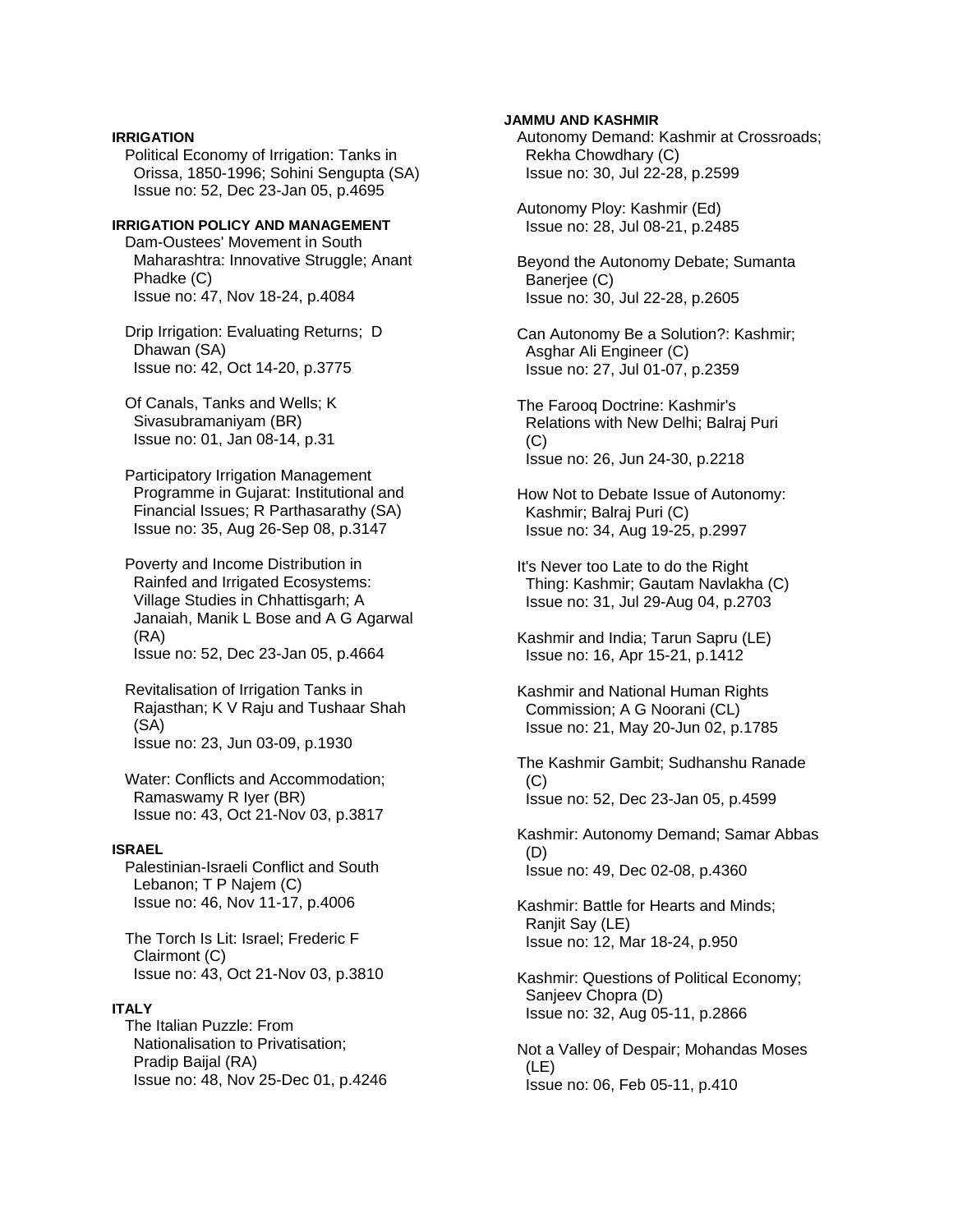### **JAMMU AND KASHMIR**

 Political Economy of Kashmir since 1947; Siddhartha Prakash (SA) Issue no: 24, Jun 10-16, p.2051

 Questions about the Kashmir Ceasefire; A G Noorani (SA) Issue no: 45, Nov 04-10, p.3949

 Unilateral Ceasefire: Cause for Concern: Kashmir; Gautam Navlakha (C) Issue no: 49, Dec 02-08, p.4308

### **JAPAN**

 From Nationalisation to Privatisation: UK and Japan; Pradip Baijal (SA) Issue no: 13, Mar 25-31, p.1101

 Japan's Economic Puzzle; S P Seth (C) Issue no: 20, May 13-19, p.1720

 Japan: From the Other Side of the Hill; Nigel Harris (P) Issue no: 37, Sep 09-15, p.3305

 Japanese Civil Service System: Relevance for Developing Countries; V V Bhatt and Hyung-Ki Kim (SA) Issue no: 23, Jun 03-09, p.1937

 Japanese Perceptions of South Asia; A G Noorani (C) Issue no: 34, Aug 19-25, p.3012

### **JHARKHAND**

 Jharkhand Movement and Parliamentary Elections; Alexius Ekka (C) Issue no: 05, Jan 29-Feb 04, p.257

 Jharkhand Tribals: Are They Really a Minority?; Alexius Ekka (C) Issue no: 52, Dec 23-Jan 05, p.4610

 Jharkhand: From Separation to Liberation; A K Roy (C) Issue no: 41, Oct 07-Oct 13, p.3631

 Marginalisation of Tribals: Jharkhand; Prakash Louis (C) Issue no: 47, Nov 18-24, p.4087

 Numbers Game: Jharkhand (Ed) Issue no: 39, Sep 23-29, p.3453

## **JOURNALISM**

 Dharma Kumar; Andre Beteille (LE) Issue no: 14, Apr 01-07, p.1126

 Dharma Kumar; Vivek Sagar Minocha and Vinod Chowdhury (LE) Issue no: 14, Apr 01-07, p.1126

 Dharma Kumar; K L Krishna and Suresh D Tendulkar (LE) Issue no: 15, Apr 08-14, p.1214

 Dharma Kumar; P D Khera and Aneeta A Minocha (LE) Issue no: 16, Apr 15-21, p.1326

 Dharma Kumar; P K Lele (LE) Issue no: 16, Apr 15-21, p.1326

 Dharma Kumar; Padma Prakash (LE) Issue no: 16, Apr 15-21, p.1412

 Dharma Kumar; Ramachandra Guha (LE) Issue no: 20, May 13-19, p.1682

 Remembering Dharma Vira; Manu N Kulkarni (LE) Issue no: 40, Sep 30-Oct 06, p.3616

#### **JUDICIARY**

 Changing Judicial Power: Courts on Infrastructure Projects and Environment; Videh Upadhyay (C) Issue no: 43, Oct 21-Nov 03, p.3789

 A Judgment of Grave Import; Ramaswamy R Iyer (C) Issue no: 45, Nov 04-10, p.3913

 Supreme Court and NBA; S P Sathe (C) Issue no: 46, Nov 11-17, p.3990

 Supreme Court Constructs a Dam; Shiv Vishvanathan (C) Issue no: 48, Nov 25-Dec 01, p.4176

#### **KANNADA LANGUAGE**

 Reworking Masculinities: Rajkumar and the Kannada Public Sphere; Tejaswini Niranjana (SA) Issue no: 47, Nov 18-24, p.4147

### **KARGIL CONFLICT**

 Kargil Report: More Question Raised Than Answered; Rahul Bedi (C) Issue no: 17, Apr 22-28, p.1429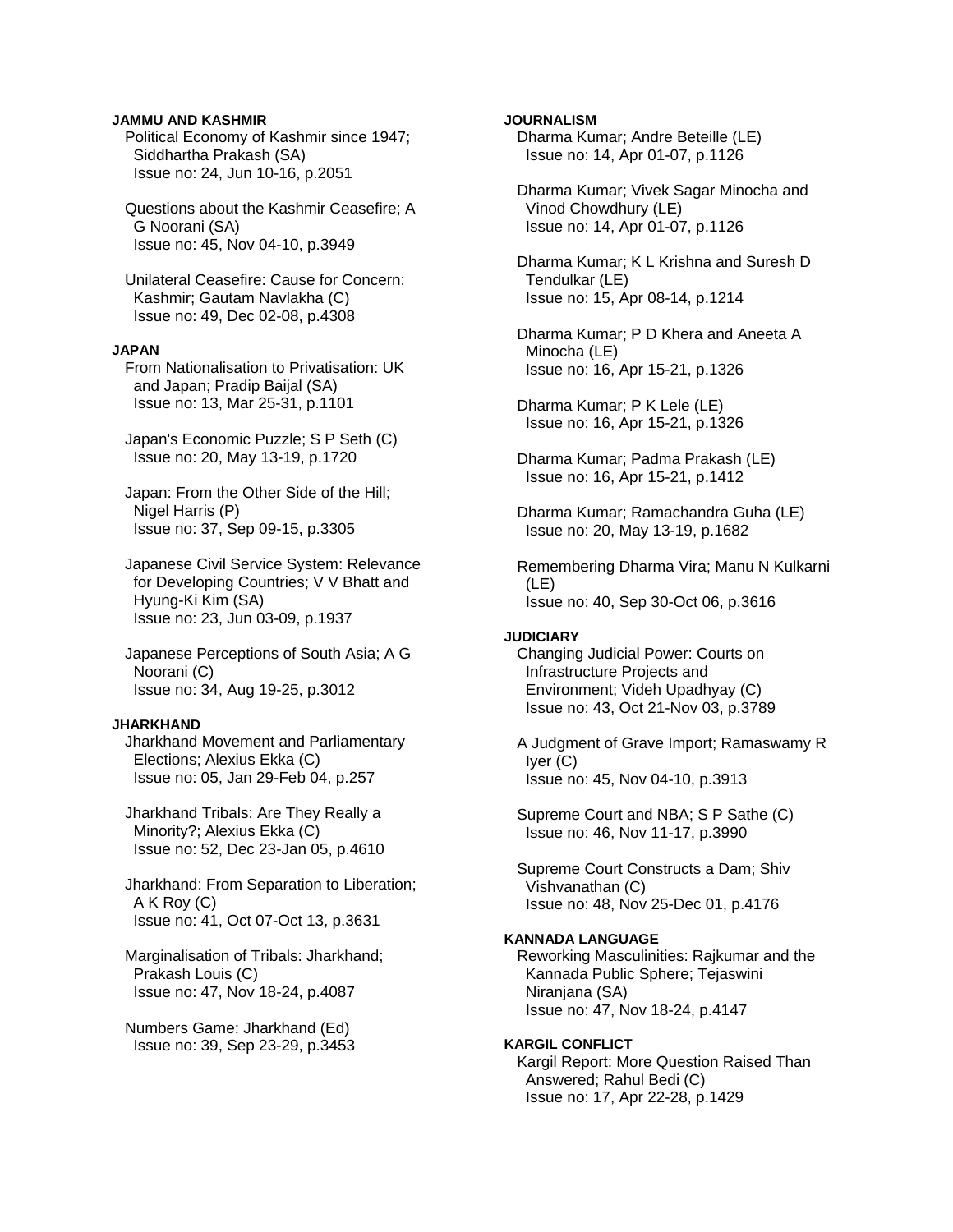**KARNATAKA**  Bandit Blues: Politics (Ed) Issue no: 39, Sep 23-29, p.3452

 Bungle in the Jungle; S Subramanyan (LE) Issue no: 37, Sep 09-15, p.3274

- Changing Shape of Caste Conflict: Karnataka; Muzaffar Assadi and S Rajendran (C) Issue no: 19, May 06-12, p.1610
- Congress Consolidation: Karnataka (Ed) Issue no: 24, Jun 10-16, p.1976

 Democratic Decentralisation: Experience of Karnataka; Abdul Aziz (SA) Issue no: 39, Sep 23-29, p.3521

 Do States Have an Enabling Environment for Industrial Growth?: Some Evidence from Karnataka; Samuel Paul (SA) Issue no: 43, Oct 21-Nov 03, p.3861

 Karnataka and the Women's Reservation Bill; Manasa (RA) Issue no: 43, Oct 21-Nov 03, p.WS49

 Karnataka Electricity Reforms: A Different Perspective; V Ranganathan (D) Issue no: 03, Jan 15-21, p.154

 Language and Right to the City; Janaki Nair (SA) Issue no: 47, Nov 18-24, p.4141

 A Matter of Circumstances: Karnataka (Ed) Issue no: 14, Apr 01-07, p.1128

 The Privileged Outlaw; Sumanta Banerjee  $(C)$ Issue no: 43, Oct 21-Nov 03, p.3799

 Responses to Domestic Violence: Government and Non-government Action in Karnataka and Gujarat; Veena Poonacha and Divya Pandey (SA) Issue no: 07, Feb 12-18, p.566

 Seed Tribunal: Interrogating Farmers Suicides: Karnataka; Muzaffar Assadi  $(C)$ Issue no: 43, Oct 21-Nov 03, p.3808

 Veerappan Mythology; S Rohini (D) Issue no: 11, Mar 11-17, p.947

 Where Does the Forest Begin?; M Madhava Prasad (SA) Issue no: 47, Nov 18-24, p.4138

 Wrong End of Stick: Tobacco and TUs (Ed) Issue no: 16, Apr 15-21, p.1328

# **KASHMIR DISPUTE**

 From Self-Determination to Self-Destruction; Sumanta Banerjee (C) Issue no: 21, May 20-Jun 02, p.1793

 Immediate Tasks in Kashmir (Ed) Issue no: 33, Aug 12-18, p.2883

 Kashmir: A Departure; Badri Raina (BR) Issue no: 28, Jul 08-21, p.2523

 Kashmir: An Idea Which can not be Suppressed; Gautam Navlakha (C) Issue no: 05, Jan 29-Feb 04, p.253

 Kashmir: Battle for Hearts and Minds; Ranjit Say (LE) Issue no: 12, Mar 18-24, p.950

 Kashmir: Tripartite Talks are Essential; Gautam Navlakha (C) Issue no: 35, Aug 26-Sep 08, p.3087

 Need for an Honest Broker; Harsh Sethi  $(C)$ Issue no: 18, Apr 29-May 05, p.1505

 Time for Alternatives to Violence in Kashmir; Balraj Puri (C) Issue no: 20, May 13-19, p.1700

#### **KERALA**

 Assessing Reassessment of Kerala Model; K T Rammohan (C) Issue no: 15, Apr 08-14, p.1234

 Cleaning Chaliyar River: Pollution Control or Jobs?; K M Seethi (C) Issue no: 03, Jan 15-21, p.97

 CPI(M)'s Muslim League Dilemma: Kerala; J Prabhash (C) Issue no: 34, Aug 19-25, p.3009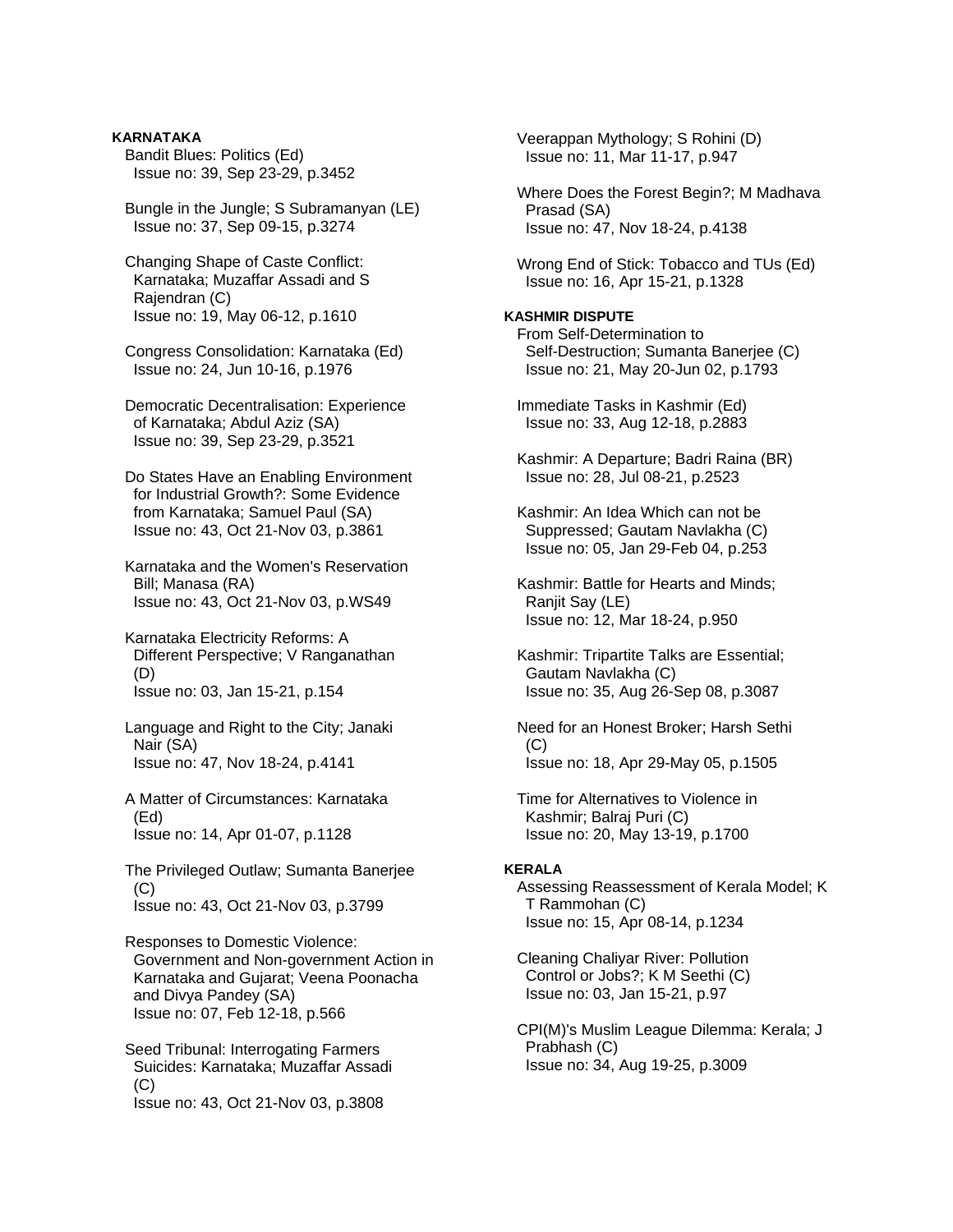**KERALA**  Creating New Civic Culture; Robin Jeffrey (BR) Issue no: 49, Dec 02-08, p.4323

 Decline of Co-operative Medical Services in Kerala; K R Nayar (C) Issue no: 07, Feb 12-18, p.519

 Exodus of Gulf Emigrants: Return Emigrants of Varkala Town in Kerala; B A Prakash (SA) Issue no: 51, Dec 16-22, p.4534

 History and Counterhistory: Novels and Politics; Prasenjit Maiti (C) Issue no: 27, Jul 01-07, p.2382

 Impact of Grants on Tax Effort of Local Government; Indira Rajaraman and Garima Vasishtha (SA) Issue no: 33, Aug 12-18, p.2943

 Independents' Rise: Kerala (Ed) Issue no: 40, Sep 30-Oct 06, p.3540

 Kerala Experience: Democratic Decentralisation (Ed) Issue no: 23, Jun 03-09, p.1876

 Kerala's Decentralised Planning: Floundering Experiment; M K Das (C) Issue no: 49, Dec 02-08, p.4300

 Kerala's Democratic Decentralisation: History in the Making; hobha Raghuram (C) Issue no: 25, Jun 17-23, p.2105

 People's Plan; K Inukumar (LE) Issue no: 33, Aug 12-18, p.2882

 State of the Environment in Kerala: What Price the Development Model?; Ramakrishnan Korakandy (C) Issue no: 21, May 20-Jun 02, p.1801

 Towards People's Education System; A R Vasavi (BR) Issue no: 15, Apr 08-14, p.1261

### **KINSHIP**

 Kinship Studies and Gender; H R Trivedi (LE) Issue no: 52, Dec 23-Jan 05, p.4590

**KOREA, NORTH** 

 First Steps: North Korea (Ed) Issue no: 46, Nov 11-17, p.3985

# **LABOUR ECONOMICS**

 Work and Life at the Bottom; Ghanshyam Shah (BR) Issue no: 40, Sep 30-Oct 06, p.3579

## **LABOUR LAWS AND LEGISLATIONS**

 Second National Commission on Labour: Not up to the Task; K R Syam Sundar (C) Issue no: 30, Jul 22-28, p.2607

 Second NLC: Labour in an Economy in Transition; C S Venkata Ratnam (C) Issue no: 32, Aug 05-11, p.2812

 World Trade and Worker's Rights: To Link or Not to Link?; Rohini Hensman (P) Issue no: 15, Apr 08-14, p.1247

# **LABOUR MARKET**

 Globalising Economy, Localising Labour; Debashish Bhattacharjee (SA) Issue no: 42, Oct 14-20, p.3758

### **LABOUR POLICY**

 World Trade and Labour; Sumitra Chishti (D) Issue no: 30, Jul 22-28, p.2669

### **LADAKH**

 Change in Changthang: To Stay of to Leave?; Ajit Chaudhuri (SA) Issue no: 01, Jan 08-14, p.52

## **LAND REFORM**

 Land Reforms in West Bengal: Remembering Hare Krishna Konar and Benoy Chaudhury; D Bandyopadhyay (C) Issue no: 21, May 20-Jun 02, p.1795

## **LANGUAGE AND LITERATURE**

 Dead Issue; S Subramanyan (LE) Issue no: 34, Aug 19-25, p.2986

 The Farce That Is Hindi; Sushil Srivastava (D) Issue no: 43, Oct 21-Nov 03, p.3898

 Hindustani in India; Anirudh Deshpande  $(C)$ Issue no: 15, Apr 08-14, p.1240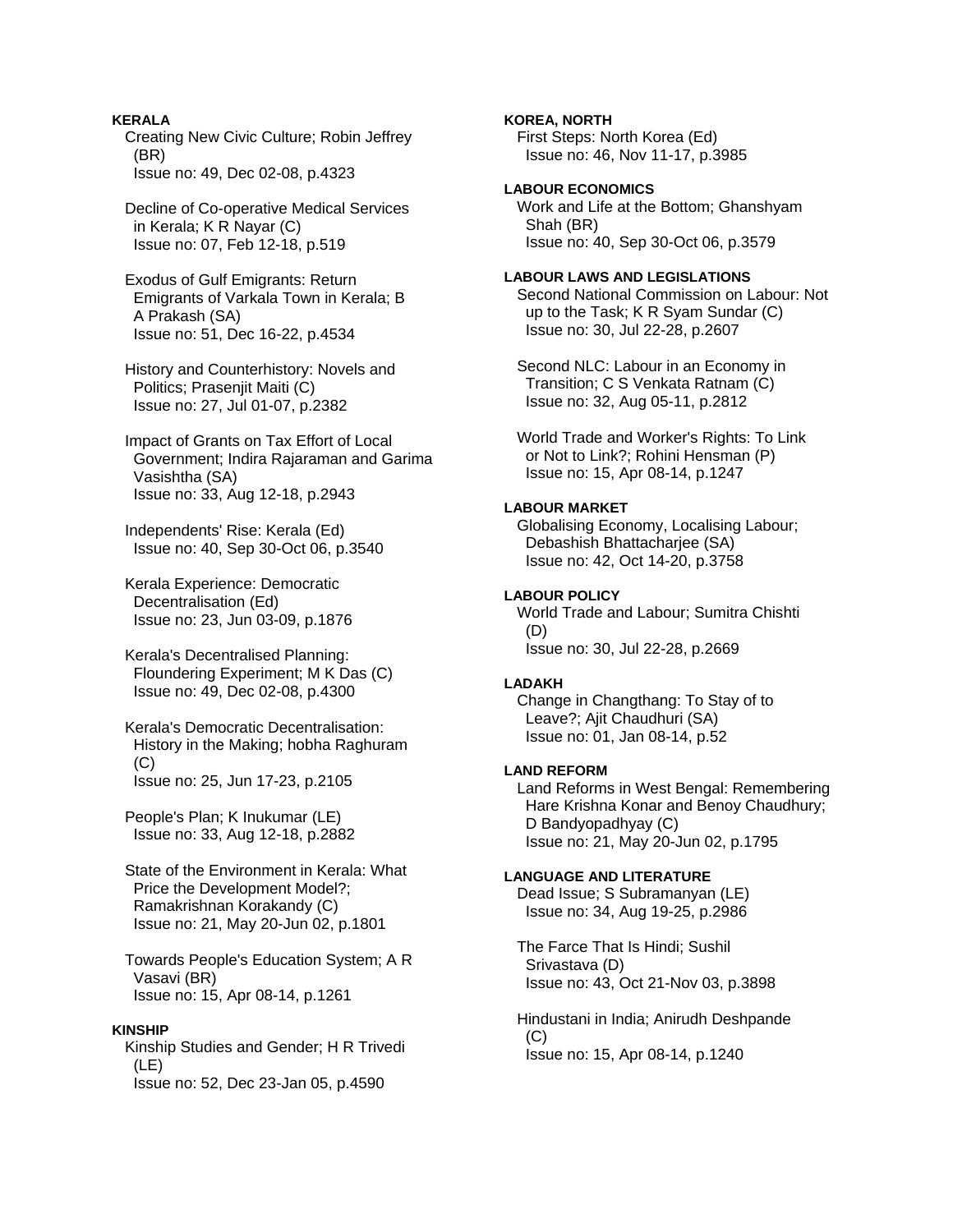### **LANGUAGE AND LITERATURE**

 Hindustani, Hindi and English in India; Peggy Mohan (D) Issue no: 19, May 06-12, p.1672

 History and Counterhistory: Novels and Politics: Praseniit Maiti (C) Issue no: 27, Jul 01-07, p.2382

 Interpreting Literature; Rabi Shankar Mishra (LE) Issue no: 32, Aug 05-11, p.2880

 Language and Right to the City; Janaki Nair (SA) Issue no: 47, Nov 18-24, p.4141

 Linguistic Matrix in Manipur; U A Shimray  $(C)$ Issue no: 34, Aug 19-25, p.3007

 Neighbour's Language; Krishna Kumar (BR) Issue no: 35, Aug 26-Sep 08, p.3241

 Recreating History in Literature; Radhanath's Kavyas (C) Issue no: 23, Jun 03-09, p.1901

 Reworking Masculinities: Rajkumar and the Kannada Public Sphere; Tejaswini Niranjana (SA) Issue no: 47, Nov 18-24, p.4147

 Sanskrit, English and Dalits; Probal Dasgupta (D) Issue no: 16, Apr 15-21, p.1407

 State, Society and Violence; Vidhu Verma (BR) Issue no: 16, Apr 15-21, p.1367

 Was Keynes Anti-Semitics?; Anand Chandavarkar (P) Issue no: 19, May 06-12, p.1619

# **LATIN AMERICA**

 Homage to Eduardo Galeano: Agonies and Struggles of Latin America; Bernard Mbeki (C) Issue no: 40, Sep 30-Oct 06, p.3566

## **LAW AND ORDER**

 Bandit Blues: Politics (Ed) Issue no: 39, Sep 23-29, p.3452  Bungle in the Jungle; S Subramanyan (LE) Issue no: 37, Sep 09-15, p.3274

 Fighting the Dhanbad Mafia: Life and Death of Gurudas Chatterjee; A K Roy (C) Issue no: 20, May 13-19, p.1701

 Games of Authority: Sports (Ed) Issue no: 31, Jul 29-Aug 04, p.2689

 Hashimpura Killings: Is There Any Hope of Justice?; Iqbal Ansari (C) Issue no: 52, Dec 23-Jan 05, p.4601

 Multiple Interests: Nepal (Ed) Issue no: 52, Dec 23-Jan 05, p.4592

 Police and Courts: Perpetuating Insecurity; SK (C) Issue no: 40, Sep 30-Oct 06, p.3561

 The Privileged Outlaw; Sumanta Banerjee (C) Issue no: 43, Oct 21-Nov 03, p.3799

 Rise in Street Violence: Slide into Mob Rule?; N Dutta (C) Issue no: 08, Feb 19-Mar 03, p.604

 Rule of Law: Politics (Ed) Issue no: 32, Aug 05-11, p.2796

 State, Society and Violence; Vidhu Verma (BR) Issue no: 16, Apr 15-21, p.1367

 TADA: Hard Law for Soft State (C) Issue no: 13, Mar 25-31, p.1066

 Where Does the Forest Begin?; M Madhava Prasad (SA) Issue no: 47, Nov 18-24, p.4138

## **LAWS AND LEGISLATIONS**

 Control and Resistance: The Working of the Contagious Diseases Acts in Bombay City; Mridula Ramanna (SA) Issue no: 17, Apr 22-28, p.1470

 Rape, Retribution, State: On Whose Bodies?; Pratiksha Baxi (SA) Issue no: 14, Apr 01-07, p.1196

 TADA: Hard Law for Soft State (C) Issue no: 13, Mar 25-31, p.1066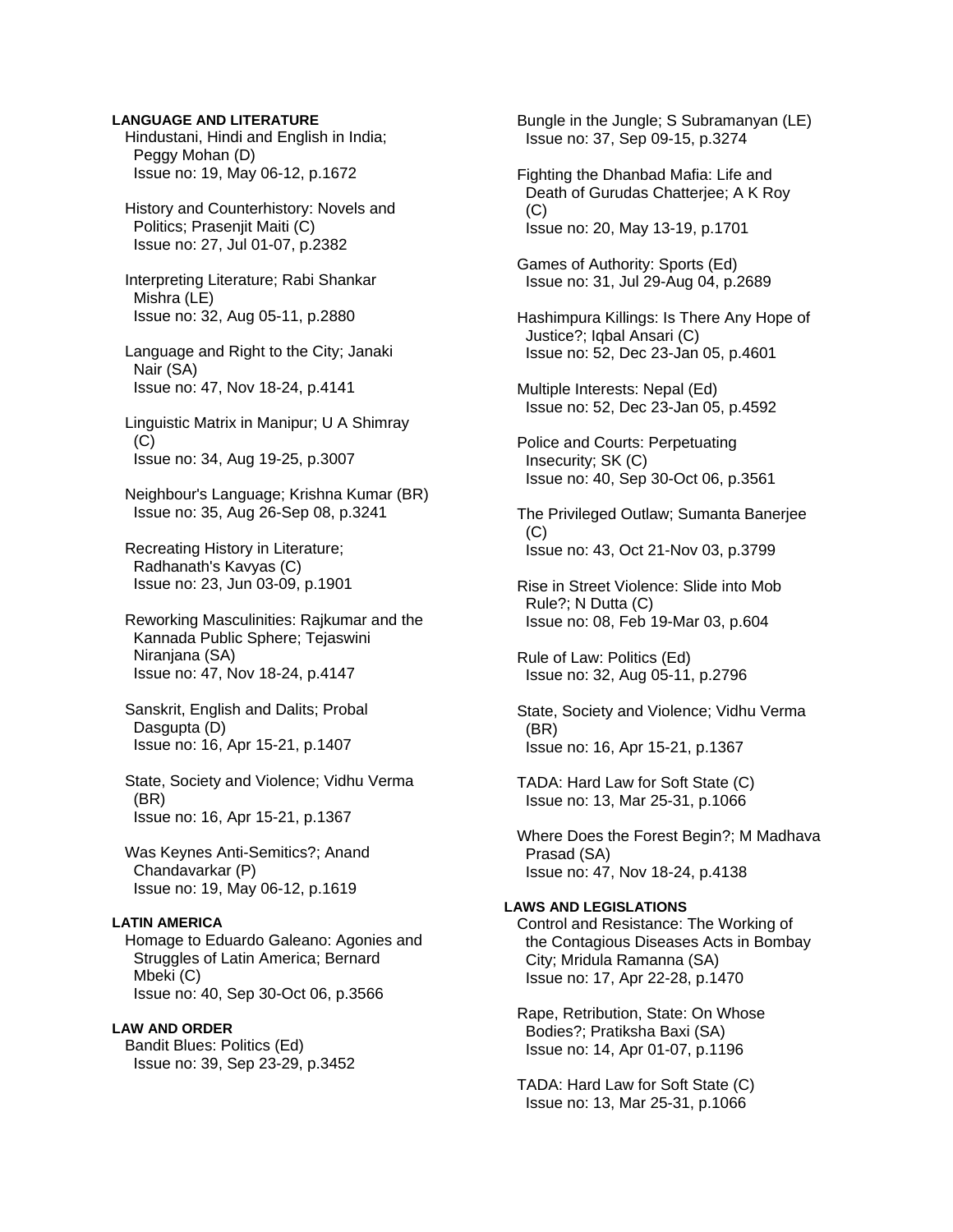# **LAWS AND LEGISLATIONS**

 UP: Religious Places Bill; Prashant Kumar (C) Issue no: 12, Mar 18-24, p.977

**LEAST DEVELOPED COUNTRIES** 

 Should Developing Countries Invest More in Less-Favoured Areas?: An Empirical Analysis of Rural India; Shenggen Fan and Peter Hazell (SA) Issue no: 17, Apr 22-28, p.1455

### **LEBANON**

 Palestinian-Israeli Conflict and South Lebanon; T P Najem (C) Issue no: 46, Nov 11-17, p.4006

## **LEPROSY**

 Process of a Vaccine Trial: Case of Anti-Leprosy Vaccine; Surabhi Tandon and Mukul Kumar (SA) Issue no: 08, Feb 19-Mar 03, p.726

#### **LIFE INSURANCE**

 Insurance Reform; V K Srinivasan (LE) Issue no: 15, Apr 08-14, p.1214

 Privatisation and Foreign Participation in Life Insurance Sector; D Tripati Rao (SA) Issue no: 13, Mar 25-31, p.1107

## **LIQUOR TRADE**

 What Works in Alcohol Policy?: Evidence from Rural India; Ajay Mahal (SA) Issue no: 45, Nov 04-10, p.3959

### **LITERACY**

 Gender Gap in Literacy in Uttar Pradesh: Questions for Decentralised Educational Planning; Lori McDougall (SA) Issue no: 19, May 06-12, p.1649

 Isolated and Proximate Illiteracy: And Why these Concepts Matter in Measuring Literacy and Designing Education Programmes; Kaushik Basu, James E Foster and S Subramanian (SA) Issue no: 01, Jan 08-14, p.35

# **LITERACY PROGRAMMES**

 Alternative Perspectives on Educating the Poor; Manisha Priyam (BR) Issue no: 38, Sep 16-22, p.3405

### **LOCAL GOVERNMENT**

 Creating New Civic Culture; Robin Jeffrey (BR) Issue no: 49, Dec 02-08, p.4323

 Democratic Decentralisation: Experience of Karnataka; Abdul Aziz (SA) Issue no: 39, Sep 23-29, p.3521

 NGO's and Local Government in Pakistan; G K Lieten (BR) Issue no: 33, Aug 12-18, p.2924

#### **LTTE**

 Battle for Jaffna: The Indian Dilemma; Partha S Ghosh (C) Issue no: 20, May 13-19, p.1719

 Paths not Taken: Sri Lanka (Ed) Issue no: 34, Aug 19-25, p.2989

 Sri Lanka; Anirudha Gupta (LE) Issue no: 27, Jul 01-07, p.2346

 Sri Lanka's Contitutional Problem; A G Noorani (BR) Issue no: 26, Jun 24-30, p.2239

 Sri Lanka's Contitutional Problems; A G Noorani (BR) Issue no: 26, Jun 24-30, p.2239

 Structured Support: Sri Lanka (Ed) Issue no: 25, Jun 17-23, p.2085

## **MACROECONOMIC POLICY**

 Macroeconomic Fallacies; A V Rajwade (C) Issue no: 25, Jun 17-23, p.2097

 Macroeconomics Fallacies; Prabhat Patnaik (D) Issue no: 39, Sep 23-29, p.3533

 On Some Common Macroeconomic Fallacies; Prabhat Patnaik (F) Issue no: 15, Apr 08-14, p.1220

### **MADRAS PRESIDENCY**

 Colonial Construction of a Criminal Tribe: Yerukulas of Madras Presidency; Meena Radhakrishna (SA) Issue no: 28, Jul 08-21, p.2553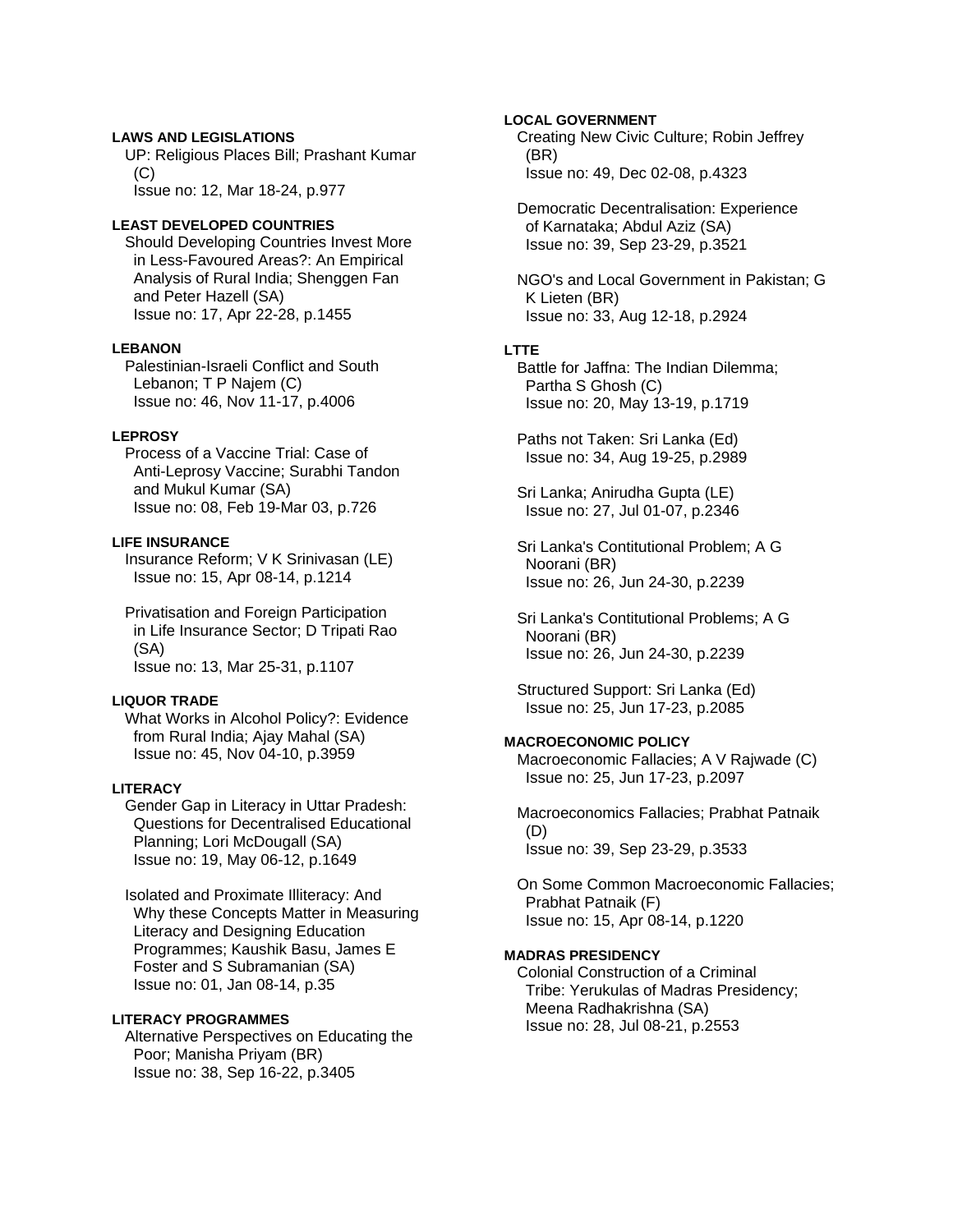# **MADRASAS**

 Psychology of Education: Madrasas of UP; Wasim Ahmad (C) Issue no: 13, Mar 25-31, p.1061

## **MAGAZINES**

 All or Nothing?; Vrijendra (LE) Issue no: 04, Jan 22-28, p.232

# **MAHARASHTRA**

 AICTE as Politicians' Handmaiden: Higher Education; J V Deshpande (C) Issue no: 49, Dec 02-08, p.4307

 Co-operative Sugar Factories in Maharashtra: Case for a Fresh Look; Madhav Godbole (C) Issue no: 06, Feb 05-11, p.420

 Contract Teachers in Maharashtra; Vrijendra (C) Issue no: 35, Aug 26-Sep 08, p.3092

 Culture and Politics in Western Colonial India; Veena Naregal (BR) Issue no: 08, Feb 19-Mar 03, p.623

 Dam-Oustees' Movement in South Maharashtra: Innovative Struggle; Anant Phadke (C) Issue no: 47, Nov 18-24, p.4084

 A Different Tack (Ed) Issue no: 28, Jul 08-21, p.2483

 Education as Business: Maharashtra; J V Deshpande (C) Issue no: 28, Jul 08-21, p.2506

 Education: Teaching is the Last Priority; J V Deshpande (C) Issue no: 37, Sep 09-15, p.3291

 In Search of Justice: Tribal Communities and Land Rights in Coastal Maharashtra; Surekha Dalvi and Milind Bokil (SA) Issue no: 32, Aug 05-11, p.2843

 Indentifying Backwardness in Maharashtra; S M Dahiwale (C) Issue no: 37, Sep 09-15, p.3293

 Maharashtra Budget, 2000-01: Populism Defeats Reform; Madhav Godbole (C) Issue no: 15, Apr 08-14, p.1226

 Making Maharashtra State Electricity Board Commercially Viable; Anjana Das and Jyoti Parikh (SA) Issue no: 14, Apr 01-07, p.1201

 Politicians Vendetta Against a Vice-Chancellor: Sad Story of Shivaji University; Ashok Chousalkar (C) Issue no: 16, Apr 15-21, p.1346

 Politics of Education in Maharashtra; R S Morkhandikar (C) Issue no: 24, Jun 10-16, p.1991

 Poverty of Imagination: Textile Mills' Land (Ed) Issue no: 23, Jun 03-09, p.1876

 Punishing the Poor (Ed) Issue no: 38, Sep 16-22, p.3363

 Putting Health on People's Agenda; Abhay Shukla and Anant Phadke (C) Issue no: 33, Aug 12-18, p.2911

 Symptoms of Decline: Health (Ed) Issue no: 03, Jan 15-21, p.76

 Threat to Autonomy of Universities: Maharashtra; Ashok Chousalkar (C) Issue no: 39, Sep 23-29, p.3477

 To Those That Don't Have: Worker's Welfare (Ed) Issue no: 34, Aug 19-25, p.2988

 University Autonomy in Peril: Maharashtra; Vinay Sahasrsbudhe (C) Issue no: 17, Apr 22-28, p.1431

 Warli Social History: An Introduction; Rudolf C Heredia and Ajay Dandekar (SA) Issue no: 50, Dec 09-15, p.4428

 Zoning for Sugar Co-operatives: Note of Dissent; D C Wadhwa (SA) Issue no: 25, Jun 17-23, p.2155

## **MALAYSIA**

 Malaysian Elections 1999- Unfinished Journey; Vidhu Verma (C) Issue no: 31, Jul 29-Aug 04, p.2717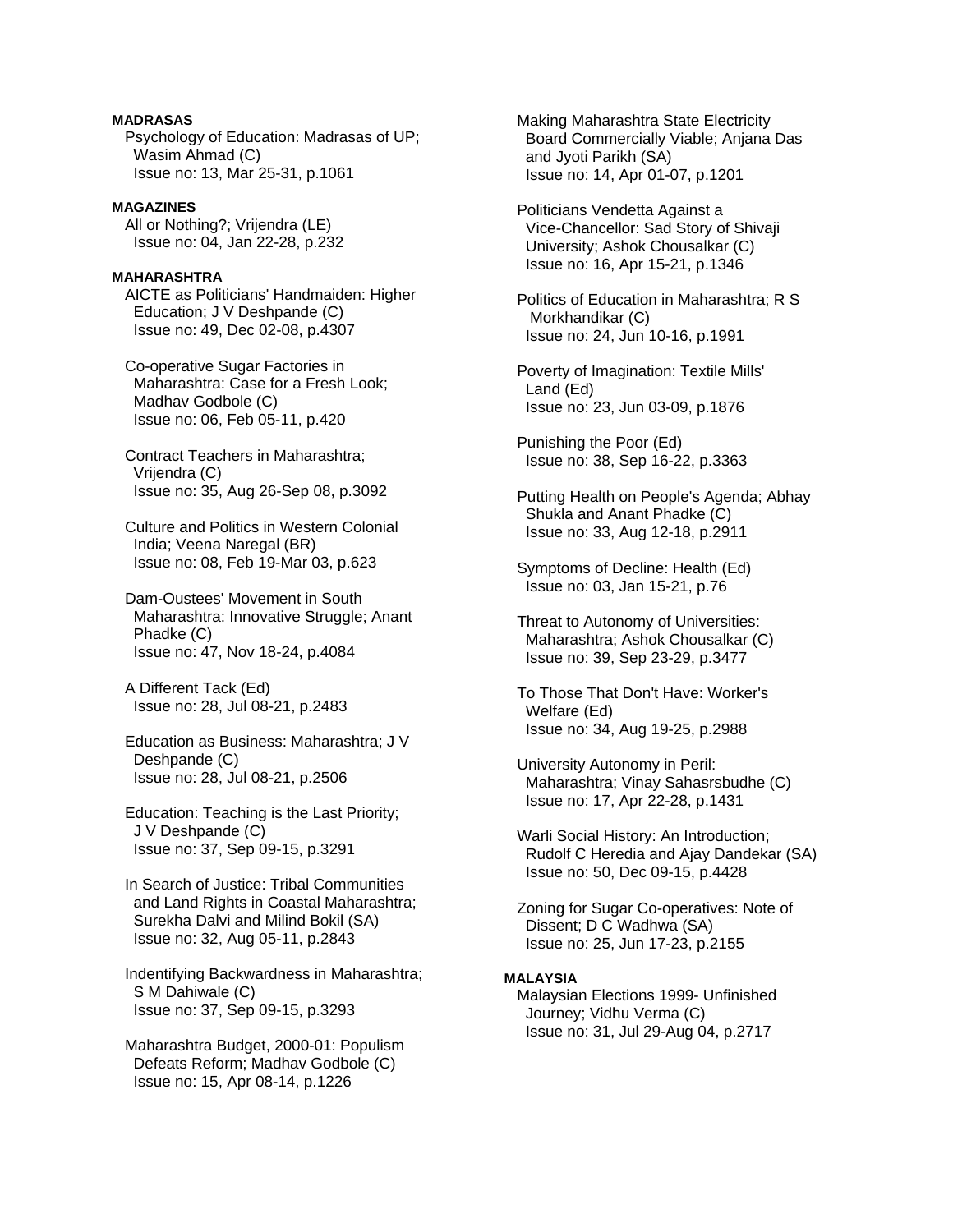# **MALAYSIA**

 Teleworking in Malaysia: Issues and Prospects; Cecilia Ng and Khoo Khay Jin (SA) Issue no: 26, Jun 24-30, p.2308

### **MANAGEMENT EDUCATION**

 Moving Minds to Market; Manu N Kulkarni (BR) Issue no: 06, Feb 05-11, p.447

## **MANDAL COMMISSION**

 Moments in a History of Reservations; Bhagwan Das (RA) Issue no: 43, Oct 21-Nov 03, p.WS31

# **MANGROVES**

 Can Sundarbans Be Saved?; D Bandyopadhyay (C) Issue no: 45, Nov 04-10, p.3925

## **MANIPUR**

 Linguistic Matrix in Manipur; U A Shimray (C) Issue no: 34, Aug 19-25, p.3007

 Manipur Assembly Elections; Asish Gupta (C) Issue no: 11, Mar 11-17, p.883

 More of the Same: Manipur (Ed) Issue no: 51, Dec 16-22, p.4457

## **MANUFACTURING SECTOR**

 Employment Growth in Organised Manufacturing in India; Bishwanath Goldar (SA) Issue no: 14, Apr 01-07, p.1191

## **MARXISM**

 Consolations from the Past; Nigel Harris (BR) Issue no: 23, Jun 03-09, p.1911

 Science and Marxism: An Analysis; S M Paranjape (BR) Issue no: 11, Mar 11-17, p.900

# **MASS MEDIA**

 Communicating Immunisation: The Mass Media Strategies; Mani Shekhar Singh and Aditya Bhardawaj (SA) Issue no: 08, Feb 19-Mar 03, p.667

## **MEASLES**

 When Cure is Better than Prevention: Immunity and Preventive Care of Measles; Suman Bisht and Lester Coutinho (SA) Issue no: 08, Feb 19-Mar 03, p.697

## **MEDIA AND MASS COMMUNICATIONS**

 Entry of Foreign Media: Reviving Old Bogeys: Media Watch; Nireekshak (C) Issue no: 46, Nov 11-17, p.4000

 Farce of Transparency and Media's Lapses; A G Noorani (CL) Issue no: 32, Aug 05-11, p.2803

 Freedom of Information: Different Strokes: Mediawatch ; Nireekshak (C) Issue no: 35, Aug 26-Sep 08, p.3085

 Globalisation, Media and Culture; S Ambirajan (SA) Issue no: 25, Jun 17-23, p.2141

 Keeping Up with the Media: The Fourth Estate; Nireekshak (C) Issue no: 32, Aug 05-11, p.2810

 Media Reform and Regulation since Liberalisation; Veena Naregal (BR) Issue no: 21, May 20-Jun 02, p.1817

 State, Market and Freedom of Expression: Women and Electronic Media; Uma Chakravarti (RA) Issue no: 18, Apr 29-May 05, p.WS12

# **MEDICAL ETHICS**

 Ethics in Science: Code of Administration; Pushpa M Bhargava (C) Issue no: 40, Sep 30-Oct 06, p.3551

 Ethics in Social Sciences and Health Research: Draft Code of Conduct (P) Issue no: 12, Mar 18-24, p.987

 Medical Ethics; Atul M Limaye (LE) Issue no: 46, Nov 11-17, p.3982

 Water War: Medical Ethics (Ed) Issue no: 41, Oct 07-Oct 13, p.3620

### **MEDICAL RESEARCH**

 Ethics in Social Sciences and Health Research: Draft Code of Conduct (P) Issue no: 12, Mar 18-24, p.987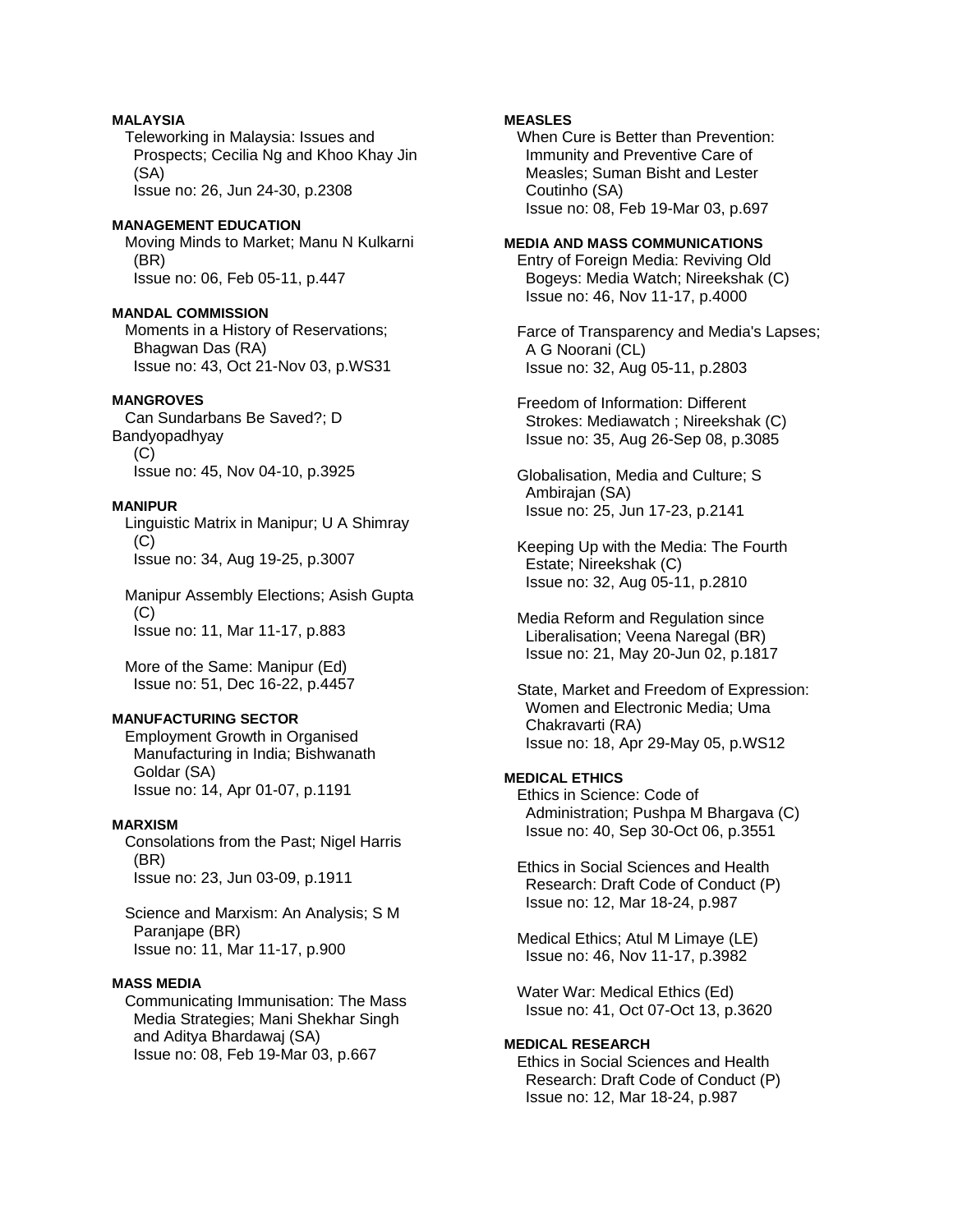**MEDICAL RESEARCH** Missing Data: Medical Research (Ed) Issue no: 48, Nov 25-Dec 01, p.4160

 Wrong Priorities (Ed) Issue no: 27, Jul 01-07, p.2347

## **MEGHALAYA**

 Timber in Meghalaya; Nathan Dev (P) Issue no: 04, Jan 22-28, p.182

# **MENTAL HEALTH**

 Distorted Development: Health (Ed) Issue no: 14, Apr 01-07, p.1129

# **MERGERS AND ACQUISITIONS**

 Corporate Aggrandisement; Frederic F Clairmont (C) Issue no: 20, May 13-19, p.1721

 Creating Telecom Midgets (Ed) Issue no: 06, Feb 05-11, p.411

 Finance for Takeovers (Ed) Issue no: 47, Nov 18-24, p.4067

 Financing Takeovers; K M Shajahan (LE) Issue no: 28, Jul 08-21, p.2588

 Mergers and Acquisitions by MNEs: Patterns and Implications; Nagesh Kumar (SA) Issue no: 32, Aug 05-11, p.2851

 On Hostile Takeovers; P Chattopadhyay (LE) Issue no: 49, Dec 02-08, p.4290

# **MIDDLE EAST**

 Exodus of Gulf Emigrants: Return Emigrants of Varkala Town in Kerala; B A Prakash (SA) Issue no: 51, Dec 16-22, p.4534

### **MIGRATION**

 Demography of Himalayan Villages: Missing Men and Lonely Women; Ashish Bose (C) Issue no: 27, Jul 01-07, p.2361

 Migrating Yuppies and Lonely Parents (LE) Issue no: 39, Sep 23-29, p.3536

 Migration from Hilly Areas; Akash Acharya (LE) Issue no: 34, Aug 19-25, p.2986

# **MILITARY**

 An Assessment of Indian Science and Technology and Implications for Military Research and Development; Ravinder Pal Singh (SA) Issue no: 31, Jul 29-Aug 04, p.2762

 How Indian Armies Have Lost Battles through History; Pauline Kolenda (BR) Issue no: 16, Apr 15-21, p.1371

 Kursk Submarine Disaster: Obsolete Technologies, Outdated Governance; R G Gidadhubli (C) Issue no: 35, Aug 26-Sep 08, p.3102

 Militarism and Democracy; Arup Kumar Sen (LE) Issue no: 23, Jun 03-09, p.1951

## **MINING AND MINERALS**

 Questionable Decision: Uranium Mining (Ed) Issue no: 46, Nov 11-17, p.3984

## **MINORITIES**

 Constituent Assembly Debates and Minority Rights; Rochana Bajpai (SA) Issue no: 21, May 20-Jun 02, p.1837

 Hashimpura Killings: Is There Any Hope of Justice?; Iqbal Ansari (C) Issue no: 52, Dec 23-Jan 05, p.4601

 Protecting Minority Rights; A G Noorani (CL) Issue no: 12, Mar 18-24, p.969

 Reservations and Minorities; Ranjit Sau (LE) Issue no: 48, Nov 25-Dec 01, p.4158

# **MONETARY POLICY**

 Fiscal Deficit, RBI Autonomy and Monetary Management; M Ramachandran (SA) Issue no: 35, Aug 26-Sep 08, p.3266

 A Fiscalist Approach to Inflation; Errol D'souza (SA) Issue no: 32, Aug 05-11, p.2840

 Measures of Core Inflation for India; Deepak Mohanty, Deba Prasad Rath and M Ramaiah (SA) Issue no: 05, Jan 29-Feb 04, p.273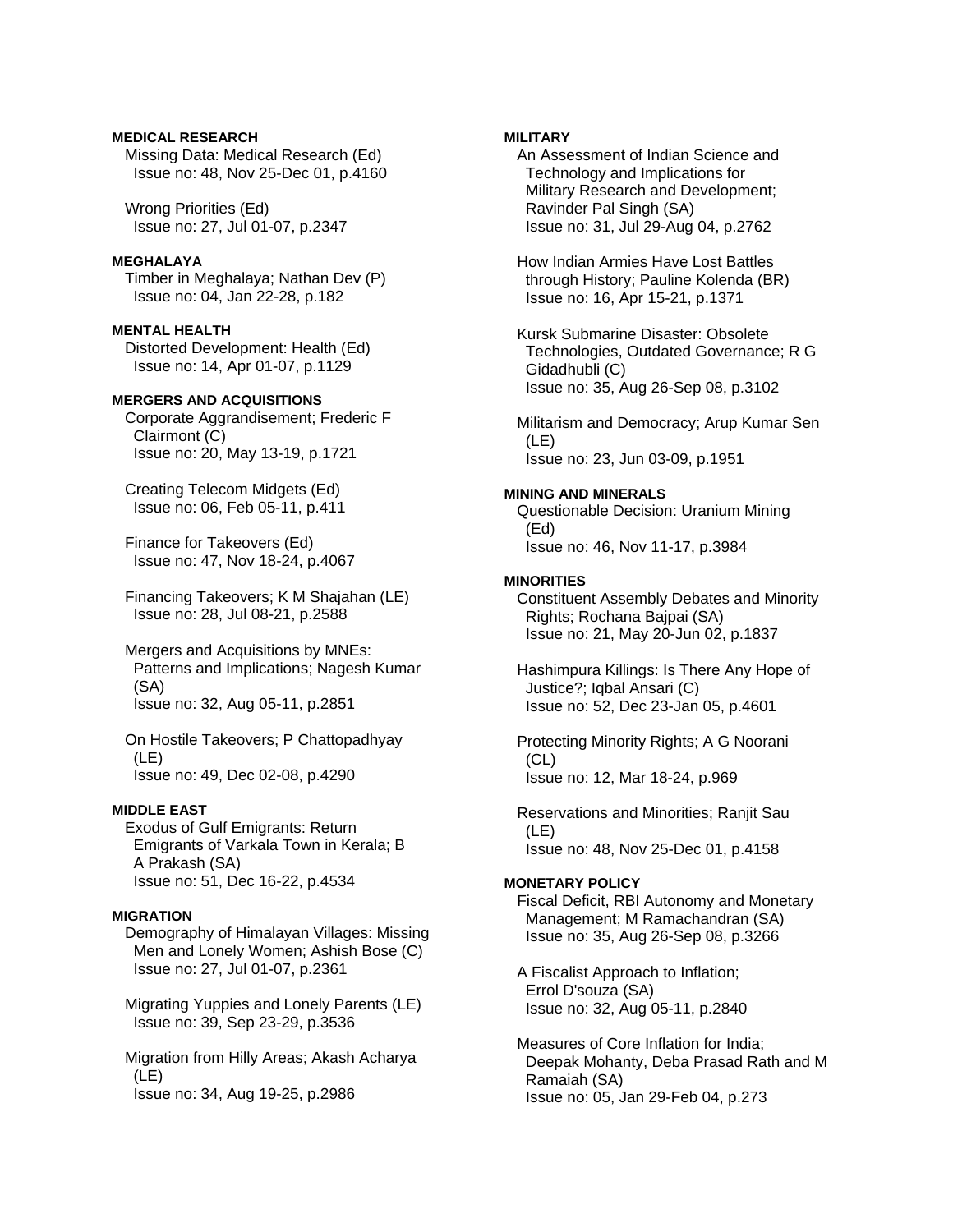## **MONETARY POLICY**

 Need for Expansionary Fiscal and Monetary Policies; EPW Research Foundation (MMR) Issue no: 08, Feb 19-Mar 03, p.594

 RBI's Intervention in Foreign Exchange Market: An Econometric Analysis; Sumon Kumar Bhaumik and Hiranya Mukhopadhyay (SA) Issue no: 05, Jan 29-Feb 04, p.373

 Stability of Demand for Money; N R Bhanumurthy (D) Issue no: 13, Mar 25-31, p.1123

 Towards a Full-Fledged Liquidity Adjustment Facility; EPW Research Foundation (MMR) Issue no: 20, May 13-19, p.1691

### **MONEY MARKET**

 Addressing Markets (Ed) Issue no: 41, Oct 07-Oct 13, p.3619

 Bank Credit and the Economy; EPW Research Foundation (MMR) Issue no: 39, Sep 23-29, p.3459

 Critique of Single Target, Single Instrument Approach; EPW Research Foundation (MMR) Issue no: 50, Dec 09-15, p.4370

 Developing the Money Market (Ed) Issue no: 16, Apr 15-21, p.1327

 Exchange Rates, Markets and the RBI; Veena Mishra (C) Issue no: 25, Jun 17-23, p.2089

 George Soros Phenomenon; D N Ghosh (F) Issue no: 26, Jun 24-30, p.2203

 Government Securities Dominate Market (MMR) Issue no: 11, Mar 11-17, p.869

 Interest Rate Disjunctions (MMR) Issue no: 16, Apr 15-21, p.1336

 LAF Exposes Money Market Fault Lines (MMR) Issue no: 28, Jul 08-21, p.2492

 Money Market Rates of Interest; EPW Research Foundation (S) Issue no: 46, Nov 11-17, p.3987

 Money Market Rates of Interest; EPW Research Foundation (S) Issue no: 49, Dec 02-08, p.4295

 Money, Banking and Finance (MMR) Issue no: 05, Jan 29-Feb 04, p.387

 Need for Expansionary Fiscal and Monetary Policies; EPW Research Foundation (MMR) Issue no: 08, Feb 19-Mar 03, p.594

 Perils of the Soft Option; EPW Research Foundation (MMR) Issue no: 47, Nov 18-24, p.4075

 Portents of a Difficult Situation; EPW Research Foundation (MMR) Issue no: 24, Jun 10-16, p.1983

 Signs of a Fiscal Turnaround; EPW Research Foundation (MMR) Issue no: 42, Oct 14-20, p.3705

 Stability of Demand for Money; N R Bhanumurthy (D) Issue no: 13, Mar 25-31, p.1123

 Success on Interest Rates Front (MMR) Issue no: 03, Jan 15-21, p.82

## **MONSOON**

 Watery Tales: Mumbai (Ed) Issue no: 28, Jul 08-21, p.2484

## **MOTION PICTURES**

 Art and Tradition: Water (Ed) Issue no: 05, Jan 29-Feb 04, p.238

 A Bold Film; Akash Acharya (LE) Issue no: 25, Jun 17-23, p.2179

 Dr Babasaheb Ambedkar: Film as a Lost Opportunity; Sukhdeo Thorat (C) Issue no: 15, Apr 08-14, p.1236

 Indian State and its Armed Opponents; Sumanta Banerjee (BR) Issue no: 40, Sep 30-Oct 06, p.3573

 To Censor or Not to Censor: Film and Public Policy; Volga (RA) Issue no: 18, Apr 29-May 05, p.WS18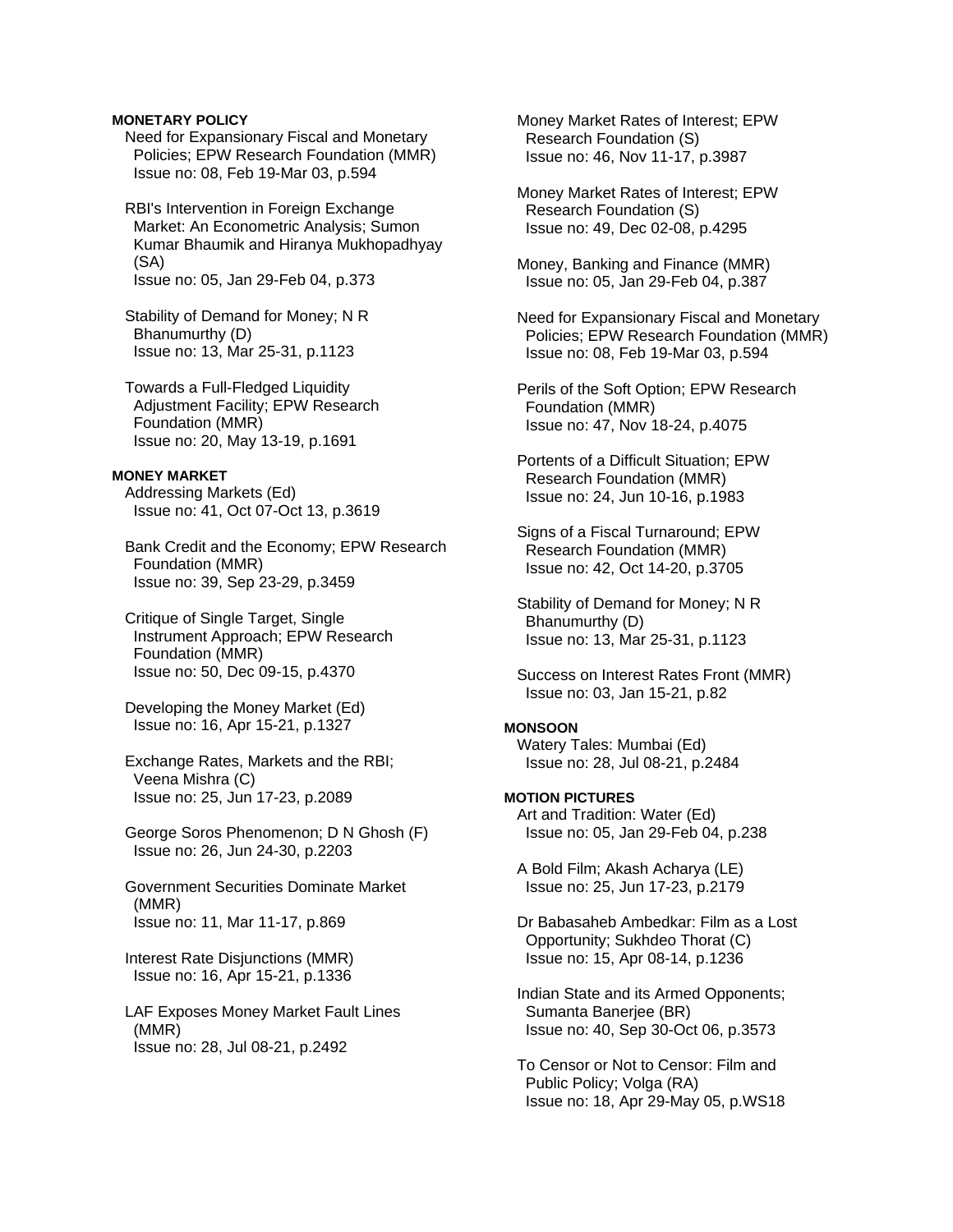**MRTP ACT**  Competition Policy Dilemmas; T T Ram Mohan (C) Issue no: 28, Jul 08-21, p.2499

 Competition Policy in India: Issues for a Globalising Economy; Rakesh Basant and Sebastian Morris (SA) Issue no: 31, Jul 29-Aug 04, p.2735

 Monopolistic Trade Practices and Concentration of Economic Power: Some Conceptual Problems in MRTP Act; Jaivir Singh (SA) Issue no: 50, Dec 09-15, p.4437

 Predation, Protection and the Public Interest; Aditya Bhattacharjea (SA) Issue no: 49, Dec 02-08, p.4327

 Testament of Faith; Ashok Mitra (BR) Issue no: 25, Jun 17-23, p.2127

## **MULTINATIONAL CORPORATIONS**

 Emerging MNCs from China: A Case Study; Biswatosh Saha (RA) Issue no: 48, Nov 25-Dec 01, p.4234

 The Global Corporation: Road to Serfdom; Frederic F Clairmont (P) Issue no: 01, Jan 08-14, p.24

 MNCs and Domestic Finance; K M Shajahan (LE) Issue no: 46, Nov 11-17, p.3982

## **MUMBAI**

 Mumbai's Real Estate Market in 1990s: De-regulation, Global Money and Casino Capitalism; Jan Nijman (SA) Issue no: 07, Feb 12-18, p.575

 Nature of Teleworking in Key Sectors; Advait Audhkar, Nalini Vaz, Geetha A Pillai, D L N Murthy and S S Thakar (SA) Issue no: 26, Jun 24-30, p.2277

 Potential and Prevalence of Teleworking in Mumbai; Alka Irani, Sujata Gothoskar and J C Sharma (SA) Issue no: 26, Jun 24-30, p.2269

 Poverty and Primary Schooling: Field Studies from Mumbai and Delhi; Rukmani Banerii (SA) Issue no: 10, Mar 04-10, p.795

 Scavengers: Mumbai's Neglected Workers; P S Vivek (C) Issue no: 42, Oct 14-20, p.3722

 Slender Thread: Urban Services (Ed) Issue no: 42, Oct 14-20, p.3700

 Slum Demolition in Mumbai; Vrijendra (LE) Issue no: 35, Aug 26-Sep 08, p.3070

 Teleworking and Gender; Sujata Gothoskar (SA) Issue no: 26, Jun 24-30, p.2293

 Watery Tales: Mumbai (Ed) Issue no: 28, Jul 08-21, p.2484

# **MUNICIPAL WASTES**

 Formalising Livelihood: Case of Wastepickers in Pune; Poornima Chikarmane and Lakshmi Narayan (C) Issue no: 41, Oct 07-Oct 13, p.3639

# **MUNICIPALITIES**

 Elected City Governments: Survival at Stake: Haryana; Soumen Bagchi (C) Issue no: 37, Sep 09-15, p.3299

 Managing Cities; J B D'Souza (BR) Issue no: 40, Sep 30-Oct 06, p.3578

 Slender Thread: Urban Services (Ed) Issue no: 42, Oct 14-20, p.3700

# **MUSLIM LEAGUE**

 CPI(M)'s Muslim League Dilemma: Kerala; J Prabhash (C) Issue no: 34, Aug 19-25, p.3009

#### **MUSLIMS**

 Arab Women: New Voices; A Kumar (LE) Issue no: 51, Dec 16-22, p.4454

 Language of the 'Ummis'; I P Tewari (LE) Issue no: 04, Jan 22-28, p.158

 Muslim Nationalism and British Policy; David Emmanuel Singh (BR) Issue no: 34, Aug 19-25, p.3023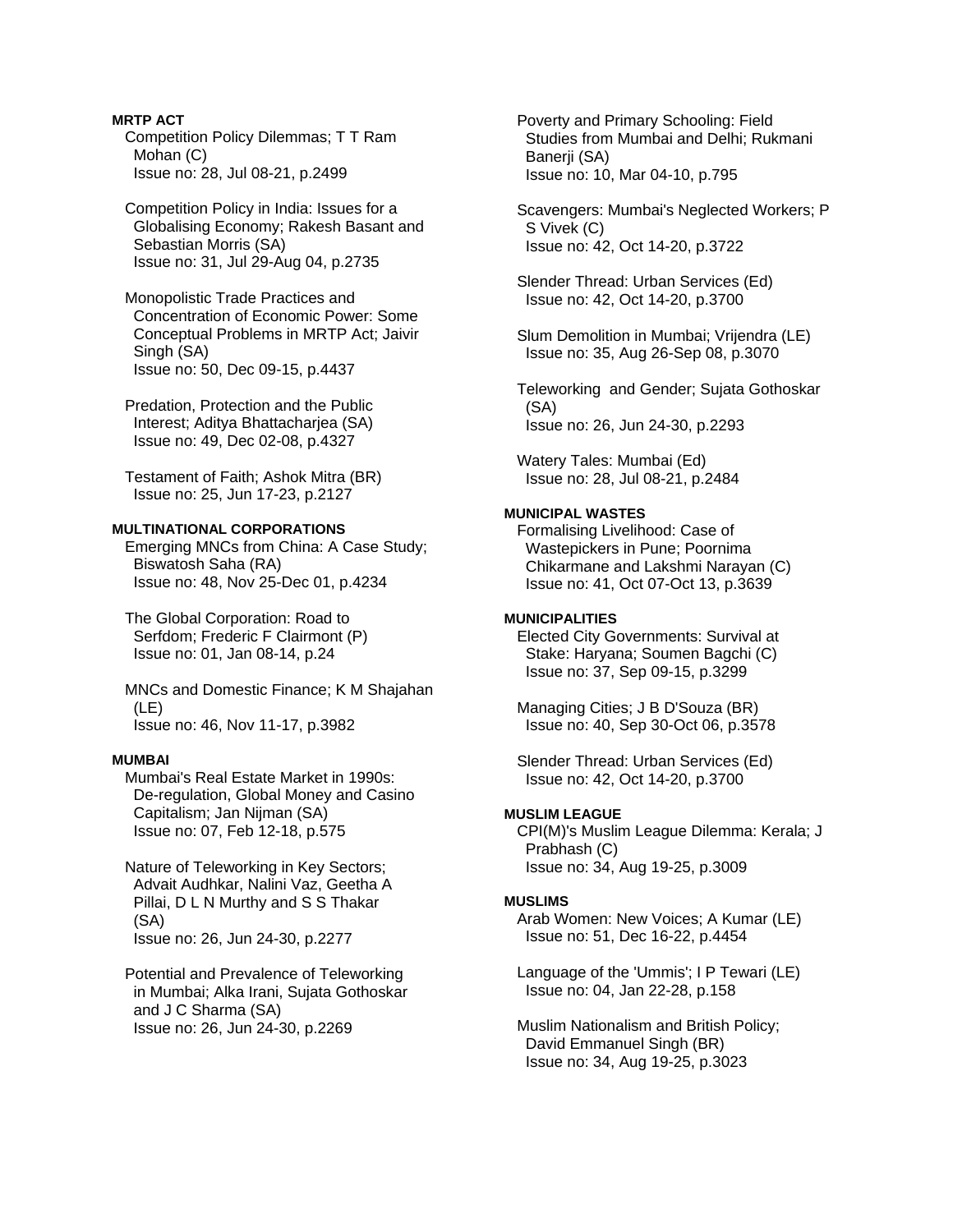## **MUSLIMS**

 Muslims of Nepal's Terai; Mollica Dastidar (C) Issue no: 10, Mar 04-10, p.766

 Reformist Besieged; Sukla Sen (LE) Issue no: 08, Feb 19-Mar 03, p.586

## **MUTUAL FUNDS**

 Taxation and Capital Market Development; M K Datar (C) Issue no: 31, Jul 29-Aug 04, p.2701

### **NAGALAND**

 Indian State and its Armed Opponents; Sumanta Banerjee (BR) Issue no: 40, Sep 30-Oct 06, p.3573

# **NARMADA PROJECT**

 Globalisation and Narmada People's Struggle; L S Aravinda (C) Issue no: 46, Nov 11-17, p.4002

 A Judgment of Grave Import; Ramaswamy R Iyer (C) Issue no: 45, Nov 04-10, p.3913

 Monitoring of Sardar Sarovar Resettlees: A Further Critique; Judith Whitehead (SA) Issue no: 45, Nov 04-10, p.3969

 Narmada Judgment; Ramaswamy R Iyer (LE) Issue no: 49, Dec 02-08, p.4290

 Narmada Valley: Planting Trees, Uprooting People; Tracey Brieger and Ali Sauer (C) Issue no: 43, Oct 21-Nov 03, p.3795

 Supreme Court and NBA; S P Sathe (C) Issue no: 46, Nov 11-17, p.3990

 Supreme Court Constructs a Dam; Shiv Vishvanathan (C) Issue no: 48, Nov 25-Dec 01, p.4176

# **NATIONAL ACCOUNTS**

 Should Poverty Measures be Anchored to the National Accounts?; Martin Ravallion (SA) Issue no: 35, Aug 26-Sep 08, p.3245

## **NATIONAL INCOME**

 CSO's Quaterly Estimates of GDP For 1996-97 To 2000-01; EPW Research Foundation (S) Issue no: 52, Dec 23-Jan 05, p.4595

 Sources of Economic Growth: Regional Dimensions of Reforms; Ric Shand and S Bhinde (SA) Issue no: 42, Oct 14-20, p.3747

# **NATIONAL SECURITY**

 Downsizing National Security; Gautam Navlakha (C) Issue no: 20, May 13-19, p.1710

 India's Security and Pakistan: Politics; J V Deshpande (Ed) Issue no: 04, Jan 22-28, p.160

## **NATIONALISM**

 Afterthoughts on the Emergency Debate; Balraj Puri (C) Issue no: 33, Aug 12-18, p.2913

 BJP and the Ethnic Constitution of Nation; Ashok Chousalkar (BR) Issue no: 07, Feb 12-18, p.534

 Culture and Politics in Western Colonial India; Veena Naregal (BR) Issue no: 08, Feb 19-Mar 03, p.623

 Hindu Nationalism; Sujata Menon (LE) Issue no: 27, Jul 01-07, p.2455

 Muslim Nationalism and British Policy; David Emmanuel Singh (BR) Issue no: 34, Aug 19-25, p.3023

 Parliamentary Secularism: Politics; M S S Pandian (Ed) Issue no: 03, Jan 15-21, p.76

### **NATIONALITY**

 Sub-National Challenges to Indian State: An Assamese Perspective; Udayon Misra (BR) Issue no: 20, May 13-19, p.1727

### **NATO**

 Realpolitik in the Balkans; Robi Chakravorti (BR) Issue no: 27, Jul 01-07, p.2404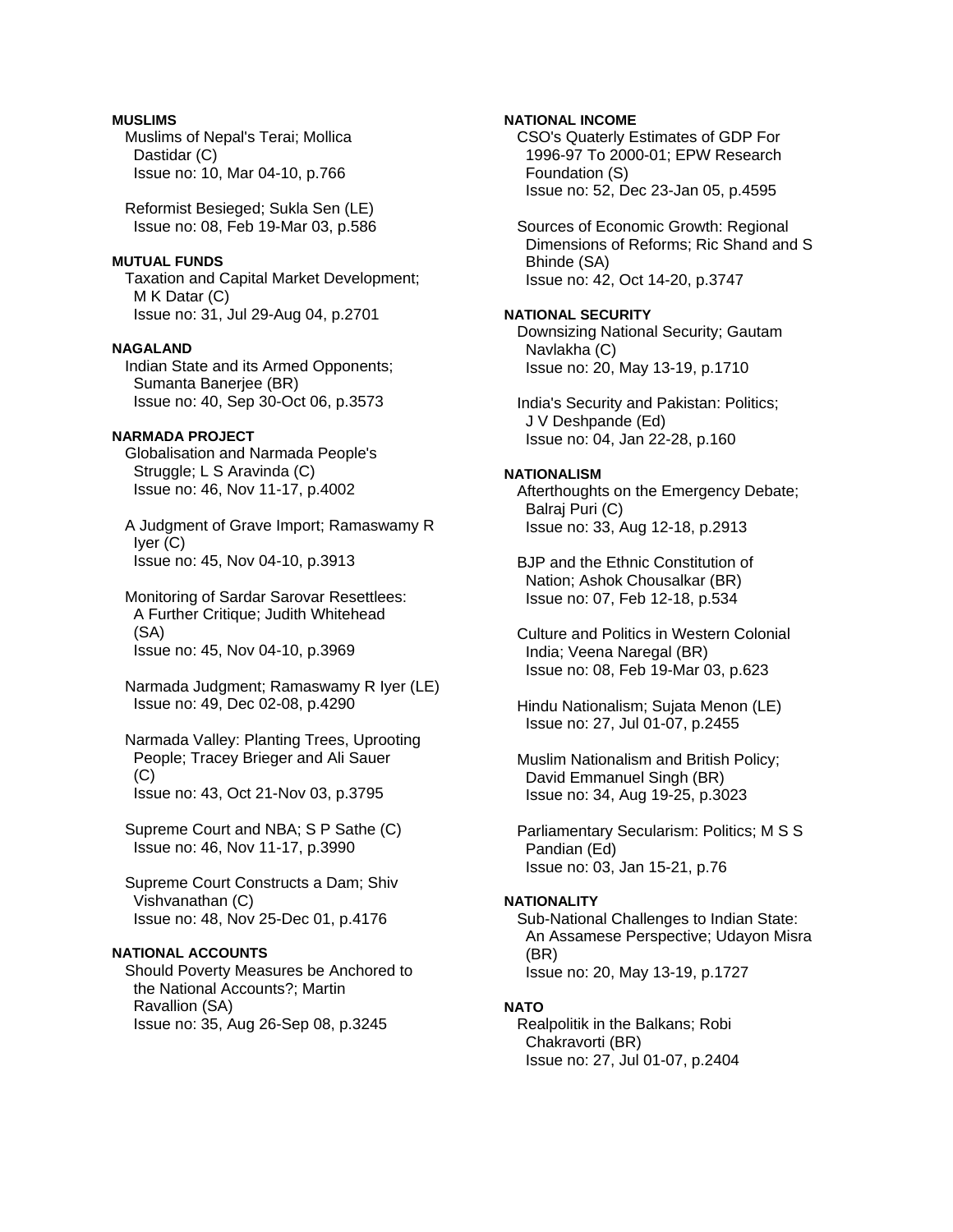## **NATURAL DISASTERS**

 Are Natural Disasters Manmade?; Ashish Bose (C) Issue no: 43, Oct 21-Nov 03, p.3793

## **NDA GOVERNMENT**

 Different Agenda: Politics (Ed) Issue no: 07, Feb 12-18, p.500

 Faultlines: Politics (Ed) Issue no: 27, Jul 01-07, p.2348

 Miles to Go: Politics (Ed) Issue no: 12, Mar 18-24, p.953

## **NEPAL**

 Education: Finding a Ray of Hope: Nepal; Pratyoush Onta (C) Issue no: 47, Nov 18-24, p.4093

 Multiple Interests: Nepal (Ed) Issue no: 52, Dec 23-Jan 05, p.4592

 Muslims of Nepal's Terai; Mollica Dastidar (C) Issue no: 10, Mar 04-10, p.766

### **NGOS**

 Business of Giving Advice: Pakistan Economy and Society; S Akbar Zaidi (RA) Issue no: 19, May 06-12, p.1625

 Cities, Slums and Government; R N Sharma and K Sita (C) Issue no: 42, Oct 14-20, p.3733

 Joint Management of Forests: Small Gains; N S Jodha (C) Issue no: 50, Dec 09-15, p.4396

 NGO's and Local Government in Pakistan; G K Lieten (BR) Issue no: 33, Aug 12-18, p.2924

 Outside Funds and NGOs; Birendra Nayak (LE) Issue no: 43, Oct 21-Nov 03, p.3899

 Quality with Quantity: Education; Nitya Rao (C) Issue no: 48, Nov 25-Dec 01, p.4181

 Role of Non-Governmental Organisations in Development of Gujarat; Sudarshan Iyengar (SA) Issue no: 35, Aug 26-Sep 08, p.3229

 Watershed Programmes: A Long Way to go; Amita Shah (SA) Issue no: 35, Aug 26-Sep 08, p.3155

 World Bank, Growth and Poverty (C) Issue no: 27, Jul 01-07, p.2367

## **NON-ALIGNMENT**

 New Spark: Non Aligned Movement (Ed) Issue no: 16, Apr 15-21, p.1329

 Non-Alignment; Anirudh Deshpande (LE) Issue no: 19, May 06-12, p.1586

## **NON-PROLIFERATION TREATY**

 Sixth NPT Review Conference; Achin Vanaik (F) Issue no: 39, Sep 23-29, p.3468

#### **NORTH INDIA**

 Identity Formation; Dipankar Gupta (BR) Issue no: 14, Apr 01-07, p.1164

### **NORTH-EAST INDIA**

 State, Identity Movements and Internal Displacement in the North-East; Monirul Hussain (SA) Issue no: 51, Dec 16-22, p.4519

#### **NOVELISTS**

 P L Deshpande, 1919-2000; G P Deshpande  $(C)$ Issue no: 25, Jun 17-23, p.2096

### **NSS**

 Estimates of Consumer Expenditure and Its Distribution: Statistical Priorities after NSS 55th Round; Abhijit Sen (SA) Issue no: 51, Dec 16-22, p.4499

#### **NUCLEAR ARMS**

 Against Nuclear Weapons; Jitendra Dholakia (LE) Issue no: 28, Jul 08-21, p.2482

 Mushroom Cloud of Unreason; Praful Bidwai (F) Issue no: 14, Apr 01-07, p.1134

 Sixth NPT Review Conference; Achin Vanaik (F) Issue no: 39, Sep 23-29, p.3468

 South Asian Mode of Weaponisation; M V Ramana (BR) Issue no: 11, Mar 11-17, p.896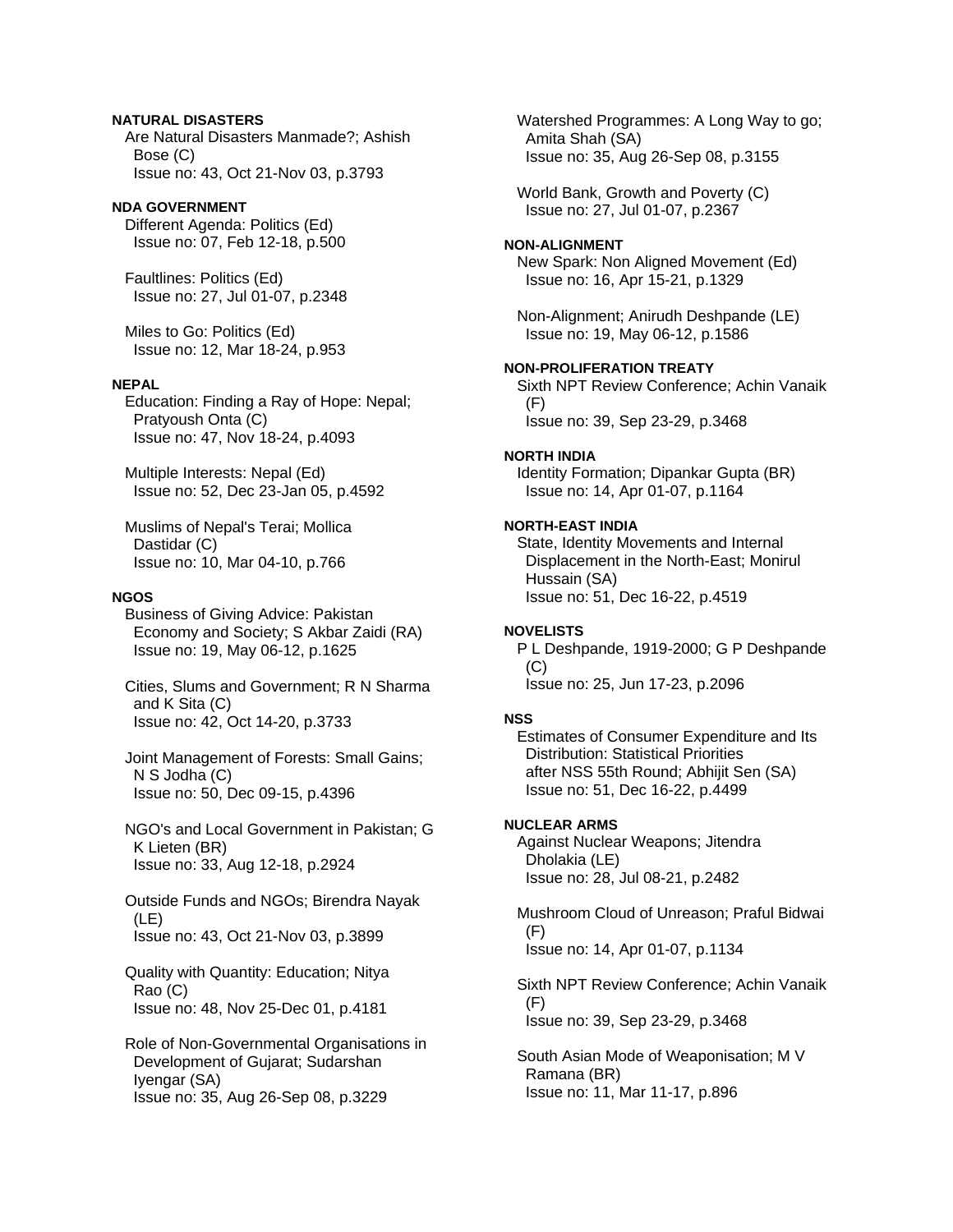# **NUCLEAR ARMS**

 Under the Nuclear Shadow; Prabir Purkayastha (BR) Issue no: 03, Jan 15-21, p.109

 Unwrapping Nuclear Power (Ed) Issue no: 15, Apr 08-14, p.1215

# **NUCLEAR ENERGY**

 Chernobyl as Symbol (Ed) Issue no: 51, Dec 16-22, p.4455

 Decline of Nuclear Power; Deb Kumar Bose (P) Issue no: 24, Jun 10-16, p.2011

 Enduring Contradictions: Deterrence Theory and Draft Nuclear Doctrine; Rajesh M Basrur (C) Issue no: 08, Feb 19-Mar 03, p.610

 Nuclear Power for Eastern India: No Basis for Choice; Deb Kumar Bose (C) Issue no: 39, Sep 23-29, p.3480

 Nuclear Safety at Risk (Ed) Issue no: 23, Jun 03-09, p.1875

 Unwrapping Nuclear Power (Ed) Issue no: 15, Apr 08-14, p.1215

## **NUCLEAR POLICY**

 Chernobyl as Symbol (Ed) Issue no: 51, Dec 16-22, p.4455

 Decline of Nuclear Power; Deb Kumar Bose (P) Issue no: 24, Jun 10-16, p.2011

 Enduring Contradictions: Deterrence Theory and Draft Nuclear Doctrine; Rajesh M Basrur (C) Issue no: 08, Feb 19-Mar 03, p.610

 Nuclear Disarmament and India; N D Jayaprakash (P) Issue no: 07, Feb 12-18, p.525

 Nuclear Power for Eastern India: No Basis for Choice; Deb Kumar Bose (C) Issue no: 39, Sep 23-29, p.3480

 Nuclear Safety at Risk (Ed) Issue no: 23, Jun 03-09, p.1875  Under the Nuclear Shadow; Prabir Purkayastha (BR) Issue no: 03, Jan 15-21, p.109

 Unwrapping Nuclear Power (Ed) Issue no: 15, Apr 08-14, p.1215

### **NUTRITION PROGRAMMES**  By Any Name: Hunger (Ed)

Issue no: 07, Feb 12-18, p.501

## **OCTROI**

 Elected City Governments: Survival at Stake: Haryana; Soumen Bagchi (C) Issue no: 37, Sep 09-15, p.3299

## **OIL**

 Oil Crisis; N H Anita (LE) Issue no: 40, Sep 30-Oct 06, p.3616

 Wrong Signal (Ed) Issue no: 40, Sep 30-Oct 06, p.3539

## **OIL COMPANIES**

 Dithering on Oil Prices (Ed) Issue no: 34, Aug 19-25, p.2987

 Pipeline Politics: Route Options for Central Asian Oil Trade; P L Dash (C) Issue no: 37, Sep 09-15, p.3301

## **OOTY**

 On the Nilgiris; Kanakalatha Mukund (BR) Issue no: 24, Jun 10-16, p.2019

## **ORISSA**

 Cyclone and After-Managing Public Health: Orissa; Meena Gupta (C) Issue no: 20, May 13-19, p.1705

 Elections and Everyday Politics: Local Narratives of a National Event: Orissa; Bishnu N Mohapatra (C) Issue no: 04, Jan 22-28, p.170

 Electricity Tariffs Regulators: The Orissa Experience; T L Sankar and Usha Ramachandra (SA) Issue no: 21, May 20-Jun 02, p.1825

 Orissa Today: Fantasy and Reality; Biswamoy Pati (C) Issue no: 18, Apr 29-May 05, p.1516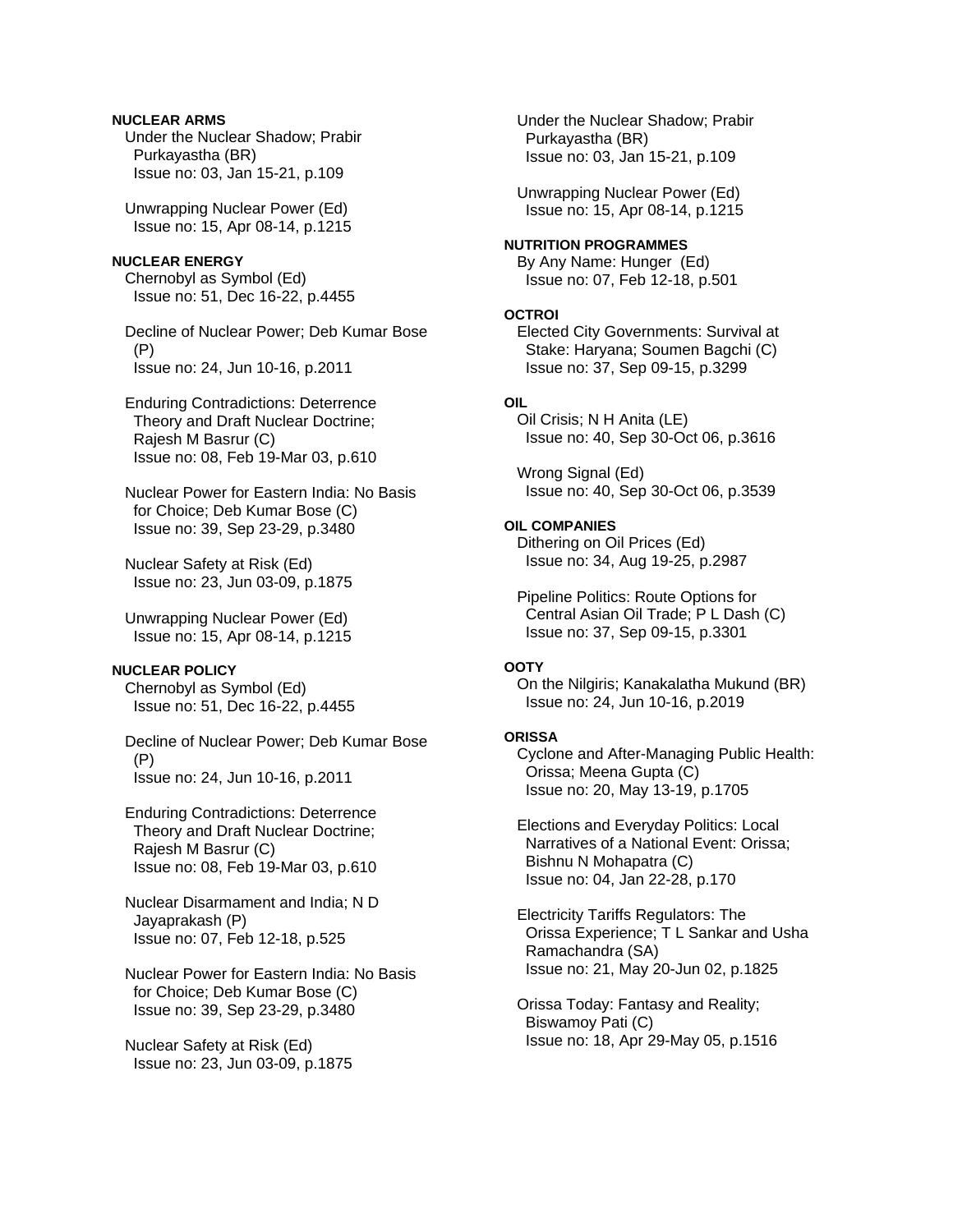## **ORISSA**

- Political Economy of Irrigation: Tanks in Orissa, 1850-1996; Sohini Sengupta (SA) Issue no: 52, Dec 23-Jan 05, p.4695
- Politics in Post-Cyclone Orissa: Assembly Elections,2000; Bishnu N Mohapatra (C) Issue no: 16, Apr 15-21, p.1353

### **PAKISTAN**

 Back to Devolution of Power: Pakistan; Rashed Rahman (C) Issue no: 19, May 06-12, p.1614

 Business of Giving Advice: Pakistan Economy and Society; S Akbar Zaidi (RA) Issue no: 19, May 06-12, p.1625

 Business of Giving Advice: Pakistan Economy and Society; S Akbar Zaidi (RA) Issue no: 19, May 06-12, p.1625

 Business of Giving Advice: Pakistan Economy and Society; S Akbar Zaidi (RA) Issue no: 19, May 06-12, p.1625

 Business of Giving Advice: Pakistan Economy and Society; S Akbar Zaidi (RA) Issue no: 19, May 06-12, p.1625

 Business of Giving Advice: Pakistan Economy and Society; S Akbar Zaidi (RA) Issue no: 19, May 06-12, p.1625

 Business of Giving Advice: Pakistan Economy and Society; S Akbar Zaidi (RA) Issue no: 19, May 06-12, p.1625

 Deepening Schisms: Pakistan; S Akbar Zaidi (C) Issue no: 50, Dec 09-15, p.4400

 Has the Unravelling Begun?: Pakistan; S Akbar Zaidi (C) Issue no: 24, Jun 10-16, p.2009

- NGO's and Local Government in Pakistan; G K Lieten (BR) Issue no: 33, Aug 12-18, p.2924
- Pakistan: Demise of an Economy; G K Lieten (BR) Issue no: 13, Mar 25-31, p.1086

 Playing with Numbers: Pakistan's Budget 2000-01; S Akbar Zaidi (C) Issue no: 26, Jun 24-30, p.2223

 Political Economy of Peace: Pakistan; S Akbar Zaidi (C) Issue no: 07, Feb 12-18, p.521

 The Verdict: Pakistan (Ed) Issue no: 15, Apr 08-14, p.1217

# **PANCHAYATS**

 Democratic Decentralisation at Stake (Ed) Issue no: 18, Apr 29-May 05, p.1495

 Democratic Decentralisation: Experience of Karnataka; Abdul Aziz (SA) Issue no: 39, Sep 23-29, p.3521

- Impact of Grants on Tax Effort of Local Government; Indira Rajaraman and Garima Vasishtha (SA) Issue no: 33, Aug 12-18, p.2943
- Joint Forest Management in UP: People, Panchayats and Women; D N Dhanagare (SA) Issue no: 37, Sep 09-15, p.3315

 Old Fear Belied: Panchayat Raj (Ed) Issue no: 28, Jul 08-21, p.2484

 Panchayat Elections: From Politics to Tactics: Uttar Pradesh; Mahi Pal (C) Issue no: 37, Sep 09-15, p.3289

 Panchayats in Fifth Scheduled Areas; Mahi Pal (C) Issue no: 19, May 06-12, p.1602

 People's Plan; K Inukumar (LE) Issue no: 33, Aug 12-18, p.2882

 Transforming Panchayats: 11th Finance Commission; Mahi Pal (C) Issue no: 50, Dec 09-15, p.4379

## **PARLIAMENTARY ELECTIONS**

 Elections and Everyday Politics: Local Narratives of a National Event: Orissa; Bishnu N Mohapatra (C) Issue no: 04, Jan 22-28, p.170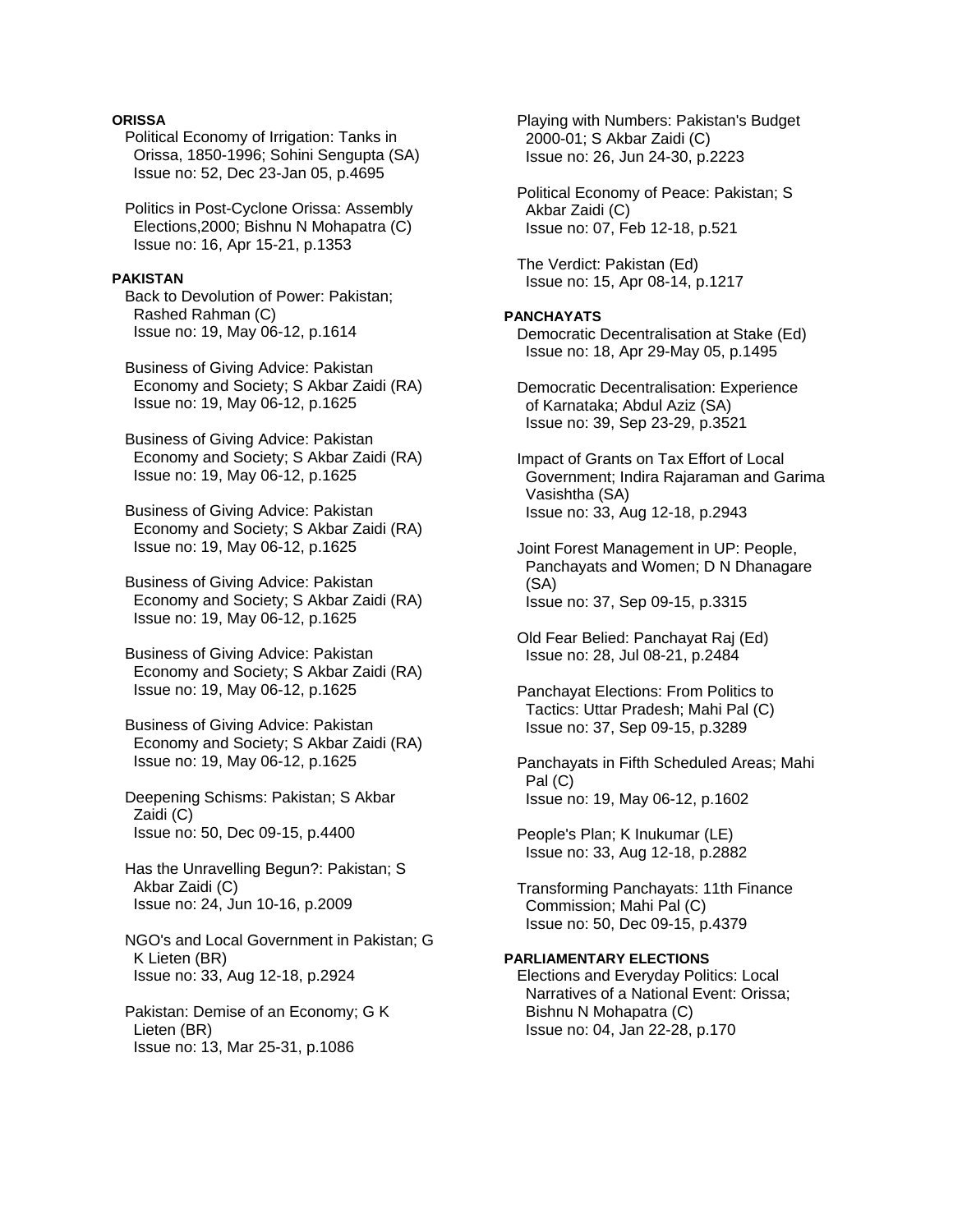# **PARTITION**

 Muslim Nationalism and British Policy; David Emmanuel Singh (BR) Issue no: 34, Aug 19-25, p.3023

 Taking Evidence on Communalism; Ram Puniyani (BR) Issue no: 20, May 13-19, p.1733

### **PATENT LAW**

 EU-Canada Patents Row: How Does it Affect India?; P K Vasudeva (C) Issue no: 19, May 06-12, p.1616

# **PATENTS**

 Farmer's Rights and Food Security; Suman Sahai (C) Issue no: 11, Mar 11-17, p.878

 Intellectual Property Rights and Agricultural Technology: Interplay and Implications for India; A Ravishankar and Sunil Archak (SA) Issue no: 27, Jul 01-07, p.2446

 Patenting Biotech Products: Complex Issues; P K Vasudeva (C) Issue no: 42, Oct 14-20, p.3726

 Research for Agriculture: Some Current Issues; A Vaidyanathan (P) Issue no: 33, Aug 12-18, p.2919

## **PEACE NEGOTIATION**

 Political Economy of Peace: Pakistan; S Akbar Zaidi (C) Issue no: 07, Feb 12-18, p.521

### **PEASANTS**

 Farmer's Rights and Food Security; Suman Sahai (C) Issue no: 11, Mar 11-17, p.878

 Seed Tribunal: Interrogating Farmers Suicides: Karnataka; Muzaffar Assadi (C) Issue no: 43, Oct 21-Nov 03, p.3808

### **PER CAPITA INCOME**

 Dynamics of Development in Gujarat: Some Issues; Indira Hirway (SA) Issue no: 35, Aug 26-Sep 08, p.3106

# **PERIODICALS**

 Forum for Many Views; S L Rao (LE) Issue no: 05, Jan 29-Feb 04, p.408

 Necessary Change; Deena Khatkhate (LE) Issue no: 08, Feb 19-Mar 03, p.586

## **PESTICIDES**

 From Population to Pests in Punjab: American Boll Worm and Suicides in Cotton Belt; Ashish Bose (C) Issue no: 38, Sep 16-22, p.3375

 Pesticides and Health Risks; Dinabandhu Bag (C) Issue no: 38, Sep 16-22, p.3381

### **PHARMACEUTICAL INDUSTRY**

 Industry-Induced Amnesia?: Dangerous Drugs (Ed) Issue no: 33, Aug 12-18, p.2884

 Pharmaceuticals, WTO and Seattle Round; S Srinivasan (C) Issue no: 05, Jan 29-Feb 04, p.249

 R and D in Pharma Industry in Context of Biotech Commercialisation; S Visalakshi and G D Sandhya (RA) Issue no: 48, Nov 25-Dec 01, p.4223

 Rising Disquiet: Pharmaceuticals (Ed) Issue no: 50, Dec 09-15, p.4364

## **PHARMACEUTICAL POLICY**

 Limited Prescription: Pharmaceuticals (Ed) Issue no: 38, Sep 16-22, p.3364

 Policy Vacuum: Pharmaceuticals (Ed) Issue no: 43, Oct 21-Nov 03, p.3784

# **PHARMACEUTICALS**

 Hazardous Drugs; Anant Phadke (LE) Issue no: 38, Sep 16-22, p.3362

## **PHILIPPINES**

 Income Distribution and Poverty in Rural Philippines: Insights from Repeat Village Study; Mahabub Hossain, Fe Gascon and Esther B Marciano (RA) Issue no: 52, Dec 23-Jan 05, p.4650

## **PHILOSOPHY**

 Excursions in the World of Philosophy; Satya P Gautam (BR) Issue no: 52, Dec 23-Jan 05, p.4625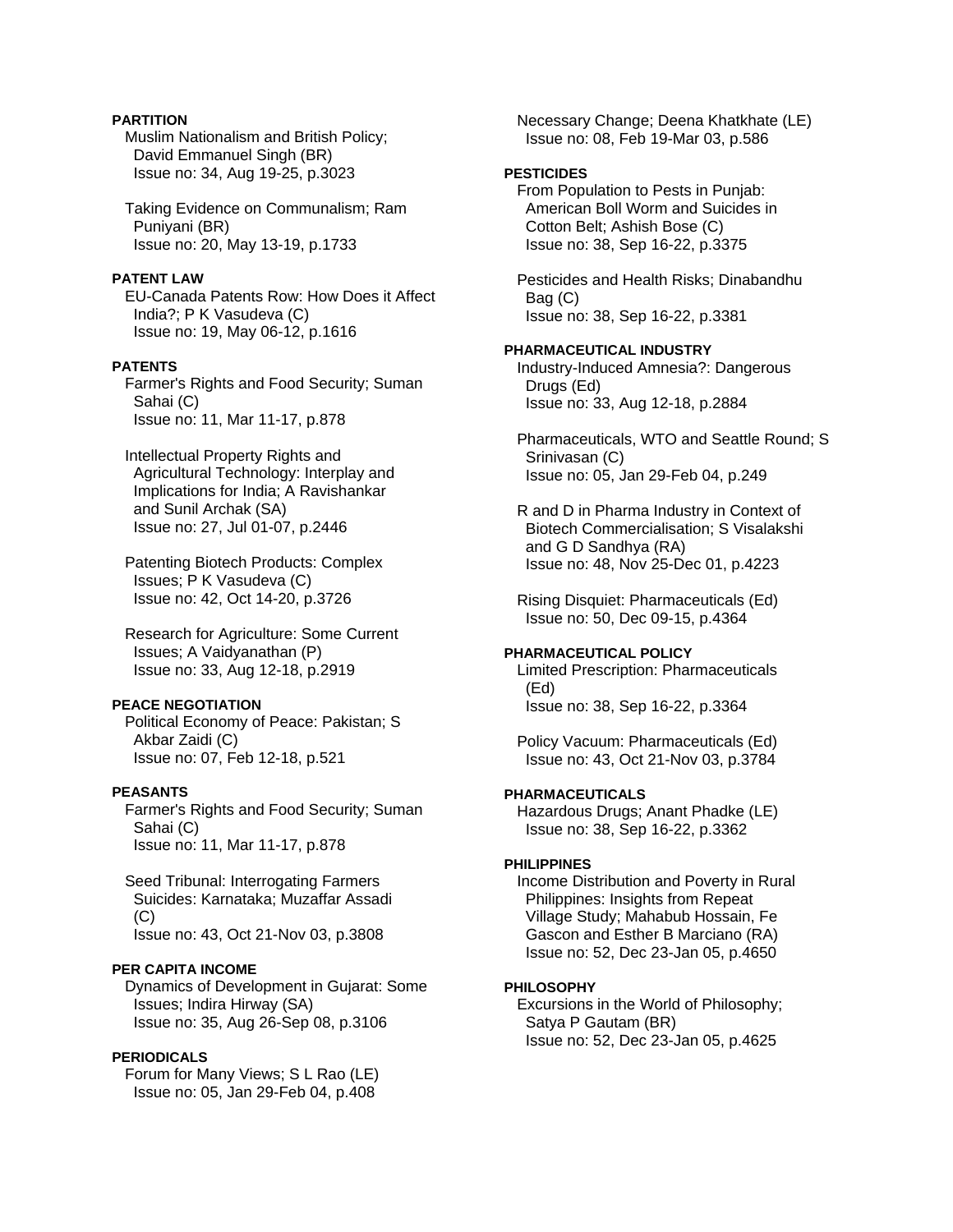## **PHILOSOPHY**

 Excursions in the World of Philosophy; Satya P Gautam (BR) Issue no: 52, Dec 23-Jan 05, p.4625

 Excursions in the World of Philosophy; Satya P Gautam (BR) Issue no: 52, Dec 23-Jan 05, p.4625

 Excursions in the World of Philosophy; Satya P Gautam (BR) Issue no: 52, Dec 23-Jan 05, p.4625

 Inner-City Socioscape: Seeking Selves and Wailing Silences; Chitra Sivakumar (SA) Issue no: 38, Sep 16-22, p.3428

#### **PHOTOGRAPHY**

 Reading Between the Frames: Burden (and freedom) of Photography; Vinay Lal (BR) Issue no: 14, Apr 01-07, p.1167

 Reading Between the Frames: Burden (and freedom) of Photography; Vinay Lal (BR) Issue no: 14, Apr 01-07, p.1167

## **PLANNING COMMISSION**

 Higher Plan Allocation Not Enough: State Finances (Ed) Issue no: 01, Jan 08-14, p.4

 Planning from Below: Is Planning Commission Performing Its Role?; D Bandyopadhyay (C) Issue no: 12, Mar 18-24, p.982

 State, Market and the Economy: The Shifting Frontiers; C Rangarajan (SA) Issue no: 16, Apr 15-21, p.1386

 Unkind Cut: State Plans (Ed) Issue no: 24, Jun 10-16, p.1976

### **PLURALISM**

 Case for Multiculturalism in India; Amir Ali (C) Issue no: 28, Jul 08-21, p.2503

 Democracy, Plurality and Indian University; Shiv Visvanathan (SA) Issue no: 40, Sep 30-Oct 06, p.3597

#### **POLICE**

 Democratising the Police: Lessons from UK; Rajesh Joshi (SA) Issue no: 40, Sep 30-Oct 06, p.3589

## **POLICE ATROCITIES**

 Police Brutality; Rajendra K Sail (LE) Issue no: 52, Dec 23-Jan 05, p.4590

 Police Reforms: Need to Review Power to Arrest; S R Sankaran (C) Issue no: 47, Nov 18-24, p.4082

# **POLIO**

 Global-Local Dialectic in Medico-Administrative Practice: Case Study of Poliomyelitis; Renu Addlakha (SA) Issue no: 08, Feb 19-Mar 03, p.676

 Social Production of Blame: Case Study of OPV-related Deaths in West Bengal; Lester Coutinho and Niharika Banerjea (SA) Issue no: 08, Feb 19-Mar 03, p.709

 Sociology of Immunisation; T Jacob John (LE) Issue no: 13, Mar 25-31, p.1124

### **POLITICAL ECONOMY**

 Political Economy of Irrigation: Tanks in Orissa, 1850-1996; Sohini Sengupta (SA) Issue no: 52, Dec 23-Jan 05, p.4695

 Political Economy of Kashmir since 1947; Siddhartha Prakash (SA) Issue no: 24, Jun 10-16, p.2051

### **POLITICAL HISTORY**

 Crisis of Indian Polity: A Historical Perspective; Dwijendra Tripathi (SA) Issue no: 11, Mar 11-17, p.937

 Culture and Politics in Western Colonial India; Veena Naregal (BR) Issue no: 08, Feb 19-Mar 03, p.623

 Enigmas of Time: Reflections on Culture, History and Politics; Rustom Bharucha (SA) Issue no: 13, Mar 25-31, p.1094

 History and Counterhistory: Novels and Politics; Prasenjit Maiti (C) Issue no: 27, Jul 01-07, p.2382

 Politics of Disengagement; Arun K Patnaik (BR) Issue no: 01, Jan 08-14, p.28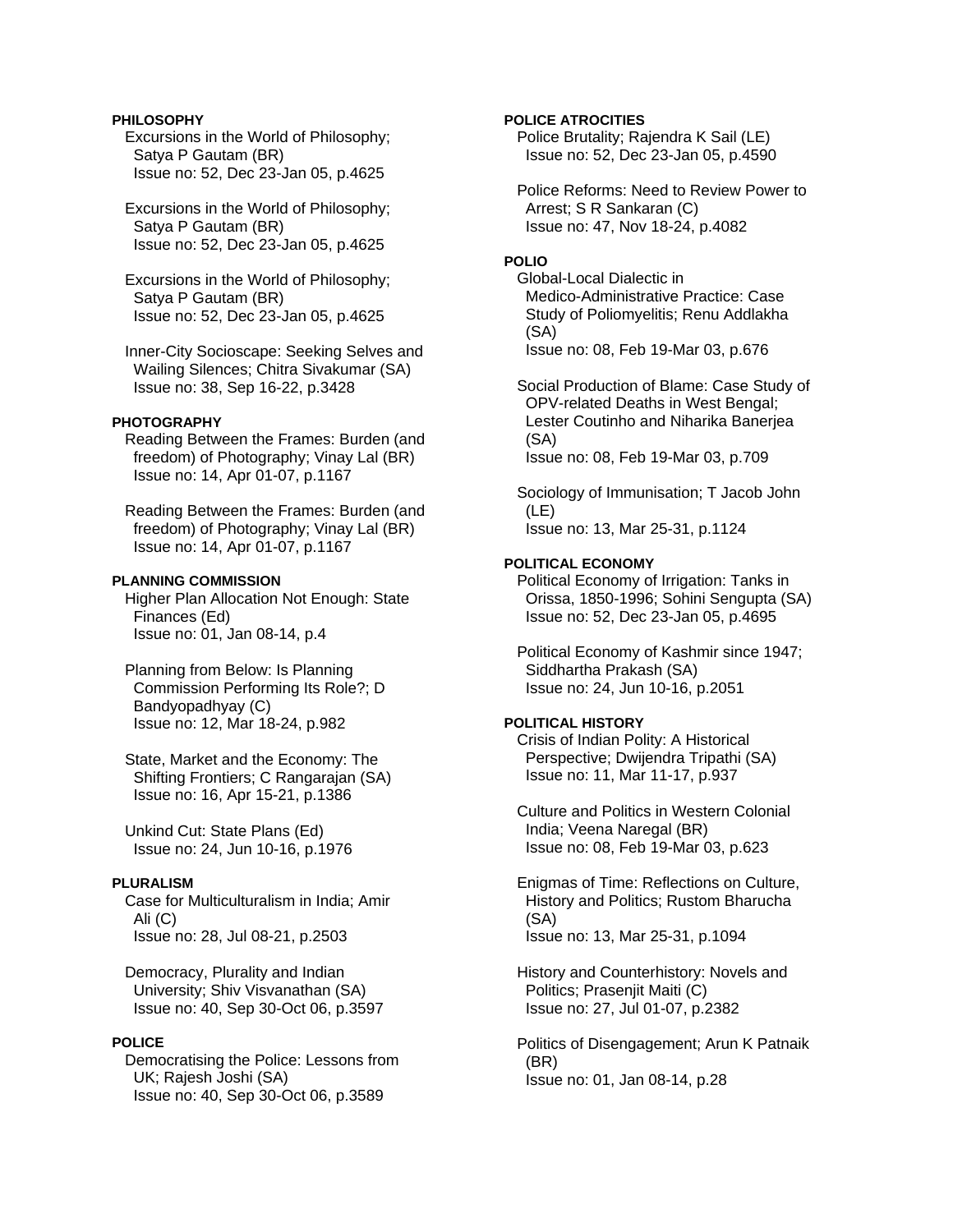# **POLITICAL HISTORY**

 Russian Presidency: Past and Present; Sanjay Deshpande (C) Issue no: 14, Apr 01-07, p.1158

**POLITICAL IDEOLOGY**  All or Nothing?; Vrijendra (LE) Issue no: 04, Jan 22-28, p.232

 Forum for Many Views; S L Rao (LE) Issue no: 05, Jan 29-Feb 04, p.408

## **POLITICAL PARTIES**

 Breather for BJP: Uttar Pradesh (Ed) Issue no: 48, Nov 25-Dec 01, p.4160

 CPI(M)'s Muslim League Dilemma: Kerala; J Prabhash (C) Issue no: 34, Aug 19-25, p.3009

 Different Agenda: Politics (Ed) Issue no: 07, Feb 12-18, p.500

 Kerala's Decentralised Planning: Floundering Experiment; M K Das (C) Issue no: 49, Dec 02-08, p.4300

 Logic of Failed Revolution: Federalisation of CPI(M); Aditya Nigam (P) Issue no: 05, Jan 29-Feb 04, p.263

 New Phase of Dalit-Bahujan Intellectual Activity; Gopal Guru and V Geetha (SA) Issue no: 03, Jan 15-21, p.130

 Serial Elections: Tragi-Comedy in Goa; Arthur G Rubinoff (SA) Issue no: 16, Apr 15-21, p.1391

 Two-Party System; P V Rajeev (LE) Issue no: 01, Jan 08-14, p.72

# **POLITICAL PERSONALITIES**

 Anarchy and Abuse of Power; Andre Beteille (BR) Issue no: 10, Mar 04-10, p.779

 How Not to Debate Issue of Autonomy: Kashmir; Balraj Puri (C) Issue no: 34, Aug 19-25, p.2997

 The Last Nehru: A Retrospective. A Decade After Rajiv's Fall; M D Nalapat  $(C)$ Issue no: 06, Feb 05-11, p.427

 Last Resort?; Gautam Navlakha (LE) Issue no: 47, Nov 18-24, p.4066

 A Question of Forgiveness: The Case of Narasimha Rao; Shiv Visvanathan (C) Issue no: 46, Nov 11-17, p.3995

 Resignation of Boris Yeltsin: Why Now?; R G Gidadhubli (C) Issue no: 05, Jan 29-Feb 04, p.259

## **POLITICAL SITUATION**  Anarchy and Abuse of Power; Andre Beteille (BR)

Issue no: 10, Mar 04-10, p.779

 Autonomy Demand: Kashmir at Crossroads; Rekha Chowdhary (C) Issue no: 30, Jul 22-28, p.2599

 Back to Devolution of Power: Pakistan; Rashed Rahman (C) Issue no: 19, May 06-12, p.1614

 Belling the Cat: Vidarbha (Ed) Issue no: 42, Oct 14-20, p.3700

 Beyond the Autonomy Debate; Sumanta Baneriee (C) Issue no: 30, Jul 22-28, p.2605

 Bihar after Bifurcation: A Challenging Future; Dipankar Bhattacharya (C) Issue no: 43, Oct 21-Nov 03, p.3800

 Changes in BJP: Politics (Ed) Issue no: 38, Sep 16-22, p.3364

 Constitutional Ideas and Political Practices: Report on a Conference; Satish Saberwal (C) Issue no: 11, Mar 11-17, p.885

 CPI(M) in West Bengal: Woes of the Parliamentary Left; Surajit C Mukhopadhyay (D) Issue no: 24, Jun 10-16, p.2066

 The Day After: Indonesia; Olle Tornquist (Ed) Issue no: 01, Jan 08-14, p.5

 Decline of Identity Politics: Punjab; Surinder S Jodhka (C) Issue no: 11, Mar 11-17, p.880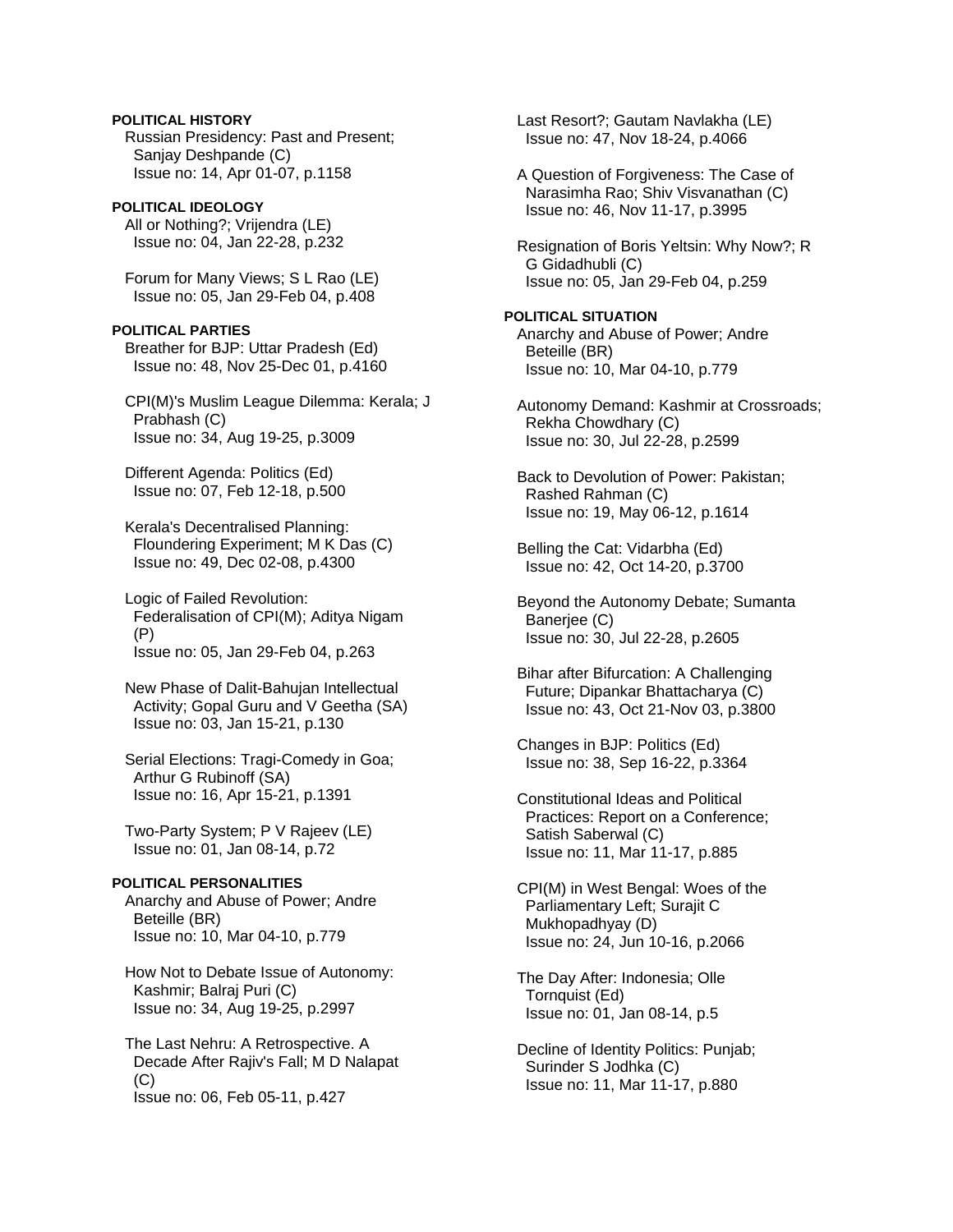## **POLITICAL SITUATION**

 Demand for New States: Cultural Identity Loses Ground to Urge for Development; Pradeep Kumar (C) Issue no: 35, Aug 26-Sep 08, p.3078

 Dilemmas of Development: Andhra Pradesh; Rajen Harshe and C Srinivas (C) Issue no: 23, Jun 03-09, p.1886

 Faultlines: Politics (Ed) Issue no: 27, Jul 01-07, p.2348

 Grim Lessons on Free Elections: Zimbabwe; Frederic F Clairmont (C) Issue no: 30, Jul 22-28, p.2620

 Miles to Go: Politics (Ed) Issue no: 12, Mar 18-24, p.953

 Militancy and Identity Politics in Assam; H Srikanth (SA) Issue no: 47, Nov 18-24, p.4117

 More of the Same: Manipur (Ed) Issue no: 51, Dec 16-22, p.4457

 New Beginning: Yugoslavia (Ed) Issue no: 41, Oct 07-Oct 13, p.3621

 New Lamps for Old: Goa (Ed) Issue no: 43, Oct 21-Nov 03, p.3784

 Not a Valley of Despair; Mohandas Moses (LE) Issue no: 06, Feb 05-11, p.410

 Numbers Game: Jharkhand (Ed) Issue no: 39, Sep 23-29, p.3453

 Picking the Leader: Politics (Ed) Issue no: 10, Mar 04-10, p.750

 Piecing the Peace in Cambodia: Return of Politics; Nalini Vittal (SA) Issue no: 15, Apr 08-14, p.1283

 Political Construction of Sub-National Identity; Niraja Gopal Jayal (BR) Issue no: 47, Nov 18-24, p.4103

 Political Decentralisation and Development Models; V K Natraj (C) Issue no: 26, Jun 24-30, p.2215

 Political Economy of Peace: Pakistan; S Akbar Zaidi (C) Issue no: 07, Feb 12-18, p.521

 Politics in Post-Cyclone Orissa: Assembly Elections,2000; Bishnu N Mohapatra (C) Issue no: 16, Apr 15-21, p.1353

 Politics of Elite and Communalism; Ram Puniyani (BR) Issue no: 41, Oct 07-13, p.3656

- Populist Fascism in Austria; Gunther Lanier (C) Issue no: 11, Mar 11-17, p.888
- Pre-Election Manoeuvres: Haryana (Ed) Issue no: 04, Jan 22-28, p.161
- Regionalisation of Indian Politics; Nagindas Sanghavi and Usha Thakkar (C) Issue no: 07, Feb 12-18, p.514

 Rule of Law: Politics (Ed) Issue no: 32, Aug 05-11, p.2796

 Rwandan Summer of 1994; Vinay Lal (BR) Issue no: 47, Nov 18-24, p.4104

 Rwandan Summer of 1994; Vinay Lal (BR) Issue no: 47, Nov 18-24, p.4104

 Siege Within: Assam (Ed) Issue no: 49, Dec 02-08, p.4292

 Sub-National Challenges to Indian State: An Assamese Perspective; Udayon Misra (BR) Issue no: 20, May 13-19, p.1727

 Through Tinted Glasses; D Bandyopadhyay (LE) Issue no: 33, Aug 12-18, p.2977

 The Verdict: Pakistan (Ed) Issue no: 15, Apr 08-14, p.1217

**POLITICAL SYSTEM**  Two-Party System; P V Rajeev (LE) Issue no: 01, Jan 08-14, p.72

**POLITICAL VIOLENCE**  Censorship and Silence: Perspective on Freedom of Expression; Pushpa Bhave (RA) Issue no: 18, Apr 29-May 05, p.WS10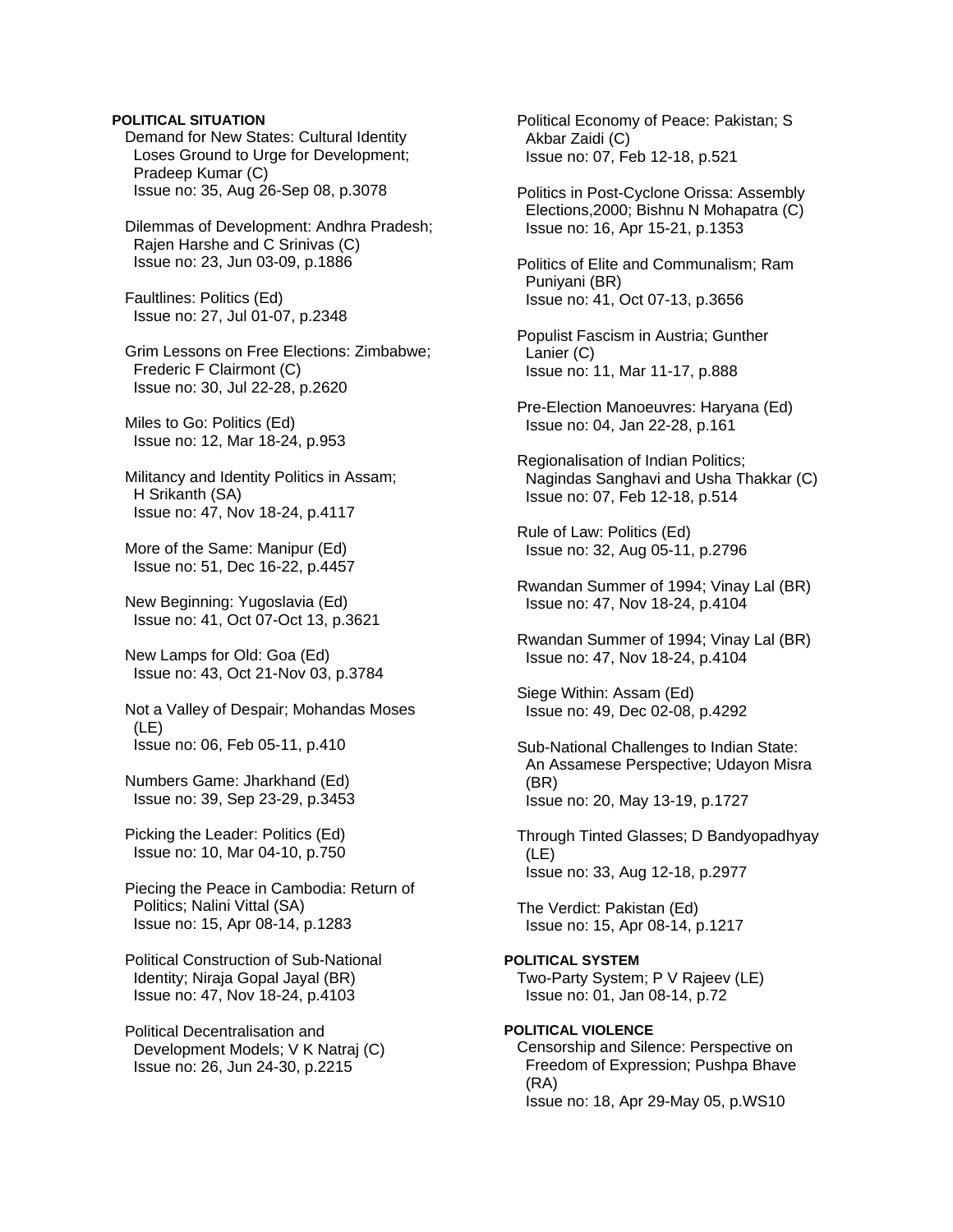# **POLITICAL VIOLENCE**

 Multiple Interests: Nepal (Ed) Issue no: 52, Dec 23-Jan 05, p.4592

**POLITICAL VIOLENCE**  Rise in Street Violence: Slide into Mob Rule?; N Dutta (C) Issue no: 08, Feb 19-Mar 03, p.604

 West Bengal: Violence Without Ideology; Sumanta Banerjee (C) Issue no: 34, Aug 19-25, p.3003

### **POLITICS AND CASTE**

 BJP's Caste Card: Uttar Pradesh (Ed) Issue no: 45, Nov 04-10, p.3905

 Caste and Electoral Politics; Anirudh Deshpande (BR) Issue no: 05, Jan 29-Feb 04, p.267

 Conceptualising Transitional Societies; Aureliano Fernandes (BR) Issue no: 21, May 20-Jun 02, p.1821

 Election and Casteist Politics: Sikkim; Jyotirmoy Chakraborty (C) Issue no: 43, Oct 21-Nov 03, p.3805

 Godmother: Contesting Communal Politics in Drought Land; Svati Joshi (C) Issue no: 49, Dec 02-08, p.4304

 New Phase of Dalit-Bahujan Intellectual Activity; Gopal Guru and V Geetha (SA) Issue no: 03, Jan 15-21, p.130

 Secularism, Modernity, Nation: Epistemology of the Dalit Critique; Aditya Nigam (SA) Issue no: 48, Nov 25-Dec 01, p.4256

# **POLITICS AND EDUCATION**

 Politics of Education in Maharashtra; R S Morkhandikar (C) Issue no: 24, Jun 10-16, p.1991

## **POLITICS AND RELIGION**

 BJP and Muslim Factor; Asghar Ali Engineer (C) Issue no: 45, Nov 04-10, p.3922

 BJP and the Ethnic Constitution of Nation; Ashok Chousalkar (BR) Issue no: 07, Feb 12-18, p.534

 Lean Times for Shibboleths: The Fourth Estate; Nireekshak (C) Issue no: 39, Sep 23-29, p.3472

 Tamil-Friendly Hindutva; M S S Pandian (C) Issue no: 21, May 20-Jun 02, p.1805

### **POLLUTION**

 Corruption, Safety and Environmental Hazard in Asian Societies; Darryl D'Monte (SA) Issue no: 33, Aug 12-18, p.2959

 Pollution; Leela Dube (LE) Issue no: 21, May 20-Jun 02, p.1778

 Pollution Control: Changing Perceptions (C) Issue no: 41, Oct 07-Oct 13, p.3636

### **POPULATION**

 Another Opportunity: Population (Ed) Issue no: 30, Jul 22-28, p.2592

 One-Billion Milestone; Michael Vlassoff (LE) Issue no: 23, Jun 03-09, p.1874

 One-Billion Milestone; P Chattopadhyay (LE) Issue no: 32, Aug 05-11, p.2794

### **POPULATION POLICY**

 Avoidable Exercise: Population (Ed) Issue no: 07, Feb 12-18, p.500

 Focus on Family: Population (Ed) Issue no: 37, Sep 09-15, p.3277

 National Population Policy, 2000: Swaminathan to Shanmugham; Ashish Bose  $(C)$ Issue no: 13, Mar 25-31, p.1058

#### **POVERTY**

 Economic Reforms, Poverty, Income Distribution and Employment; S Mahendra Dev (SA) Issue no: 10, Mar 04-10, p.823

 Globalising Gujarat: Urbanisation, Employment and Poverty; Amitabh Kundu (SA) Issue no: 35, Aug 26-Sep 08, p.3172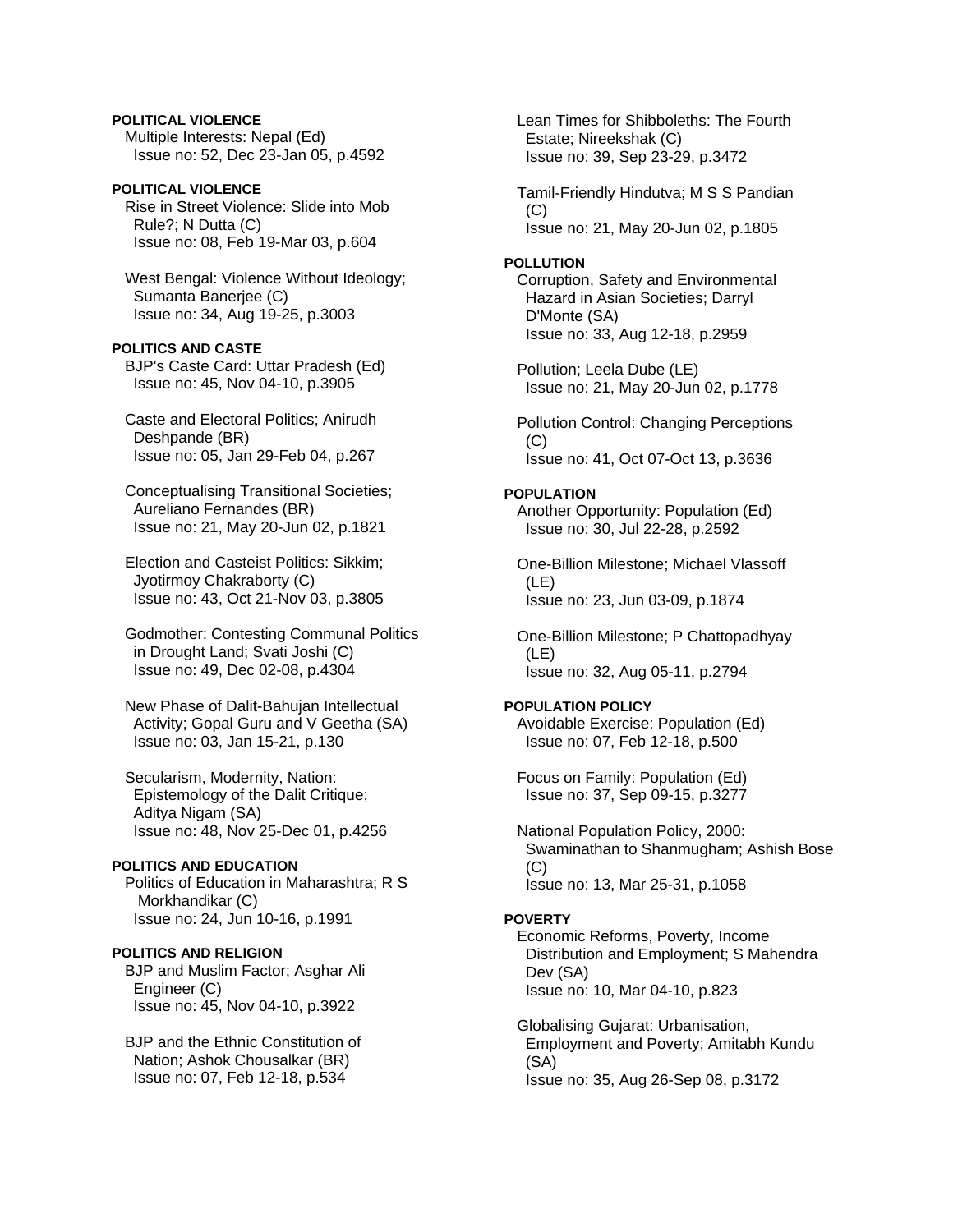## **POVERTY**

 Growth, Poverty and Equity: Red Faces in the World Bank; T T Ram Mohan (C) Issue no: 26, Jun 24-30, p.2213

 Income Distribution and Poverty in Irrigated and Rainfed Ecosystems: The Myanmar Case; Yolanda T Garcia, Arnulfo G Garcia, Marlar Oo and Mahabub Hossain (RA) Issue no: 52, Dec 23-Jan 05, p.4670

 Income Distribution and Poverty in Rural Philippines: Insights from Repeat Village Study; Mahabub Hossain, Fe Gascon and Esther B Marciano (RA) Issue no: 52, Dec 23-Jan 05, p.4650

 Life at the Bottom; Ananya Vajpeyi (BR) Issue no: 48, Nov 25-Dec 01, p.4251

 Orissa Today: Fantasy and Reality; Biswamoy Pati (C) Issue no: 18, Apr 29-May 05, p.1516

 Personal Responsibility among Puerto Rican Teenage Mothers in New York City; Caridad Souza (RA) Issue no: 21, May 20-Jun 02, p.L24

 Poverty and Primary Schooling: Field Studies from Mumbai and Delhi; Rukmani Banerji (SA) Issue no: 10, Mar 04-10, p.795

 Poverty, Environment, Development: A Many-Patterned Nexus; M V Nadkarni (SA) Issue no: 14, Apr 01-07, p.1184

 Poverty, Household Size and Child Welfare in India; Rajan Ray (SA) Issue no: 39, Sep 23-29, p.3511

 Profiles in Poverty: Female Landless Agricultural Labour Households; A K Rajuladevi (SA) Issue no: 06, Feb 05-11, p.474

 Recent Changes in Thailand's Rural Economy: Evidence from Six Villages; Somporn Isvilanonda, Ali Ahmad and Mahabub Hossain (RA) Issue no: 52, Dec 23-Jan 05, p.4644

 Wealth and Poverty: Lessons from Economic History; A V Rajwade (C) Issue no: 04, Jan 22-28, p.168

# **POVERTY ALLEVIATION PROGRAMMES**

 Alleviating Poverty: Role of Good Governance and Constitutional Reform; Dhiraj Nayyar (P) Issue no: 42, Oct 14-20, p.3739

 How Have the Poor Done?: Mid-Term Review of Ninth Plan; N C Saxena (C) Issue no: 41, Oct 07-Oct 13, p.3627

 What Is Needed for a More Pro-Poor Growth Process in India?; Martin Ravallion (SA) Issue no: 13, Mar 25-31, p.1089

 World Bank, Growth and Poverty (C) Issue no: 27, Jul 01-07, p.2367

## **POVERTY MEASUREMENT**

 Estimates of Poverty for SC, ST and Female-Headed Households; J V Meenakshi, Ranjan Ray and Souvik Gupta (SA) Issue no: 31, Jul 29-Aug 04, p.2748

 Political Roots of Poverty Studies; Arup Kumar Sen (D) Issue no: 03, Jan 15-21, p.155

 Poverty Statistics: Bermicide's Feast; Jaya Mehta and Shanta Venkatraman (C) Issue no: 27, Jul 01-07, p.2377

 Should Poverty Measures be Anchored to the National Accounts?; Martin Ravallion (SA) Issue no: 35, Aug 26-Sep 08, p.3245

## **POWER INDUSTRY**

 Bitter Medicine (Ed) Issue no: 03, Jan 15-21, p.75

 Electricity Reforms and Regulation: Some Issues; S L Rao (P) Issue no: 26, Jun 24-30, p.2231

 Enron Saga; Madhav Godbole (BR) Issue no: 18, Apr 29-May 05, p.1529

 Half-Baked Reform (Ed) Issue no: 32, Aug 05-11, p.2795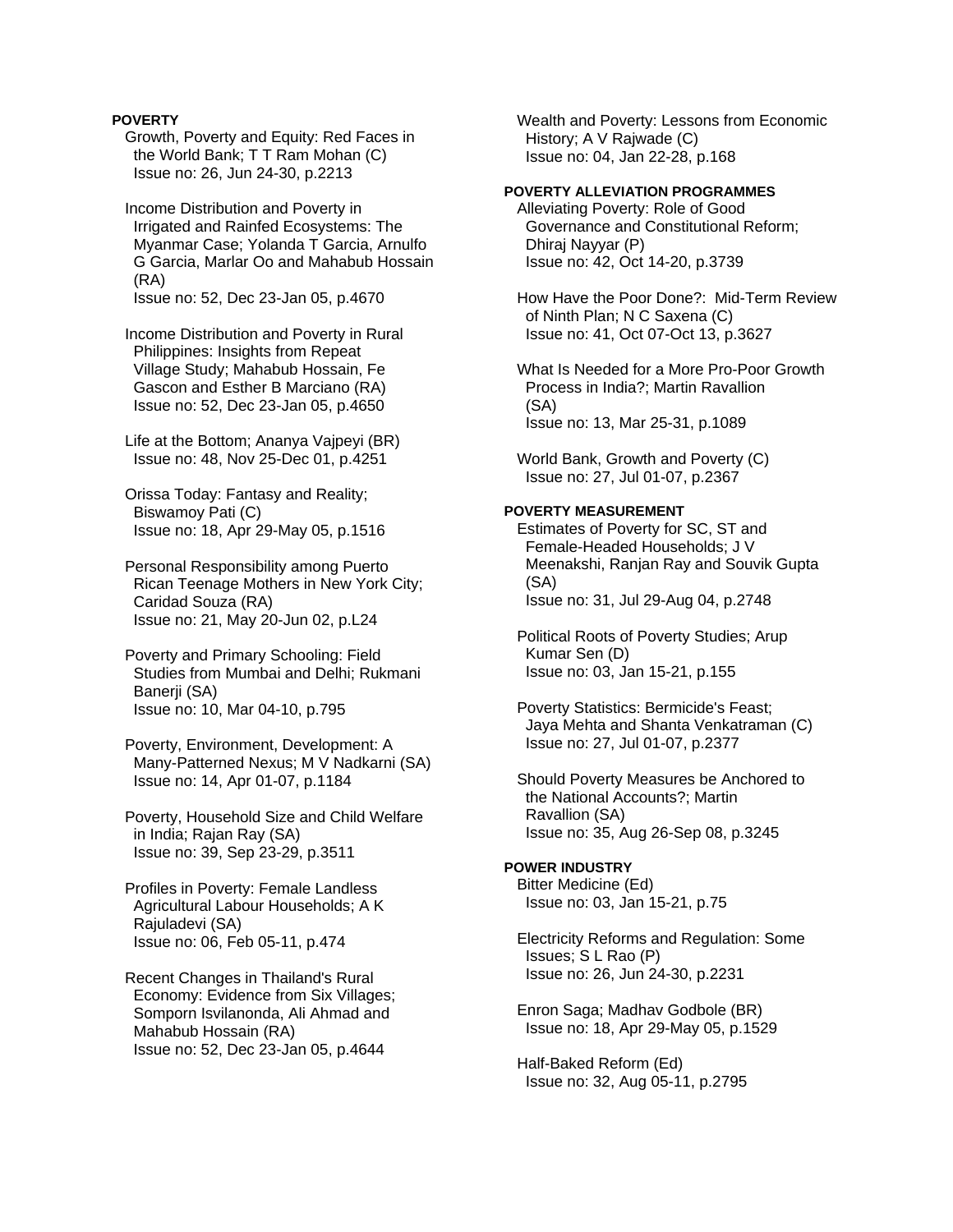# **POWER INDUSTRY**

 Making Maharashtra State Electricity Board Commercially Viable; Anjana Das and Jyoti Parikh (SA) Issue no: 14, Apr 01-07, p.1201

# **POWER POLICY**

 Making Maharashtra State Electricity Board Commercially Viable; Anjana Das and Jyoti Parikh (SA) Issue no: 14, Apr 01-07, p.1201

# **POWER SECTOR REFORMS**

 Danger of Bureaucratisation: Power Reforms (Ed) Issue no: 26, Jun 24-30, p.2196

 Electricity Reforms and Regulation: Some Issues; S L Rao (P) Issue no: 26, Jun 24-30, p.2231

 Electricity Regulatory Commissions: Empowerment of Consumers; Madhav Godbole (C) Issue no: 04, Jan 22-28, p.166

 Karnataka Electricity Reforms: A Different Perspective; V Ranganathan (D) Issue no: 03, Jan 15-21, p.154

 Legal Framework for Power Sector Reforms: Electricity Bill, 2000 (C) Issue no: 19, May 06-12, p.1594

 No Escape from Reform: Power (Ed) Issue no: 20, May 13-19, p.1684

 Power Sector Reforms: Indian Experience and Global Trends; Anil K Upadhyay (SA) Issue no: 12, Mar 18-24, p.1023

 Power Tariff Reform in India; Sanjeev S Ahluwalia (SA) Issue no: 38, Sep 16-22, p.3407

 Regulatory Strategy and Restructuring: Model for Gujarat Power Sector; Sebastian Morris (SA) Issue no: 23, Jun 03-09, p.1915

 An Untenable Modle; K Balarama Reddi, Usha Ramachandra and T L Sankar (D) Issue no: 37, Sep 09-15, p.3351

# **POWER TARIFF**

 Electricity Tariffs Regulators: The Orissa Experience; T L Sankar and Usha Ramachandra (SA) Issue no: 21, May 20-Jun 02, p.1825

#### **PRESIDENTIAL ELECTIONS**

 Flawed Presidential Election, Harbinger of More Trouble Ahead: Sri Lanka; K M Silva (C) Issue no: 04, Jan 22-28, p.178

 Presidential Election: Structural Flaws in the System: United States; Ranjit Sau (C) Issue no: 49, Dec 02-08, p.4314

 Winner-Takes-All: The US; S Nanjundan (Ed) Issue no: 48, Nov 25-Dec 01, p.4161

#### **PRESIDENTS**

 Resignation of Boris Yeltsin: Why Now?; R G Gidadhubli (C) Issue no: 05, Jan 29-Feb 04, p.259

#### **PRESS**

 Censorship and Silence; Vasanth Kannabiran (RA) Issue no: 18, Apr 29-May 05, p.WS2

 Entry of Foreign Media: Reviving Old Bogeys: Media Watch; Nireekshak (C) Issue no: 46, Nov 11-17, p.4000

 The Fourth Estate: The Wayward Press; Nireekshak (C) Issue no: 34, Aug 19-25, p.3001

 Journalism: Profit over People; J B D'Souza (C) Issue no: 19, May 06-12, p.1597

#### **PRESS FREEDOM**

 Keeping Up with the Media: The Fourth Estate; Nireekshak (C) Issue no: 32, Aug 05-11, p.2810

 The Press and the Police; A G Noorani (CL) Issue no: 17, Apr 22-28, p.1420

 Putin's Confrontation with Oligarchs: Russia; R G Gidadhubli and Rama Sampatkumar (C) Issue no: 28, Jul 08-21, p.2512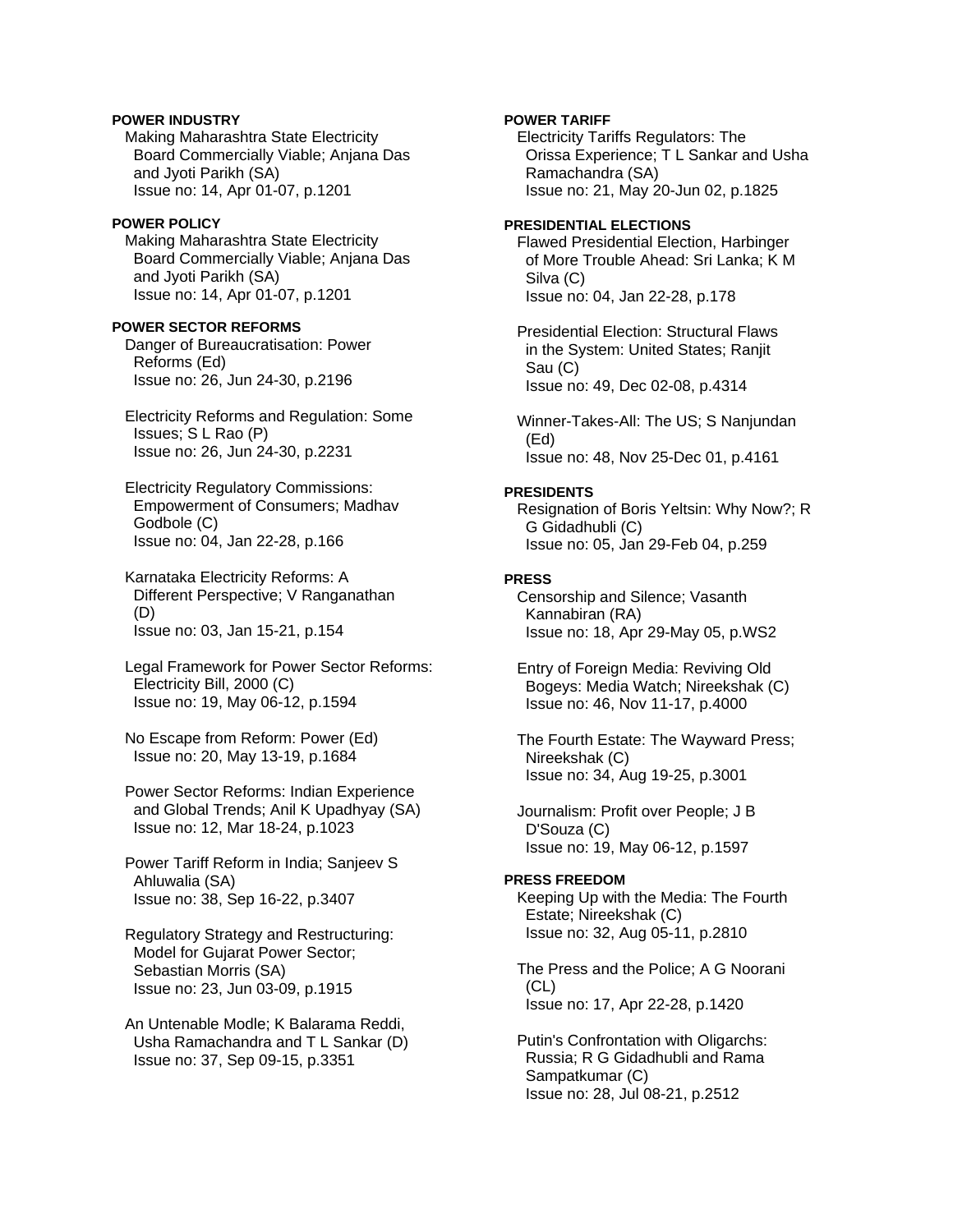# **PRESSURE GROUPS**

 State, Identity Movements and Internal Displacement in the North-East; Monirul Hussain (SA) Issue no: 51, Dec 16-22, p.4519

### **PRIMARY EDUCATION**

 Cart Before Horse?: Education (Ed) Issue no: 26, Jun 24-30, p.2197

 Poverty and Primary Schooling: Field Studies from Mumbai and Delhi; Rukmani Banerii (SA) Issue no: 10, Mar 04-10, p.795

 Unbundling of the State; L C Jain (P) Issue no: 41, Oct 07-Oct 13, p.3647

### **PRISONERS**

 Urgent Need for Prison Reforms; C N Bhalerao (LE) Issue no: 10, Mar 04-10, p.746

# **PRIVATE SECTOR**

 Issues in Health: Public-Private Partnership; Ramesh Bhat (SA) Issue no: 52, Dec 23-Jan 05, p.4706

### **PRIVATIZATION**

 Economic Regulation of Utility Industries; Devendra G Kodwani (SA) Issue no: 30, Jul 22-28, p.2657

 From Nationalisation to Privatisation: UK and Japan; Pradip Baijal (SA) Issue no: 13, Mar 25-31, p.1101

 The Italian Puzzle: From Nationalisation to Privatisation; Pradip Baijal (RA) Issue no: 48, Nov 25-Dec 01, p.4246

 Private Investment and Policy Developments in Transport Sector; Kaushik Deb (SA) Issue no: 15, Apr 08-14, p.1277

 Privatisation and Foreign Participation in Life Insurance Sector; D Tripati Rao (SA) Issue no: 13, Mar 25-31, p.1107

#### **PUBLIC ADMINISTRATION**

 Any Best?: Downsizing Government (Ed) Issue no: 11, Mar 11-17, p.857

 Fifty Years of Indian State: Suggestions for Its Revitalisation; KS (C) Issue no: 18, Apr 29-May 05, p.1509

 A Matter of Circumstances: Karnataka (Ed) Issue no: 14, Apr 01-07, p.1128

#### **PUBLIC DISTRIBUTION SYSTEM**

 Agricultural Development and PDS: Lack of Major Initiatives; S Mahendra Dev (F) Issue no: 13, Mar 25-31, p.1046

 Concerns on Food Security; K P Kannan, S Mahendra Dev and Alakh Narain Sharma  $(C)$ Issue no: 45, Nov 04-10, p.3919

 Food Corporation: New Role; P V Rajeev (LE)

Issue no: 05, Jan 29-Feb 04, p.234

 On Verge of Collapse: Food Security (Ed) Issue no: 10, Mar 04-10, p.748

 Vision and Illusion in Fiscal Correction; Pulapre Balakrishnan and Bharat Ramaswami (F) Issue no: 14, Apr 01-07, p.1137

### **PUBLIC EXPENDITURE**

 Impact of Public Expenditure on Poverty in Rural India; Shenggen Fan, Peter Hazell and S K Thorat (SA) Issue no: 40, Sep 30-Oct 06, p.3581

 Policing Public Expenditure: New Tasks and Possibilities; D Bandyopadhyay (P) Issue no: 51, Dec 16-22, p.4482

#### **PUBLIC FINANCE**

 Sub-National Public Finance in India; Ashok K Lahiri (SA) Issue no: 18, Apr 29-May 05, p.1539

# **PUBLIC HEALTH**

 Control and Resistance: The Working of the Contagious Diseases Acts in Bombay City; Mridula Ramanna (SA) Issue no: 17, Apr 22-28, p.1470

 Cyclone and After-Managing Public Health: Orissa; Meena Gupta (C) Issue no: 20, May 13-19, p.1705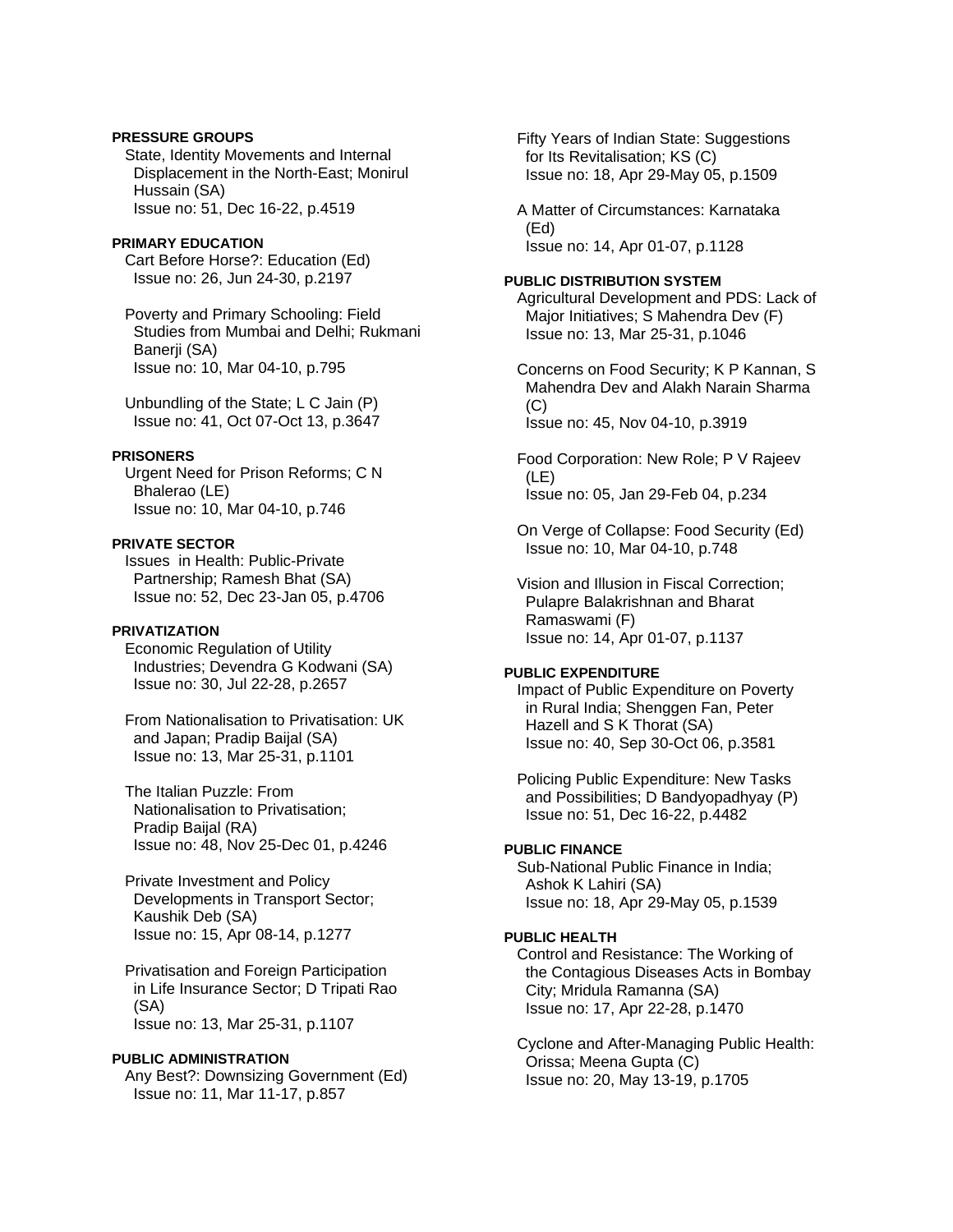# **PUBLIC HEALTH**

 Defining Priorities (Ed) Issue no: 31, Jul 29-Aug 04, p.2687

 Disease Control and Immunisation: A Sociological Enquiry; Veena Das, R K Das and Lester Coutinho (SA) Issue no: 08, Feb 19-Mar 03, p.625

 Issues in Health: Public-Private Partnership; Ramesh Bhat (SA) Issue no: 52, Dec 23-Jan 05, p.4706

 Numerical Narratives and Documentary Practices: Vaccines, Targets and Reports of Immunisation Programme; Lester Coutinho, Suman Bisht and Gauri Raje (SA) Issue no: 08, Feb 19-Mar 03, p.656

 Productivity of Crises: Disease, Scientific Knowledge and State in India; Kavita Mishra (SA) Issue no: 43, Oct 21-Nov 03, p.3885

 Social Production of Blame: Case Study of OPV-related Deaths in West Bengal; Lester Coutinho and Niharika Banerjea (SA) Issue no: 08, Feb 19-Mar 03, p.709

#### **PUBLIC INVESTMENT**

 Issues in Agricultural Reforms: Public Investment and Land Market Development; S Hirashima (SA) Issue no: 43, Oct 21-Nov 03, p.3879

 Public Investment and Regional Disparities; T Ravi Kumar (SA) Issue no: 41, Oct 07-13, p.3683

#### **PUBLIC SECTOR BANKS**

 Budget Proposals on Public Sector Banks; D N Ghosh (F) Issue no: 13, Mar 25-31, p.1055

 Nationalised Banks: No Cogent Plan; A V Rajwade (C) Issue no: 11, Mar 11-17, p.876

 Predators in Dinner-jackets; D Bandyopadhyay (LE) Issue no: 10, Mar 04-10, p.746  Priority Sector Bank Lending: Some Important Issues; J K Khundrakpam (D) Issue no: 14, Apr 01-07, p.1209

 Weak Banks: A Strategy for Self-Renewal; D N Ghosh (F) Issue no: 05, Jan 29-Feb 04, p.243

#### **PUBLIC SECTOR ENTERPRISES**

 Food Corporation: New Role; P V Rajeev (LE) Issue no: 05, Jan 29-Feb 04, p.234

 Namrup Fertiliser Plant: Victim of Partisan Politics (C) Issue no: 51, Dec 16-22, p.4465

 Organising for Safe Livelihoods: Feasible Options: Delhi; Dunu Roy (C) Issue no: 52, Dec 23-Jan 05, p.4603

 Setting SAIL on Difficult Passage to Recovery; Saumitra Chaudhuri (C) Issue no: 14, Apr 01-07, p.1147

### **PUBLIC SERVANTS**

 Asok Mitra: One of a Kind; Deena Khatkhate (C) Issue no: 13, Mar 25-31, p.1063

 IAS Talks Shop; Alok Sinha (BR) Issue no: 39, Sep 23-29, p.3500

#### **PUBLIC SERVICES**

 Beyond Holding Operations: Posts (Ed) Issue no: 51, Dec 16-22, p.4456

 Japanese Civil Service System: Relevance for Developing Countries; V V Bhatt and Hyung-Ki Kim (SA) Issue no: 23, Jun 03-09, p.1937

### **PUBLIC WORKS**

 Japanese Civil Service System: Relevance for Developing Countries; V V Bhatt and Hyung-Ki Kim (SA) Issue no: 23, Jun 03-09, p.1937

# **PUNE**

 Formalising Livelihood: Case of Wastepickers in Pune; Poornima Chikarmane and Lakshmi Narayan (C) Issue no: 41, Oct 07-Oct 13, p.3639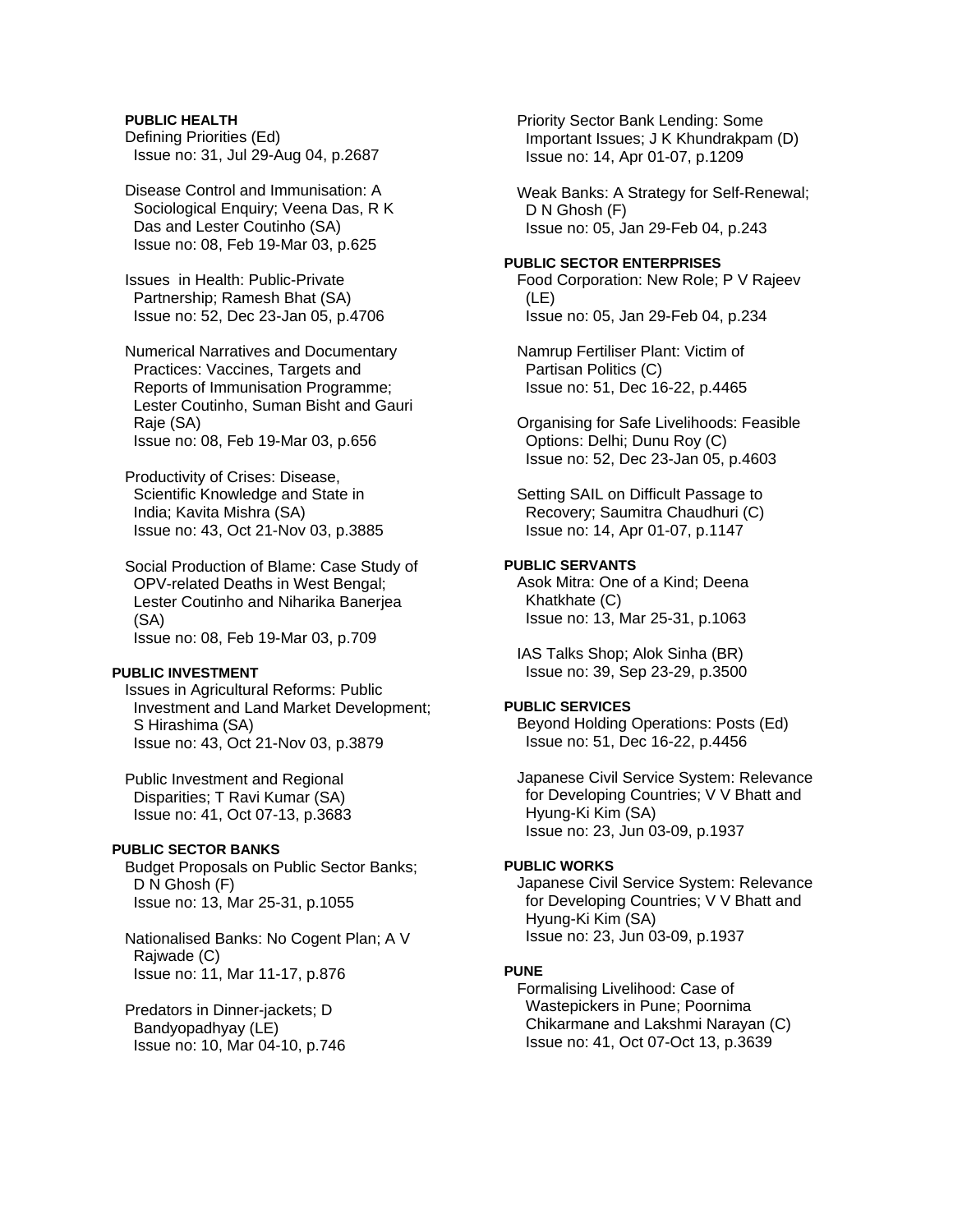### **PUNJAB**

 Crisis in Punjab Agriculture; Sukhpal Singh (C) Issue no: 23, Jun 03-09, p.1889

 Decline of Identity Politics: Punjab; Surinder S Jodhka (C) Issue no: 11, Mar 11-17, p.880

 Fiscal Crisis and Non-Governance: Punjab; sucha Singh Gill (C) Issue no: 21, May 20-Jun 02, p.1798

 From Population to Pests in Punjab: American Boll Worm and Suicides in Cotton Belt; Ashish Bose (C) Issue no: 38, Sep 16-22, p.3375

 The Predicament of Sikhism; Anuradha Kumar (BR) Issue no: 20, May 13-19, p.1731

 Predicament of Sikhism; S S Narula (LE) Issue no: 26, Jun 24-30, p.2344

 Promoting Science: How Efficient is Punjab's Regional Science Council?; Vikram Chadha (C) Issue no: 39, Sep 23-29, p.3474

 Rural Health: Proactive Role for the State: Punjab; Sucha Singh Gill and Ranjit Singh Ghuman (C) Issue no: 51, Dec 16-22, p.4474

# **RADIATION**

 Area of Concern: Health (Ed) Issue no: 10, Mar 04-10, p.749

# **RAILWAY BUDGET-2000-2001**

 Beyond Tinkering: Railways (Ed) Issue no: 08, Feb 19-Mar 03, p.589

 Indian Railway Finances: Critical Issues and Emerging Options; S Sriraman (SA) Issue no: 12, Mar 18-24, p.1029

 When the Axe Falls: Railways (Ed) Issue no: 10, Mar 04-10, p.748

### **RAILWAYS**

 Indian Railway Finances: Critical Issues and Emerging Options; S Sriraman (SA) Issue no: 12, Mar 18-24, p.1029

 Indian Railways: Agenda for Reform; Ajita Mattoo (P) Issue no: 10, Mar 04-10, p.771

 Safety on Indian Railways: Prolonged Neglect and Wraped Priorities; C M Khosla (P) Issue no: 08, Feb 19-Mar 03, p.614

### **RAINFALL**

 Drought and Rainfall Pattern, 1877-1999; K S Sivasami (C) Issue no: 24, Jun 10-16, p.1993

# **RAJASTHAN**

 Drought in Rajasthan: In Search of a Perspective; Milind Bokil (C) Issue no: 48, Nov 25-Dec 01, p.4171

 Drought, Debt and Poverty: Rajasthan; Rajesh (C) Issue no: 25, Jun 17-23, p.2101

 Revitalisation of Irrigation Tanks in Rajasthan; K V Raju and Tushaar Shah (SA) Issue no: 23, Jun 03-09, p.1930

 Women's Empowerment Through State Benevolence: Rajasthan; Shobhita Rajagopal and Kanchan Mathur (C) Issue no: 33, Aug 12-18, p.2908

#### **RANVIR SENA**

 Class War Spreads to New Areas: Bihar; Prakash Louis (C) Issue no: 26, Jun 24-30, p.2206

# **RBI**

 Another Peep into the Cathedral Crypt; A Viswanathan (LE) Issue no: 48, Nov 25-Dec 01, p.4288

 Central Bank and Government: An Untold Story From RBI's Early History; Anand Chandavarkar (SA) Issue no: 34, Aug 19-25, p.3048

 Critique of Single Target, Single Instrument Approach; EPW Research Foundation (MMR) Issue no: 50, Dec 09-15, p.4370

 Exchange Rate and RBI; Deena Khatkhate (LE) Issue no: 28, Jul 08-21, p.2482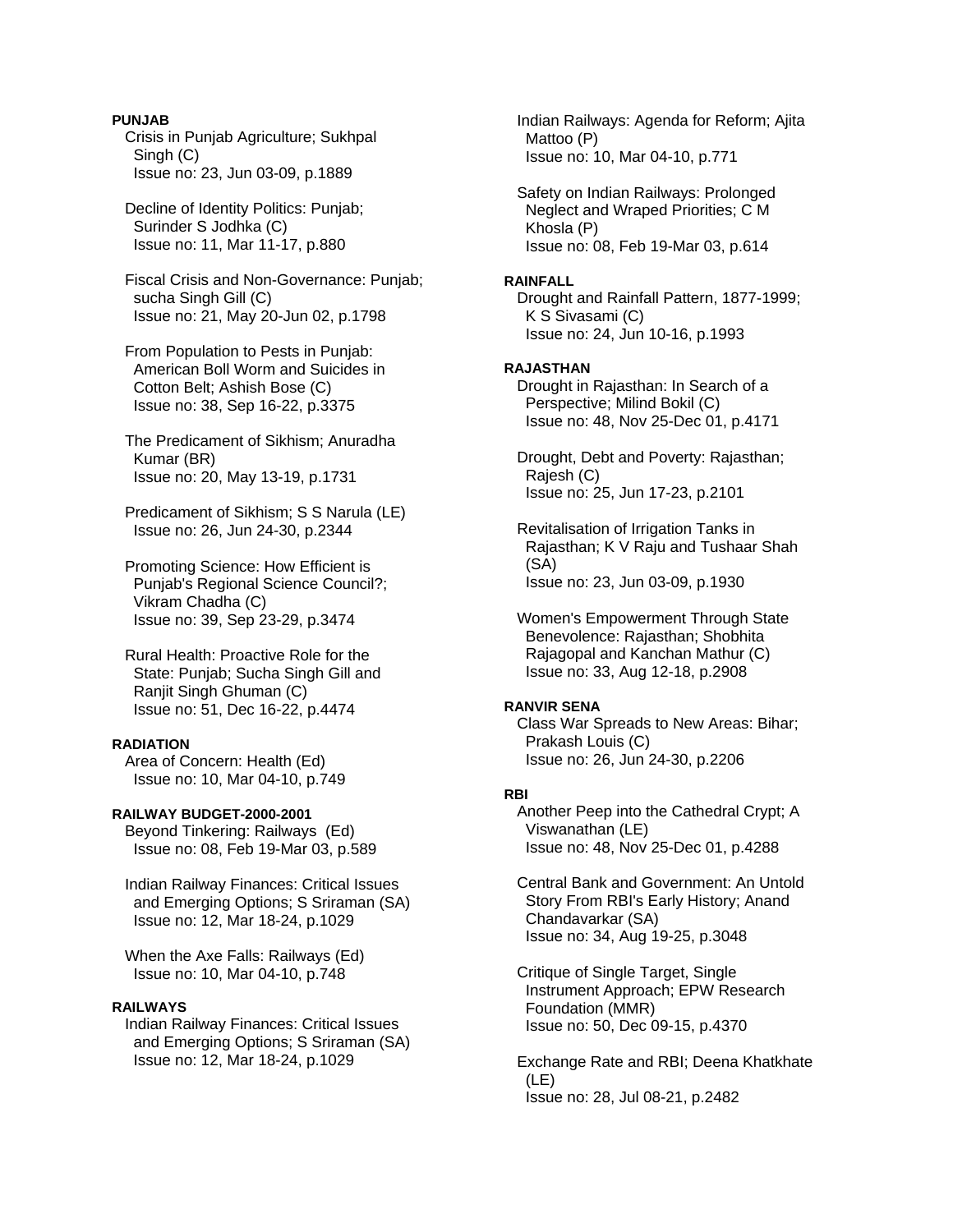# **RBI**

**Exchange Rate Management: Falling Between**  Two Stools; EPW Research Foundation (MMR) Issue no: 33, Aug 12-18, p.2891

 Exchange Rates, Markets and the RBI; Veena Mishra (C) Issue no: 25, Jun 17-23, p.2089

 Fiscal Deficit, RBI Autonomy and Monetary Management; M Ramachandran (SA) Issue no: 35, Aug 26-Sep 08, p.3266

 RBI's Intervention in Foreign Exchange Market: An Econometric Analysis; Sumon Kumar Bhaumik and Hiranya Mukhopadhyay (SA) Issue no: 05, Jan 29-Feb 04, p.373

 Towards a Full-Fledged Liquidity Adjustment Facility; EPW Research Foundation (MMR) Issue no: 20, May 13-19, p.1691

 An Untold Story; Meenakshi Tyagarajan (LE) Issue no: 42, Oct 14-20, p.3698

 Who Are the Non-Performers?: Bank Credit (Ed) Issue no: 49, Dec 02-08, p.4292

#### **REAL ESTATE MARKET**

 Mumbai's Real Estate Market in 1990s: De-regulation, Global Money and Casino Capitalism; Jan Nijman (SA) Issue no: 07, Feb 12-18, p.575

# **REFUGEES**

 Self-Reliance Denied, Hope Belied; Arun Ghosh (C) Issue no: 12, Mar 18-24, p.994

# **REGIONAL DISPARITIES**

 Public Investment and Regional Disparities; T Ravi Kumar (SA) Issue no: 41, Oct 07-13, p.3683

 Widening Regional Disparities in India: Some Indicators; N J Kurian (SA) Issue no: 07, Feb 12-18, p.538

# **REGIONAL PLANNING AND DEVELOPMENT**

 Widening Regional Disparities in India: Some Indicators; N J Kurian (SA) Issue no: 07, Feb 12-18, p.538

# **REGULATIONS**

 Development Agenda for Insurance Regulation; Niranjan Pant (C) Issue no: 10, Mar 04-10, p.762

 Issues in Regulation of Insurance; Ajit Ranade and Rajeev Ahuja (SA) Issue no: 05, Jan 29-Feb 04, p.331

# **REGULATORY POLICY**

 Fallen Angel; ayati Ghosh, C P Chandrasekhar and Abhijit Sen (LE) Issue no: 01, Jan 08-14, p.2

# **RELIEF AND REHABILITATION**

 Outcome of Long Neglect: Drought (Ed) Issue no: 18, Apr 29-May 05, p.1496

 Risks, Safeguards and Reconstruction: A Model for Population Displacement and Resettlement; Michael M Cernea (SA) Issue no: 41, Oct 07-13, p.3659

 Self-Reliance Denied, Hope Belied; Arun Ghosh (C) Issue no: 12, Mar 18-24, p.994

 Why Displaced Persons Reject Project Resettlement Colonies; Mohammed Asif (C) Issue no: 24, Jun 10-16, p.2005

#### **RELIGION**

 Creating New Myths: Post-Puja Reflections; Swati Ghosh (C) Issue no: 03, Jan 15-21, p.94

 Danger from Falun Gong; S P Seth (C) Issue no: 45, Nov 04-10, p.3932

 Religion and Fertility in India; Roger Jeffery and Patricia Jeffery (SA) Issue no: 35, Aug 26-Sep 08, p.3253

 Religion and Fertility in India; J V Deshpande (LE) Issue no: 40, Sep 30-Oct 06, p.3538

 Religious Movements and Social Change; V Subramaniam (BR) Issue no: 32, Aug 05-11, p.2829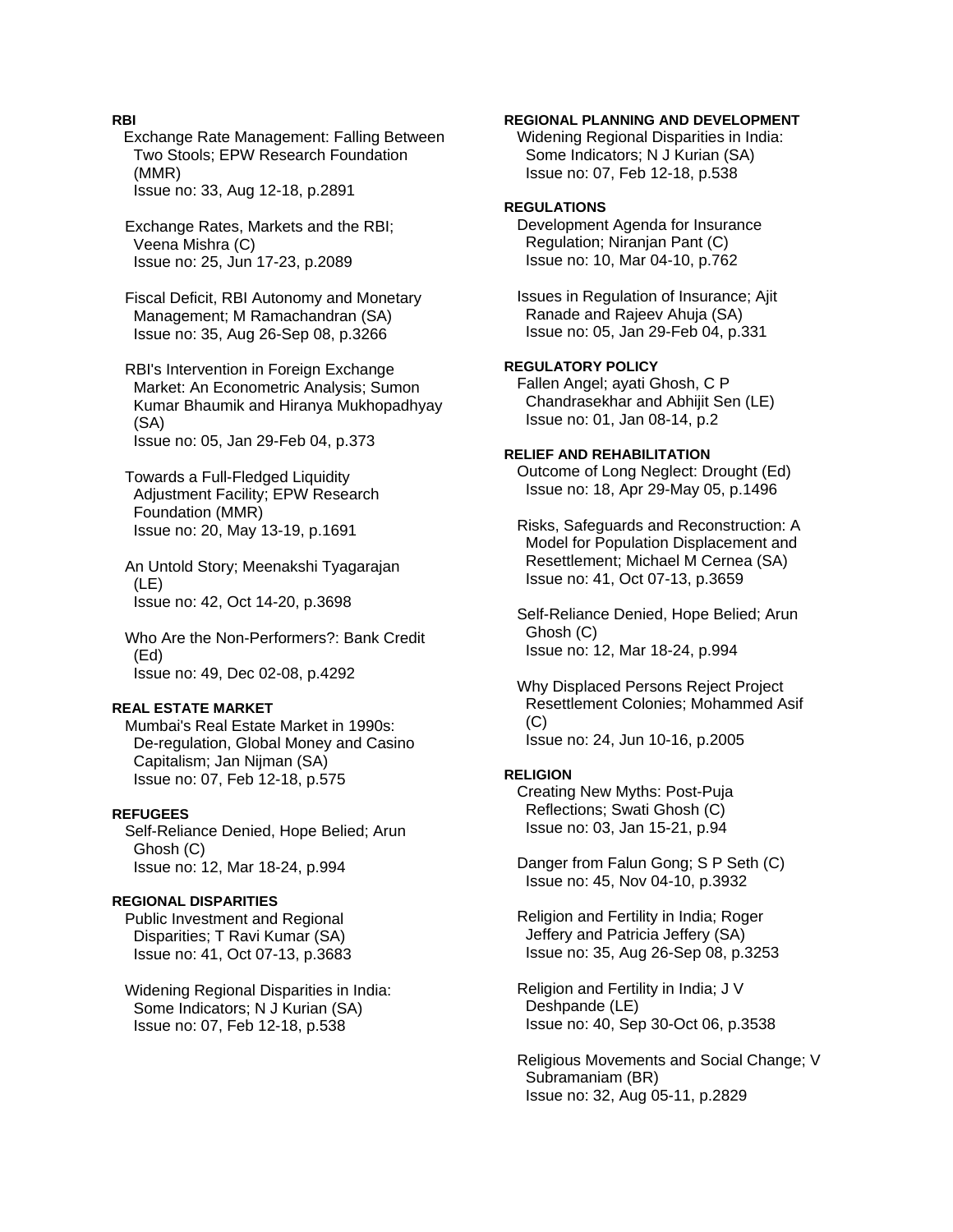# **RELIGION**

**Right to Propagate Religion:**  Constitutional Provisions; Nirmalendu Bikash Rakshit (C) Issue no: 40, Sep 30-Oct 06, p.3564

 UP: Religious Places Bill; Prashant Kumar (C) Issue no: 12, Mar 18-24, p.977

# **RELIGIOUS CONVERSIONS**

 Hindutva Vs Ambedkarism: Views on Conversions; Ambrose Pinto (C) Issue no: 41, Oct 07-Oct 13, p.3633

 Taboo or Veiled Consent? Goan Inquisitorial Edict of 1736; Rowena Robinson (SA) Issue no: 27, Jul 01-07, p.2423

# **RELIGIOUS FUNDAMENTALISM**

 Art and Tradition: Water (Ed) Issue no: 05, Jan 29-Feb 04, p.238

 Kashmir: Battle for Hearts and Minds; Ranjit Say (LE) Issue no: 12, Mar 18-24, p.950

 Orissa Today: Fantasy and Reality; Biswamoy Pati (C) Issue no: 18, Apr 29-May 05, p.1516

# **REPRODUCTIVE HEALTH**

 Family Planning Programme: Paradigm Shift in Strategy; Mohan Rao (P) Issue no: 49, Dec 02-08, p.4317

 Genealogy of a Controversy: Development of an Anti-fertility Vaccine; Kalpana Viswanath and Preeti Kirbat (SA) Issue no: 08, Feb 19-Mar 03, p.718

 Personal Responsibility among Puerto Rican Teenage Mothers in New York City; Caridad Souza (RA) Issue no: 21, May 20-Jun 02, p.L24

# **RESEARCH AND DEVELOPMENT**

 An Assessment of Indian Science and Technology and Implications for Military Research and Development; Ravinder Pal Singh (SA) Issue no: 31, Jul 29-Aug 04, p.2762

 Creative Collaboration (Ed) Issue no: 25, Jun 17-23, p.2083  R and D in Pharma Industry in Context of Biotech Commercialisation; S Visalakshi and G D Sandhya (RA) Issue no: 48, Nov 25-Dec 01, p.4223

### **RESERVATION POLICY**

 Alternate Modernities?: Reservations and Women's Movement in 20th Century India; Mary E John (RA) Issue no: 43, Oct 21-Nov 03, p.WS22

 Elusive Women: Feminism and Women's Reservation Bill; Nivedita Menon (RA) Issue no: 43, Oct 21-Nov 03, p.WS35

 Gender and Governance in India; D Bandyopadhyay (C) Issue no: 31, Jul 29-Aug 04, p.2696

 Karnataka and the Women's Reservation Bill; Manasa (RA) Issue no: 43, Oct 21-Nov 03, p.WS49

 Moments in a History of Reservations; Bhagwan Das (RA) Issue no: 43, Oct 21-Nov 03, p.WS31

 Myth of Creamy Layer: Reservation Policy; M S S Pandian (Ed) Issue no: 17, Apr 22-28, p.1417

 No Shortcuts to Dalit Liberation; H Srikanth (D) Issue no: 13, Mar 25-31, p.1121

 Real Issues: Reservation Policy; Jayan V Deshpande (Ed) Issue no: 18, Apr 29-May 05, p.1497

 Reservation Policy; Viduthalai Rajendran (LE) Issue no: 26, Jun 24-30, p.2194

 Reservations and Minorities; Ranjit Sau (LE) Issue no: 48, Nov 25-Dec 01, p.4158

 A Tangled Web: Subdivision of SC Reservations in AP; K Balagopal (P) Issue no: 13, Mar 25-31, p.1075

**RIGHT TO INFORMATION**  Freedom of Information: Different Strokes: Mediawatch ; Nireekshak (C) Issue no: 35, Aug 26-Sep 08, p.3085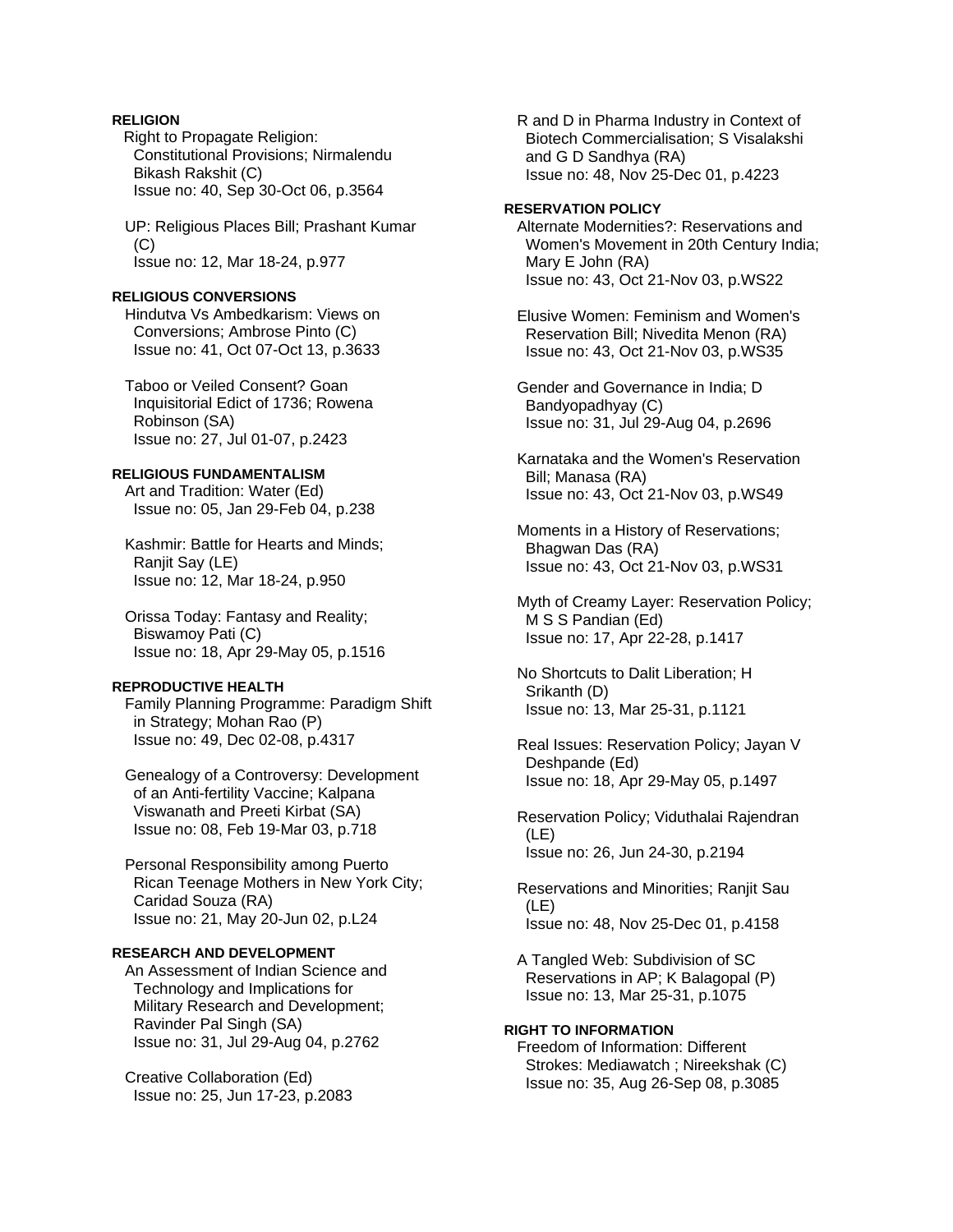# **RIGHT TO INFORMATION**

 Right to Information; R N Rakshit (LE) Issue no: 39, Sep 23-29, p.3536

 Right to Information: Write the Law Right; Godbole Madhav (C) Issue no: 17, Apr 22-28, p.1423

 Unending Struggle for Right to Information; Madhav Godbole (C) Issue no: 33, Aug 12-18, p.2899

# **RIGHT TO WORK**

 World Trade and Worker's Rights: To Link or Not to Link?; Rohini Hensman (P) Issue no: 15, Apr 08-14, p.1247

# **RISK MANAGEMENT**

 Measuring Cost of Capital: Credit Rating Vs Global CAPM; Yan Qin and Sitikantha Pattanaik (SA) Issue no: 37, Sep 09-15, p.3325

#### **RIVERS**

 Cleaning Chaliyar River: Pollution Control or Jobs?; K M Seethi (C) Issue no: 03, Jan 15-21, p.97

### **ROAD TRANSPORT**

 Forestalling Transport Chaos in Delhi; Sanjay Mishra (SA) Issue no: 24, Jun 10-16, p.2061

 Productive Efficiency across Firms: State Road Transport Undertakings; Sanjay Kumar Singh (SA) Issue no: 48, Nov 25-Dec 01, p.4269

 Road Traffic; Gurpreet Singh Bhatia (LE) Issue no: 28, Jul 08-21, p.2588

#### **RSS**

 BJP and Muslim Factor; Asghar Ali Engineer (C) Issue no: 45, Nov 04-10, p.3922

 Hindutva's Foreign Tie-up in the 1930s: Archival Evidence; Marzia Casolari (SA) Issue no: 04, Jan 22-28, p.218

 The Mask Slips Again; Sumanta Banerjee  $(C)$ Issue no: 51, Dec 16-22, p.4472

# **RURAL BANKS**

 Lending to the Poor: Designs for Credit; Abhas Kumar Jha (C) Issue no: 08, Feb 19-Mar 03, p.606

 Rural Banking Contrasts; M P Muralidharan (LE) Issue no: 30, Jul 22-28, p.2671

 Rural Financial Intermediation and Commercial Banks: Review of Recent Trends; Tara S Nair (SA) Issue no: 05, Jan 29-Feb 04, p.299

# **RURAL DEVELOPMENT**

 Countering Seasonal Rural Problems: Integrated Participatory Information System; Rajeshwari S Raina (SA) Issue no: 37, Sep 09-15, p.3335

 Millennium Budget: Agriculture and Rural Development; Ashok Gulati (F) Issue no: 14, Apr 01-07, p.1143

 Recent Changes in Thailand's Rural Economy: Evidence from Six Villages; Somporn Isvilanonda, Ali Ahmad and Mahabub Hossain (RA) Issue no: 52, Dec 23-Jan 05, p.4644

 Should Developing Countries Invest More in Less-Favoured Areas?: An Empirical Analysis of Rural India; Shenggen Fan and Peter Hazell (SA) Issue no: 17, Apr 22-28, p.1455

# **RURAL HEALTH**

 Rural Health: Proactive Role for the State: Punjab; Sucha Singh Gill and Ranjit Singh Ghuman (C) Issue no: 51, Dec 16-22, p.4474

# **RURAL LABOUR AND EMPLOYMENT**

 Enterprise Development for Rural Employment: Project Report; C S Adhikari (SA) Issue no: 21, May 20-Jun 02, p.1858

 Output and Employment in Rural China: Some Post-Reform Problems; Utsa Patnaik and Sriram Natrajan (SA) Issue no: 38, Sep 16-22, p.3420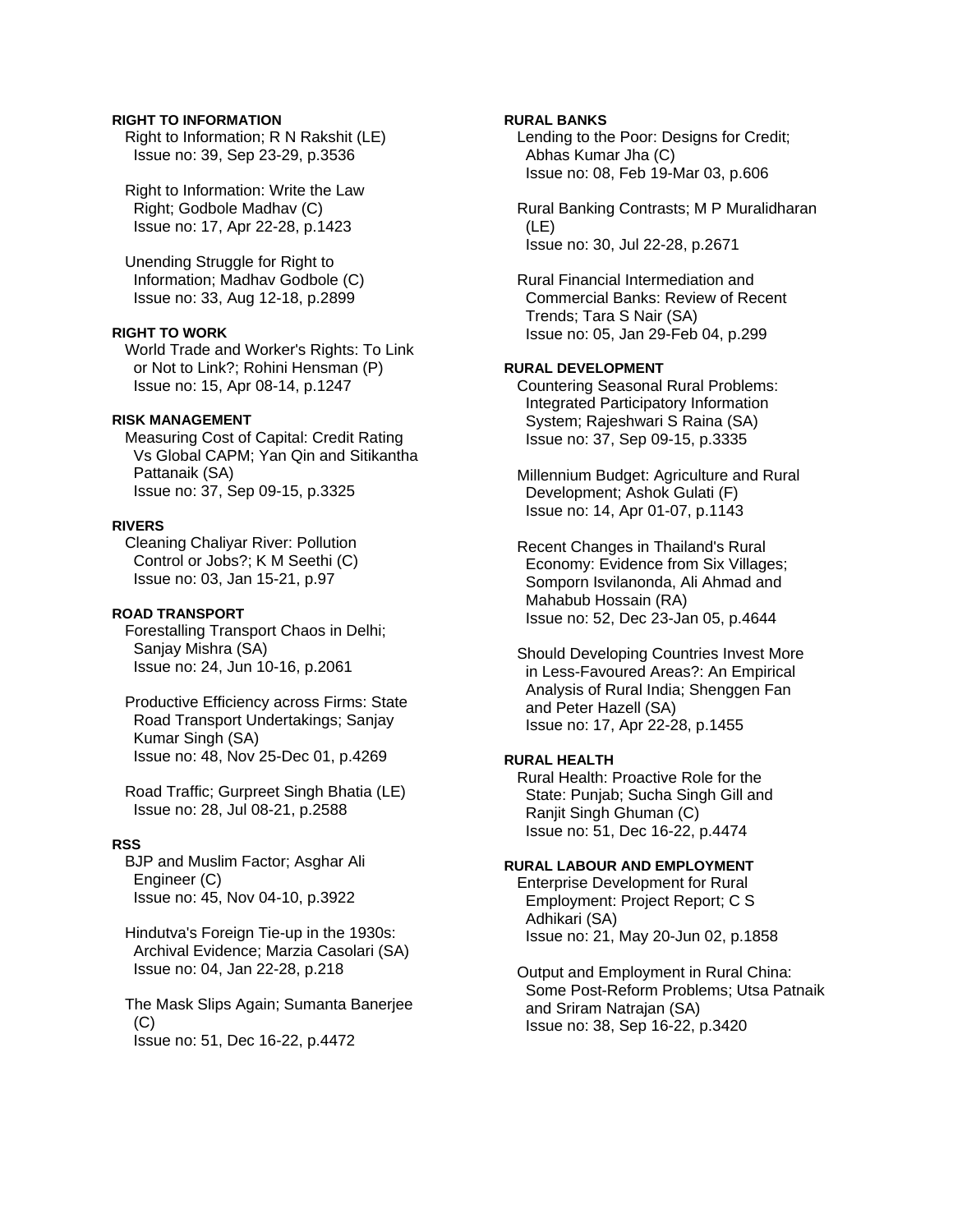### **RURAL POVERTY**

 Common Property Resources and the Poor: Findings from West Bengal; Tony Beck and Madan G Ghosh (SA) Issue no: 03, Jan 15-21, p.147

 Growth, Inequality and Poverty in India: Spatial and Temporal Characteristics; Raghbendra Jha (SA) Issue no: 11, Mar 11-17, p.921

 How Real Is the Secular Decline in Rural Poverty?; M H Suryanarayana (SA) Issue no: 25, Jun 17-23, p.2129

 Impact of Public Expenditure on Poverty in Rural India; Shenggen Fan, Peter Hazell and S K Thorat (SA) Issue no: 40, Sep 30-Oct 06, p.3581

 Political Roots of Poverty Studies; Arup Kumar Sen (D) Issue no: 03, Jan 15-21, p.155

 Poverty and Income Distribution in Rainfed and Irrigated Ecosystems: Village Studies in Chhattisgarh; A Janaiah, Manik L Bose and A G Agarwal (RA) Issue no: 52, Dec 23-Jan 05, p.4664

```
 Price and Non-price Determinants of Rural 
Poverty; Bhupat M Desai and N V 
Namboodiri (D) 
Issue no: 23, Jun 03-09, p.1949
```
 Price and Non-Price Determinants of Rural Poverty: A Critique; V N Misra (D) Issue no: 10, Mar 04-10, p.848

 Profiles in Poverty: Female Landless Agricultural Labour Households; A K Rajuladevi (SA) Issue no: 06, Feb 05-11, p.474

 Rural Income Distribution and Poverty in Bihar: Insights from Village Studies; Jawahar Thakur, Manik L Bose, Mahabub Hossain and A Janaiah (RA) Issue no: 52, Dec 23-Jan 05, p.4657

 What Is Needed for a More Pro-Poor Growth Process in India?; Martin Ravallion (SA) Issue no: 13, Mar 25-31, p.1089

# **RUSSIA**

 Chechnya: War Has no End; P L Dash (C) Issue no: 18, Apr 29-May 05, p.1517

 Kursk Submarine Disaster: Obsolete Technologies, Outdated Governance; R G Gidadhubli (C) Issue no: 35, Aug 26-Sep 08, p.3102

 President Putin: Good Czar or Bad Czar?; Rama Sampath Kumar (C) Issue no: 23, Jun 03-09, p.1904

 Putin's Confrontation with Oligarchs: Russia; R G Gidadhubli and Rama Sampatkumar (C) Issue no: 28, Jul 08-21, p.2512

 Resignation of Boris Yeltsin: Why Now?; R G Gidadhubli (C) Issue no: 05, Jan 29-Feb 04, p.259

 Russian Presidency: Past and Present; Sanjay Deshpande (C) Issue no: 14, Apr 01-07, p.1158

 Russian Response to US Missiles; Ninan Koshy (C) Issue no: 32, Aug 05-11, p.2818

#### **RWANDA**

 Rwandan Summer of 1994; Vinay Lal (BR) Issue no: 47, Nov 18-24, p.4104

 Rwandan Summer of 1994; Vinay Lal (BR) Issue no: 47, Nov 18-24, p.4104

# **SALT INDUSTRY**

 Much-Needed Reversal; Debabar Banerji (LE) Issue no: 25, Jun 17-23, p.2082

 Public Policy: Hasty Reversal (Ed) Issue no: 21, May 20-Jun 02, p.1781

 Salt Iodisation Programme; Manu N Kulkarni (LE) Issue no: 24, Jun 10-16, p.1974

### **SAVINGS**

 Domestic Financial Architecture; Romar Correa (SA) Issue no: 05, Jan 29-Feb 04, p.283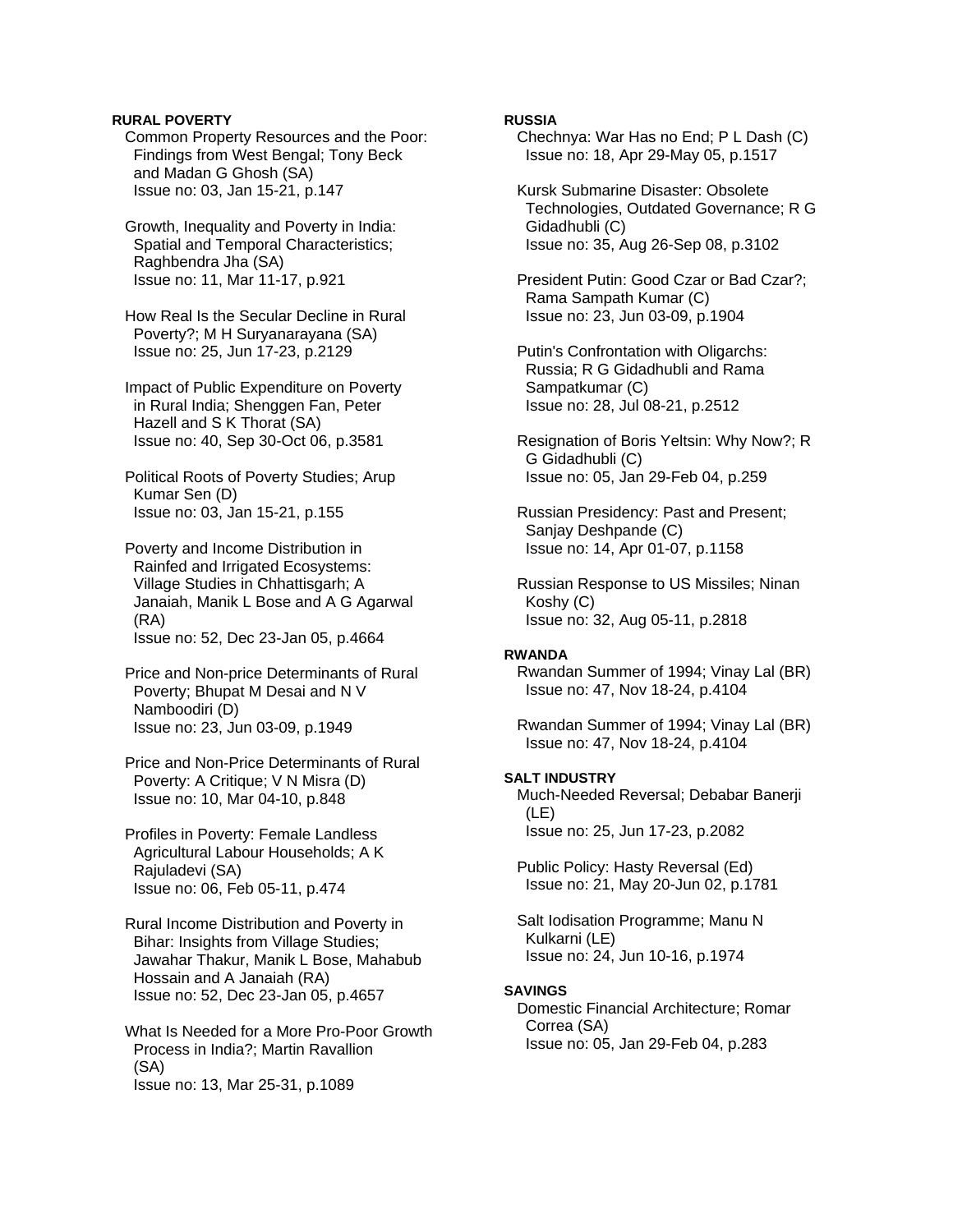# **SCAMS AND SCANDALS**

 A Question of Forgiveness: The Case of Narasimha Rao; Shiv Visvanathan (C) Issue no: 46, Nov 11-17, p.3995

# **SCHEDULED CASTES AND TRIBES**

 Estimates of Poverty for SC, ST and Female-Headed Households; J V Meenakshi, Ranjan Ray and Souvik Gupta (SA) Issue no: 31, Jul 29-Aug 04, p.2748

 Life at the Bottom; Ananya Vajpeyi (BR) Issue no: 48, Nov 25-Dec 01, p.4251

 A Tangled Web: Subdivision of SC Reservations in AP; K Balagopal (P) Issue no: 13, Mar 25-31, p.1075

#### **SCHOOL EDUCATION**

 Decentralisation, Professionalism and the School System in India; Rashmi Sharma (SA) Issue no: 42, Oct 14-20, p.3765

 Indian Education Scene and the Public Gap; Abusaleh Shariff and K Ghosh (SA) Issue no: 16, Apr 15-21, p.1396

 Noise and Design: Education; Krishna Kumar (C) Issue no: 13, Mar 25-31, p.1057

# **SCIENCE AND SOCIETY**

 Setting the Record Straight: A Response to Gita Chadha; Alan Sokal (D) Issue no: 15, Apr 08-14, p.1298

#### **SCIENCE AND TECHNOLOGY**

 An Assessment of Indian Science and Technology and Implications for Military Research and Development; Ravinder Pal Singh (SA) Issue no: 31, Jul 29-Aug 04, p.2762

 Promoting Science: How Efficient is Punjab's Regional Science Council?; Vikram Chadha (C) Issue no: 39, Sep 23-29, p.3474

 Reclaiming Science (Ed) Issue no: 01, Jan 08-14, p.3

# **SCIENTIFIC RESEARCH**

 Ethics in Science: Code of Administration; Pushpa M Bhargava (C) Issue no: 40, Sep 30-Oct 06, p.3551

# **SEAFOOD**

 WTO and Environment: Shrimp-Turtle and EC-Hormones Cases; B S Chimni (SA) Issue no: 20, May 13-19, p.1752

### **SECULARISM**

 Parliamentary Secularism: Politics; M S S Pandian (Ed) Issue no: 03, Jan 15-21, p.76

 Partition, Congress Secularism and Hindu Communalism; Anuradha Kumar (BR) Issue no: 31, Jul 29-Aug 04, p.2732

 Secularism, Modernity, Nation: Epistemology of the Dalit Critique; Aditya Nigam (SA) Issue no: 48, Nov 25-Dec 01, p.4256

 Tamil-Friendly Hindutva; M S S Pandian  $(C)$ Issue no: 21, May 20-Jun 02, p.1805

 Understanding Secularism; N Jamal Ansari (LE) Issue no: 11, Mar 11-17, p.948

### **SEEDS AND SEED INDUSTRY**

 Farmer's Rights and Food Security; Suman Sahai (C) Issue no: 11, Mar 11-17, p.878

# **SEX RATIO**

 Trends in Sex Ratio; N Krishnaji (LE) Issue no: 37, Sep 09-15, p.3274

 Trends in Sex Ratio: A Review in Tribute to Asok Mitra; N Krishnaji (P) Issue no: 14, Apr 01-07, p.1161

 Trends in Sex Ratio: Revisit Needed; K Srinivasan (D) Issue no: 32, Aug 05-11, p.2867

#### **SIKHS**

 The Predicament of Sikhism; Anuradha Kumar (BR) Issue no: 20, May 13-19, p.1731

 Predicament of Sikhism; S S Narula (LE) Issue no: 26, Jun 24-30, p.2344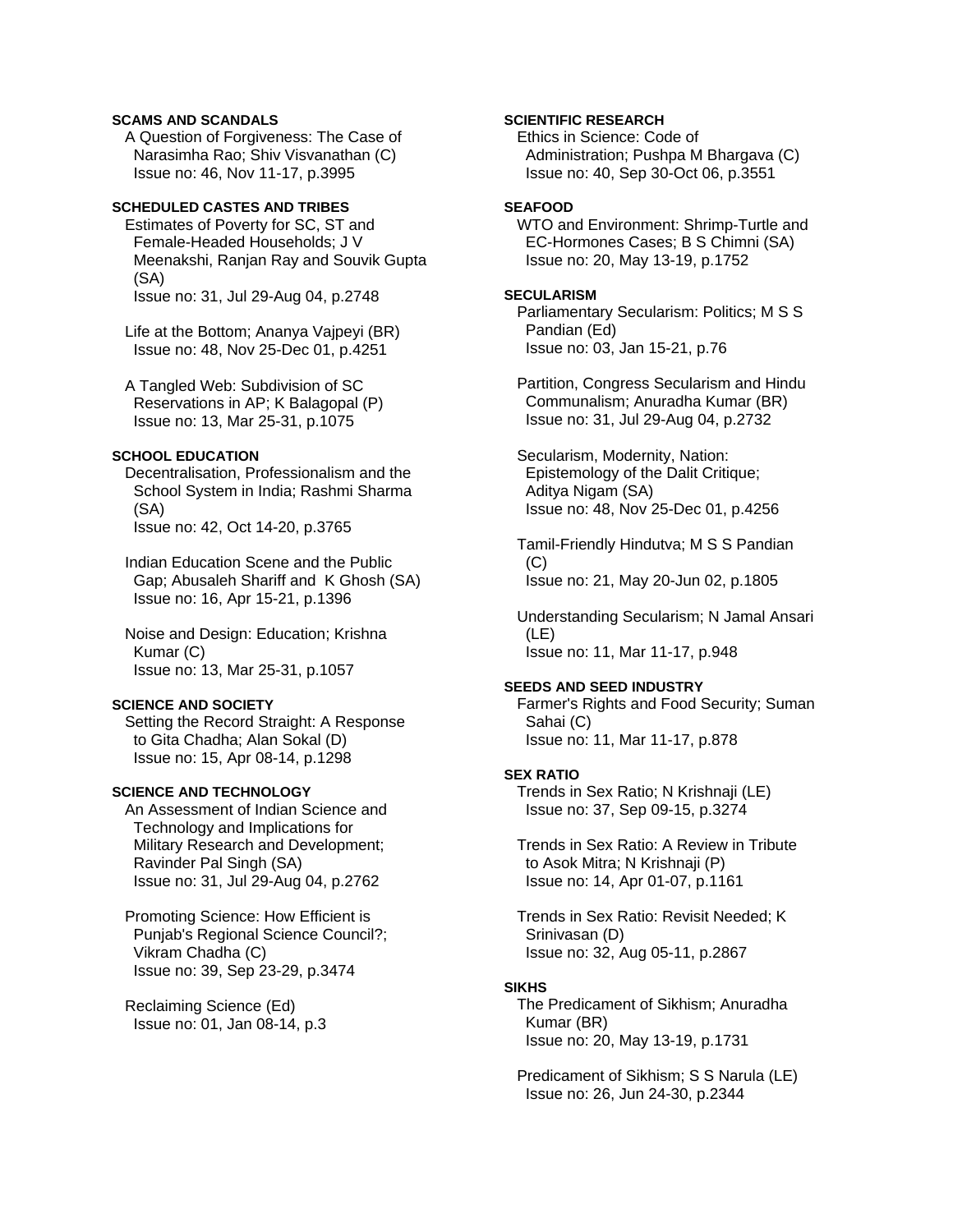### **SIKKIM**

 Election and Casteist Politics: Sikkim; Jyotirmoy Chakraborty (C) Issue no: 43, Oct 21-Nov 03, p.3805

### **SLUMS**

 Cities, Slums and Government; R N Sharma and K Sita (C) Issue no: 42, Oct 14-20, p.3733

 Slum Demolition in Mumbai; Vrijendra (LE) Issue no: 35, Aug 26-Sep 08, p.3070

# **SMALL-SCALE INDUSTRIES**

 Bank Credit to Small Industry; M P Muralidharan (LE) Issue no: 43, Oct 21-Nov 03, p.3782

 Development of Small-Scale Industries: A Collaborative Approach; Sheela Bhinde (C) Issue no: 50, Dec 09-15, p.4389

 Human Dimension: Small Industry (Ed) Issue no: 30, Jul 22-28, p.2593

 Institutional Change and Entrepreneurial Development: SSI Sector; Takashi Shinoda (SA) Issue no: 35, Aug 26-Sep 08, p.3205

 Round the Mulberry Bush: Small Industries (Ed) Issue no: 01, Jan 08-14, p.4

 Small Industries: Problems of Policy; P M Mathew (D) Issue no: 17, Apr 22-28, p.1491

# **SOCIAL CHANGE**

 Change in Changthang: To Stay of to Leave?; Ajit Chaudhuri (SA) Issue no: 01, Jan 08-14, p.52

 Religious Movements and Social Change; V Subramaniam (BR) Issue no: 32, Aug 05-11, p.2829

 Television's Modernising Force; S R Joshi (BR) Issue no: 45, Nov 04-10, p.3940

**SOCIAL CLASSES**  Democracy as a Site for Class-Struggle; Prabhat Patnaik (SA) Issue no: 12, Mar 18-24, p.1005

# **SOCIAL MOVEMENTS**

 Civil Society, State and Social Movements; G Ajay and G Vijay (D) Issue no: 12, Mar 18-24, p.1035

 Of Saviours and Feet of Clay; Birendra Nayak (D) Issue no: 10, Mar 04-10, p.851

# **SOCIAL SCIENCE RESEARCH**

 Accreditation of Social Science Institutes: A Preliminary Note; Partha S Ghosh (C) Issue no: 42, Oct 14-20, p.3729

 Ethics in Social Sciences and Health Research: Draft Code of Conduct (P) Issue no: 12, Mar 18-24, p.987

 Social Science Research; Ratna M Sudarshan (LE) Issue no: 45, Nov 04-10, p.3902

 Social Science Research: Dark Days Ahead; Harsh Sethi (C) Issue no: 40, Sep 30-Oct 06, p.3549

# **SOCIAL SECURITY**

 To Those That Don't Have: Worker's Welfare (Ed) Issue no: 34, Aug 19-25, p.2988

# **SOCIAL WORKERS**

 Glimpses of Greatness; Bagaram Tulpule (BR) Issue no: 23, Jun 03-09, p.1914

### **SOCIALISM**

 Asia: A Social History; Frederic F Clairmont (BR) Issue no: 37, Sep 09-15, p.3313

 Choice 2000- Socialism or Barbarism; Samir Amin (P) Issue no: 28, Jul 08-21, p.2515

 Necessary Change; Deena Khatkhate (LE) Issue no: 08, Feb 19-Mar 03, p.586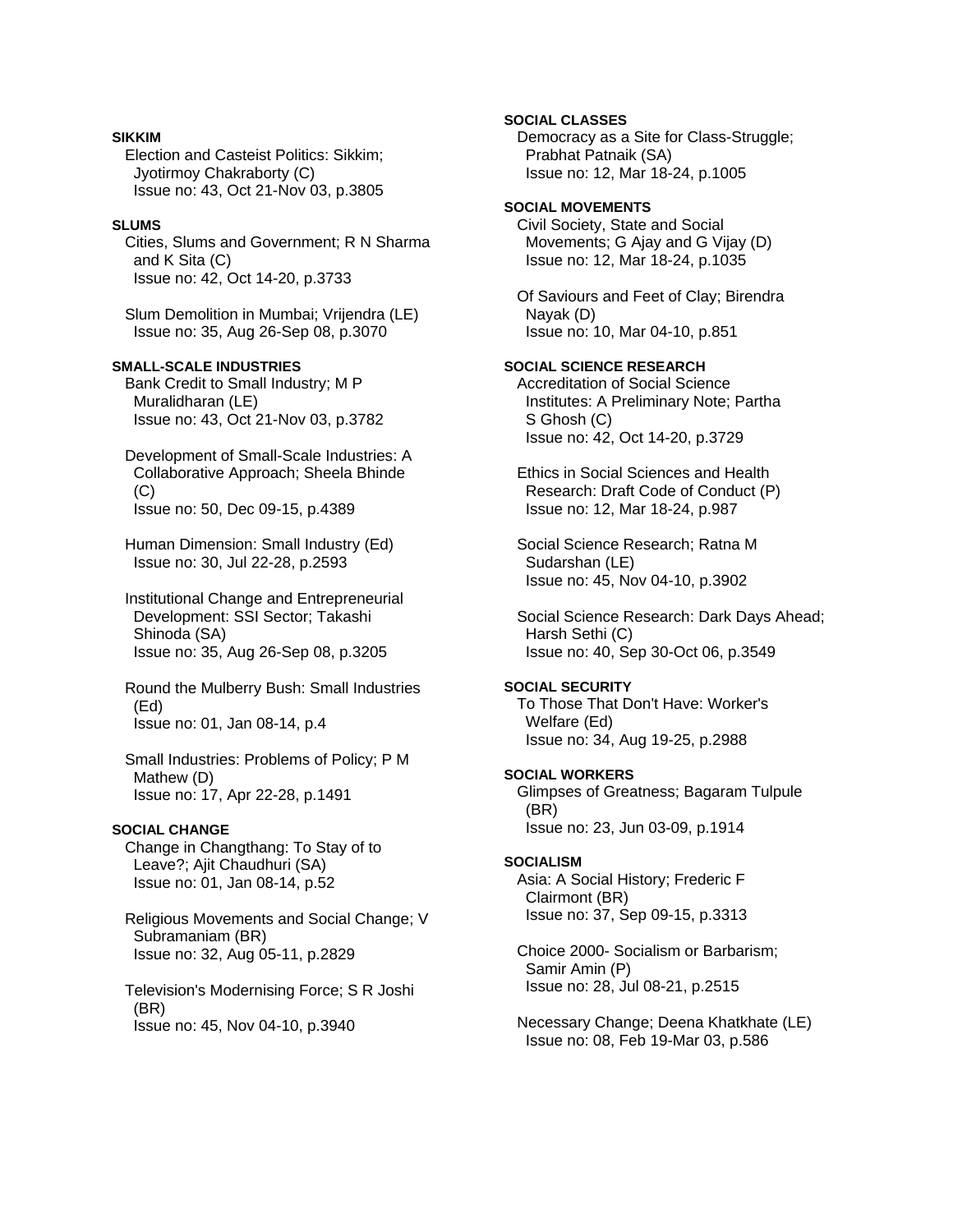**SOCIALISTS**  Asok Mitra: One of a Kind; Deena Khatkhate (C) Issue no: 13, Mar 25-31, p.1063 Homage to Eduardo Galeano: Agonies and Struggles of Latin America; Bernard Mbeki (C) Issue no: 40, Sep 30-Oct 06, p.3566 **SOCIOLOGISTS**  Doing Kinship and Gender: An Autobiographical Account; Leela Dube (SA) Issue no: 46, Nov 11-17, p.4037 M N Srinivas; P Chattopadhyay (LE) Issue no: 05, Jan 29-Feb 04, p.234 M N Srinivas and Sociology; M N Panini  $(C)$  Issue no: 04, Jan 22-28, p.174 M N Srinivas, November 16, 1916-November 30, 1999; Andre Beteille (C) Issue no: 01, Jan 08-14, p.18 Patrick Geddes: Sociologist, Environmentalist and Town Planner; Indra Munshi (SA) Issue no: 06, Feb 05-11, p.485 Remembering Arvind Das; Jan Breman (C) Issue no: 39, Sep 23-29, p.3476 Remembering Arvind Das; P M Mathew (LE) Issue no: 43, Oct 21-Nov 03, p.3900 Remembering M N Srinivas; Sundar Sarukkai  $(C)$  Issue no: 06, Feb 05-11, p.431 Stephen Fuchs; Perpetua M Miranda (LE) Issue no: 13, Mar 25-31, p.1038 **SOCIOLOGY**  Economics and Sociology: An Essay on Approach and Method; Andre Beteille (SA) Issue no: 18, Apr 29-May 05, p.1531 Indian Anthropology and Sociology: Towards a History; Nandini Sundar, Satish Deshpande and Patricia Uberoi  $(C)$ 

Issue no: 24, Jun 10-16, p.1998

### **SOFTWARE INDUSTRY**

 Can Calcutta Become Another Bangalore?: Looking for Windows of Opportunity in International Telework; Swasti Mitter and Ashish Sen (SA) Issue no: 26, Jun 24-30, p.2263

 Import Substitution with Free trade: Case of India's Software Industry; Murali Patibandla, Deepak Kapur and Bent Petersen (SA) Issue no: 15, Apr 08-14, p.1263

 Microsoft, Competition and Competition Policy; Ajit Karnik (SA) Issue no: 33, Aug 12-18, p.2949

 Nature of Teleworking in Key Sectors; Advait Audhkar, Nalini Vaz, Geetha A Pillai, D L N Murthy and S S Thakar (SA) Issue no: 26, Jun 24-30, p.2277

 Sustaining Software Teletrade in Bangalore; Jane Millar (SA) Issue no: 26, Jun 24-30, p.2253

# **SOUTH AFRICA**

 New Directions in Economic Policy: South Africa; Vishnu Padayachee, Terence Smith and Imraan Valodia (C) Issue no: 16, Apr 15-21, p.1357

 South Africa: Impressions from Below; D Bandyopadhyay (C) Issue no: 39, Sep 23-29, p.3485

# **SOUTH INDIA**

 Women and Spirituality; Kanakalatha Mukund (BR) Issue no: 07, Feb 12-18, p.536

# **SPORTS**

 Games of Authority: Sports (Ed) Issue no: 31, Jul 29-Aug 04, p.2689

 Gender Hurdles: Sports (Ed) Issue no: 23, Jun 03-09, p.1877

 Many-Sided Failure: Sports (Ed) Issue no: 40, Sep 30-Oct 06, p.3541

# **SRI LANKA**

 Development in Independent Sri Lanka: What Went Wrong?; Saman Kelegama (SA) Issue no: 17, Apr 22-28, p.1477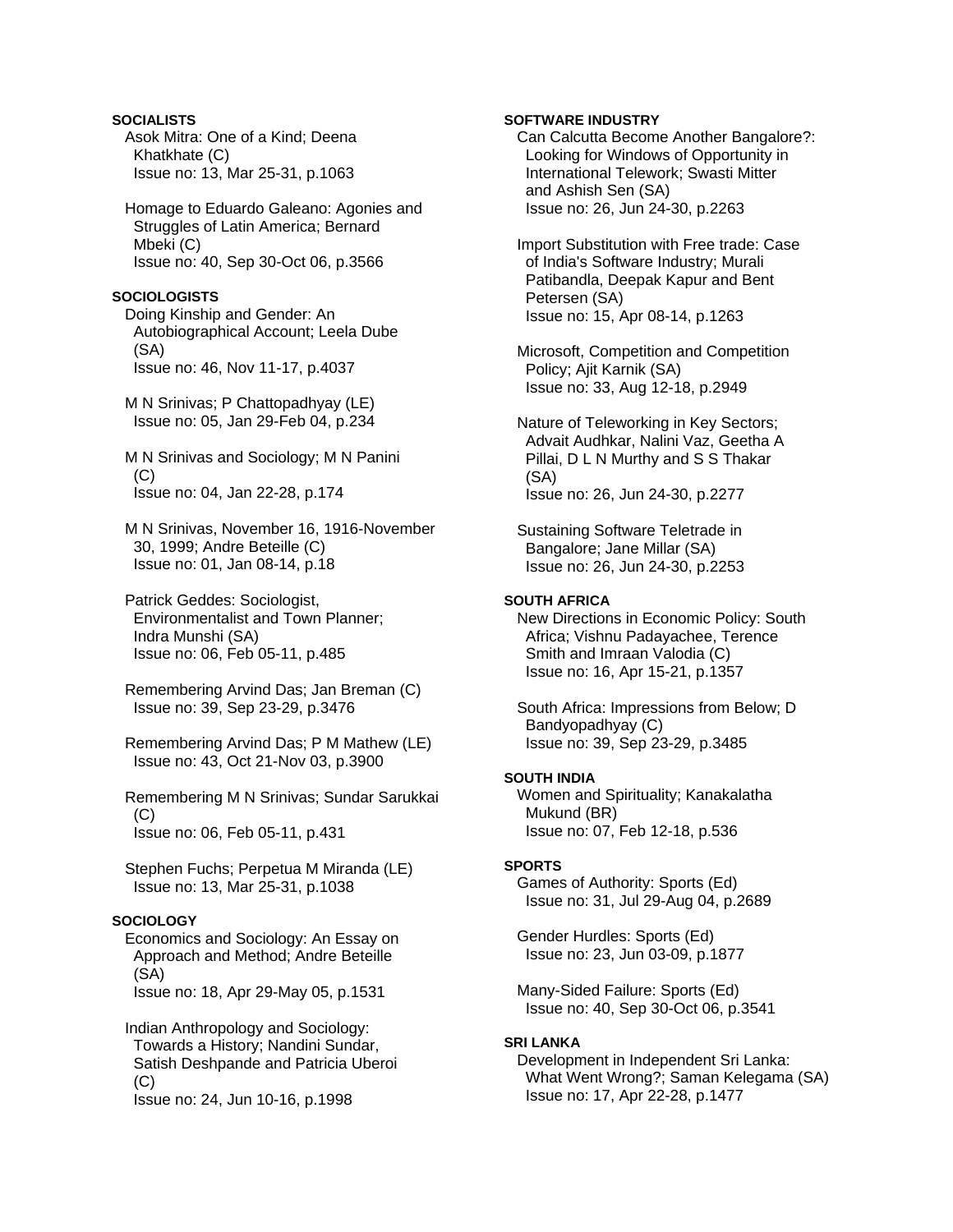# **SRI LANKA**

 Flawed Presidential Election, Harbinger of More Trouble Ahead: Sri Lanka; K M Silva (C) Issue no: 04, Jan 22-28, p.178

 In a Permitted Space; G P Deshpande (BR) Issue no: 43, Oct 21-Nov 03, p.3819

 Miracle Tale; Aditya Bhattacharjea (BR) Issue no: 42, Oct 14-20, p.3743

 Paths not Taken: Sri Lanka (Ed) Issue no: 34, Aug 19-25, p.2989

 Sri Lanka; Anirudha Gupta (LE) Issue no: 27, Jul 01-07, p.2346

 Sri Lanka's Contitutional Problem; A G Noorani (BR) Issue no: 26, Jun 24-30, p.2239

- Sri Lanka's Contitutional Problems; A G Noorani (BR) Issue no: 26, Jun 24-30, p.2239
- Sri Lankan Insights on Liberty; A G Noorani (BR) Issue no: 04, Jan 22-28, p.191

 Structured Support: Sri Lanka (Ed) Issue no: 25, Jun 17-23, p.2085

 Unstable Dispensation: Sri Lanka (Ed) Issue no: 43, Oct 21-Nov 03, p.3786

# **STANDARD OF LIVING**

 Agriculture and Economic Reforms: Growth and Welfare; Pulapre Balakrishnan (SA) Issue no: 12, Mar 18-24, p.999

#### **STATE AND SOCIETY**

 Society, State and Power; Surinder S Jodhka (BR) Issue no: 34, Aug 19-25, p.3020

# **STATE ELECTRICITY BOARDS**

 Bitter Medicine (Ed) Issue no: 03, Jan 15-21, p.75

 Electricity Regulatory Commissions: Empowerment of Consumers; Madhav Godbole (C) Issue no: 04, Jan 22-28, p.166

 Half-Baked Reform (Ed) Issue no: 32, Aug 05-11, p.2795

 Karnataka Electricity Reforms: A Different Perspective; V Ranganathan (D) Issue no: 03, Jan 15-21, p.154

 Making Maharashtra State Electricity Board Commercially Viable; Anjana Das and Jyoti Parikh (SA) Issue no: 14, Apr 01-07, p.1201

 Regulatory Strategy and Restructuring: Model for Gujarat Power Sector; Sebastian Morris (SA) Issue no: 23, Jun 03-09, p.1915

 An Untenable Modle; K Balarama Reddi, Usha Ramachandra and T L Sankar (D) Issue no: 37, Sep 09-15, p.3351

### **STATES REORGANIZATION**

 Exercise in One-Upmanship: New States (Ed) Issue no: 46, Nov 11-17, p.3984

 Jharkhand Movement and Parliamentary Elections; Alexius Ekka (C) Issue no: 05, Jan 29-Feb 04, p.257

 The New Tribal States: Can They Survive in the Modern World?; Daya Krishna (C) Issue no: 46, Nov 11-17, p.3997

# **STATISTICAL SYSTEM**

 Long Overdue Step: National Statistical System (Ed) Issue no: 05, Jan 29-Feb 04, p.237

 Statisticians and the Index Game; Sharad Joshi (C) Issue no: 27, Jul 01-07, p.2363

### **STOCK MARKET**

 Do Indian Stock Markets Matter?: Stock Market Indices and Macro-economic Variables; Abhay Pethe and Ajit Karnik (SA) Issue no: 05, Jan 29-Feb 04, p.349

 Domestic Financial Architecture; Romar Correa (SA) Issue no: 05, Jan 29-Feb 04, p.283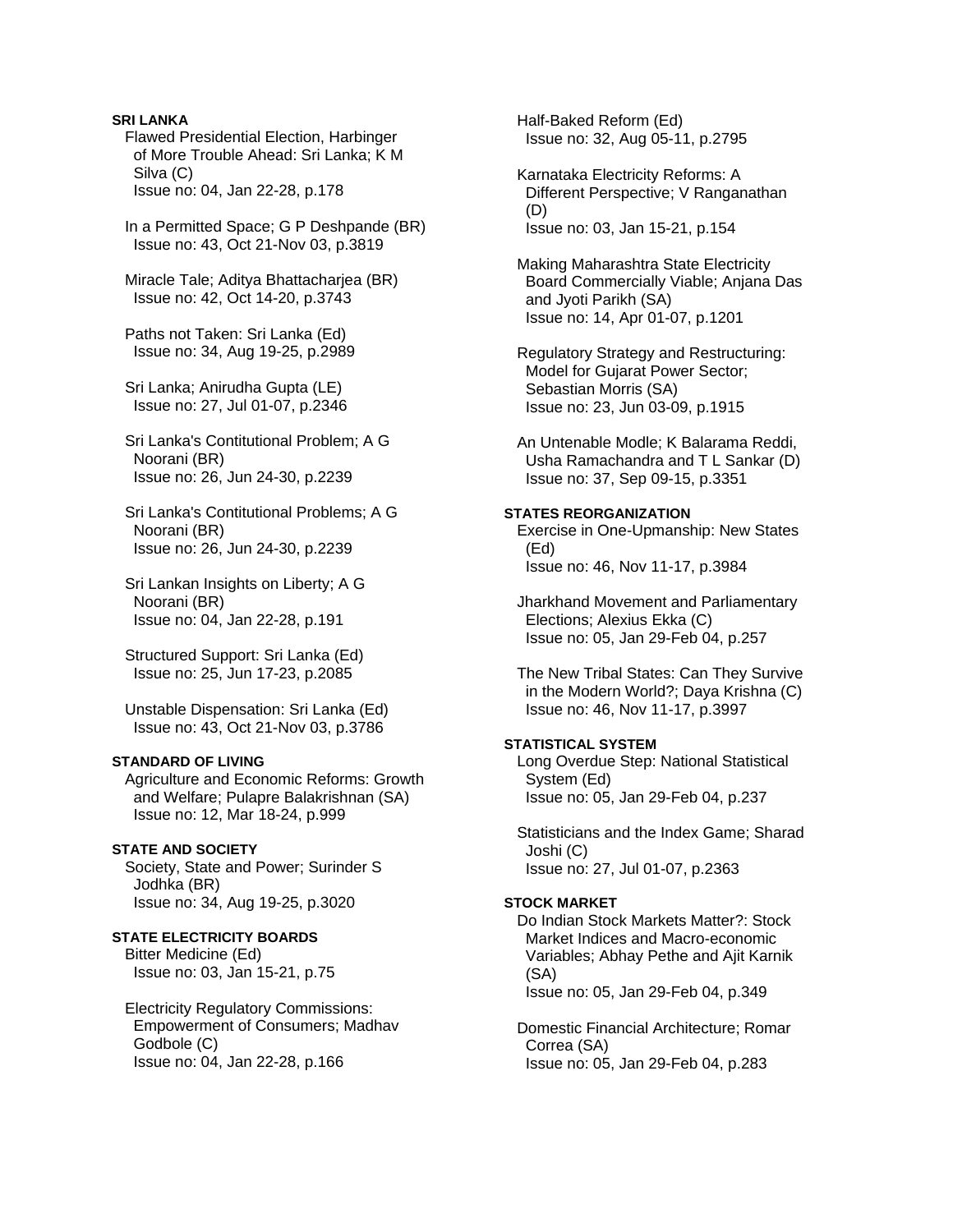# **STOCK MARKET**

 Living Dangerously; D N Ghosh (F) Issue no: 12, Mar 18-24, p.967

 Market for Corporate Control (Ed) Issue no: 42, Oct 14-20, p.3699

 Return on Indian Equities, 1980-99: The Sensex Portfolio; L C Gupta and Utpal K Choudhury (SA) Issue no: 05, Jan 29-Feb 04, p.357

# **STRIKES AND LOCKOUTS**

 Bitter Medicine (Ed) Issue no: 03, Jan 15-21, p.75

# **SUBALTERN STUDIES**

 Projects of Hegemony: Towards a Critique of Subaltern Studies Resolution of the Women's Question; Himani Bannerji (SA) Issue no: 11, Mar 11-17, p.902

# **SUBSIDIES**

 Demystifying Fertiliser and Power Subsidies in India; Ashok Gulati and Sudha Narayanan (SA) Issue no: 10, Mar 04-10, p.784

#### **SUGAR COOPERATIVES**

 Co-operative Sugar Factories in Maharashtra: Case for a Fresh Look; Madhav Godbole (C) Issue no: 06, Feb 05-11, p.420

 Zoning for Sugar Co-operatives: Note of Dissent; D C Wadhwa (SA) Issue no: 25, Jun 17-23, p.2155

# **SUGAR INDUSTRY**

 Co-operative Sugar Factories in Maharashtra: Case for a Fresh Look; Madhav Godbole (C) Issue no: 06, Feb 05-11, p.420

 Zoning for Sugar Co-operatives: Note of Dissent; D C Wadhwa (SA) Issue no: 25, Jun 17-23, p.2155

# **SUICIDES**

 From Population to Pests in Punjab: American Boll Worm and Suicides in Cotton Belt; Ashish Bose (C) Issue no: 38, Sep 16-22, p.3375

 Seed Tribunal: Interrogating Farmers Suicides: Karnataka; Muzaffar Assadi  $(C)$ Issue no: 43, Oct 21-Nov 03, p.3808

# **SUSTAINABLE DEVELOPMENT**

 State of the Environment in Kerala: What Price the Development Model?; Ramakrishnan Korakandy (C) Issue no: 21, May 20-Jun 02, p.1801

# **TADA**

 Law Commission's View of Terrorism; K Balagopal (P) Issue no: 25, Jun 17-23, p.2114

 TADA: Hard Law for Soft State (C) Issue no: 13, Mar 25-31, p.1066

#### **TAMIL NADU**

 Alienation of Tribal Lands in Tamil Nadu: Panel Data Analysis; E Karuppaiyan (SA) Issue no: 37, Sep 09-15, p.3343

 Biofuels, Pollution and Health Linkages: A Survey of Rural Tamil Nadu; Jyoti Parikh and Vijay Laxmi (SA) Issue no: 47, Nov 18-24, p.4125

 BJP in Tamil Nadu; S Subramanyan (LE) Issue no: 25, Jun 17-23, p.2082

 Hindutva in Tamil Nadu; Venkatesh Chakravarthy (LE) Issue no: 30, Jul 22-28, p.2590

 Industrial Clusters under Duress: Coimbatore Pump Manufacturers and Liberalisation; P Mohanan Pillai (RA) Issue no: 48, Nov 25-Dec 01, p.4207

 Merchant and Portfolio Capitalists in Coromandel; Garikipati Niranjan Rao (BR) Issue no: 06, Feb 05-11, p.443

 Profiles in Poverty: Female Landless Agricultural Labour Households; A K Rajuladevi (SA) Issue no: 06, Feb 05-11, p.474

 Raising Global Competitiveness of Tamil Nadu's IT Industry; Nirupam Bajpai and Navi Radjou (SA) Issue no: 06, Feb 05-11, p.449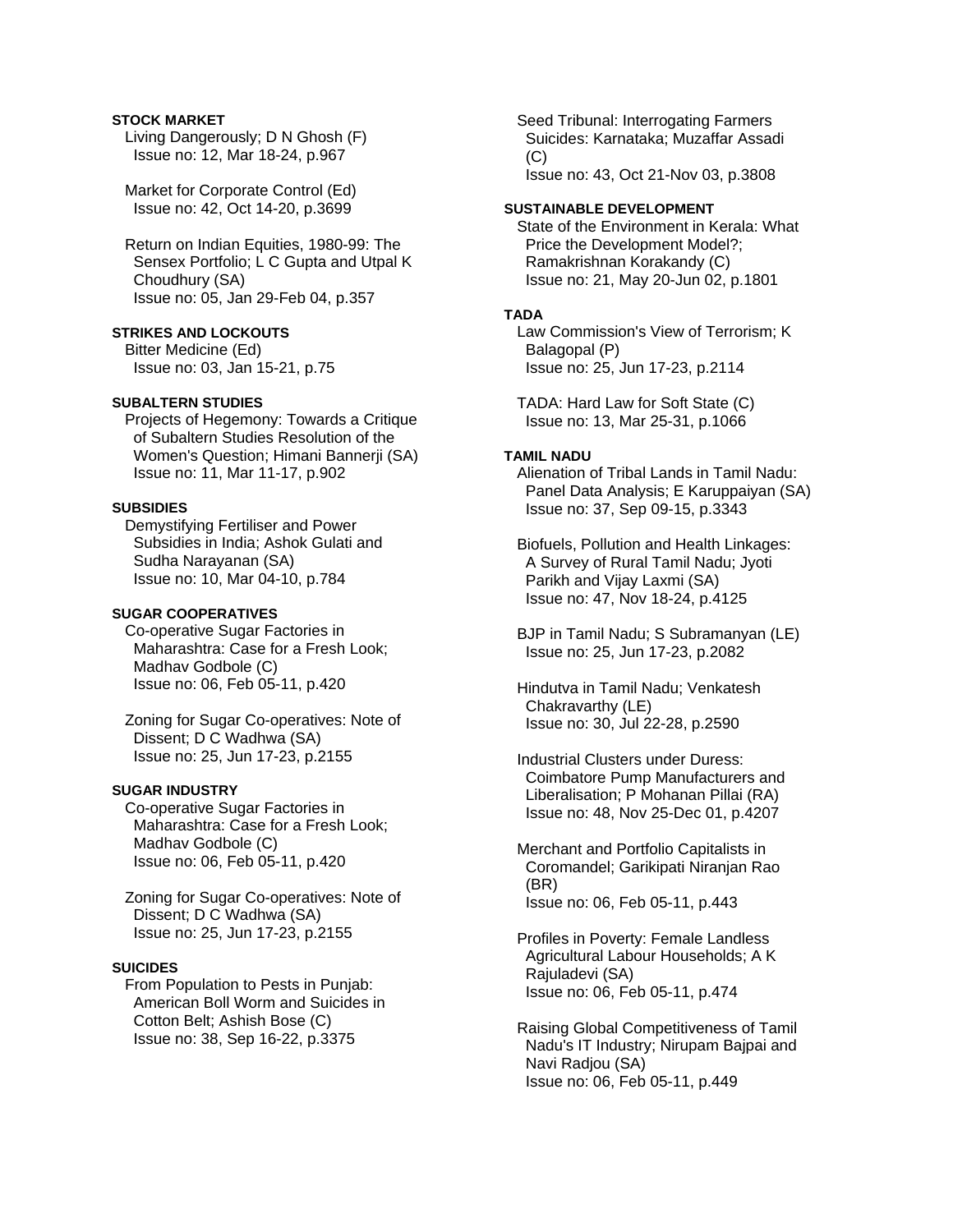# **TAMIL NADU**

 Tackling Female Infanticide: Social Mobilisation in Dharmapuri, 1997-99; Venkatesh Athreya and Sheela Rani Chunkath (SA) Issue no: 49, Dec 02-08, p.4345

 Tamil-Friendly Hindutva; M S S Pandian  $(C)$ Issue no: 21, May 20-Jun 02, p.1805

# **TAX REFORMS**

 Impact of Grants on Tax Effort of Local Government; Indira Rajaraman and Garima Vasishtha (SA) Issue no: 33, Aug 12-18, p.2943

 Indirect Taxes: Proclaimed Reform not Carried Out; Sukumar Mukhopadhyay (F) Issue no: 11, Mar 11-17, p.864

# **TAXATION**

 Taxation and Capital Market Development; M K Datar (C) Issue no: 31, Jul 29-Aug 04, p.2701

# **TEACHERS**

 Case for National Eligibility Test for Teachers; G Krishanakumar (C) Issue no: 27, Jul 01-07, p.2369

 Contract Teachers in Maharashtra; Vrijendra (C) Issue no: 35, Aug 26-Sep 08, p.3092

 NET for Teachers; Amiya Kumar Bagchi (LE) Issue no: 31, Jul 29-Aug 04, p.2686

 Teachers on the Street: West Bengal; N Dutta (C) Issue no: 10, Mar 04-10, p.765

# **TECHNICAL EDUCATION**

 AICTE as Politicians' Handmaiden: Higher Education; J V Deshpande (C) Issue no: 49, Dec 02-08, p.4307

 Education as Business: Maharashtra; J V Deshpande (C) Issue no: 28, Jul 08-21, p.2506

 Myth of Creamy Layer: Reservation Policy; M S S Pandian (Ed) Issue no: 17, Apr 22-28, p.1417

 Teleworking: Training and Educational Needs; Parvati Rajan (SA) Issue no: 26, Jun 24-30, p.2299

# **TECHNOLOGY AND DEVELOPMENT**

 Role of the State in the E-World; C Satapathy (P) Issue no: 39, Sep 23-29, p.3493

# **TELECOMMUNICATION POLICY**

 A Communications Policy for the 21st Century; Arvind Virmani (P) Issue no: 23, Jun 03-09, p.1907

 Creating Telecom Midgets (Ed) Issue no: 06, Feb 05-11, p.411

 Domestic Long Distance Telecommunications: Subversion of Policy Intent; T H Chowdary (C) Issue no: 35, Aug 26-Sep 08, p.3082

 Telecom Demonopolisation: Policy or Farce?; T H Chowdary (P) Issue no: 06, Feb 05-11, p.436

 Telecom: Outdated Thinking; T H Chowdary (LE) Issue no: 39, Sep 23-29, p.3450

 Towards People-Oriented Telecom Services; T H Chowdary (C) Issue no: 31, Jul 29-Aug 04, p.2694

# **TELECOMMUNICATION REGULATIONS**

 Domestic Long Distance Telephony; T H Chowdary (LE) Issue no: 19, May 06-12, p.1586

 For an Independent and Effective Telecom Regulator; T H Chowdary (C) Issue no: 19, May 06-12, p.1599

 Groping Towards a Unified Market: Telecom (Ed) Issue no: 35, Aug 26-Sep 08, p.3072

### **TELECOMMUNICATIONS**

 Corporate Aggrandisement; Frederic F Clairmont (C) Issue no: 20, May 13-19, p.1721

 Domestic Long Distance Telecommunications: Subversion of Policy Intent; T H Chowdary (C) Issue no: 35, Aug 26-Sep 08, p.3082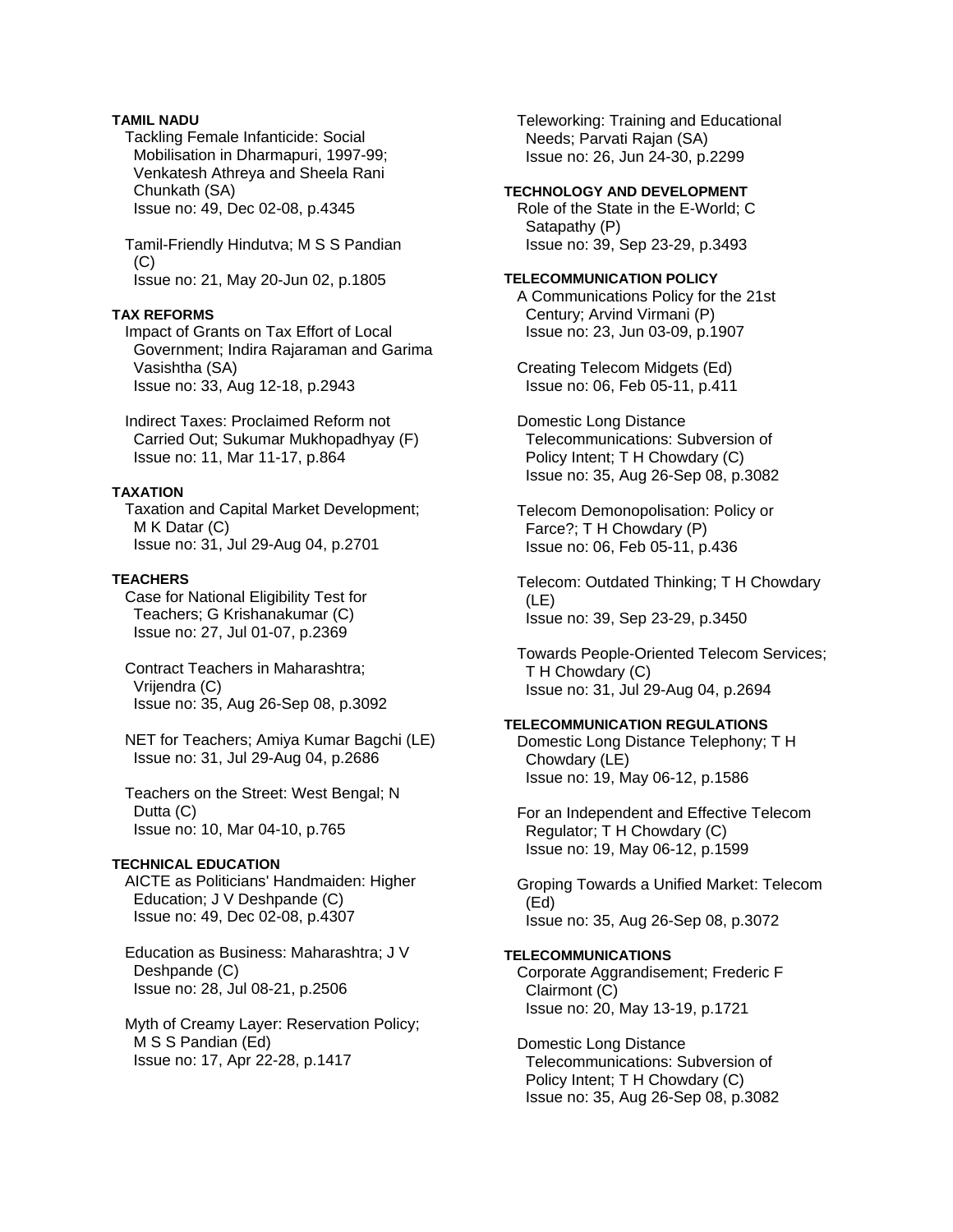# **TELECOMMUNICATIONS**

 Potential and Prevalence of Teleworking in Mumbai; Alka Irani, Sujata Gothoskar and J C Sharma (SA) Issue no: 26, Jun 24-30, p.2269

 Segmented Thinking on Telecom (Ed) Issue no: 30, Jul 22-28, p.2591

 Stunting Telecom Development (Ed) Issue no: 17, Apr 22-28, p.1415

 Telecoms to the Villages; T H Chowdary (C) Issue no: 24, Jun 10-16, p.1995

 Teleworking and Teletrade in India: Combining Diverse Perspectives and Visions; Swasti Mitter (SA) Issue no: 26, Jun 24-30, p.2241

 Turbulent Transition: Telecom (Ed) Issue no: 38, Sep 16-22, p.3365

 Whose Responsibility?: New Technologies (Ed) Issue no: 20, May 13-19, p.1685

### **TELEVISION**

 Communicating Immunisation: The Mass Media Strategies; Mani Shekhar Singh and Aditya Bhardawaj (SA) Issue no: 08, Feb 19-Mar 03, p.667

 The Crorepati Narratives; Shiv Visvanathan (C) Issue no: 35, Aug 26-Sep 08, p.3089

 Media Autonomy; Sumit Bandopadhyay (LE) Issue no: 14, Apr 01-07, p.1212

 Television's Modernising Force; S R Joshi (BR) Issue no: 45, Nov 04-10, p.3940

### **TERRORISM**

 Crude Drama: Crime (Ed) Issue no: 33, Aug 12-18, p.2885

 India's Security and Pakistan: Politics; J V Deshpande (Ed) Issue no: 04, Jan 22-28, p.160

 It's Never too Late to do the Right Thing: Kashmir; Gautam Navlakha (C) Issue no: 31, Jul 29-Aug 04, p.2703

 Kashmir: An Idea Which can not be Suppressed; Gautam Navlakha (C) Issue no: 05, Jan 29-Feb 04, p.253

 Law Commission's View of Terrorism; K Balagopal (P) Issue no: 25, Jun 17-23, p.2114

 Some Lives are More Precious; Vrijendra (LE) Issue no: 03, Jan 15-21, p.74

 TADA: Hard Law for Soft State (C) Issue no: 13, Mar 25-31, p.1066

 Tripura ADC Election,2000: Terror Tactics Win; Mahadev Chakravarti (C) Issue no: 30, Jul 22-28, p.2615

# **TEXTILE INDUSTRY**

 No Cure for Textile Ills (Ed) Issue no: 45, Nov 04-10, p.3903

 Poverty of Imagination: Textile Mills' Land (Ed) Issue no: 23, Jun 03-09, p.1876

# **THAILAND**

 Recent Changes in Thailand's Rural Economy: Evidence from Six Villages; Somporn Isvilanonda, Ali Ahmad and Mahabub Hossain (RA) Issue no: 52, Dec 23-Jan 05, p.4644

### **THEATRES**

 In a Permitted Space; G P Deshpande (BR) Issue no: 43, Oct 21-Nov 03, p.3819

# **TOBACCO**

 Regulating Tobacco Use: Role of Taxes; Atul Sarma (C) Issue no: 52, Dec 23-Jan 05, p.4613

 Wrong End of Stick: Tobacco and TUs (Ed) Issue no: 16, Apr 15-21, p.1328

# **TOTAL FACTOR PRODUCTIVITY**

 Productive Efficiency across Firms: State Road Transport Undertakings; Sanjay Kumar Singh (SA) Issue no: 48, Nov 25-Dec 01, p.4269

### **TOURISM INDUSTRY**

 Consuming Goa: Tourist Site as Dispensable Space; Paul Routledge (SA) Issue no: 30, Jul 22-28, p.2647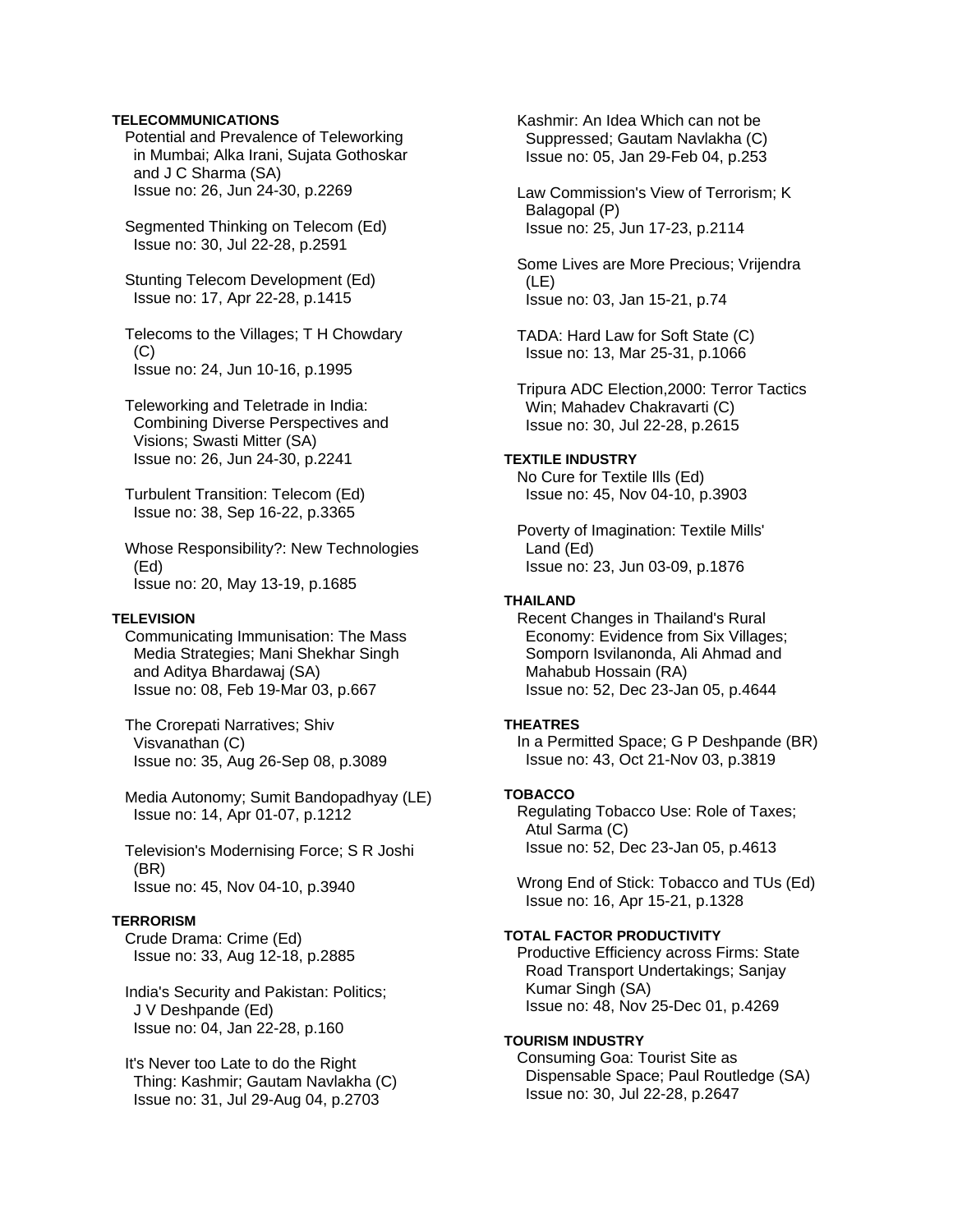# **TOWN AND URBAN PLANNING**

 Cities, Slums and Government; R N Sharma and K Sita (C) Issue no: 42, Oct 14-20, p.3733

 Mismanaging Floods; C N Ray (C) Issue no: 46, Nov 11-17, p.3998

 Singapore Is Not Bangalore's Destiny; Janaki Nair (C) Issue no: 18, Apr 29-May 05, p.1512

 Urban Pollution: Driving Workers to Desperation; Gautam Navlakha (C) Issue no: 51, Dec 16-22, p.4469

 World Cities and Grand Theories; Jan Niiman (BR) Issue no: 15, Apr 08-14, p.1255

 World Cities and Grand Theories; Jan Nijman (BR) Issue no: 15, Apr 08-14, p.1255

 World Cities and Grand Theories; Jan Nijman (BR) Issue no: 15, Apr 08-14, p.1255

#### **TRADE AGREEMENTS**

 Indo-Sri Lanka Free Trade: Hype and Reality; Muttukrishna Sarvananthan (C) Issue no: 14, Apr 01-07, p.1157

#### **TRADE LIBERALIZATION**

 Open Regionalism and APEC: Rhetoric and Reality; Saman Kelegama (SA) Issue no: 51, Dec 16-22, p.4525

 Protectionist Ill-Winds (Ed) Issue no: 50, Dec 09-15, p.4363

# **TRADE STATISTICS**

 Currency Devaluation and Exports: Separating Actual from Statistical; Sugata Marjit, Byasdeb Dasgupta and Sandip Mitra (SA) Issue no: 18, Apr 29-May 05, p.1553

#### **TRADE UNIONS**

 Capital, Labour and the State: Eastern and Western India, 1918-1939; Arup Kumar Sen (SA) Issue no: 28, Jul 08-21, p.2564

# **TRANSPORTATION**

 Private Investment and Policy Developments in Transport Sector; Kaushik Deb (SA) Issue no: 15, Apr 08-14, p.1277

#### **TRIBAL DEVELOPMENT**

 Tribal Development: Some Issues; T Prabhakara Reddy (BR) Issue no: 46, Nov 11-17, p.4019

#### **TRIBAL LANDS**

 Alienation of Tribal Lands in Tamil Nadu: Panel Data Analysis; E Karuppaiyan (SA) Issue no: 37, Sep 09-15, p.3343

 Dams and People: Adivasi Land Rights; Gabriele Dietrich (C) Issue no: 38, Sep 16-22, p.3379

 In Search of Justice: Tribal Communities and Land Rights in Coastal Maharashtra; Surekha Dalvi and Milind Bokil (SA) Issue no: 32, Aug 05-11, p.2843

#### **TRIBALS**

 Adivasis and Gynocracy; Sharad Patil (LE) Issue no: 33, Aug 12-18, p.2977

 Adivasis, on Their Own Terms; David Hardiman (BR) Issue no: 28, Jul 08-21, p.2520

 Breaking the Shackles: Kol Tribal Labourers; Arindam Roy (C) Issue no: 06, Feb 05-11, p.425

 Colonial Construction of a Criminal Tribe: Yerukulas of Madras Presidency; Meena Radhakrishna (SA) Issue no: 28, Jul 08-21, p.2553

 Dams and People: Adivasi Land Rights; Gabriele Dietrich (C) Issue no: 38, Sep 16-22, p.3379

 Development Dilemma: Resettlement of Gir Maldharis; Kameshwar Choudhary (SA) Issue no: 30, Jul 22-28, p.2662

 Globalisation and Narmada People's Struggle; L S Aravinda (C) Issue no: 46, Nov 11-17, p.4002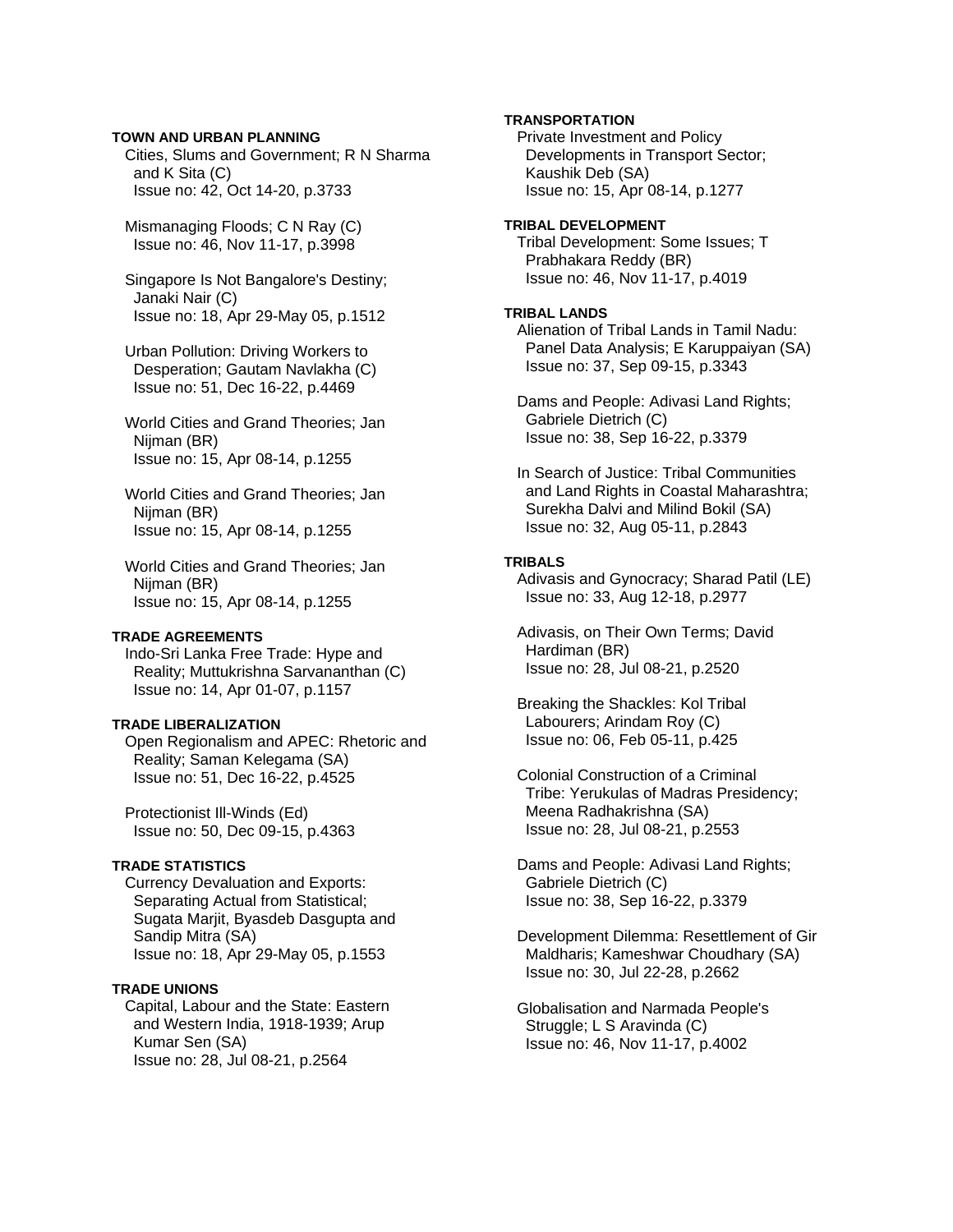# **TRIBALS**

 Jharkhand Tribals: Are They Really a Minority?; Alexius Ekka (C) Issue no: 52, Dec 23-Jan 05, p.4610

 Linguistic Matrix in Manipur; U A Shimray  $(C)$ Issue no: 34, Aug 19-25, p.3007

 Marginalisation of Tribals: Jharkhand; Prakash Louis (C) Issue no: 47, Nov 18-24, p.4087

 The New Tribal States: Can They Survive in the Modern World?; Daya Krishna (C) Issue no: 46, Nov 11-17, p.3997

 Putting Health on People's Agenda; Abhay Shukla and Anant Phadke (C) Issue no: 33, Aug 12-18, p.2911

 State, Identity Movements and Internal Displacement in the North-East; Monirul Hussain (SA) Issue no: 51, Dec 16-22, p.4519

 Tribal Fertility in India: Socio-Cultural Influences on Demographic Behaviour; Arup Maharatna (SA) Issue no: 34, Aug 19-25, p.3037

 Tribal History: Living Word or Dead Letter?; Rudolf C Heredia (P) Issue no: 18, Apr 29-May 05, p.1522

 Tribal Insurgency and Rural Development in Tripura; K S Subramanian (C) Issue no: 08, Feb 19-Mar 03, p.601

 Tripura ADC Election,2000: Terror Tactics Win; Mahadev Chakravarti (C) Issue no: 30, Jul 22-28, p.2615

 Warli Social History: An Introduction; Rudolf C Heredia and Ajay Dandekar (SA) Issue no: 50, Dec 09-15, p.4428

 Why Displaced Persons Reject Project Resettlement Colonies; Mohammed Asif  $(C)$ Issue no: 24, Jun 10-16, p.2005

#### **TRIPURA**

 CPI(M)'s Record in Tripura; K S Subramanian (LE) Issue no: 41, Oct 07-Oct 13 , p.3618  Tribal Insurgency and Rural Development in Tripura; K S Subramanian (C) Issue no: 08, Feb 19-Mar 03, p.601

 Tripura ADC Election,2000: Terror Tactics Win; Mahadev Chakravarti (C) Issue no: 30, Jul 22-28, p.2615

#### **UNEMPLOYMENT**

 Globalising Gujarat: Urbanisation, Employment and Poverty; Amitabh Kundu (SA) Issue no: 35, Aug 26-Sep 08, p.3172

### **UNITED KINGDOM**

 Democratising the Police: Lessons from UK; Rajesh Joshi (SA) Issue no: 40, Sep 30-Oct 06, p.3589

 From Nationalisation to Privatisation: UK and Japan; Pradip Baijal (SA) Issue no: 13, Mar 25-31, p.1101

#### **UNITED NATIONS**

 Bullying the UN (Ed) Issue no: 04, Jan 22-28, p.159

 Copenhagen Plus Five; D Bandyopadhyay (C) Issue no: 26, Jun 24-30, p.2219

 Need for Innovation: United Nations (Ed) Issue no: 15, Apr 08-14, p.1217

 Right Decision: UN Peacekeeping (Ed) Issue no: 38, Sep 16-22, p.3365

 Sidelining the United Nations; Ninan Koshy (C) Issue no: 15, Apr 08-14, p.1243

 Statisticians and the Index Game; Sharad Joshi (C) Issue no: 27, Jul 01-07, p.2363

 US and UN; S Nanjundan (LE) Issue no: 07, Feb 12-18, p.584

#### **UNITED STATES**

 Bullying the UN (Ed) Issue no: 04, Jan 22-28, p.159

 Choice 2000- Socialism or Barbarism; Samir Amin (P) Issue no: 28, Jul 08-21, p.2515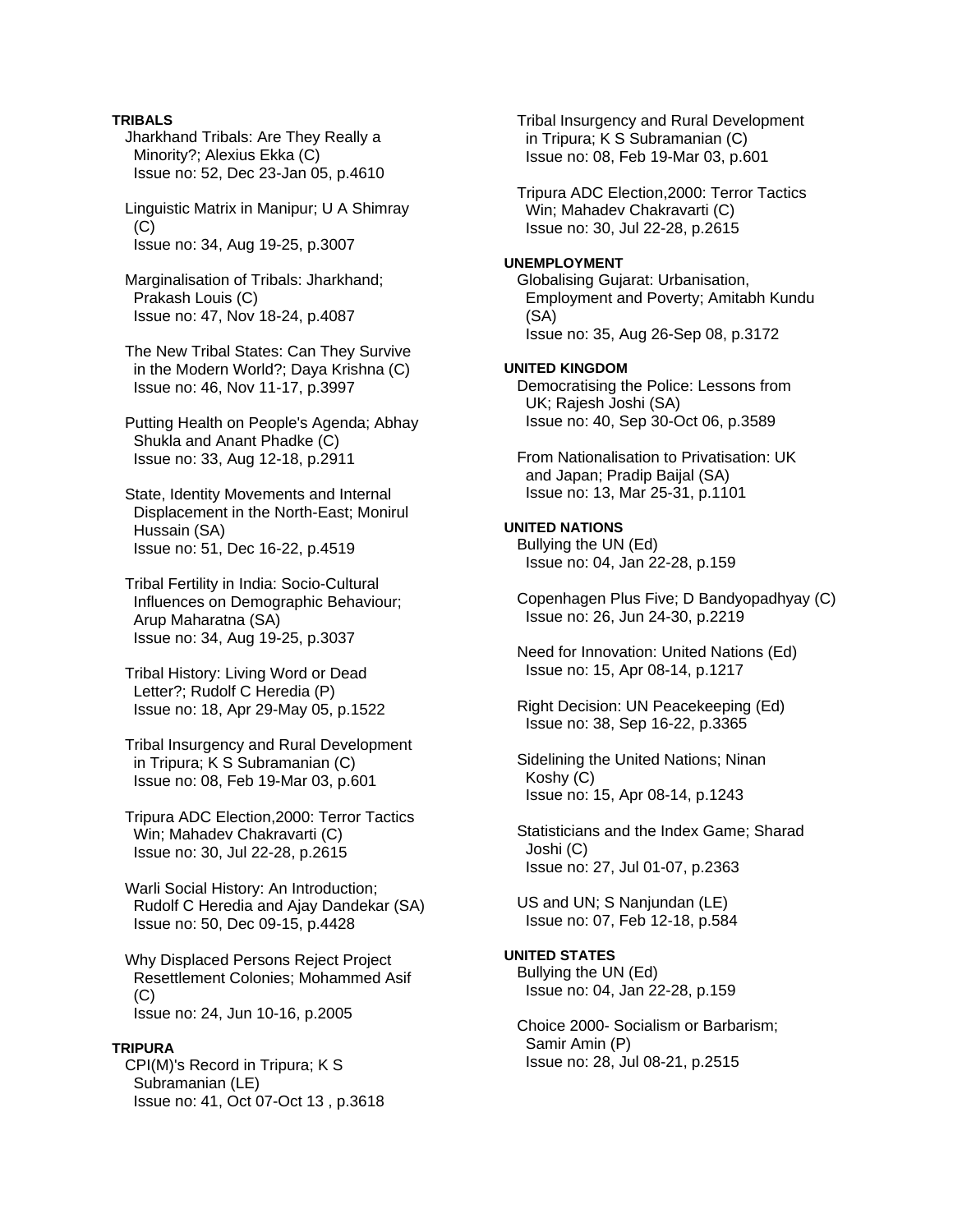### **UNITED STATES**

 Increasing Inequality in United States: Trends, Problems and Prospects; Leslie McCall (RA) Issue no: 21, May 20-Jun 02, p.L18

 Living Dangerously; D N Ghosh (F) Issue no: 12, Mar 18-24, p.967

 Making of the Crash: USA; Frederic F Clairmont (C) Issue no: 51, Dec 16-22, p.4478

 Personal Responsibility among Puerto Rican Teenage Mothers in New York City; Caridad Souza (RA) Issue no: 21, May 20-Jun 02, p.L24

 Presidential Election: Structural Flaws in the System: United States; Ranjit Sau (C) Issue no: 49, Dec 02-08, p.4314

 US and UN; S Nanjundan (LE) Issue no: 07, Feb 12-18, p.584

 US Election, 2000: Issues Without Candidates; James Petras (C) Issue no: 15, Apr 08-14, p.1242

 Winner-Takes-All: The US; S Nanjundan (Ed) Issue no: 48, Nov 25-Dec 01, p.4161

 WTO Panel Ruling on Anti-dumping: I; C Satapathy (C) Issue no: 48, Nov 25-Dec 01, p.4164

### **UNIVERSITIES**

 Case for National Eligibility Test for Teachers; G Krishanakumar (C) Issue no: 27, Jul 01-07, p.2369

 Democracy, Plurality and Indian University; Shiv Visvanathan (SA) Issue no: 40, Sep 30-Oct 06, p.3597

 Foreign Scholars and the Government; A G Noorani (CL) Issue no: 39, Sep 23-29, p.3466

 NET for Teachers; Amiya Kumar Bagchi (LE) Issue no: 31, Jul 29-Aug 04, p.2686

 Politicians Vendetta Against a Vice-Chancellor: Sad Story of Shivaji University; Ashok Chousalkar (C) Issue no: 16, Apr 15-21, p.1346

 Students' Rights; A G Noorani (CL) Issue no: 52, Dec 23-Jan 05, p.4598

 Threat to Autonomy of Universities: Maharashtra; Ashok Chousalkar (C) Issue no: 39, Sep 23-29, p.3477

 UGC's Disincentives for PhD; K M Seethi (C) Issue no: 23, Jun 03-09, p.1895

 Uneven Standards for National Eligibility; Sajad Ibrahim (D) Issue no: 41, Oct 07-13, p.3695

 University Autonomy in Peril: Maharashtra; Vinay Sahasrsbudhe (C) Issue no: 17, Apr 22-28, p.1431

 Vedic Astrology: An Open Letters to the Chairman, UGC (C) Issue no: 42, Oct 14-20, p.3719

#### **URBANIZATION**

 Deepening Schisms: Pakistan; S Akbar Zaidi (C) Issue no: 50, Dec 09-15, p.4400

 Globalising Gujarat: Urbanisation, Employment and Poverty; Amitabh Kundu (SA) Issue no: 35, Aug 26-Sep 08, p.3172

 World Cities and Grand Theories; Jan Nijman (BR) Issue no: 15, Apr 08-14, p.1255

 World Cities and Grand Theories; Jan Nijman (BR) Issue no: 15, Apr 08-14, p.1255

 World Cities and Grand Theories; Jan Nijman (BR) Issue no: 15, Apr 08-14, p.1255

### **URDU LANGUAGE**

 Language of the 'Ummis'; I P Tewari (LE) Issue no: 04, Jan 22-28, p.158

 On Urdu; Ather Farouqui (BR) Issue no: 21, May 20-Jun 02, p.1823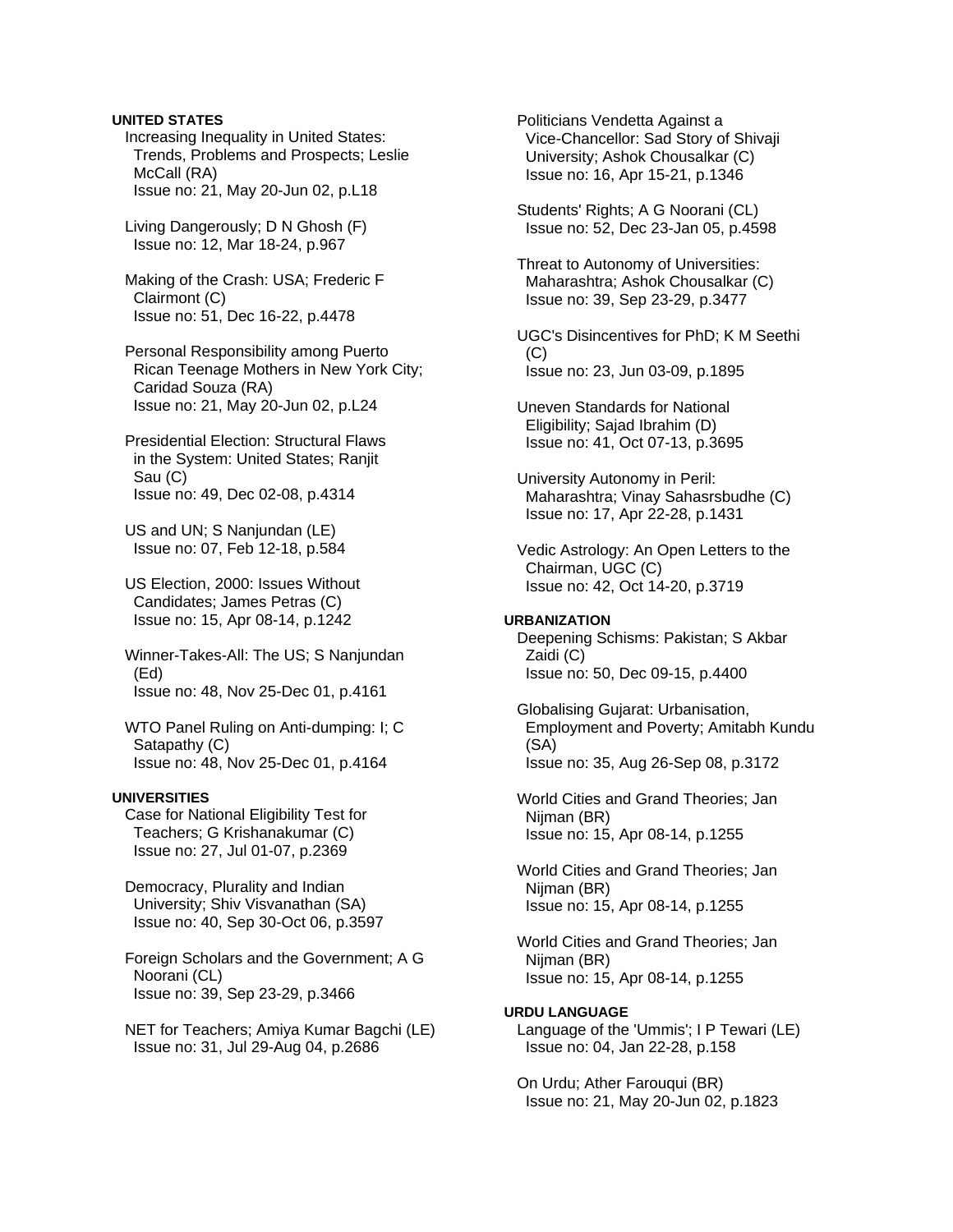# **URDU LANGUAGE**

Urdu in India; Salman Khurshid (LE) Issue no: 01, Jan 08-14, p.2

# **UTTAR PRADESH**

 BJP's Caste Card: Uttar Pradesh (Ed) Issue no: 45, Nov 04-10, p.3905

 Breather for BJP: Uttar Pradesh (Ed) Issue no: 48, Nov 25-Dec 01, p.4160

 Child Labour in Aligarh Lock Industry; Baharul Islam Laskar (C) Issue no: 07, Feb 12-18, p.510

 Children, Work and Education-I General Parameters; G K Lieten (SA) Issue no: 24, Jun 10-16, p.2037

 Children, Work and Education-II: Field Work in Two UP Villages; G K Lieten (SA) Issue no: 25, Jun 17-23, p.2171

 Gender Gap in Literacy in Uttar Pradesh: Questions for Decentralised Educational Planning; Lori McDougall (SA) Issue no: 19, May 06-12, p.1649

 In a Debt Trap: Uttar Pradesh; Kripa Shankar (C) Issue no: 30, Jul 22-28, p.2618

 Joint Forest Management in UP: People, Panchayats and Women; D N Dhanagare (SA) Issue no: 37, Sep 09-15, p.3315

 Panchayat Elections: From Politics to Tactics: Uttar Pradesh; Mahi Pal (C) Issue no: 37, Sep 09-15, p.3289

 Psychology of Education: Madrasas of UP; Wasim Ahmad (C) Issue no: 13, Mar 25-31, p.1061

 UP Budget 2000-2001: Fiscal Crises Deepens; Ajit Kumar Singh (C) Issue no: 18, Apr 29-May 05, p.1514

 UP Cultural Scene; K N Kacher (C) Issue no: 19, May 06-12, p.1601

 UP: Religious Places Bill; Prashant Kumar (C) Issue no: 12, Mar 18-24, p.977

# **UTTARAKHAND**

 Demography of Himalayan Villages: Missing Men and Lonely Women; Ashish Bose (C) Issue no: 27, Jul 01-07, p.2361

 Migration from Hilly Areas; Akash Acharya (LE) Issue no: 34, Aug 19-25, p.2986

 Political Construction of Sub-National Identity; Niraja Gopal Jayal (BR) Issue no: 47, Nov 18-24, p.4103

 Reaching the Unreached in Uttarakhand: Demography, Drinking Water and Technology; Ashish Bose (C) Issue no: 25, Jun 17-23, p.2090

# **UTTARANCHAL**

 Are Natural Disasters Manmade?; Ashish Bose (C) Issue no: 43, Oct 21-Nov 03, p.3793

 Facing New Challenges: Uttaranchal; Mahi Pal (C) Issue no: 51, Dec 16-22, p.4467

 Same Wine, Same Bottle, New Label?: Uttaranchal; Niraja Gopal Jayal (C) Issue no: 49, Dec 02-08, p.4311

# **VALUE ADDED TAX**

 Indirect Taxes: Proclaimed Reform not Carried Out; Sukumar Mukhopadhyay (F) Issue no: 11, Mar 11-17, p.864

#### **VIDARBHA**

 Belling the Cat: Vidarbha (Ed) Issue no: 42, Oct 14-20, p.3700

#### **VIETNAM**

 Modern Farm Technology and Infrastructure in Vietnam: Impact on Income Distribution and Poverty; Thi Ut Tran, Mahabub Hossain and Aldas Janaiah (RA) Issue no: 52, Dec 23-Jan 05, p.4638

# **VIOLENCE AGAINST WOMEN**

 Contextualising Sati: The Colonial Debate; Shilpa Phadke (BR) Issue no: 49, Dec 02-08, p.4324

 Dowry Revisited: Refocus on a Vexed Problem; Geetanjali Gangoli (BR) Issue no: 52, Dec 23-Jan 05, p.4624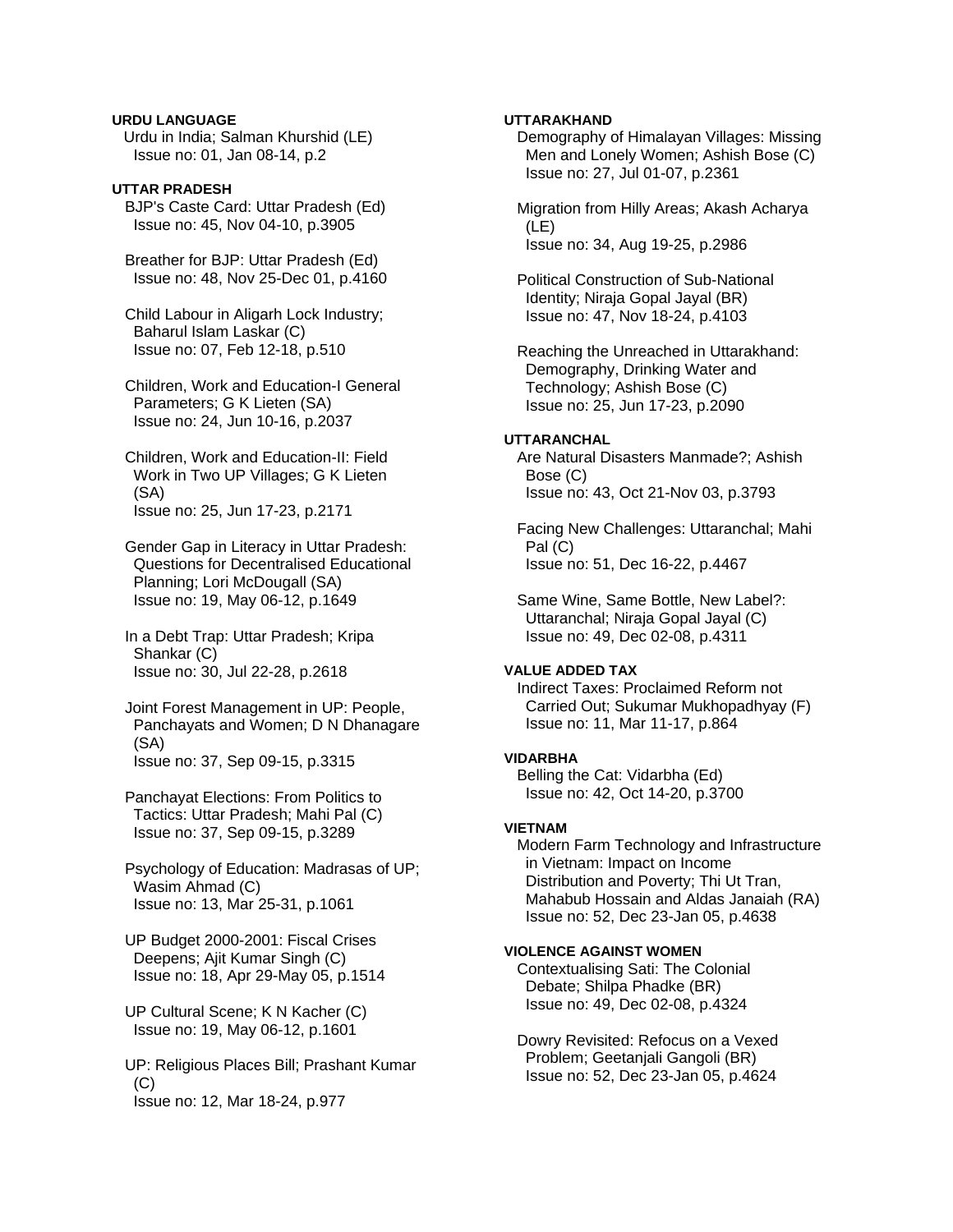### **VIOLENCE AGAINST WOMEN**

 Rape, Retribution, State: On Whose Bodies?; Pratiksha Baxi (SA) Issue no: 14, Apr 01-07, p.1196

 Responses to Domestic Violence: Government and Non-government Action in Karnataka and Gujarat; Veena Poonacha and Divya Pandey (SA) Issue no: 07, Feb 12-18, p.566

 Violence Against Women: A Field Study; Leela Visaria (SA) Issue no: 20, May 13-19, p.1742

### **VISHWA HINDU PARISHAD**

 The Mask Slips Again; Sumanta Banerjee  $(C)$ Issue no: 51, Dec 16-22, p.4472

# **VOTING BEHAVIOUR**

 Electing Another People in Bihar; Arvind N Das (C) Issue no: 08, Feb 19-Mar 03, p.603

#### **WAGES, PERKS AND BONUS**

 Teachers on the Street: West Bengal; N Dutta (C) Issue no: 10, Mar 04-10, p.765

### **WARS AND WARFARE**

 Chechnya: War Has no End; P L Dash (C) Issue no: 18, Apr 29-May 05, p.1517

 How Indian Armies Have Lost Battles through History; Pauline Kolenda (BR) Issue no: 16, Apr 15-21, p.1371

 Militarism, Development and Democracy; Jean Dreze (SA) Issue no: 14, Apr 01-07, p.1171

 The Torch Is Lit: Israel; Frederic F Clairmont (C) Issue no: 43, Oct 21-Nov 03, p.3810

# **WASTELANDS**

 Waste Lands Management in India: Myths, Motives and Mechanisms; N S Jodha (SA) Issue no: 06, Feb 05-11, p.466

# **WATER CRISIS**

 Urban Water Supply: Case of Delhi; B N Navalawala (BR) Issue no: 17, Apr 22-28, p.1452

# **WATER MARKET**

 Ecologically and Socially Embedded Exchange: Gujarat Model of Water Markets; Navroz K Dubash (SA) Issue no: 16, Apr 15-21, p.1376

#### **WATER RESOURCE MANAGEMENT**

 Drought Diagnosis: Dryland Blindness of Planners; Lyla Mehta (SA) Issue no: 27, Jul 01-07, p.2439

 Imagining Rivers; Kuntala Lahiri-Dutt (P) Issue no: 27, Jul 01-07, p.2395

# **WATERSHED DEVELOPMENT**

 Sustainable Watershed Management: Institutional Approach; V Ratna Reddy (SA) Issue no: 38, Sep 16-22, p.3435

 Watershed Development in India: Recent Experience and Emerging Issues; C H Hanumantha Rao (SA) Issue no: 45, Nov 04-10, p.3943

 Watershed Programmes: A Long Way to go; Amita Shah (SA) Issue no: 35, Aug 26-Sep 08, p.3155

#### **WEST BENGAL**

 Apathetic State, Angry Waters; S Nilanjan (LE) Issue no: 32, Aug 05-11, p.2880

 Bengali Widows of Varanasi; Swati Ghosh (C) Issue no: 14, Apr 01-07, p.1151

 Can Sundarbans Be Saved?; D Bandyopadhyay (C) Issue no: 45, Nov 04-10, p.3925

 Common Property Resources and the Poor: Findings from West Bengal; Tony Beck and Madan G Ghosh (SA) Issue no: 03, Jan 15-21, p.147

 CPI(M) in West Bengal: Woes of the Parliamentary Left; Surajit C Mukhopadhyay (D) Issue no: 24, Jun 10-16, p.2066

 Land Reforms in West Bengal: Remembering Hare Krishna Konar and Benoy Chaudhury; D Bandyopadhyay (C) Issue no: 21, May 20-Jun 02, p.1795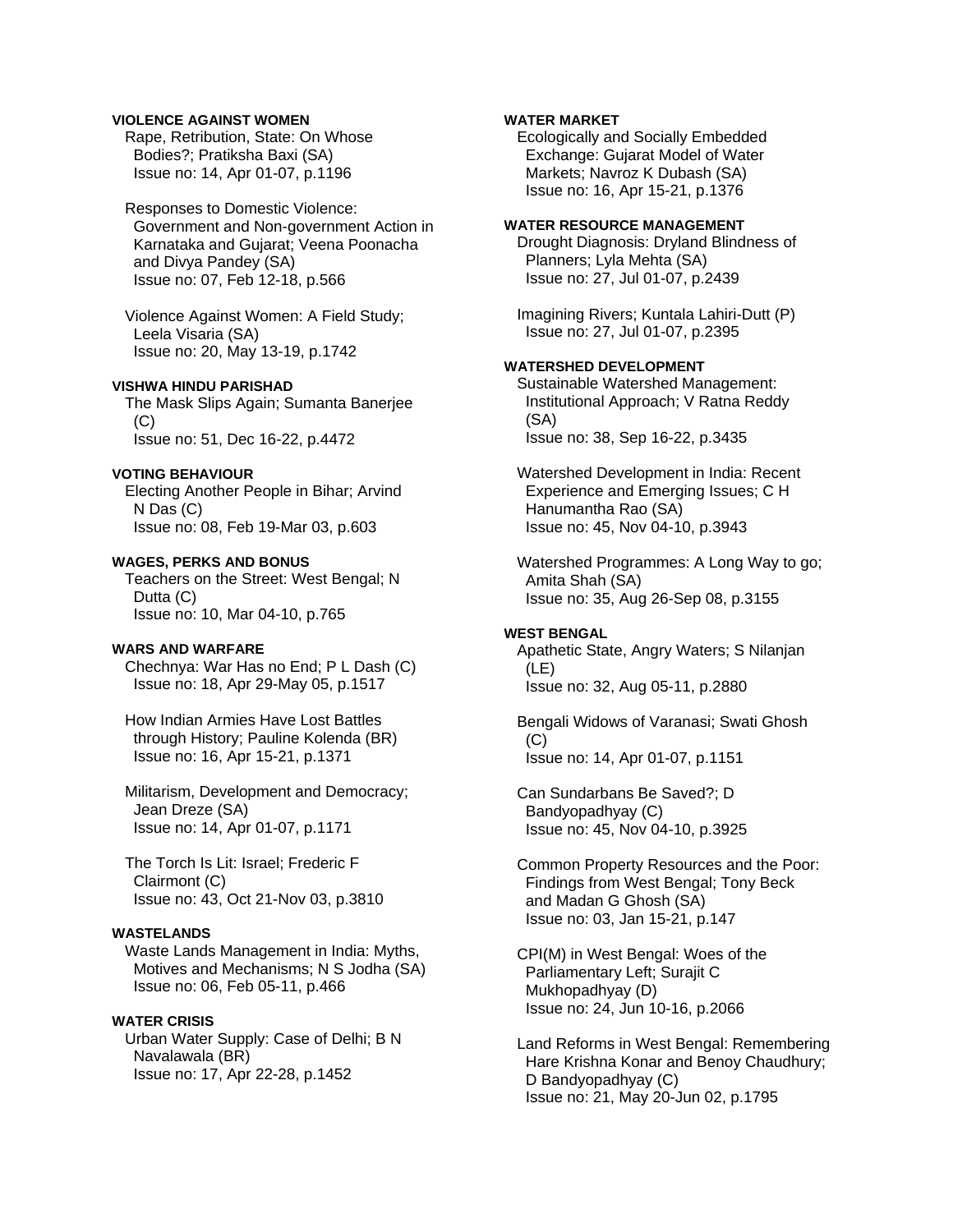# **WEST BENGAL**

 Parlous State of Government Finances: West Bengal; Kripa Shankar (C) Issue no: 52, Dec 23-Jan 05, p.4607

 Police Harassment and Rights Body; S Nilanian (C) Issue no: 32, Aug 05-11, p.2815

 Rise in Street Violence: Slide into Mob Rule?; N Dutta (C) Issue no: 08, Feb 19-Mar 03, p.604

 Social Production of Blame: Case Study of OPV-related Deaths in West Bengal; Lester Coutinho and Niharika Banerjea (SA) Issue no: 08, Feb 19-Mar 03, p.709

 Teachers on the Street: West Bengal; N Dutta (C) Issue no: 10, Mar 04-10, p.765

 Through Tinted Glasses; D Bandyopadhyay (LE) Issue no: 33, Aug 12-18, p.2977

 West Bengal: Violence Without Ideology; Sumanta Banerjee (C) Issue no: 34, Aug 19-25, p.3003

### **WIDOWS**

 Bengali Widows of Varanasi; Swati Ghosh  $(C)$ 

Issue no: 14, Apr 01-07, p.1151

# **WILDLIFE**

 Can Sundarbans Be Saved?; D Bandyopadhyay (C) Issue no: 45, Nov 04-10, p.3925

### **WOMEN**

 Ageing and Women: A Note; Swapan Seth (D) Issue no: 30, Jul 22-28, p.2670

 Censorship and Silence: Perspective on Freedom of Expression; Pushpa Bhave (RA) Issue no: 18, Apr 29-May 05, p.WS10

 Potential and Prevalence of Teleworking in Mumbai; Alka Irani, Sujata Gothoskar and J C Sharma (SA) Issue no: 26, Jun 24-30, p.2269

 State, Market and Freedom of Expression: Women and Electronic Media; Uma Chakravarti (RA) Issue no: 18, Apr 29-May 05, p.WS12

 Structured Silences of Women; Ritu Menon (RA) Issue no: 18, Apr 29-May 05, p.WS3

 To Censor or Not to Censor: Film and Public Policy; Volga (RA) Issue no: 18, Apr 29-May 05, p.WS18

 Word as Censor; Mridula Garg (RA) Issue no: 18, Apr 29-May 05, p.WS7

# **WOMEN AND AGRICULTURE**

 Profiles in Poverty: Female Landless Agricultural Labour Households; A K Rajuladevi (SA) Issue no: 06, Feb 05-11, p.474

#### **WOMEN AND CHILD HEALTH**  Area of Concern: Health (Ed)

Issue no: 10, Mar 04-10, p.749

 Child Health and Immunisation: A Macro-Perspective; R K Das and Purnamitta Dasgupta (SA) Issue no: 08, Feb 19-Mar 03, p.645

 Family Planning Programme: Paradigm Shift in Strategy; Mohan Rao (P) Issue no: 49, Dec 02-08, p.4317

 Genealogy of a Controversy: Development of an Anti-fertility Vaccine; Kalpana Viswanath and Preeti Kirbat (SA) Issue no: 08, Feb 19-Mar 03, p.718

 When Cure is Better than Prevention: Immunity and Preventive Care of Measles; Suman Bisht and Lester Coutinho (SA) Issue no: 08, Feb 19-Mar 03, p.697

### **WOMEN AND DEVELOPMENT**

 Arab Women: New Voices; A Kumar (LE) Issue no: 51, Dec 16-22, p.4454

 Beyond the Cosmetics: Women (Ed) Issue no: 12, Mar 18-24, p.952

 Haryana's Rising Critical Insider(S); Bhupendra Yadav (C) Issue no: 50, Dec 09-15, p.4383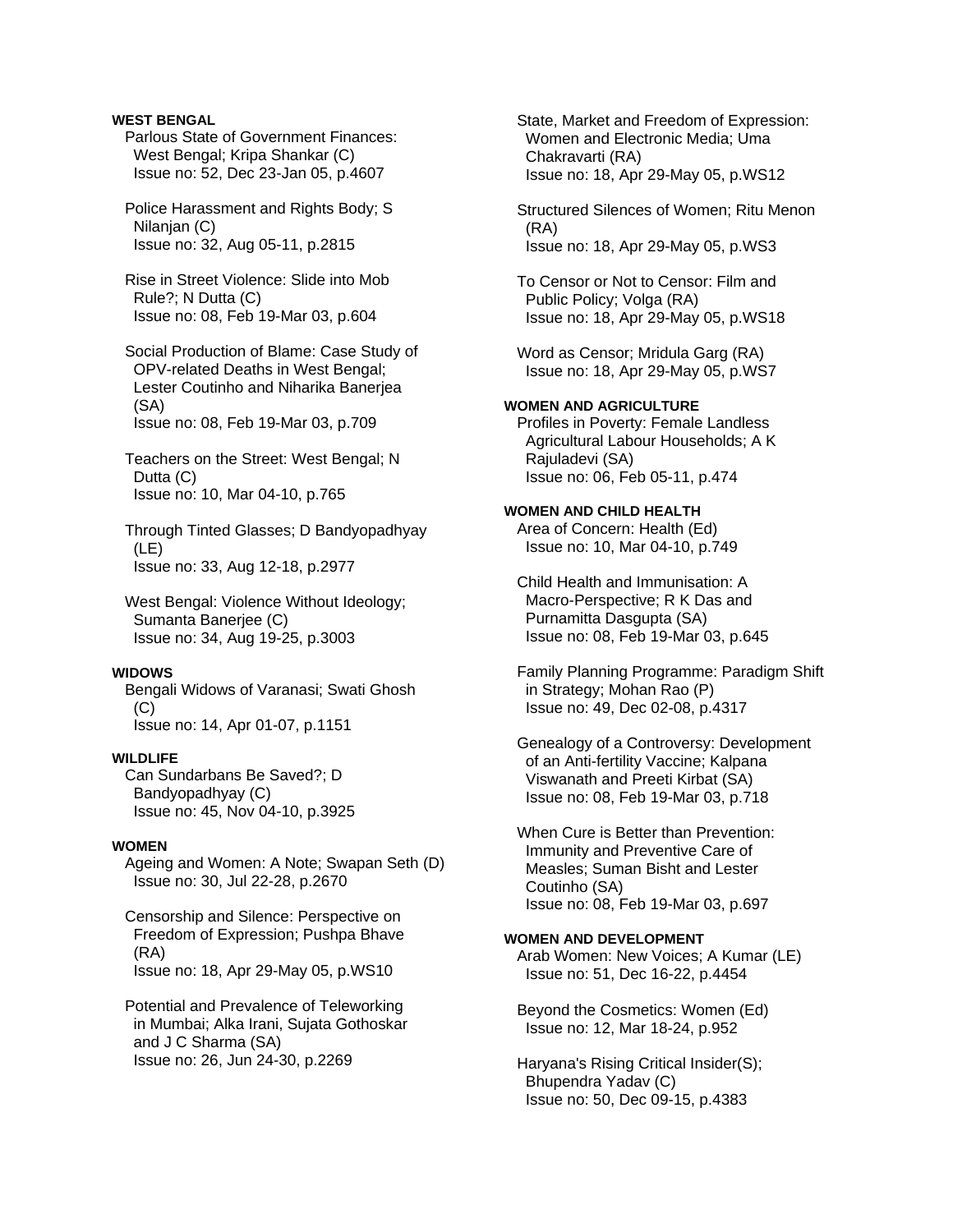# **WOMEN AND EDUCATION**

 Treading the Hallowed Halls: Women in Higher Education in India; Karuna Chanana (SA) Issue no: 12, Mar 18-24, p.1012

#### **WOMEN AND LAW**

 Women, Personal Laws and the Changing Juridical Practice; Amrita Shodhan (BR) Issue no: 15, Apr 08-14, p.1259

# **WOMEN AND POLITICS**

 Breaking Walls; Tanika Sarkar (BR) Issue no: 33, Aug 12-18, p.2922

 Haryana's Rising Critical Insider(S); Bhupendra Yadav (C) Issue no: 50, Dec 09-15, p.4383

 Mahila Mandals in Gender Politics; Maitreyi Das (C) Issue no: 50, Dec 09-15, p.4391

 Representation for Women: Should Feminists Support Quotas?; Meena Dhanda (SA) Issue no: 33, Aug 12-18, p.2969

 Women's Autonomy and Politics of Gender in Guyana; Maitreyi Das (SA) Issue no: 23, Jun 03-09, p.1944

# **WOMEN AND RELIGION**

 Women and Spirituality; Kanakalatha Mukund (BR) Issue no: 07, Feb 12-18, p.536

# **WOMEN AND WORK**

 Agriculture, Patriarchy and Capitalism; Deepita Chakravarty (BR) Issue no: 13, Mar 25-31, p.1082

 Demography of Himalayan Villages: Missing Men and Lonely Women; Ashish Bose (C) Issue no: 27, Jul 01-07, p.2361

 Elusive Women: Feminism and Women's Reservation Bill; Nivedita Menon (RA) Issue no: 43, Oct 21-Nov 03, p.WS35

 Karnataka and the Women's Reservation Bill; Manasa (RA) Issue no: 43, Oct 21-Nov 03, p.WS49

 Mahila Mandals in Gender Politics; Maitreyi Das (C) Issue no: 50, Dec 09-15, p.4391

 Miracle Worker or Womanmachine? Tracking (Trans)national Realities in Bangladeshi Factories; Dina M Siddiqi (RA) Issue no: 21, May 20-Jun 02, p.L11

 A New Perspectives on Gender; Anuradha Kumar (BR) Issue no: 42, Oct 14-20, p.3745

 Redefining Women's Work (Ed) Issue no: 52, Dec 23-Jan 05, p.4591

 Work Patterns of Rural Women in Central Himalayas; Ravi Chopra and Deepa Ghosh (SA) Issue no: 52, Dec 23-Jan 05, p.4701

#### **WOMEN'S EMPOWERMENT**

 Alternate Modernities?: Reservations and Women's Movement in 20th Century India; Mary E John (RA) Issue no: 43, Oct 21-Nov 03, p.WS22

 Beyond the Cosmetics: Women (Ed) Issue no: 12, Mar 18-24, p.952

 Empowerment of Women: How and When?; Ashish Bose (C) Issue no: 34, Aug 19-25, p.3005

 Equality of Opportunities Vs Equality of Results: Improving Women's Reservation Bill; Madhu Kishwar (D) Issue no: 47, Nov 18-24, p.4151

 Gender and Governance in India; D Bandyopadhyay (C) Issue no: 31, Jul 29-Aug 04, p.2696

 Movement for Parity in France; Danielle Haase-Dubosc (RA) Issue no: 43, Oct 21-Nov 03, p.WS55

 Women's Empowerment as International Showbiz: Rendezvous in Niala; Vimala Ramachandran (C) Issue no: 15, Apr 08-14, p.1231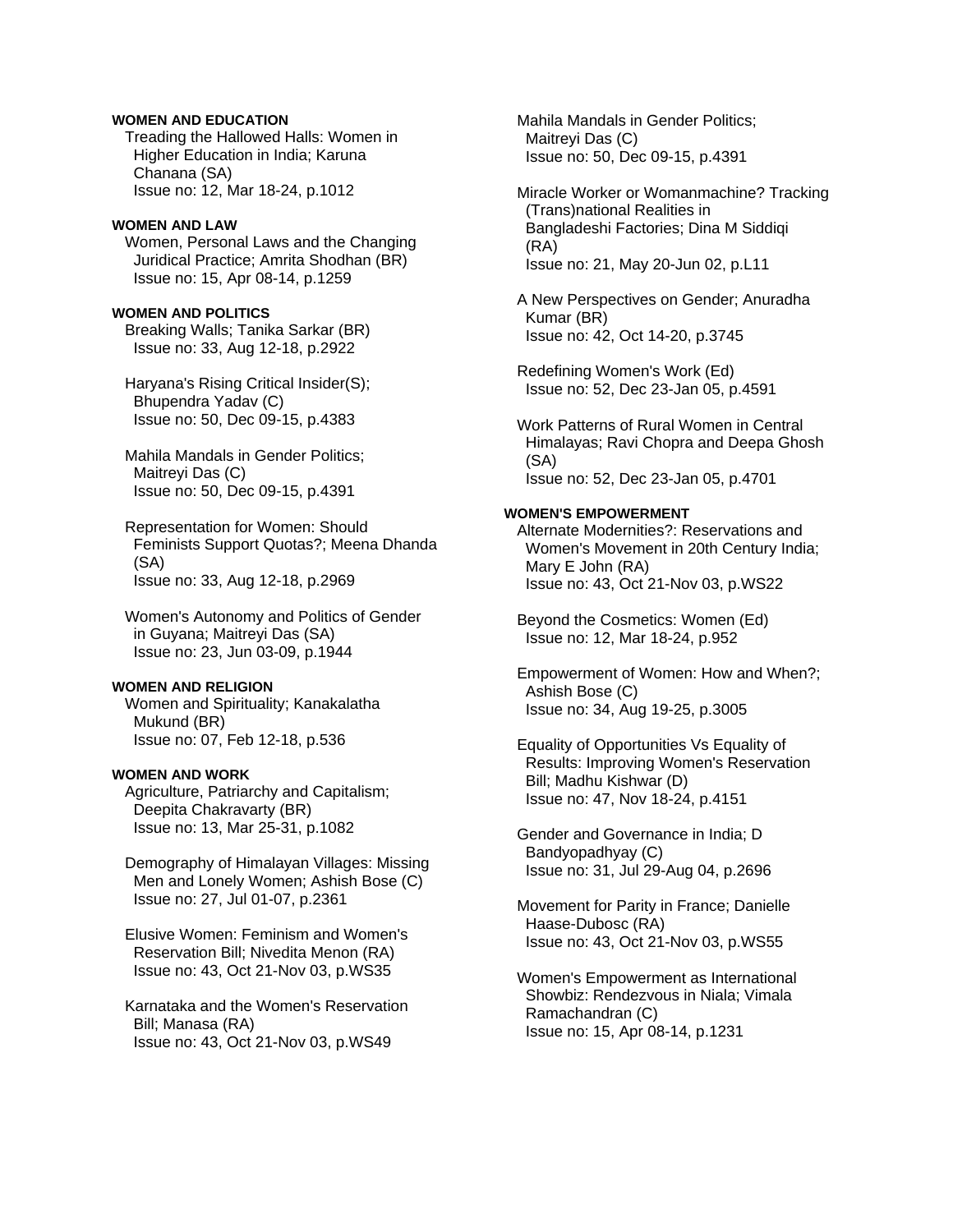# **WOMEN'S EMPOWERMENT**

 Women's Empowerment Through State Benevolence: Rajasthan; Shobhita Rajagopal and Kanchan Mathur (C) Issue no: 33, Aug 12-18, p.2908

#### **WOMEN'S RIGHTS**

 Arab Women: New Voices; A Kumar (LE) Issue no: 51, Dec 16-22, p.4454

 Breaking Walls; Tanika Sarkar (BR) Issue no: 33, Aug 12-18, p.2922

 Church, State and Secular Spaces; Flavia Agnes (C) Issue no: 33, Aug 12-18, p.2901

 Women, Personal Laws and the Changing Juridical Practice; Amrita Shodhan (BR) Issue no: 15, Apr 08-14, p.1259

### **WOMEN'S STATUS**

 Bengali Widows of Varanasi; Swati Ghosh  $(C)$ Issue no: 14, Apr 01-07, p.1151

 Exploring Women's Issues; Shilpa Phadke (BR) Issue no: 03, Jan 15-21, p.113

 Kinship Studies and Gender; H R Trivedi (LE) Issue no: 52, Dec 23-Jan 05, p.4590

 Projects of Hegemony: Towards a Critique of Subaltern Studies Resolution of the Women's Question; Himani Bannerji (SA) Issue no: 11, Mar 11-17, p.902

 Real Feminism and Dalit Women: Scripts of Denial and Accusation; Sharmila Rege (D) Issue no: 06, Feb 05-11, p.492

### **WORLD BANK**

 Controversial Exits: IMF and World Bank (Ed) Issue no: 03, Jan 15-21, p.77

 Fund-Bank Meetings: Missed Opportunity (C) Issue no: 17, Apr 22-28, p.1436

 Growth, Poverty and Equity: Red Faces in the World Bank; T T Ram Mohan (C) Issue no: 26, Jun 24-30, p.2213

 Old Words, New Tunes (Ed) Issue no: 37, Sep 09-15, p.3275

 Reshaping IMF and World Bank: Meltzer Commission Report (C) Issue no: 15, Apr 08-14, p.1232

 World Bank, Growth and Poverty (C) Issue no: 27, Jul 01-07, p.2367

# **WTO**

 Competition Policy Dilemmas; T T Ram Mohan (C) Issue no: 28, Jul 08-21, p.2499

 Exim Policy Changes; Rajesh Chada (C) Issue no: 16, Apr 15-21, p.1343

 Hurdles to Clear: World Trade (Ed) Issue no: 49, Dec 02-08, p.4293

 Implementation of WTO Agreement on Customs Valuation; C Satapathy (C) Issue no: 25, Jun 17-23, p.2098

 India at the Seattle Meeting: Playing Safe; Arun Kumar (C) Issue no: 03, Jan 15-21, p.89

 Negative Impressions Mask Positive Developments in Seattle; Miloon Kothari and Peter Prove (C) Issue no: 01, Jan 08-14, p.16

 Open Regionalism and APEC: Rhetoric and Reality; Saman Kelegama (SA) Issue no: 51, Dec 16-22, p.4525

 Pharmaceuticals, WTO and Seattle Round; S Srinivasan (C) Issue no: 05, Jan 29-Feb 04, p.249

 QR Removal and Its Probable Implications; Arundhuti Roy Choudhary (C) Issue no: 16, Apr 15-21, p.1355

 Removal of QRs and Impact on India's Import on India's Import; Rajesh Mehta (SA) Issue no: 19, May 06-12, p.1667

 Seattle and Beyond: Disarming New World Order; Michel Chossudovsky (C) Issue no: 03, Jan 15-21, p.100